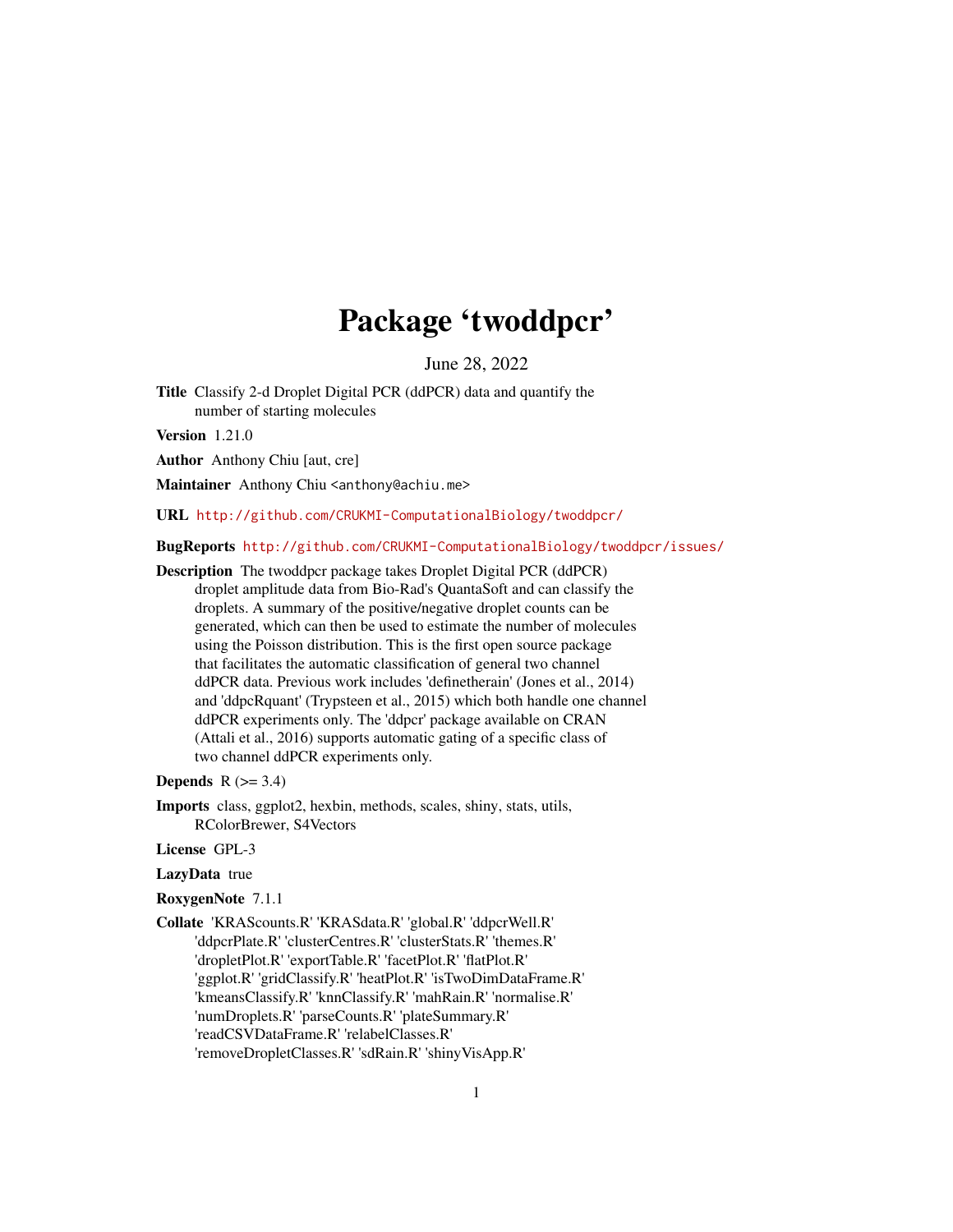'shinyVisGlobal.R' 'shinyVisServer.R' 'shinyVisUI.R' 'summaries.R' 'twoddpcr.R' 'wellNameSort.R'

Suggests devtools, knitr, reshape2, rmarkdown, testthat, BiocStyle

VignetteBuilder knitr

biocViews ddPCR, Software, Classification

git\_url https://git.bioconductor.org/packages/twoddpcr

git\_branch master

git\_last\_commit 57ac6e5

git\_last\_commit\_date 2022-04-26

Date/Publication 2022-06-28

## R topics documented:

|                                                                                                                      | $\overline{4}$ |
|----------------------------------------------------------------------------------------------------------------------|----------------|
|                                                                                                                      | $\overline{4}$ |
|                                                                                                                      | 5              |
|                                                                                                                      | 6              |
|                                                                                                                      | $\overline{7}$ |
| $\alpha$ dependent Cols $\ldots \ldots \ldots \ldots \ldots \ldots \ldots \ldots \ldots \ldots \ldots \ldots \ldots$ | $\overline{7}$ |
|                                                                                                                      | 8              |
| 8                                                                                                                    |                |
| $\mathbf Q$                                                                                                          |                |
| $\mathbf Q$                                                                                                          |                |
| 10                                                                                                                   |                |
| 11                                                                                                                   |                |
| 11                                                                                                                   |                |
| 12                                                                                                                   |                |
| 12                                                                                                                   |                |
| 13                                                                                                                   |                |
| 13                                                                                                                   |                |
| 14                                                                                                                   |                |
| 14                                                                                                                   |                |
| 15                                                                                                                   |                |
| 16                                                                                                                   |                |
| 16                                                                                                                   |                |
| 17                                                                                                                   |                |
| 17                                                                                                                   |                |
| 18                                                                                                                   |                |
| 19                                                                                                                   |                |
| 20                                                                                                                   |                |
| 21                                                                                                                   |                |
| 22                                                                                                                   |                |
| 23                                                                                                                   |                |
| 24                                                                                                                   |                |
| 25                                                                                                                   |                |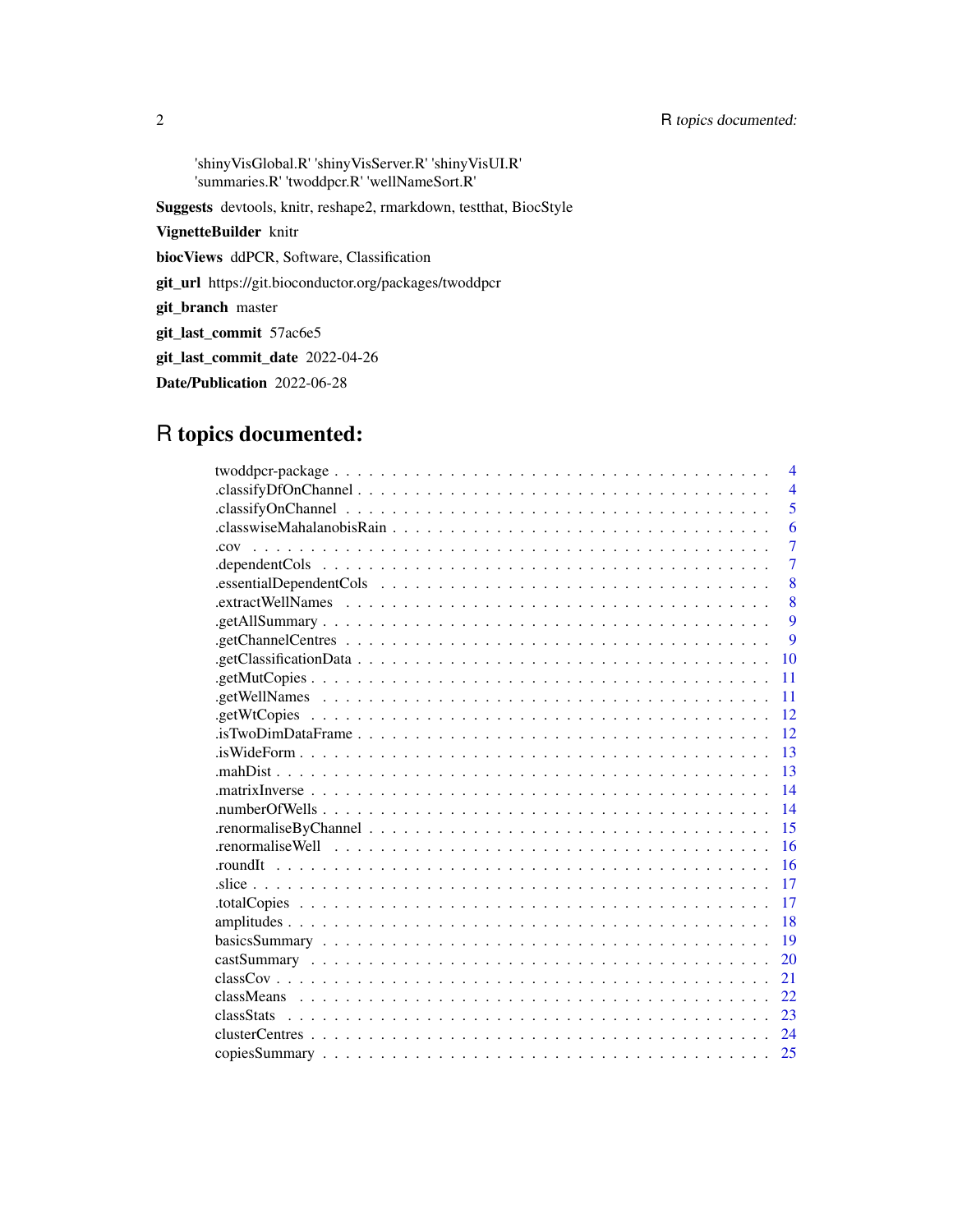| ddpcr                                                                                                           | 26 |
|-----------------------------------------------------------------------------------------------------------------|----|
|                                                                                                                 | 26 |
|                                                                                                                 | 27 |
|                                                                                                                 | 29 |
|                                                                                                                 | 29 |
|                                                                                                                 | 32 |
|                                                                                                                 | 33 |
|                                                                                                                 | 36 |
|                                                                                                                 | 37 |
|                                                                                                                 | 38 |
|                                                                                                                 | 40 |
|                                                                                                                 | 42 |
|                                                                                                                 | 43 |
|                                                                                                                 | 44 |
|                                                                                                                 |    |
|                                                                                                                 | 45 |
|                                                                                                                 | 47 |
|                                                                                                                 | 51 |
| $isEmpty, ddpcrWell-method \dots \dots \dots \dots \dots \dots \dots \dots \dots \dots \dots \dots \dots \dots$ | 53 |
|                                                                                                                 | 54 |
|                                                                                                                 | 56 |
|                                                                                                                 | 58 |
|                                                                                                                 | 59 |
|                                                                                                                 | 60 |
|                                                                                                                 | 61 |
|                                                                                                                 | 62 |
|                                                                                                                 | 63 |
|                                                                                                                 | 64 |
|                                                                                                                 | 65 |
|                                                                                                                 | 67 |
|                                                                                                                 | 69 |
|                                                                                                                 | 70 |
|                                                                                                                 | 71 |
|                                                                                                                 | 72 |
|                                                                                                                 | 73 |
|                                                                                                                 | 75 |
|                                                                                                                 | 76 |
|                                                                                                                 | 78 |
|                                                                                                                 |    |
|                                                                                                                 | 79 |
| shinyVis                                                                                                        | 80 |
| shinyVisApp                                                                                                     | 80 |
| shinyVisServer                                                                                                  | 81 |
| shinyVisUI                                                                                                      | 81 |
| sortDataFrame                                                                                                   | 82 |
| sortWells                                                                                                       | 82 |
| textInputRow                                                                                                    | 83 |
| thresholdClassify                                                                                               | 84 |
|                                                                                                                 | 86 |
|                                                                                                                 | 87 |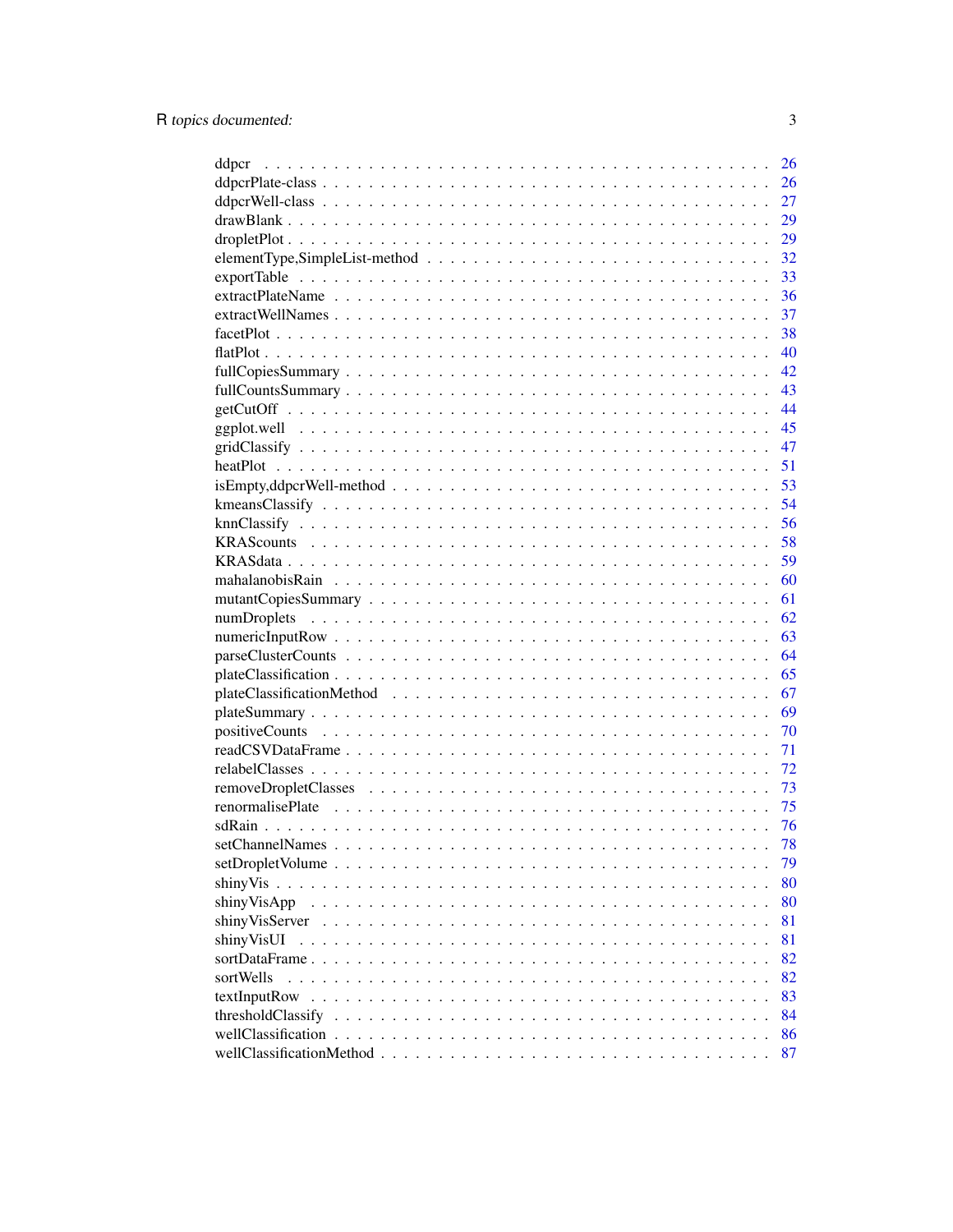<span id="page-3-0"></span>

|       | white Theme $\ldots$ , $\ldots$ , $\ldots$ , $\ldots$ , $\ldots$ , $\ldots$ , $\ldots$ , $\ldots$ , $\ldots$ , $\ldots$ , $\ldots$ , $\ldots$ , $\sim$ 89 |
|-------|-----------------------------------------------------------------------------------------------------------------------------------------------------------|
| Index | 91                                                                                                                                                        |

twoddpcr-package *Classifying and summarising 2-d droplet digitial PCR (ddPCR) data.*

#### Description

The twoddpcr package takes droplet amplitude data from Bio-Rad's QuantaSoft and can classify the droplets. A summary of the positive/negative droplet counts can be generated, which can then be used to estimate the number of molecules using the Poisson distribution.

#### Author(s)

Anthony Chiu, <anthony.chiu@cruk.manchester.ac.uk>

### See Also

Useful links:

- <http://github.com/CRUKMI-ComputationalBiology/twoddpcr/>
- Report bugs at <http://github.com/CRUKMI-ComputationalBiology/twoddpcr/issues/>

| .classifyDfOnChannel K-means classify a data frame where the droplets are negative in the |
|-------------------------------------------------------------------------------------------|
| same channels only.                                                                       |

### Description

K-means classify a data frame where the droplets are negative in the same channels only.

#### Usage

```
.classifyDfOnChannel(
  df,
 channel,
 centres = NULL,
 minSeparation = 2000,
  fullTable = TRUE
)
```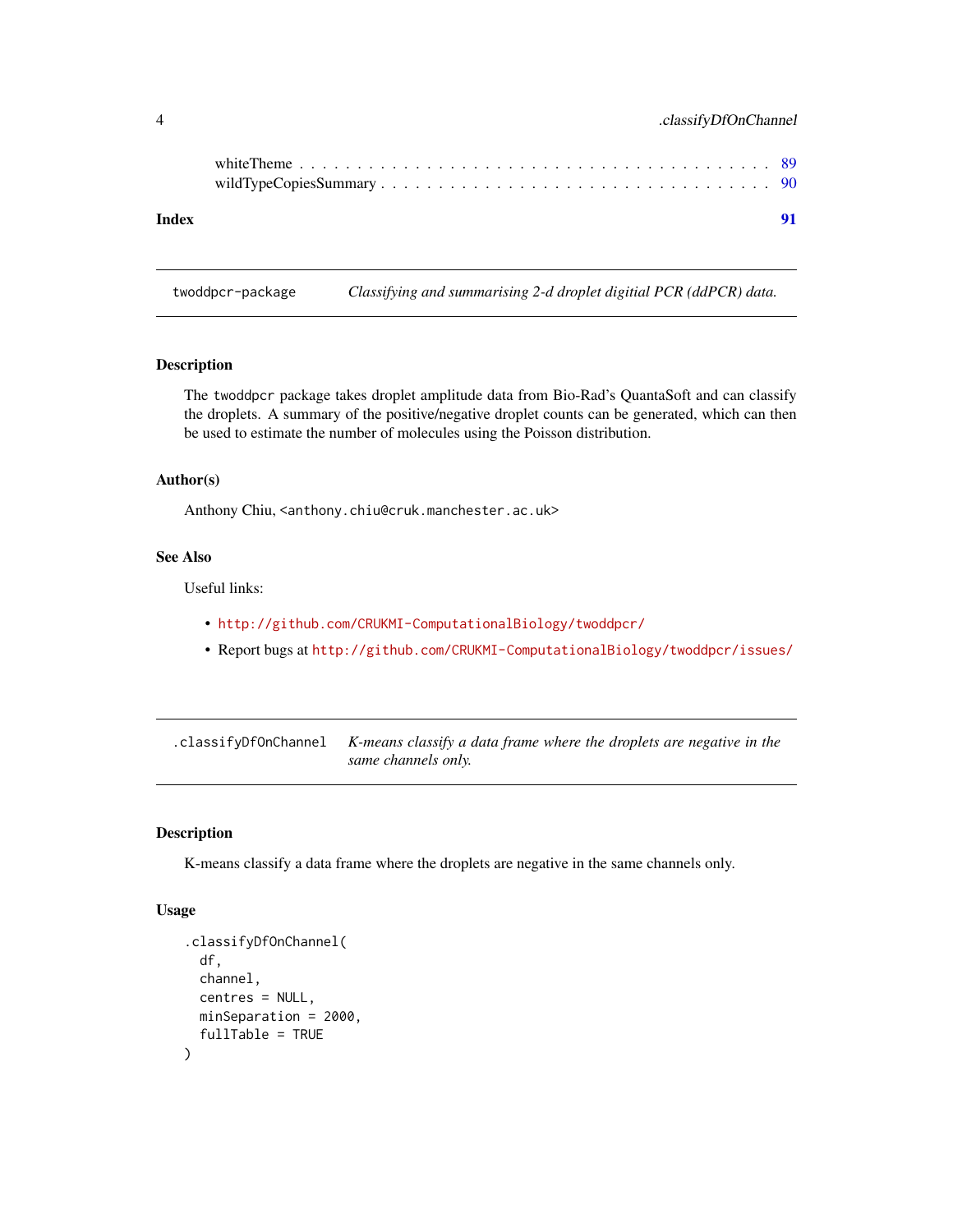### <span id="page-4-0"></span>Arguments

| df            | A data frame corresponding to a well with droplets corresponding only to "NN"<br>and "NP" or "NN" and "PN".                                                                       |
|---------------|-----------------------------------------------------------------------------------------------------------------------------------------------------------------------------------|
| channel       | The channel on which to classify (1 or 2).                                                                                                                                        |
| centres       | A data frame of centres. The data frame should have columns Ch1. Amplitude<br>and Ch2. Amplitude and row names corresponding the cluster label, e.g. "NN",<br>"NP", "PN" or "PP". |
| minSeparation | The minimum distance required between two cluster centres in order for us to<br>assume that k-means found two distinct clusters. Defaults to 2000.                                |
| fullTable     | Whether to return a full table or just a vector. Defaults to 'TRUE'                                                                                                               |

### Value

A classification for df.

### Author(s)

Anthony Chiu, <anthony.chiu@cruk.manchester.ac.uk>

| .classifyOnChannel | K-means classify a list of data frames individually, where each data  |
|--------------------|-----------------------------------------------------------------------|
|                    | frame comprises droplets that are negative in the same channels only. |

### Description

K-means classify a list of data frames individually, where each data frame comprises droplets that are negative in the same channels only.

### Usage

```
.classifyOnChannel(
 cl,
 channel,
 centres = NULL,
 minSeparation = 2000,
 fullTable = TRUE
)
```
### Arguments

| c1      | List of data frames, where each data frame corresponds to a well with droplets<br>corresponding only to "NN" and "NP" or "NN" and "PN".                                                        |
|---------|------------------------------------------------------------------------------------------------------------------------------------------------------------------------------------------------|
| channel | The channel on which to classify (1 or 2).                                                                                                                                                     |
| centres | A data frame of centres. The data frame should have columns Ch1. Amplitude<br>and Ch <sub>2</sub> . Amplitude and row names corresponding the cluster label, e.g. "NN",<br>"NP", "PN" or "PP". |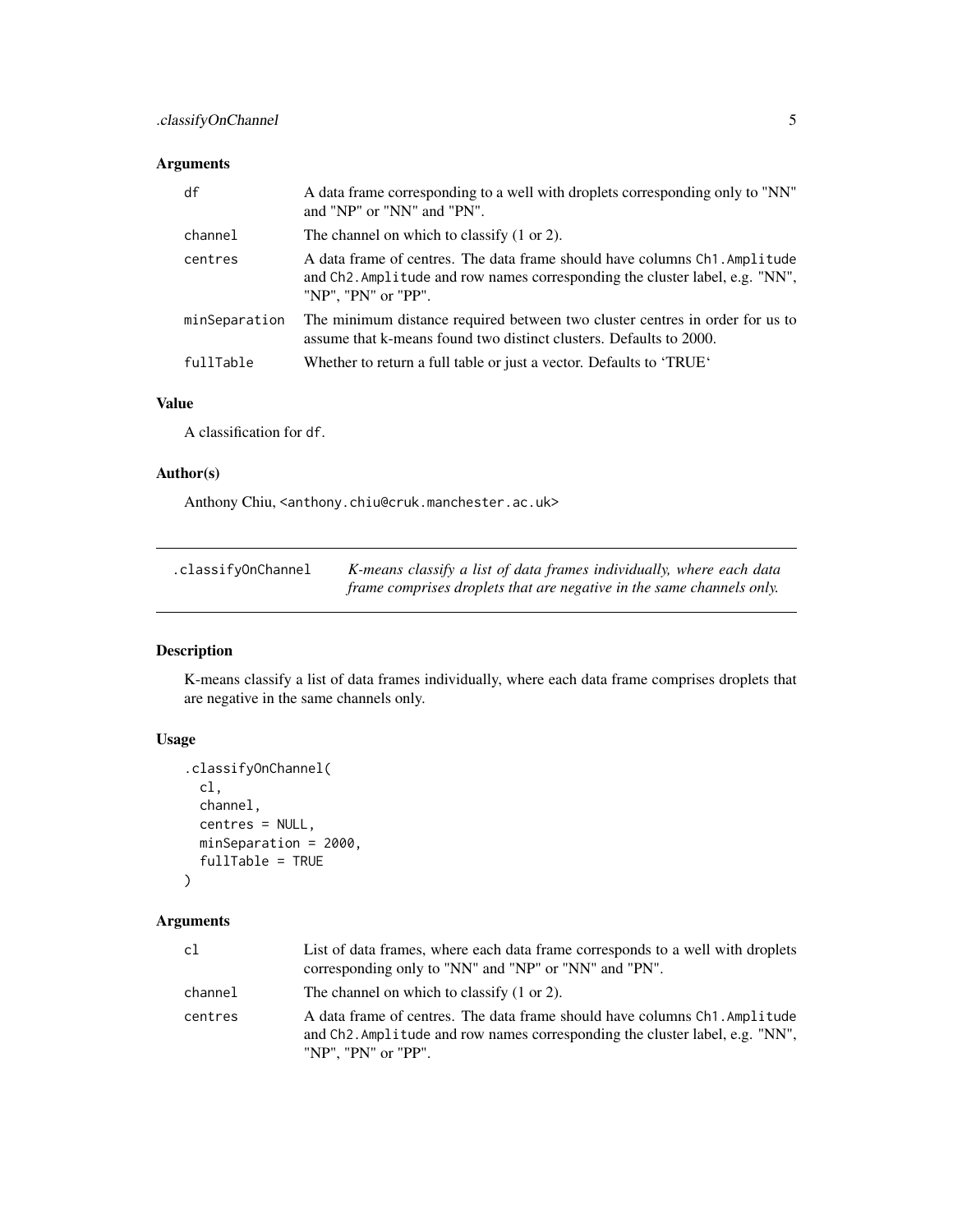<span id="page-5-0"></span>

|           | minSeparation The minimum distance required between two cluster centres in order for us to |
|-----------|--------------------------------------------------------------------------------------------|
|           | assume that k-means found two distinct clusters. Defaults to 2000.                         |
| fullTable | Whether to return a full table or just a vector. Defaults to 'TRUE'                        |

### Value

A classification for cl.

### Author(s)

Anthony Chiu, <anthony.chiu@cruk.manchester.ac.uk>

.classwiseMahalanobisRain

*Fuzzy clusters by bivariate normal distributions.*

### Description

Assume that the class cl is bivariate normally distributed. This method adds fuzziness to the class. Other classes are not changed.

#### Usage

```
.classwiseMahalanobisRain(droplets, cl, maxDistance = 30, classCol = "class")
```
### Arguments

| droplets    | A data frame of droplets with Ch1. Amplitude and Ch2. Amplitude columns, as<br>well as a class column (see the parameter class Col).                                                                                          |
|-------------|-------------------------------------------------------------------------------------------------------------------------------------------------------------------------------------------------------------------------------|
| c1          | The class to focus on. This should be either "NN", "NP", "PN" or "PP".                                                                                                                                                        |
| maxDistance | An integer corresponding to the maximum Mahalanobis distance for which we<br>will consider points to be members of the class, i.e. this is the level outside of<br>which we consider droplets to be too far from the cluster. |
| classCol    | The column (name or number) from droplets representing the class.                                                                                                                                                             |

### Value

A factor corresponding to the class column with Rain entries added for the class cl.

### Author(s)

Anthony Chiu, <anthony.chiu@cruk.manchester.ac.uk>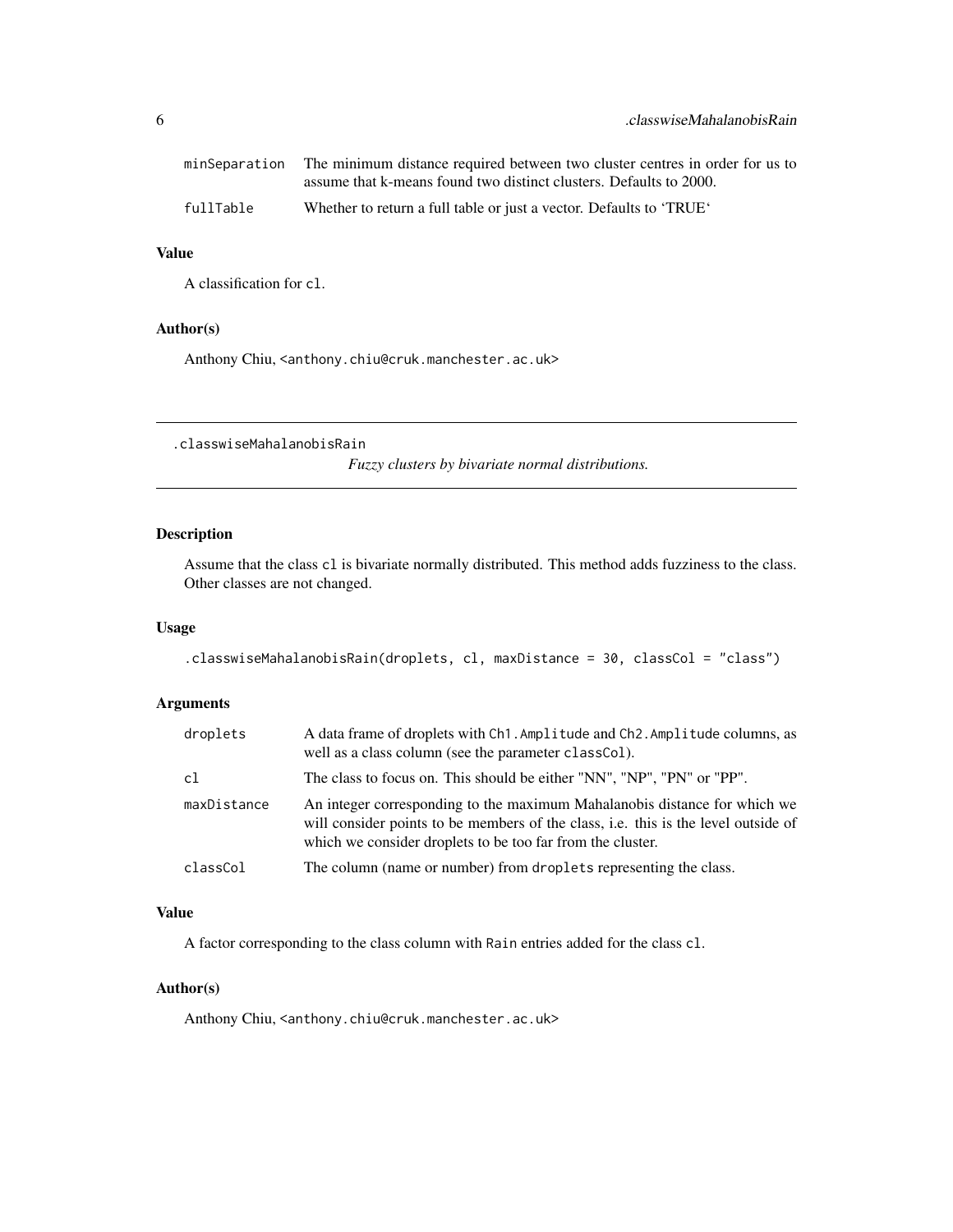<span id="page-6-0"></span>

Get the covariance of a single cluster.

#### Usage

.cov(cl, droplets, classCol)

### Arguments

| cl       | The cluster of which to find the covariance.                                                                                        |
|----------|-------------------------------------------------------------------------------------------------------------------------------------|
| droplets | A data frame of droplets with Ch1. Amplitude and Ch2. Amplitude columns, as<br>well as a class column (see the parameter classCol). |
| classCol | The column (name or number) from droplets representing the class.                                                                   |

### Value

The covariance matrix of the chosen cluster. If not defined, return NULL.

#### Author(s)

Anthony Chiu, <anthony.chiu@cruk.manchester.ac.uk>

.dependentCols *Get a vector of all dependent columns.*

#### Description

Get a list of the columns in the ddPCR data that depend on the target (e.g. mutant or wild type). This includes columns that cannot be calculated from the very basic droplet counts.

### Usage

.dependentCols(prefix = "")

### Arguments

prefix A string to prepend to each of the column names. Defaults to "" (the empty string).

#### Value

A vector of column names with an optional prefix.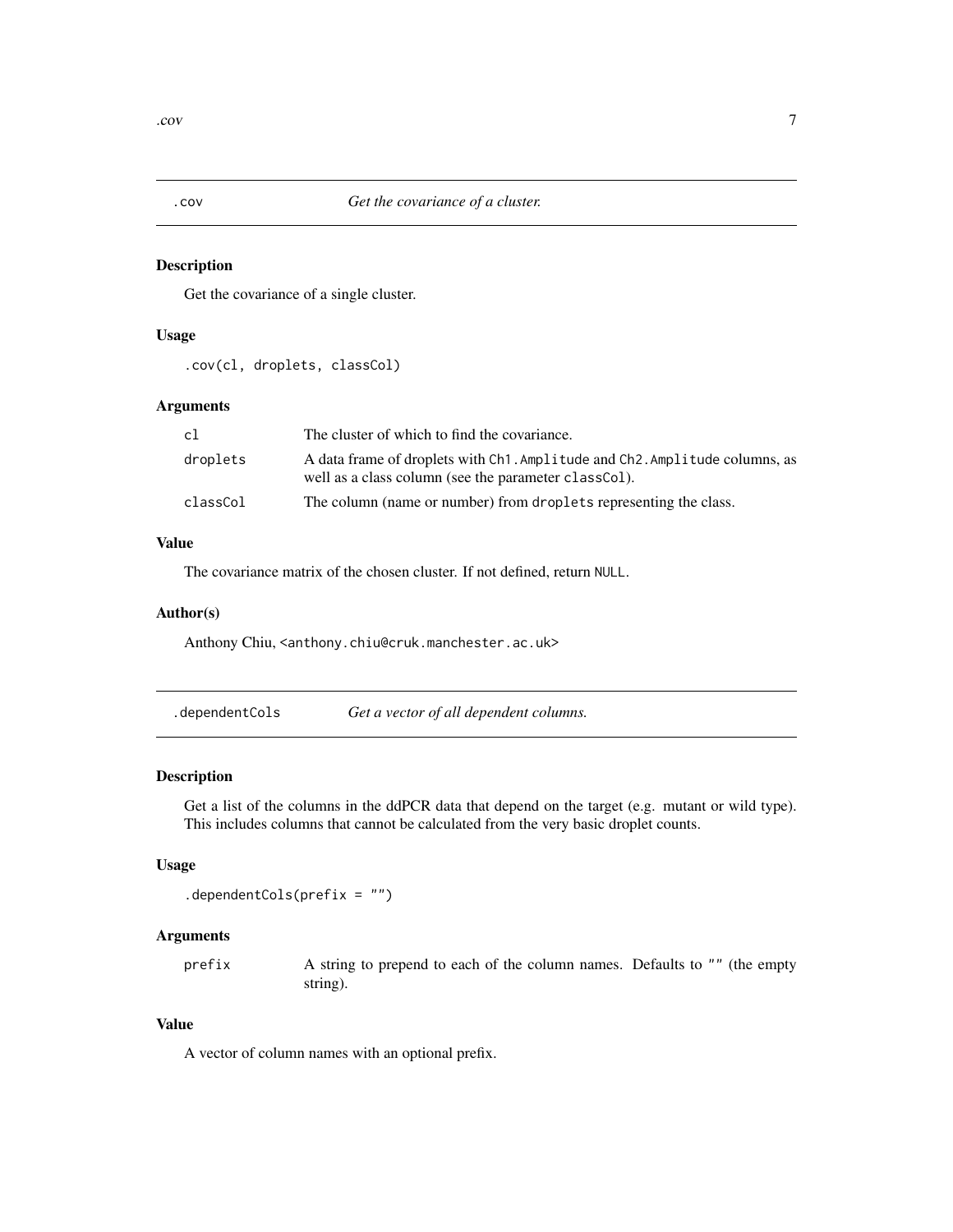#### <span id="page-7-0"></span>Author(s)

Anthony Chiu, <anthony.chiu@cruk.manchester.ac.uk>

.essentialDependentCols

*Get a vector of essential dependent columns.*

### Description

Get a list of the essential columns in the ddPCR data that depend on the target (e.g. mutant or wild type).

### Usage

```
.essentialDependentCols(prefix = "")
```
### Arguments

prefix A string to prepend to each of the essential column names. Defaults to "" (the empty string).

#### Value

A vector of essential column names with an optional prefix.

#### Author(s)

Anthony Chiu, <anthony.chiu@cruk.manchester.ac.uk>

.extractWellNames *Retrieve the well names to use from a given list.*

### Description

We simply retrieve the names from a given list, but also perform some checks to make sure that the names are consistent with a given [ddpcrPlate](#page-25-1) object.

### Usage

.extractWellNames(theObject, aList)

### Arguments

| theObject | A ddpcrPlate object.                             |
|-----------|--------------------------------------------------|
| aList     | A list from which we wish to extract well names. |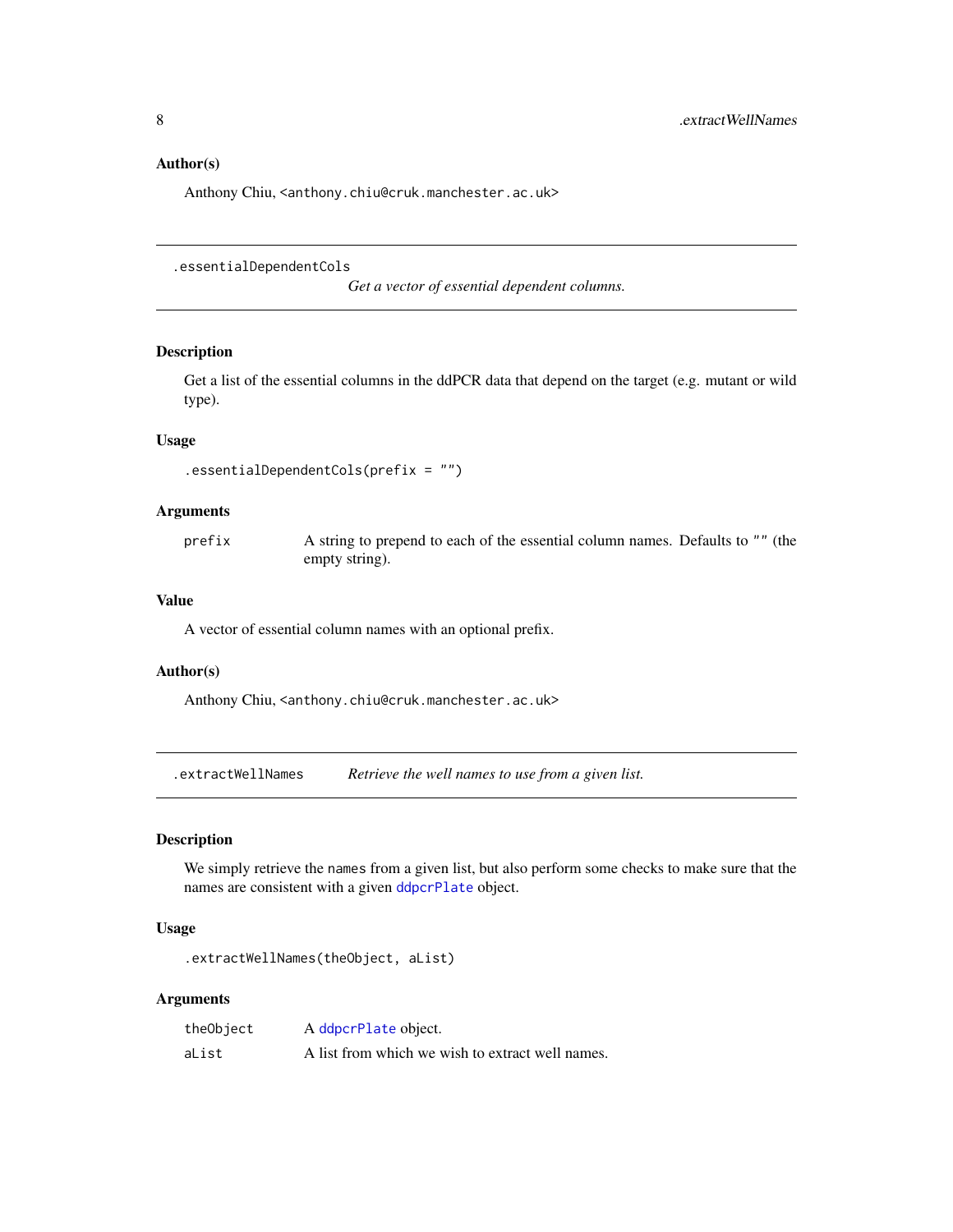### <span id="page-8-0"></span>.getAllSummary 9

### Value

The names of aList.

### Author(s)

Anthony Chiu, <anthony.chiu@cruk.manchester.ac.uk>

.getAllSummary *Get a summary of the number of molecules in 20ul.*

#### Description

Returns a data frame with a summary of the number of mutant and wild type copies per 20ul.

### Usage

.getAllSummary(df)

### Arguments

df A data frame generated by [fullCountsSummary](#page-42-1).

### Value

A data frame with mutant and wild type copies per 20ul, the total number of copies per 20ul, and a flag indicating if there are more than 2 mutant copies per 20ul.

#### Author(s)

Anthony Chiu, <anthony.chiu@cruk.manchester.ac.uk>

.getChannelCentres *Find the centres of each of the wells in a given channel.*

### Description

The plate should have been classified by k-means clustering.

#### Usage

.getChannelCentres(plate, cMethod, channel, minSeparation = 2000)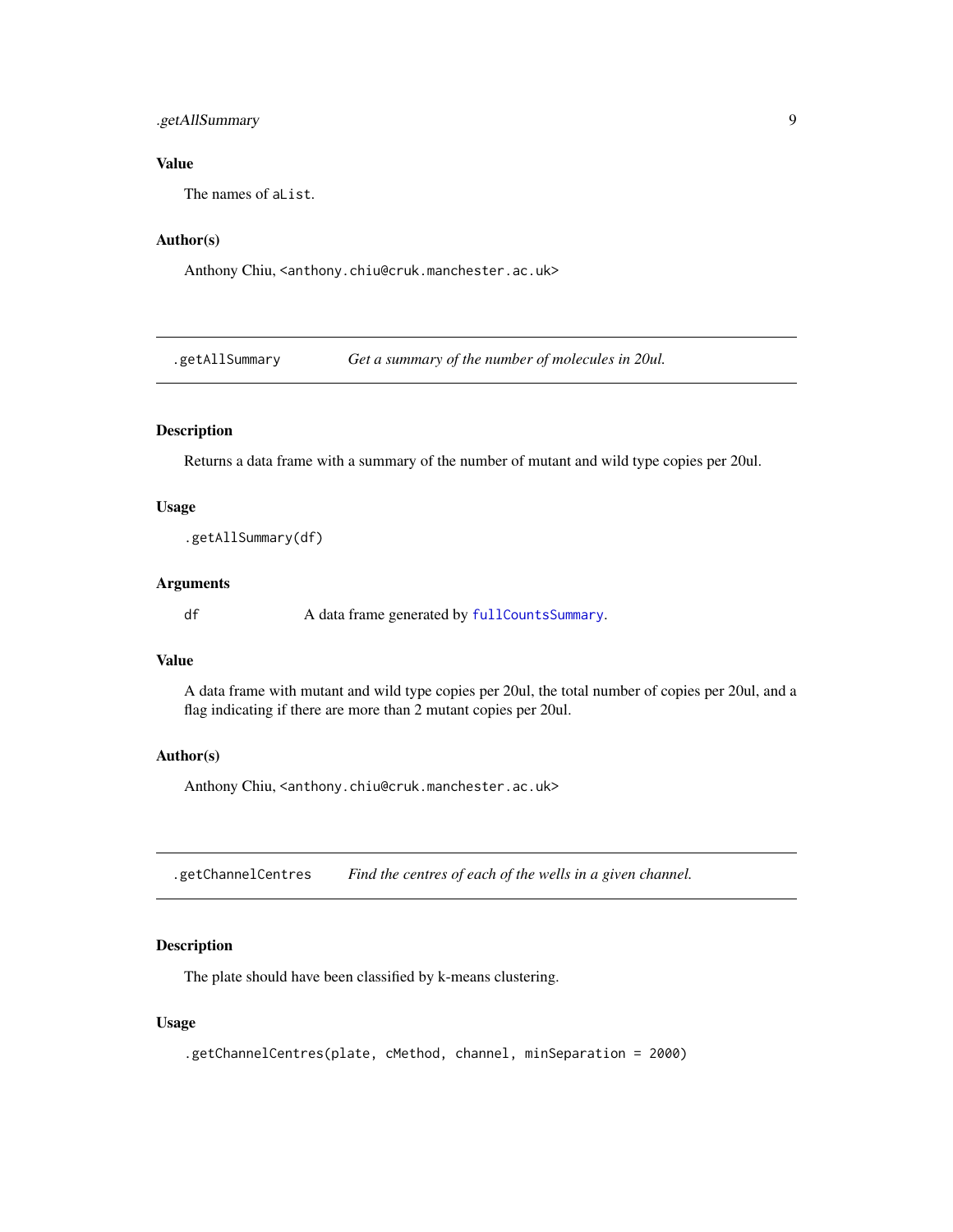### <span id="page-9-0"></span>Arguments

| plate         | A ddpcrPlate object from which to extract the centres.                                                                                             |
|---------------|----------------------------------------------------------------------------------------------------------------------------------------------------|
| cMethod       | The classification method to use (in the form of a character string).                                                                              |
| channel       | An integer 1 or 2 corresponding to the channel of interest.                                                                                        |
| minSeparation | The minimum distance required between two cluster centres in order for us to<br>assume that k-means found two distinct clusters. Defaults to 2000. |

### Value

A list of data frames, where each data frame has information about the centres in the channel of interest.

### Author(s)

Anthony Chiu, <anthony.chiu@cruk.manchester.ac.uk>

### .getClassificationData

*Extract a classification from a data frame.*

### Description

Check that non-Ch\*Amplitude columns are in a known classification format and coerce it to a factor.

### Usage

```
.getClassificationData(colName, well)
```
### Arguments

| colName | The name of the column to focus on.                       |
|---------|-----------------------------------------------------------|
| well    | The data frame from which to extract the classifications. |

### Value

A factor with levels in ddpcr\$classesRain.

### Author(s)

Anthony Chiu, <anthony.chiu@cruk.manchester.ac.uk>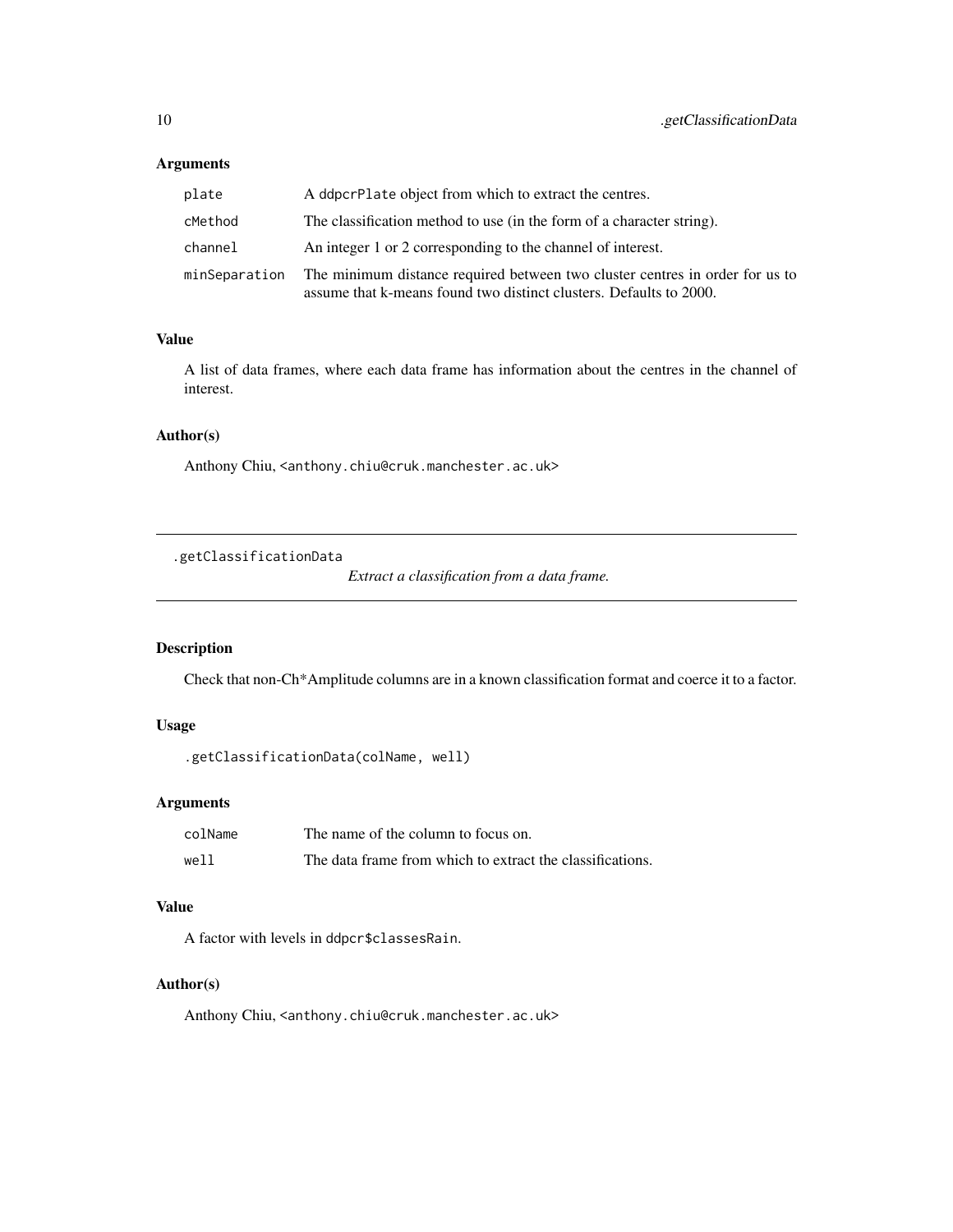<span id="page-10-0"></span>

Returns a data frame with the number of mutant copies per 20ul.

#### Usage

.getMutCopies(df)

### Arguments

df A data frame generated by [fullCountsSummary](#page-42-1).

#### Value

A data frame with the basic columns and mutant copies per 20ul.

#### Author(s)

Anthony Chiu, <anthony.chiu@cruk.manchester.ac.uk>

.getWellNames *Extract the well names from a data frame.*

### Description

Get the well names from a data frame, checking if there is a Well column or by using the row numbering.

### Usage

.getWellNames(df)

### Arguments

df A data frame.

### Value

A factor of row names.

#### Author(s)

Anthony Chiu, <anthony.chiu@cruk.manchester.ac.uk>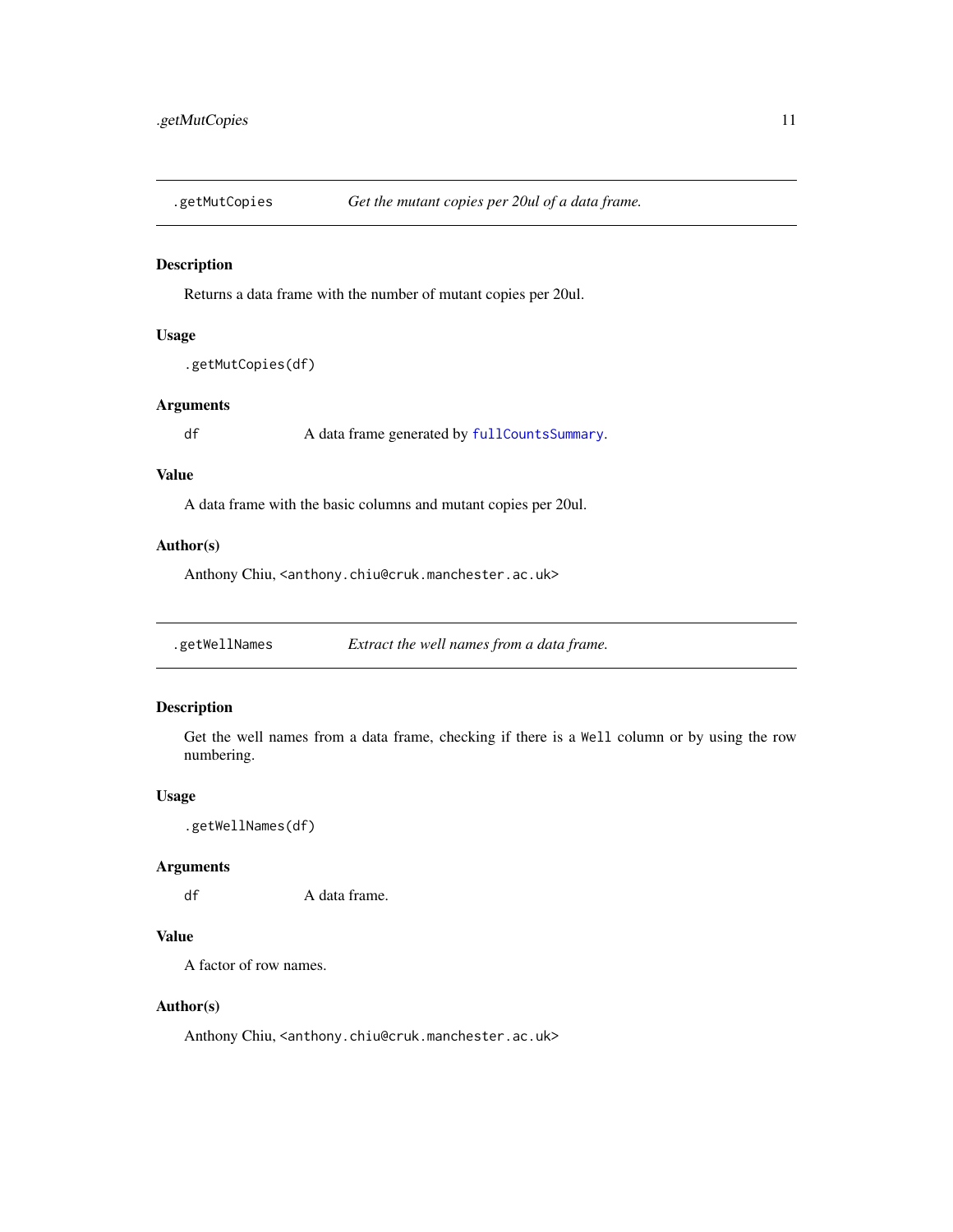<span id="page-11-0"></span>

Returns a data frame with the number of wild type copies per 20ul.

### Usage

.getWtCopies(df)

### Arguments

df A data frame generated by [fullCountsSummary](#page-42-1).

### Value

A data frame with the basic columns and wild type copies per 20ul.

### Author(s)

Anthony Chiu, <anthony.chiu@cruk.manchester.ac.uk>

| .isTwoDimDataFrame | Checks whether an object is a data frame with two leading double |  |
|--------------------|------------------------------------------------------------------|--|
|                    | columns.                                                         |  |

### Description

Checks whether an object is a data frame with two leading double columns.

### Usage

.isTwoDimDataFrame(df)

### Arguments

df A data frame.

#### Value

A logical value: whether the data frame meets the criteria.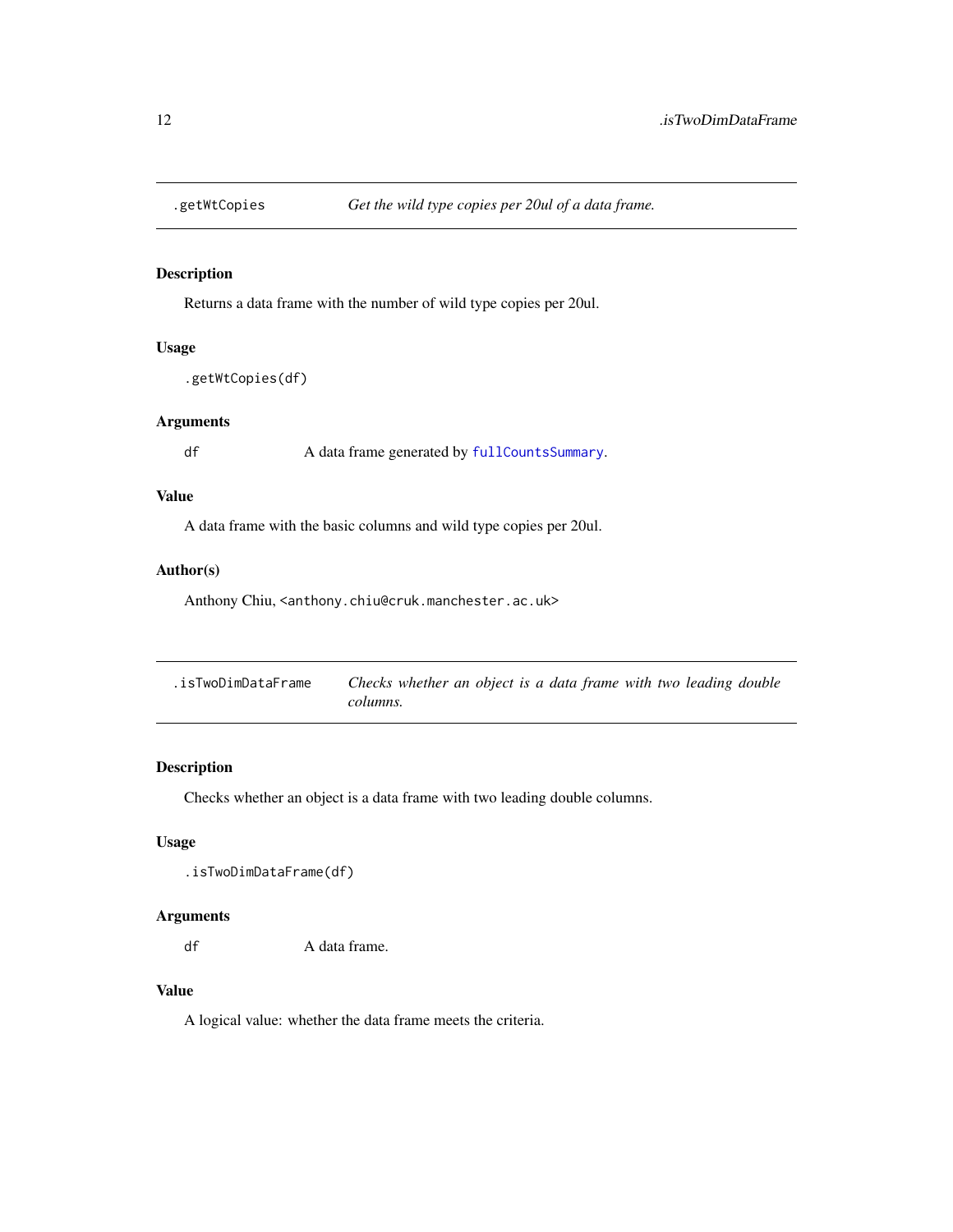<span id="page-12-0"></span>

Our preferred data frame format is to have things in a wide-form data frame, i.e. to have channel 1 and channel 2 data both in the same row.

### Usage

```
.isWideForm(df, ch1Label = "Mt", ch2Label = "Wt")
```
#### Arguments

| df       | A data frame.                                                 |
|----------|---------------------------------------------------------------|
| ch1Label | The prefix to use for the channel 1 target. Defaults to "Mt". |
| ch2Label | The prefix to use for the channel 2 target. Defaults to "Wt". |

### Value

TRUE if df is considered to be of the correct format and FALSE otherwise.

### Author(s)

Anthony Chiu, <anthony.chiu@cruk.manchester.ac.uk>

.mahDist *Mahalanobis distance of droplets from a distribution.*

### Description

Find the Mahalanobis distance of all droplets from a given distribution.

#### Usage

```
.mahDist(droplets, clusStats)
```
### Arguments

| droplets  | A data frame of droplets with Ch1. Amplitude and Ch2. Amplitude columns.        |
|-----------|---------------------------------------------------------------------------------|
| clusStats | A list of statistics for a cluster generated by class Stats. This should have a |
|           | mean, cov and cov. inv values.                                                  |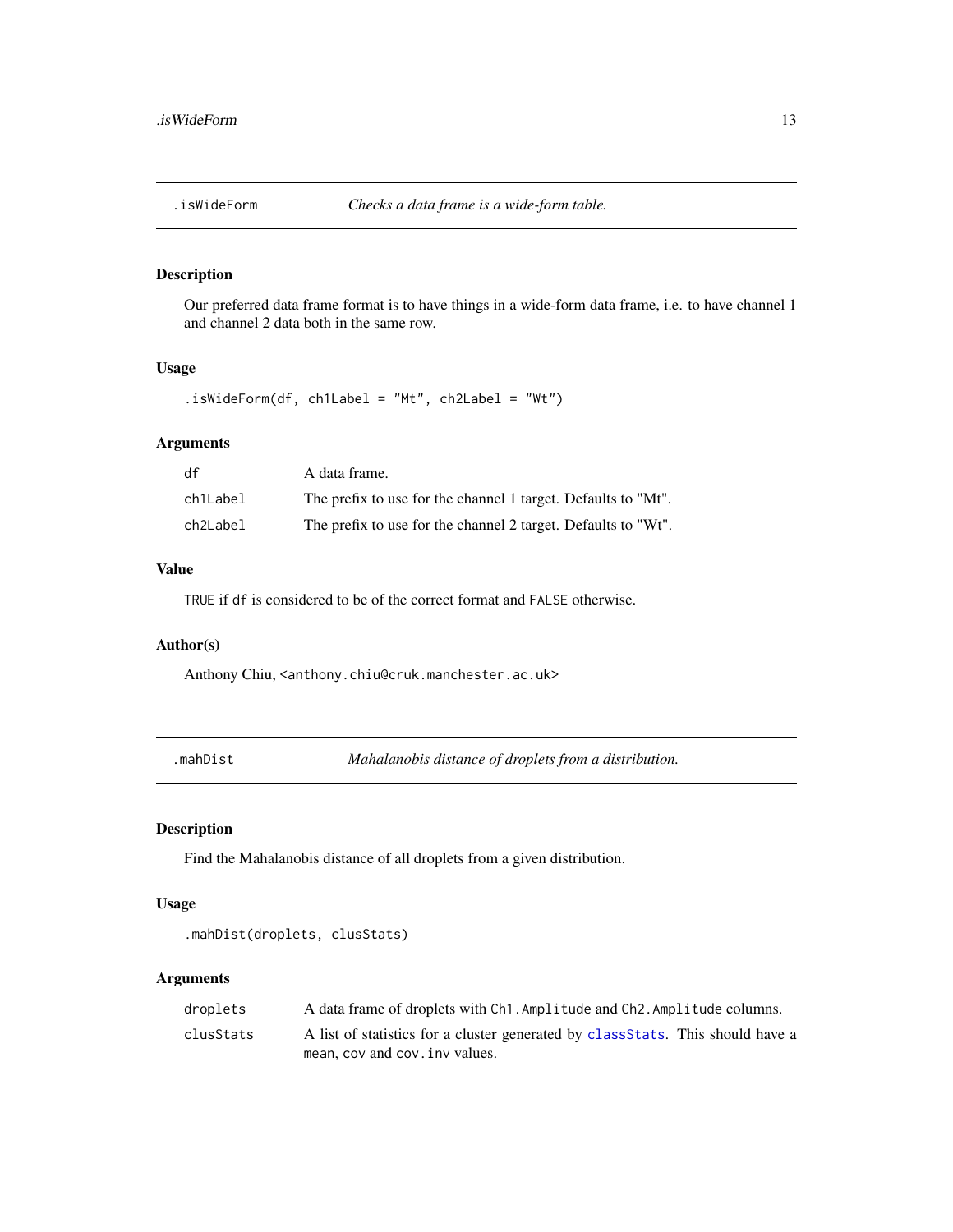#### <span id="page-13-0"></span>Value

A vector of numbers, where each one corresponds to the distance of that droplet from the given distribution.

#### Author(s)

Anthony Chiu, <anthony.chiu@cruk.manchester.ac.uk>

.matrixInverse *Get the inverse of a matrix*

### Description

Get the inverse of a matrix

#### Usage

.matrixInverse(s)

#### **Arguments**

 $A 2x2$  matrix.

### Value

The inverse of 's', or NULL if the matrix is singular

Given a matrix, compute the inverse or return NULL if it is singular.

.numberOfWells *Find the number of wells in the data frame.*

#### Description

Auxiliary function to find the number of wells that appear in the data frame, each with the same frequency (almost certainly once or twice). If some wells appear more than others, the function stops because the data is in an unknown format.

### Usage

```
.numberOfWells(df)
```
#### Arguments

df A data frame of droplet counts with a Well column.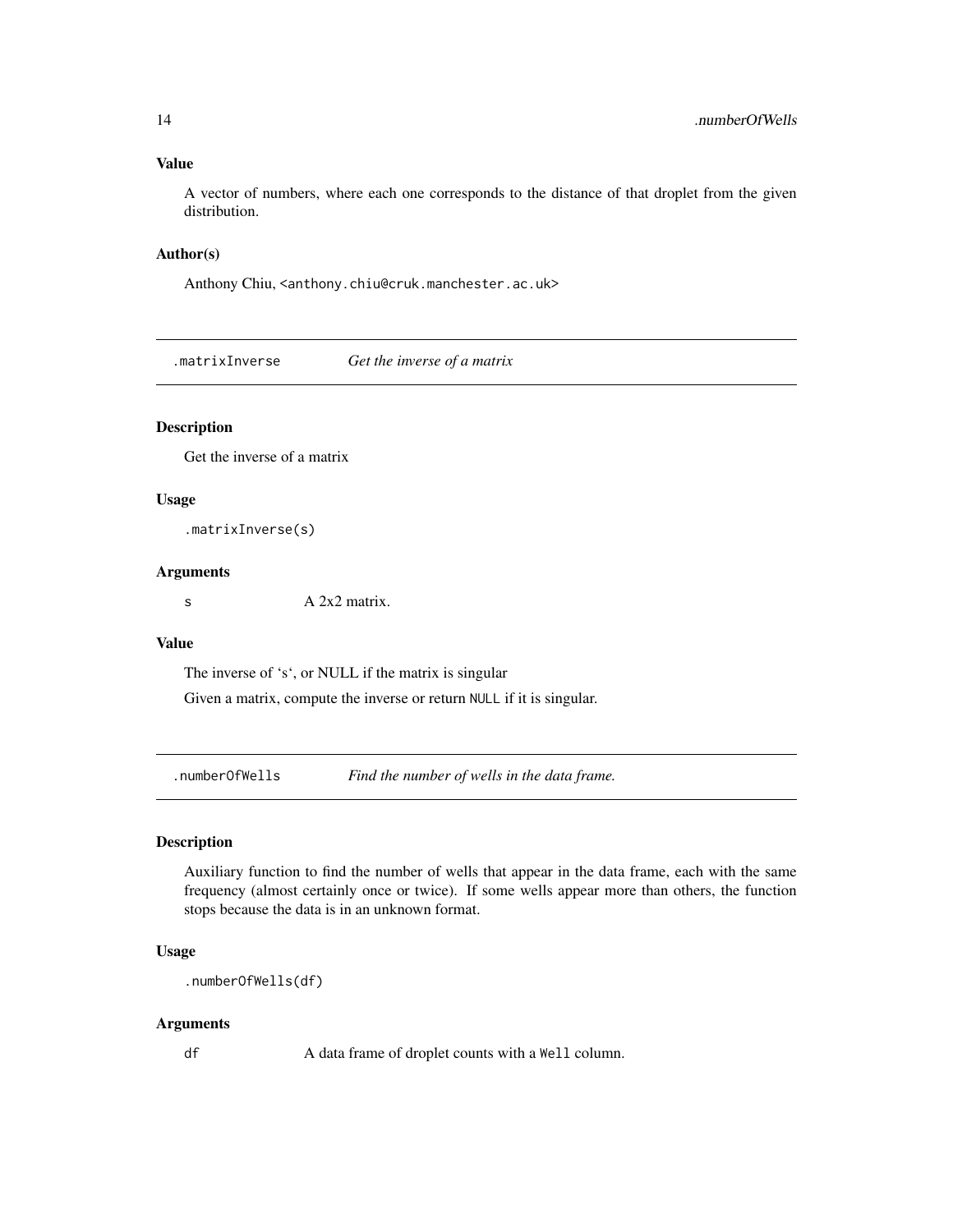### <span id="page-14-0"></span>Details

Bio-Rad's QuantaSoft produces data in long form tables, i.e. for each well there is a row for each target such as mutant and wild type. In this package, we prefer to work with wide form tables that combine the mutant and wild type parts.

#### Value

An integer giving the number of wells.

#### Author(s)

Anthony Chiu, <anthony.chiu@cruk.manchester.ac.uk>

.renormaliseByChannel *Normalise a well on one channel only and then transform it back to the original (combined) scale.*

### Description

Normalise a well on one channel only and then transform it back to the original (combined) scale.

#### Usage

.renormaliseByChannel(wellDf, combinedCentres, wellCentres, channel)

### Arguments

| wellDf          | A data frame of the well's droplet amplitudes.                              |
|-----------------|-----------------------------------------------------------------------------|
| combinedCentres |                                                                             |
|                 | A data frame of the combined (average) centres of the non-normalised wells. |
| wellCentres     | A data frame of centres corresponding to the given channel.                 |
| channel         | An integer 1 or 2 corresponding to the channel that we are interested in.   |

#### Value

A data frame with the rescaled amplitudes in the chosen channel.

#### Author(s)

Anthony Chiu, <anthony.chiu@cruk.manchester.ac.uk>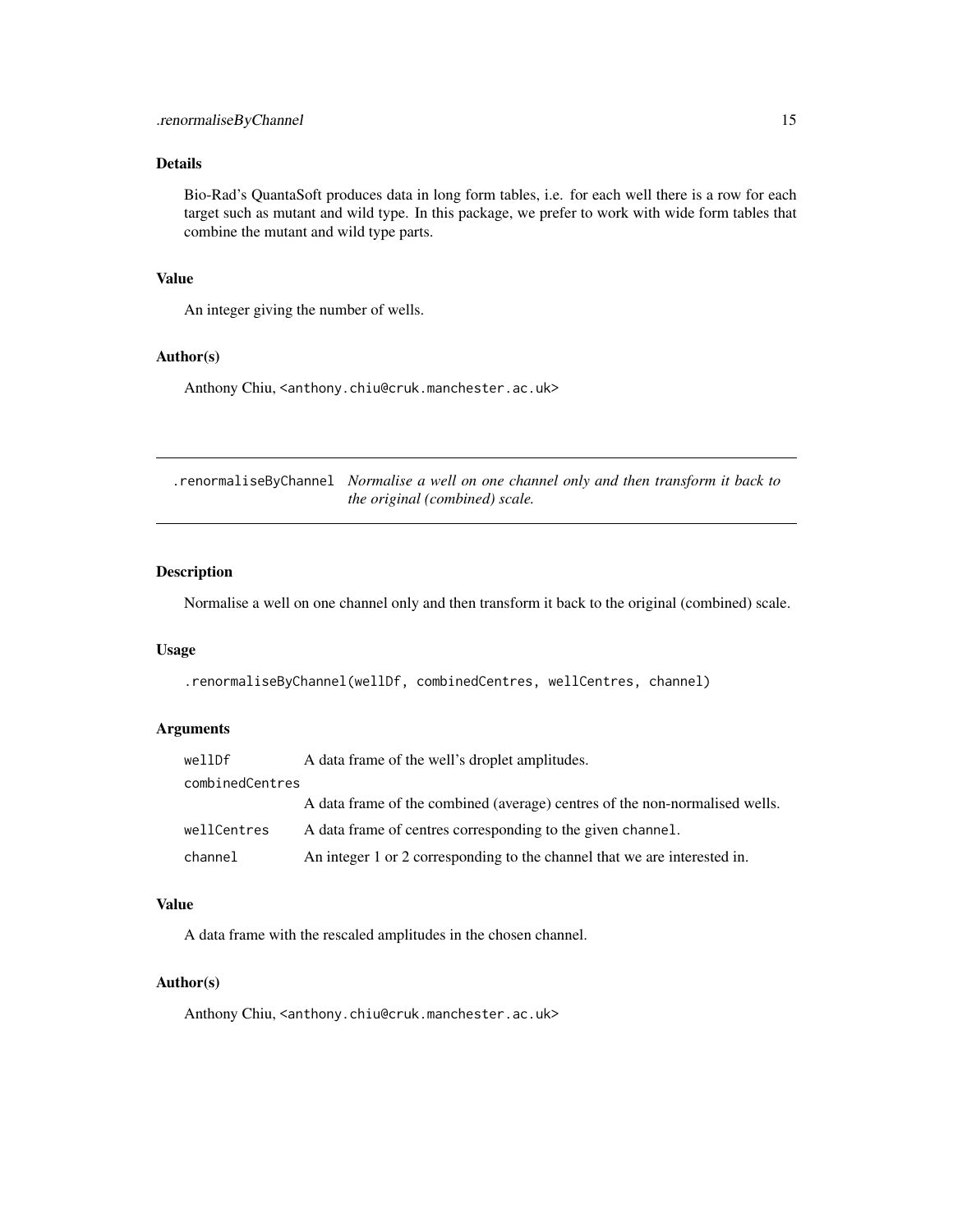<span id="page-15-0"></span>16 . In the state of the state of the state of the state of the state of the state of the state of the state of the state of the state of the state of the state of the state of the state of the state of the state of the st

.renormaliseWell *Normalise a well in both channels and then transform it back to the original (combined) scale.*

### Description

Normalise a well in both channels and then transform it back to the original (combined) scale.

#### Usage

.renormaliseWell(allDf, well, combinedCentres, indivCentres1, indivCentres2)

#### Arguments

| allDf                   | A list of data frames, where each one corresponds to a well's droplet amplitudes. |
|-------------------------|-----------------------------------------------------------------------------------|
| well<br>combinedCentres | The name or number of the well to normalise.                                      |
|                         | A data frame of the combined (average) centres of the non-normalised wells.       |
| indivCentres1           | A data frame of centres corresponding to channel 1.                               |
|                         | indivCentres2 A data frame of centres corresponding to channel 2.                 |

#### Value

A list of data frames with the rescaled amplitudes in both channels.

### Author(s)

Anthony Chiu, <anthony.chiu@cruk.manchester.ac.uk>

.roundIt *Round to at least n decimal places.*

### Description

For a data frame, if an extry is  $< 1$ , then round it to n significant figures. If it is  $>= 1$ , then round it to n decimal places.

### Usage

 $.roundIt(df, n = 3)$ 

### Arguments

| df | A data frame.                                            |
|----|----------------------------------------------------------|
|    | How many decimal places/significant figures to round to. |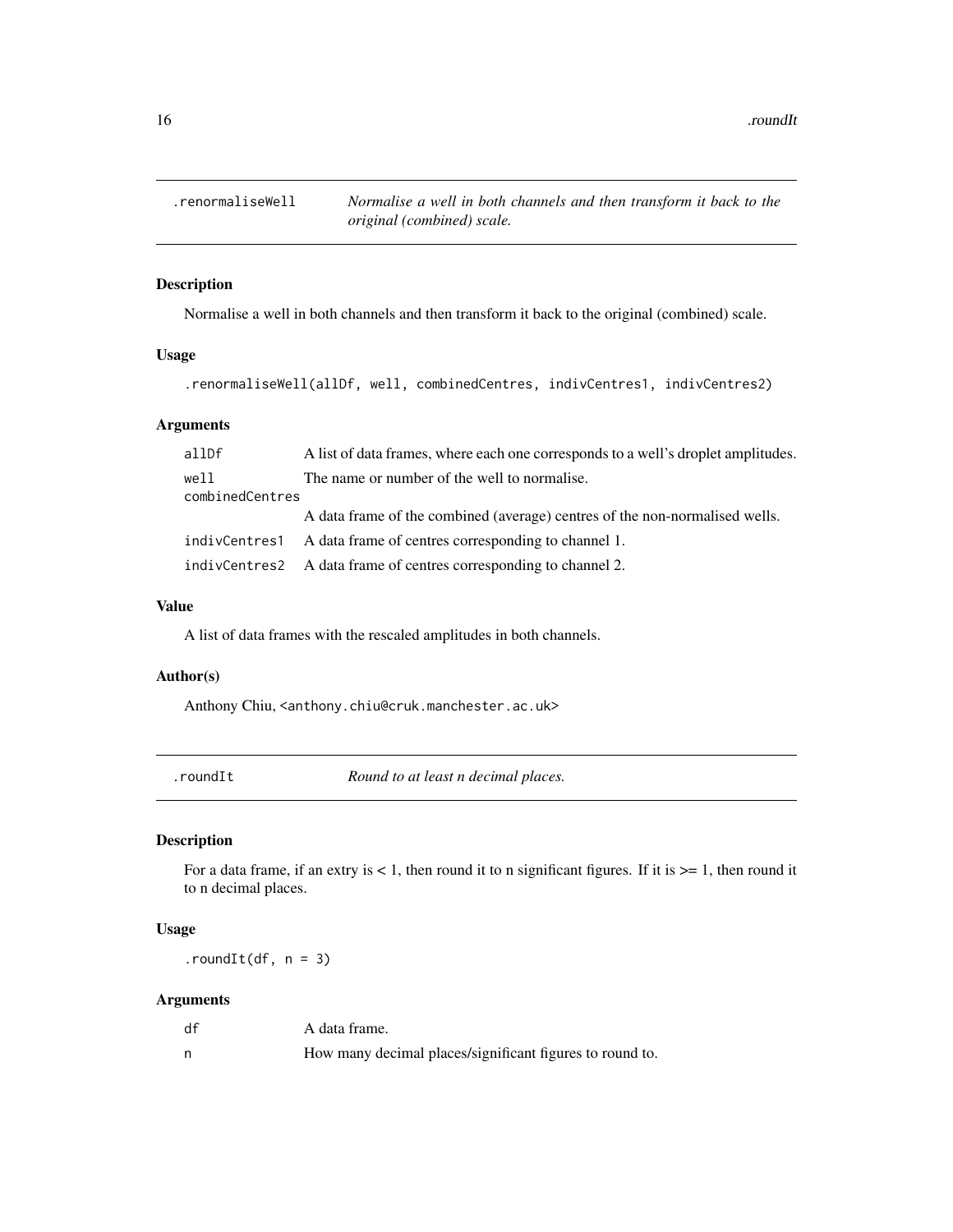#### <span id="page-16-0"></span>slice that the set of the set of the set of the set of the set of the set of the set of the set of the set of the set of the set of the set of the set of the set of the set of the set of the set of the set of the set of th

### Value

The data frame x with rounded entries.

.slice *Splits a long vector and according to a vector of sizes.*

#### Description

Takes one long vector/factor and splits it into a list of vectors, where the lengths are given by a vector of sizes. This may be the same as another given list of vectors. Particularly useful if we want to combine a list of data, do some analysis on the combined data, then split the analysis.

### Usage

.slice(vec, wellSizes, wellNames)

### Arguments

| vec.      | The vector to split.                                        |
|-----------|-------------------------------------------------------------|
| wellSizes | A numeric vector corresponding to sizes of the wells.       |
| wellNames | A character vector corresponding to the names of the wells. |

#### Value

A list of vectors split into the given lengths.

### Author(s)

Anthony Chiu, <anthony.chiu@cruk.manchester.ac.uk>

.totalCopies *Get the total number of molecules in 20ul.*

### Description

Get the total number of copies of mutant and wild type molecules in a 20ul well.

#### Usage

```
.totalCopies(df)
```
#### Arguments

df An input data frame with copies per 20ul figures.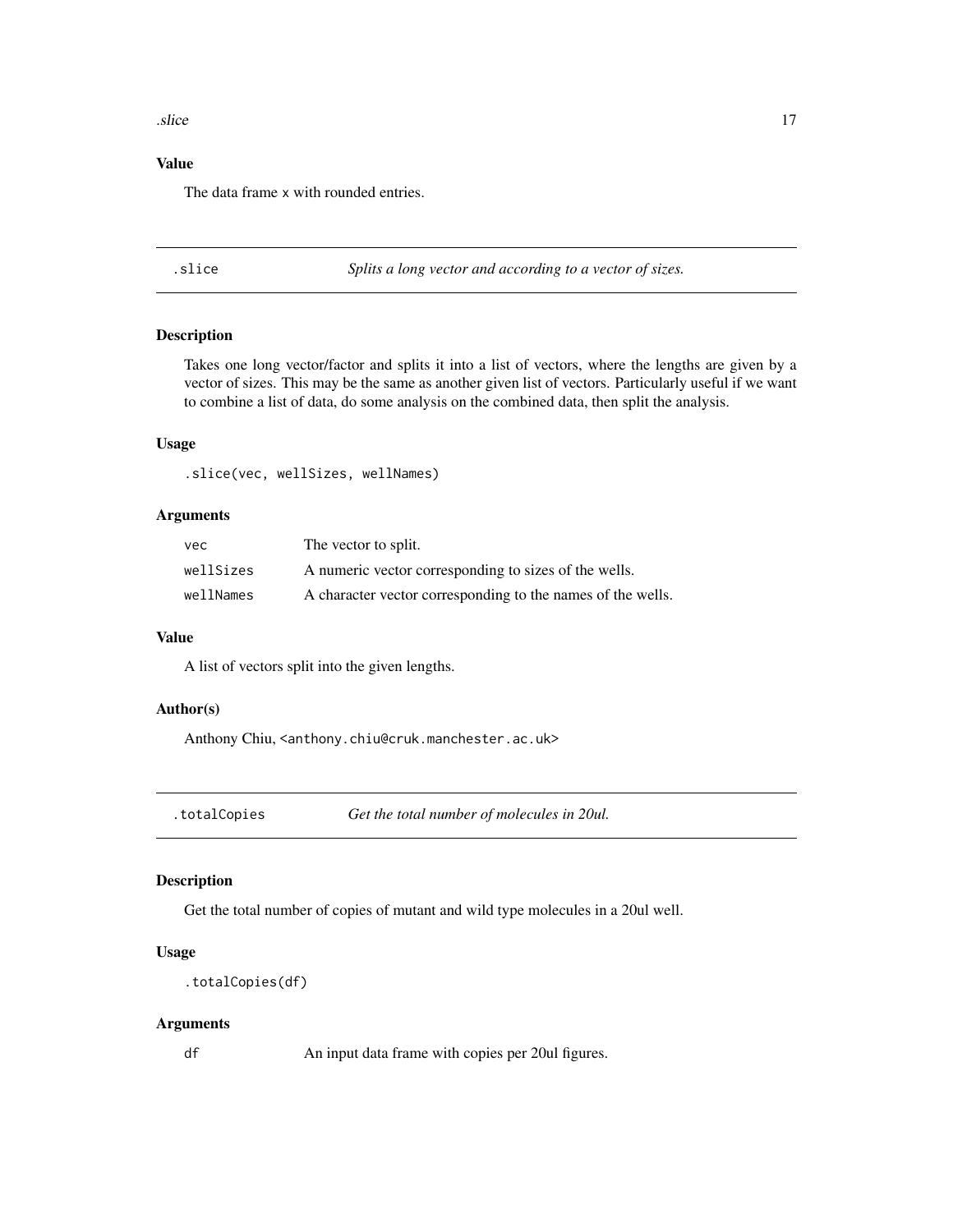### <span id="page-17-0"></span>18 amplitudes

### Value

A vector listing the total numbers of copies per 20ul well.

#### Author(s)

Anthony Chiu, <anthony.chiu@cruk.manchester.ac.uk>

amplitudes *Retrieve droplet amplitudes.*

#### Description

Retrieve the droplet amplitudes from an object.

#### Usage

```
amplitudes(theObject)
```
## S4 method for signature 'ddpcrWell' amplitudes(theObject)

## S4 method for signature 'ddpcrPlate' amplitudes(theObject)

### Arguments

theObject A [ddpcrWell](#page-26-1) or [ddpcrPlate](#page-25-1) object.

### Value

If theObject is a [ddpcrWell](#page-26-1) object, return a data frame of droplet amplitudes with columns "Ch1.Amplitude" and "Ch2.Amplitude". If theObject is a [ddpcrPlate](#page-25-1) object, return a list of data frames.

#### Author(s)

Anthony Chiu, <anthony.chiu@cruk.manchester.ac.uk>

### See Also

[wellClassification](#page-85-1) for the classification of the droplets.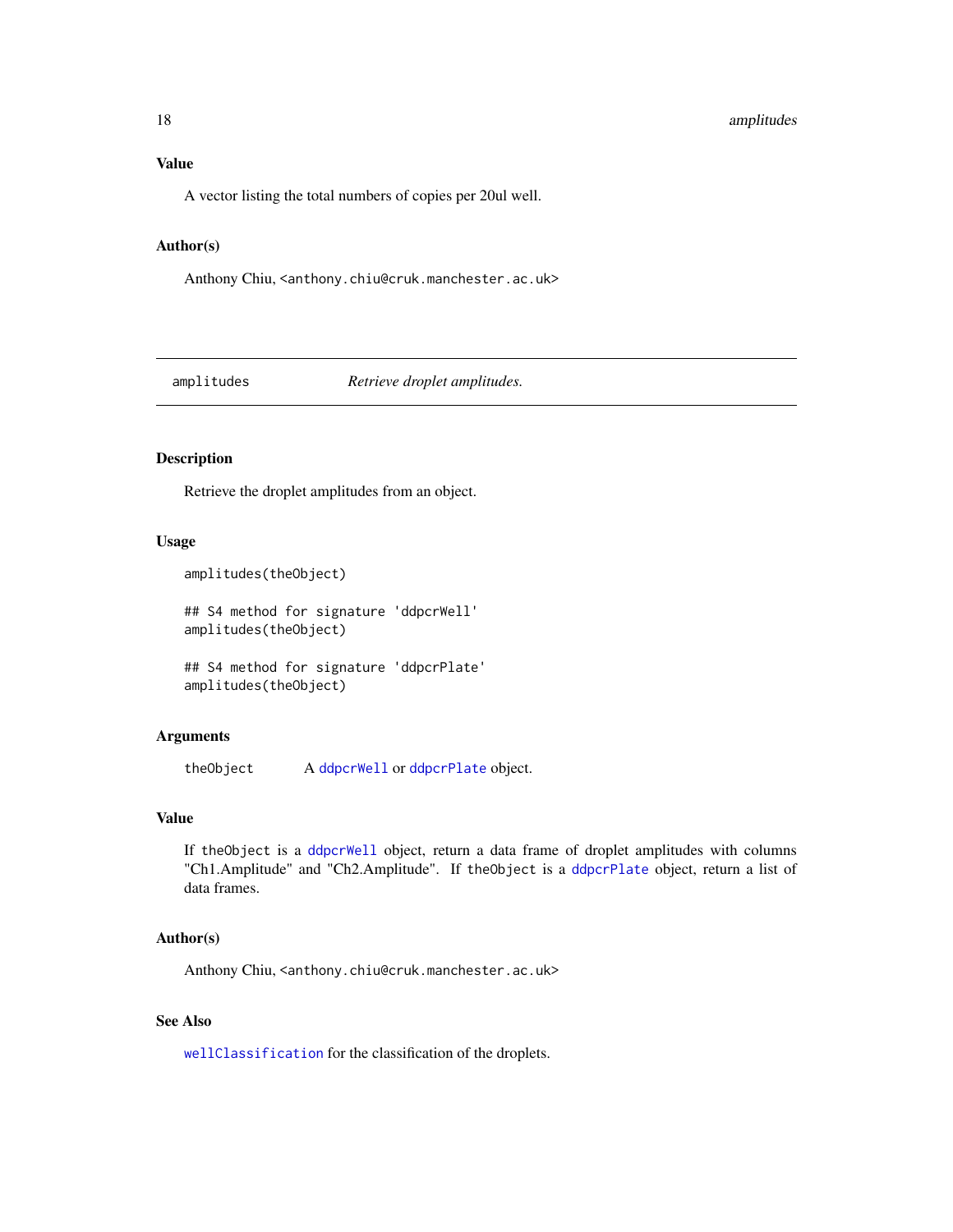### <span id="page-18-0"></span>basicsSummary 19

#### Examples

```
## Set a ddpcrWell object with no data.
aWell <- ddpcrWell(well=data.frame("Ch1.Amplitude"=double(),
                                   "Ch2.Amplitude"=double()))
## This can be checked to be empty.
amplitudes(aWell)
## Alternatively, load some data.
aWell <- ddpcrWell(well=KRASdata[["E03"]])
## We check again and see that it has been populated.
head(amplitudes(aWell))
# Get all of the KRASdata droplet amplitudes.
krasPlate <- ddpcrPlate(wells=KRASdata)
allDroplets <- amplitudes(krasPlate)
str(allDroplets)
```
basicsSummary *Get the very basic columns of a data frame.*

### Description

It is useful to see the droplet counts for each class in addition to the overall droplet count at a glance.

#### Usage

basicsSummary(df)

#### Arguments

df A data frame generated by [fullCountsSummary](#page-42-1).

### Value

A data frame with the PP, PN, NP, NN and AcceptedDroplets figures.

#### Author(s)

Anthony Chiu, <anthony.chiu@cruk.manchester.ac.uk>

#### Examples

df <- fullCountsSummary(KRAScountsQS) basicsSummary(df)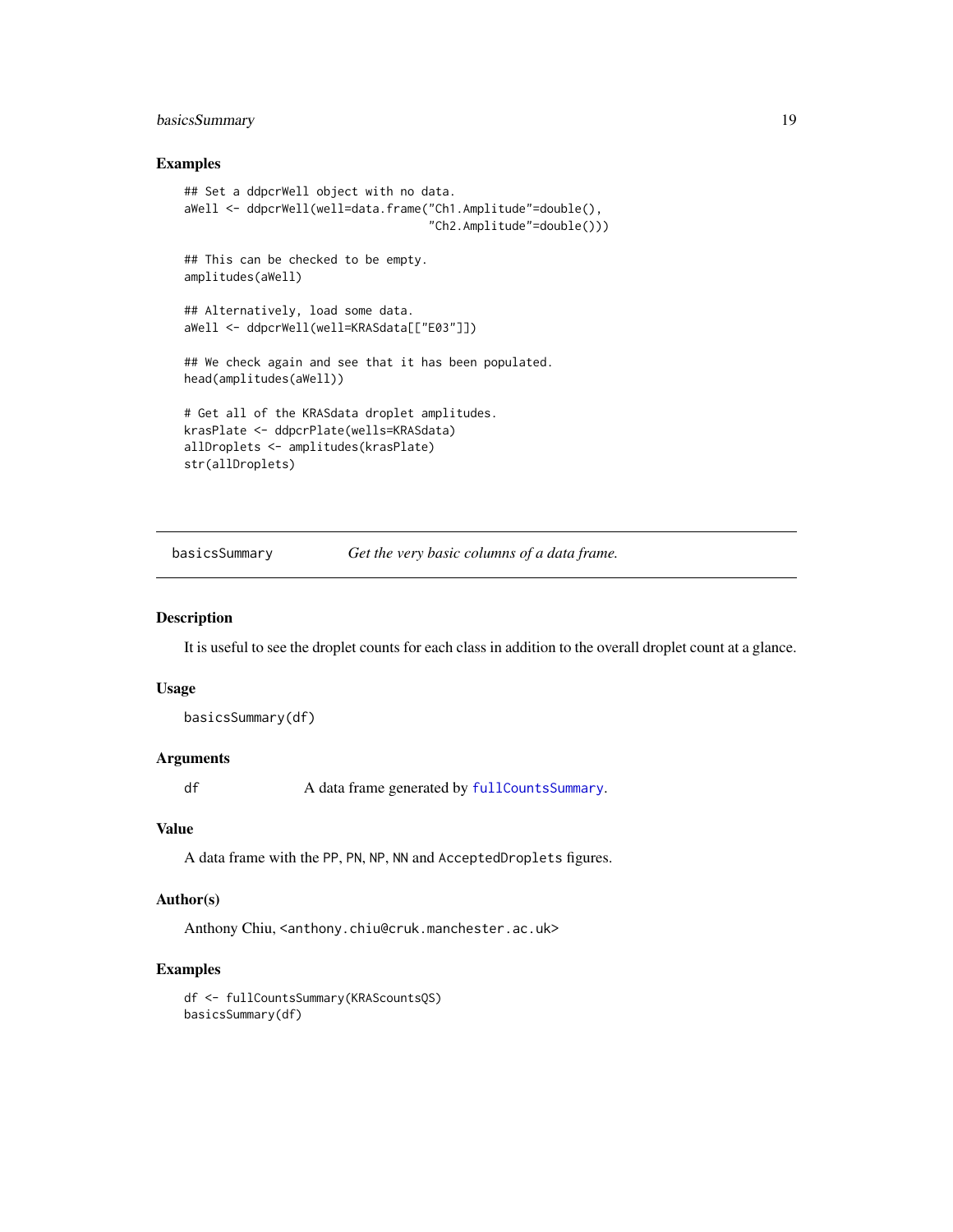<span id="page-19-0"></span>

Returns a data frame with the dependent columns prefixed with given labels (depending on the targets). All relevant columns are retained.

### Usage

```
castSummary(df, ch1Label = "Mt", ch2Label = "Wt", rows = NULL)
```
### Arguments

| df       | A data frame created by calling read. csv on the raw ddPCR output.                                                  |
|----------|---------------------------------------------------------------------------------------------------------------------|
| ch1Label | The prefix to use for the channel 1 target. Defaults to "Mt".                                                       |
| ch2Label | The prefix to use for the channel 2 target. Defaults to "Wt".                                                       |
| rows     | The number of rows to retain from the original data frame. If NULL, all of the<br>wells are used. Defaults to NULL. |

### Value

A data frame with the target rows merged.

### Author(s)

Anthony Chiu, <anthony.chiu@cruk.manchester.ac.uk>

```
## Cast output from Bio-Rad's QuantaSoft into wide form.
castSummary(KRAScountsQS)
```

```
## Only retain selected rows.
castSummary(KRAScountsQS, rows=c(1,4:6))
```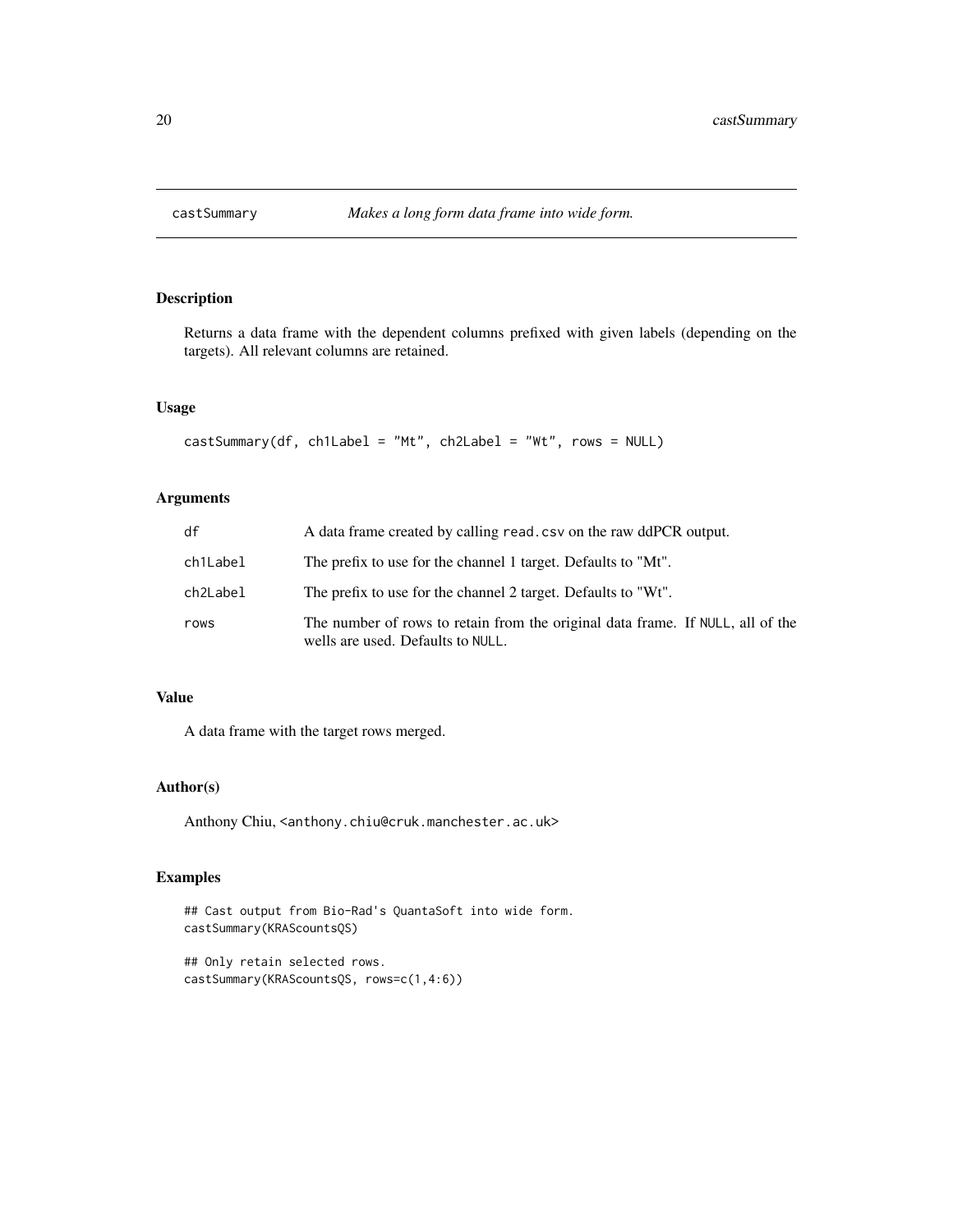<span id="page-20-0"></span>

After classifying droplets, we can compute the covariance for each class.

#### Usage

```
classCov(droplets, classCol = "class")
```
#### Arguments

| droplets | A data frame of droplets with Ch1. Amplitude and Ch2. Amplitude columns, as<br>well as a class column (see the parameter classCol). |
|----------|-------------------------------------------------------------------------------------------------------------------------------------|
| classCol | The column (name or number) from droplets representing the class.                                                                   |

### Value

A list of covariance matrices of each cluster.

### Author(s)

Anthony Chiu, <anthony.chiu@cruk.manchester.ac.uk>

```
## Get the covariance matrix of the clusters.
aWell<- KRASdata[["E03"]]
aWell$Cluster <- relabelClasses(aWell, classCol="Cluster")
classCov(aWell, classCol="Cluster")
## We repeat the above but with a sample with no "PP" cluster.
```

```
aWell <- KRASdata[["H04"]]
aWell$Cluster <- relabelClasses(aWell, classCol="Cluster")
classCov(aWell, classCol="Cluster")
```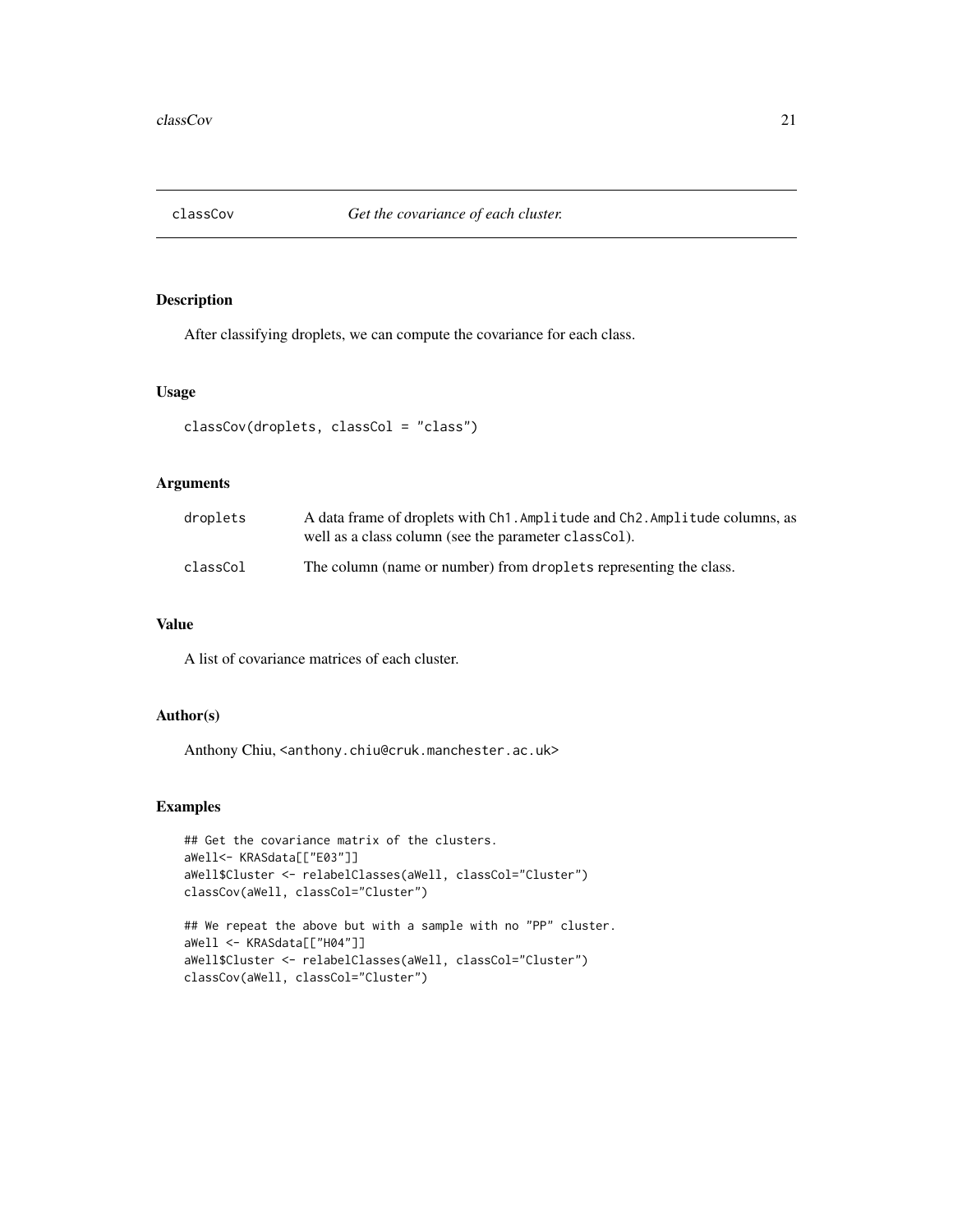<span id="page-21-0"></span>

After classifying droplets, we can compute the mean for each class.

### Usage

```
classMeans(droplets, classCol = "class")
```
#### Arguments

| droplets | A data frame of droplets with Ch1. Amplitude and Ch2. Amplitude columns, as<br>well as a classification column (see the parameter classCol). |
|----------|----------------------------------------------------------------------------------------------------------------------------------------------|
| classCol | The column (name or number) from droplets representing the class.                                                                            |

### Value

A list or data frame of means of each class.

### Author(s)

Anthony Chiu, <anthony.chiu@cruk.manchester.ac.uk>

```
## Get the means of the clusters.
aWell <- KRASdata[["E03"]]
aWell$Cluster <- relabelClasses(aWell, classCol="Cluster")
classMeans(aWell, classCol="Cluster")
## We repeat the above but with a sample with no "PP" cluster.
aWell <- KRASdata[["H04"]]
aWell$Cluster <- relabelClasses(aWell, classCol="Cluster")
classMeans(aWell, classCol="Cluster")
```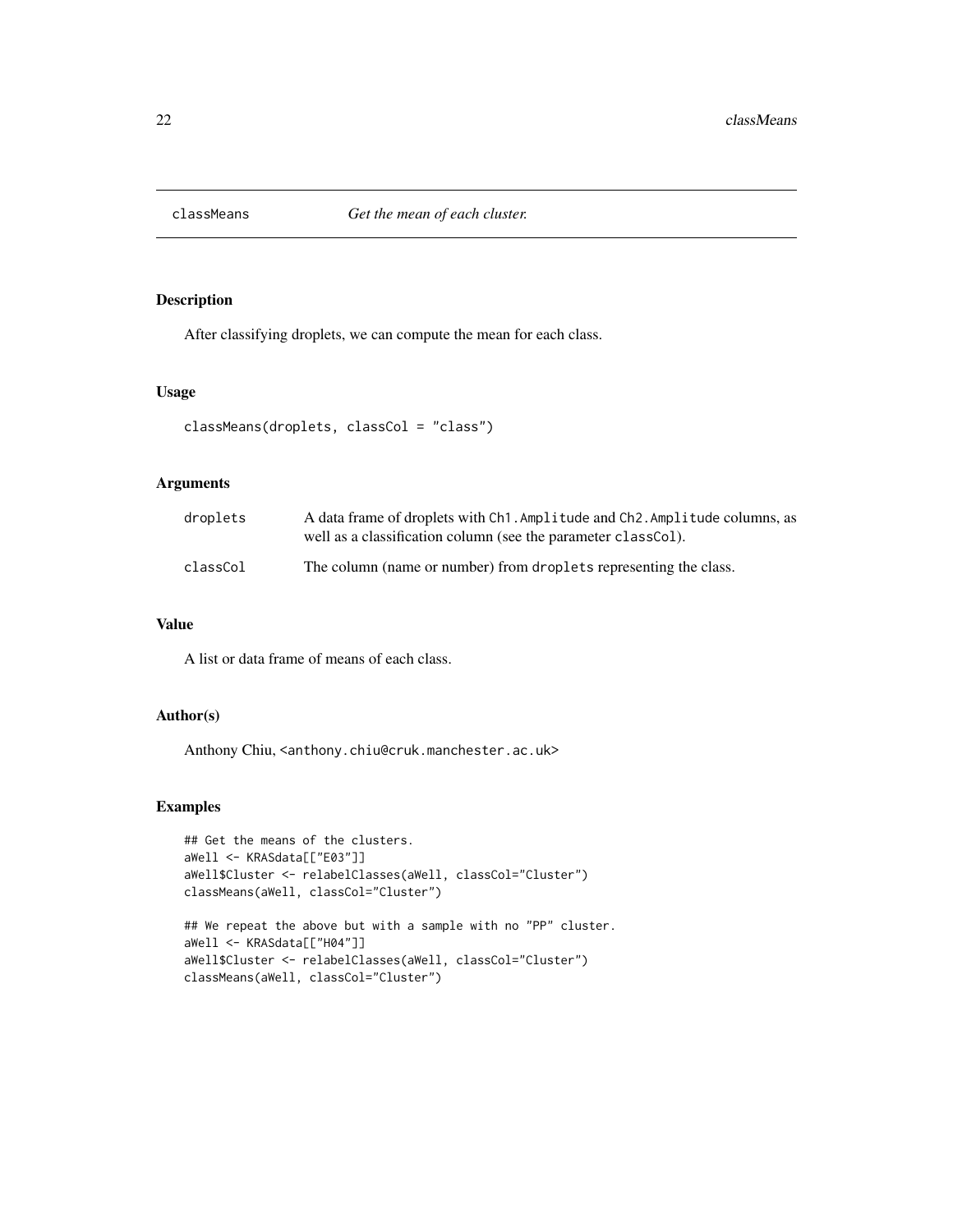<span id="page-22-1"></span><span id="page-22-0"></span>

This function gives the mean, covariance and inverse of the covariance for each of the classes.

#### Usage

```
classStats(droplets, classCol = "class")
```
#### Arguments

| droplets | A data frame of droplets with Ch1. Amplitude and Ch2. Amplitude columns, as<br>well as a class column (see the parameter class Col). |
|----------|--------------------------------------------------------------------------------------------------------------------------------------|
| classCol | The column (name or number) from droplets representing the class.                                                                    |

### Value

A list (grouped by class name) of lists with keys mean, cov and cov.inv. If cov is a singular matrix, then cov.inv will be NULL.

#### Author(s)

Anthony Chiu, <anthony.chiu@cruk.manchester.ac.uk>

```
## Get some basic statistical properties of the clusters.
aWell <- KRASdata[["E03"]]
aWell$Cluster <- relabelClasses(aWell, classCol="Cluster")
classStats(aWell, classCol="Cluster")
```

```
## We repeat the above but with a sample with no "PP" cluster.
aWell <- KRASdata[["H04"]]
aWell$Cluster <- relabelClasses(aWell, classCol="Cluster")
classStats(aWell, classCol="Cluster")
```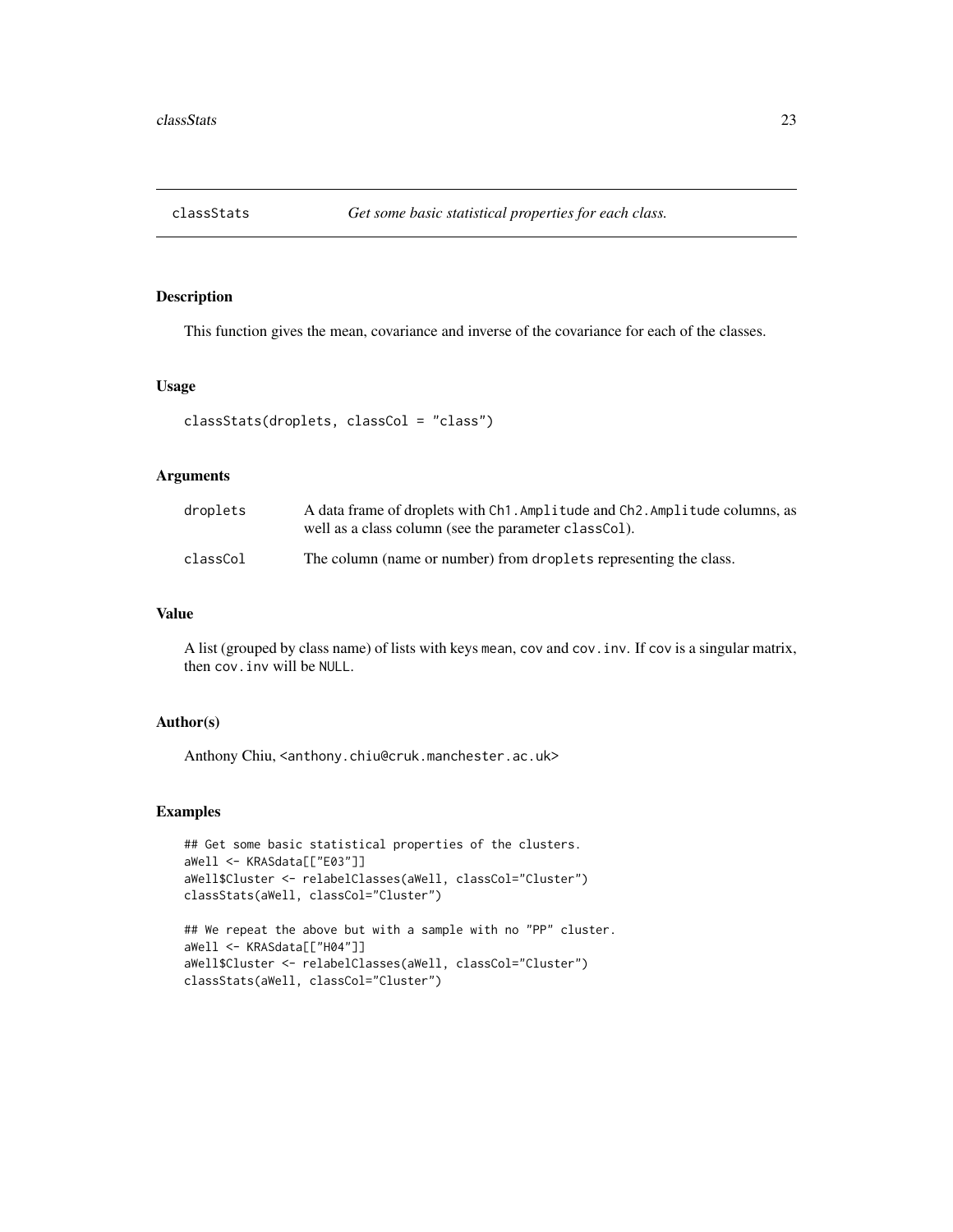clusterCentres retrieves the cluster centres for a [ddpcrWell](#page-26-1) object or the centres for each well in a [ddpcrPlate](#page-25-1) object.

combinedCentres retrieves the cluster centres for all of the wells together.

#### Usage

```
clusterCentres(theObject, cMethod)
```
## S4 method for signature 'ddpcrWell' clusterCentres(theObject, cMethod)

## S4 method for signature 'ddpcrPlate' clusterCentres(theObject, cMethod)

combinedCentres(theObject, cMethod)

## S4 method for signature 'ddpcrPlate' combinedCentres(theObject, cMethod)

#### **Arguments**

| theObject | A ddpcrWell or ddpcrPlate object.                          |
|-----------|------------------------------------------------------------|
| cMethod   | The classification method for which to obtain the centres. |

### Value

If a ddpcrWell object is given, clusterCentres returns the cluster centres as a data frame.

If a ddpcrPlate object is given, clusterCentres return a list of data frames, where each data frame corresponds to the cluster centres of a well.

combinedCentres returns a data frame of the centres of all of the wells combined.

#### Author(s)

Anthony Chiu, <anthony.chiu@cruk.manchester.ac.uk>

### Examples

```
## Get the centres of a sample with 4 clusters.
aWell <- ddpcrWell(well=KRASdata[["E03"]])
clusterCentres(aWell, "Cluster")
```
## Get the centres of a sample with 3 clusters.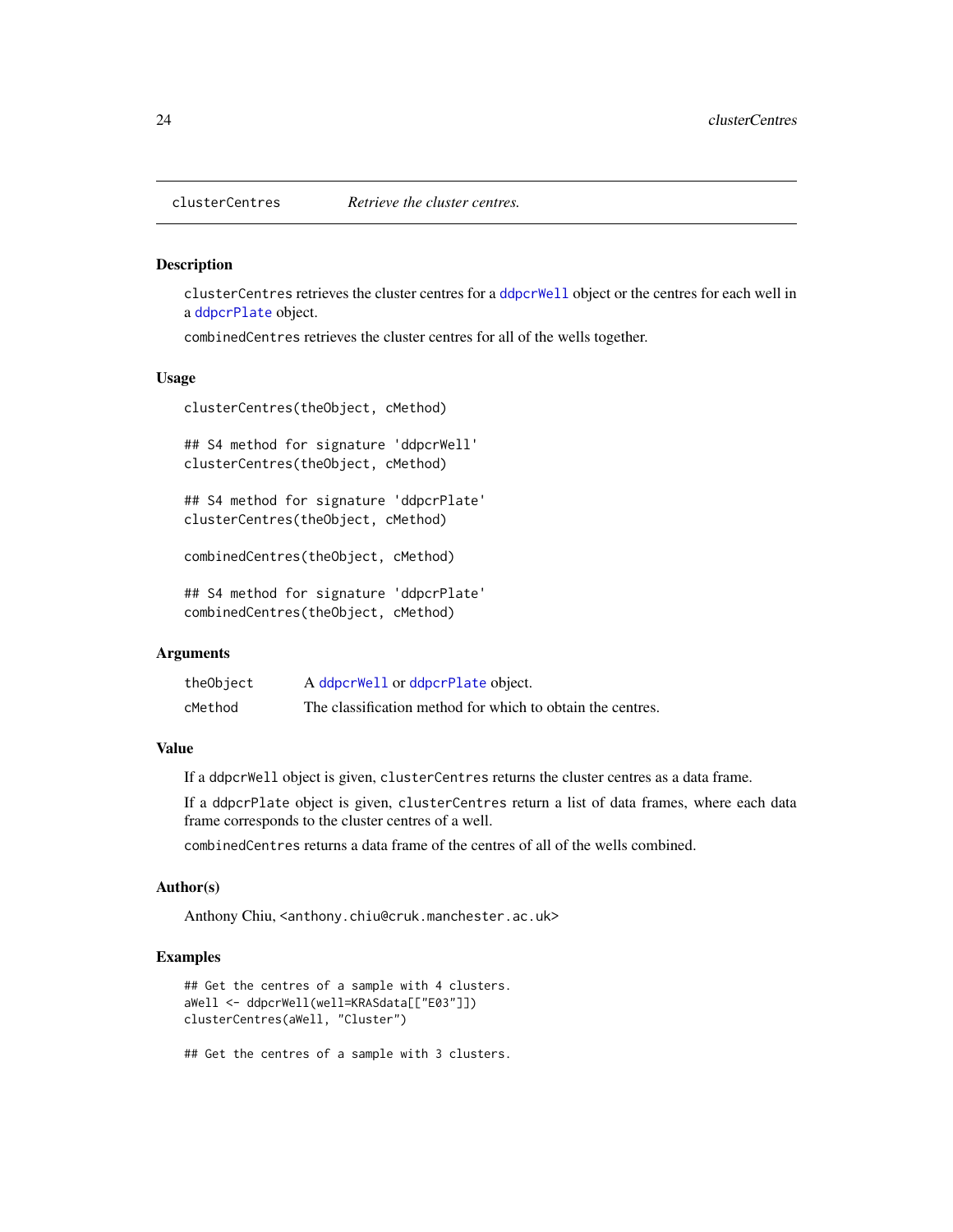### <span id="page-24-0"></span>copiesSummary 25

```
aWell <- ddpcrWell(well=KRASdata[["H04"]])
clusterCentres(aWell, "Cluster")
## Retrieve the cluster centres of each of the wells in a \code{ddpcrPlate}
## object.
krasPlate <- ddpcrPlate(wells=KRASdata)
clusterCentres(krasPlate, cMethod="Cluster")
## Retrieve the cluster centres of all wells combined.
combinedCentres(krasPlate, cMethod="Cluster")
```

| copiesSummary | Get the total copies per 20ul of a data frame in the context of the basic |
|---------------|---------------------------------------------------------------------------|
|               | counts.                                                                   |

#### Description

Returns a data frame with the basic figures and a summary of the number of copies per 20ul.

#### Usage

```
copiesSummary(df)
```
#### Arguments

df A data frame generated by [fullCountsSummary](#page-42-1).

#### Value

A data frame with the basic data columns, mutant and wild type copies per 20ul, the total number of copies per 20ul, and a flag indicating if there are more than 2 mutant copies per 20ul.

#### Author(s)

Anthony Chiu, <anthony.chiu@cruk.manchester.ac.uk>

```
df <- fullCountsSummary(KRAScountsQS)
copiesSummary(df)
```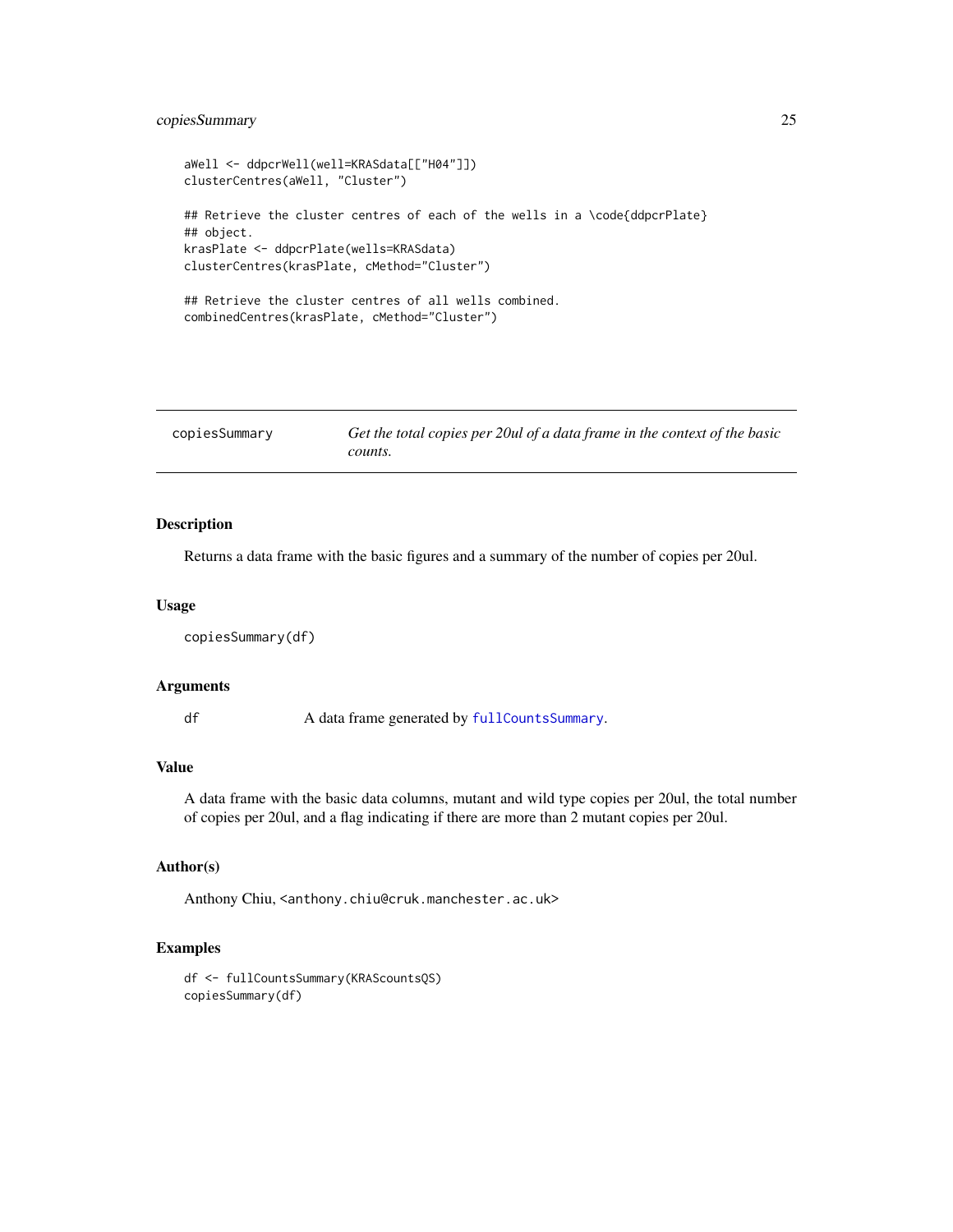<span id="page-25-0"></span>

Stores default variables used in the package.

#### Usage

ddpcr

### Format

An object of class environment of length 10.

#### Value

An environment for storing package variables.

ddpcrPlate-class *An S4 class for multiple wells in a ddPCR experiment.*

### <span id="page-25-1"></span>Description

An S4 class for multiple wells in a ddPCR experiment. The constructor for the ddpcrPlate class.

### Usage

```
ddpcrPlate(wells)
```
## S4 method for signature 'list' ddpcrPlate(wells)

## S4 method for signature 'ddpcrPlate' ddpcrPlate(wells)

## S4 method for signature 'character' ddpcrPlate(wells)

## S4 method for signature 'missing' ddpcrPlate(wells)

## S4 method for signature 'ddpcrPlate' show(object)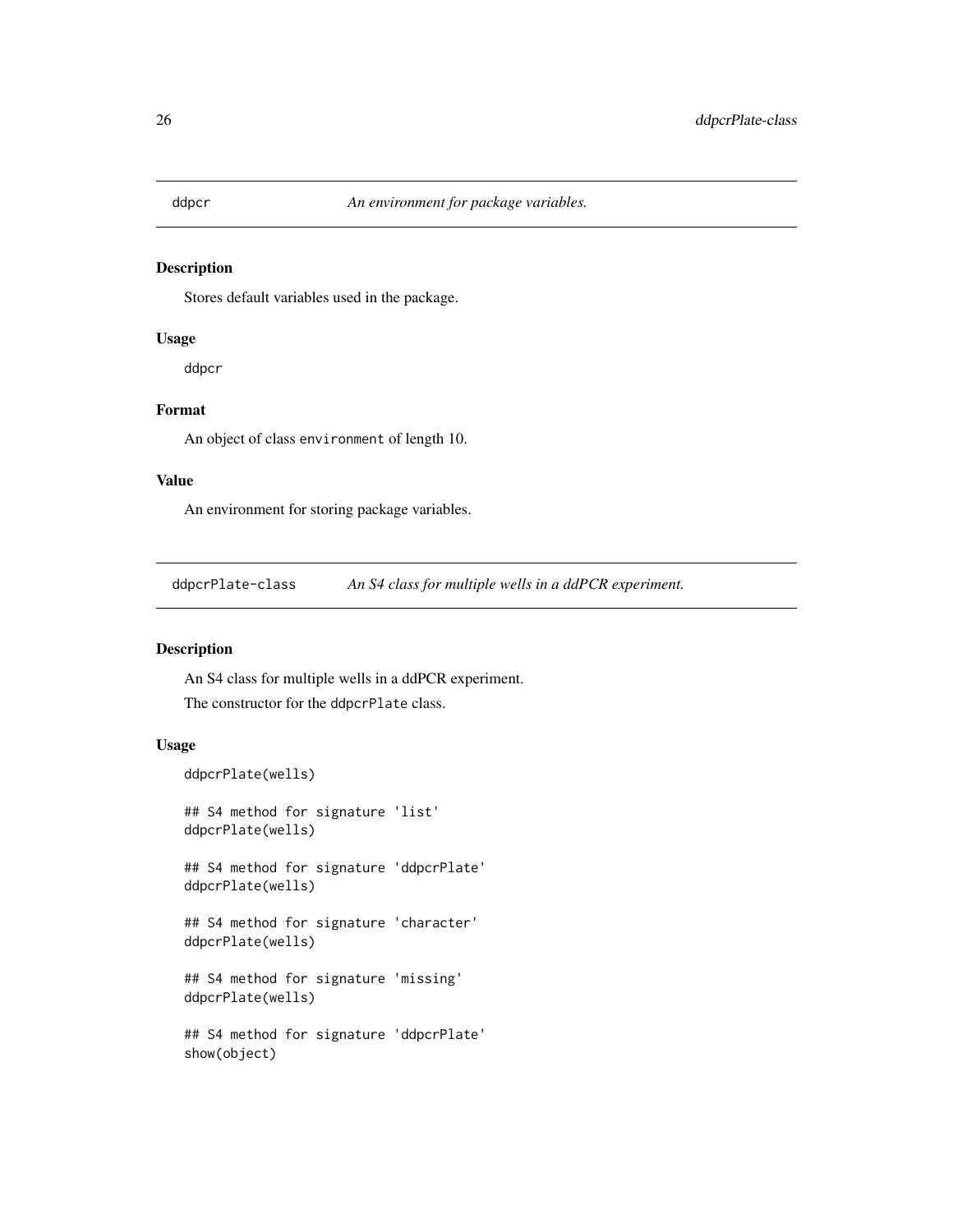#### <span id="page-26-0"></span>Arguments

| wells  | Either:                                                                                                     |
|--------|-------------------------------------------------------------------------------------------------------------|
|        | • a list of ddpcrWell objects,                                                                              |
|        | • a list of data frames of droplet amplitudes, or                                                           |
|        | • a character vector corresponding to a file path(s) containing CSV files of<br>raw droplet amplitude data. |
| object | Any R object                                                                                                |

#### Value

A ddpcrPlate object with the given wells.

#### Author(s)

Anthony Chiu, <anthony.chiu@cruk.manchester.ac.uk> Anthony Chiu, <anthony.chiu@cruk.manchester.ac.uk>

### Examples

```
## A \code{ddpcrPlate} object can be created from data from a list of data
## frames.
```
ddpcrPlate(KRASdata)

```
## A directory (or individual files) of droplet amplitude CSVs can also be
## loaded.
moreAmpsDir <- system.file("extdata", "more-amplitudes", package="twoddpcr")
ddpcrPlate(moreAmpsDir)
```
ddpcrWell-class *An S4 class for the classification of a single well in a ddPCR experiment.*

### <span id="page-26-1"></span>Description

An S4 class for the classification of a single well in a ddPCR experiment. The constructor for the ddpcrWell class.

#### Usage

```
ddpcrWell(well)
## S4 method for signature 'data.frame'
ddpcrWell(well)
## S4 method for signature 'character'
```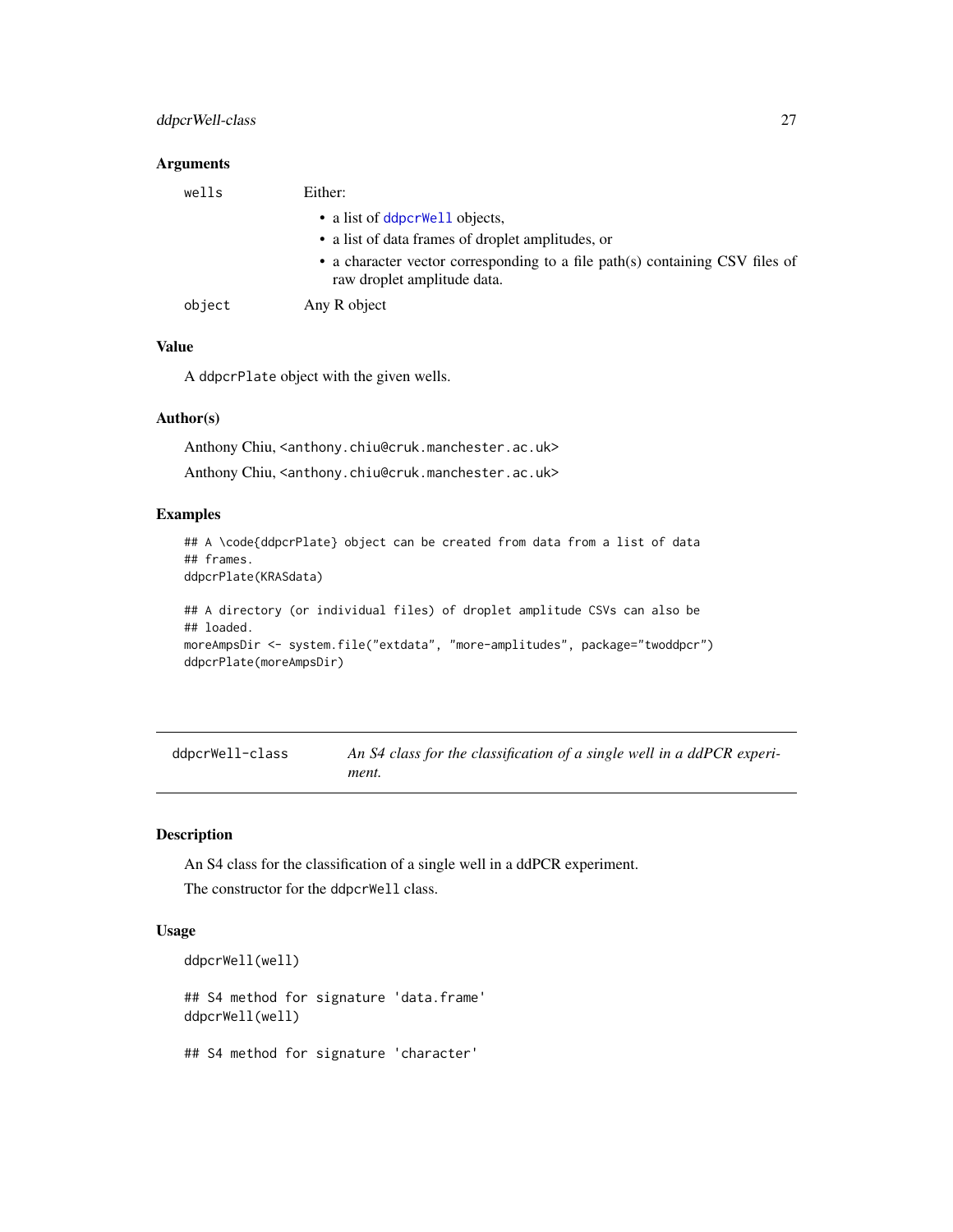```
ddpcrWell(well)
## S4 method for signature 'missing'
ddpcrWell(well)
## S4 method for signature 'ddpcrWell'
ddpcrWell(well)
## S4 method for signature 'ddpcrWell'
show(object)
```
#### Arguments

| well   | A well with columns Ch1. Amplitude and Ch2. Amplitude and optional classi-<br>fication columns. This can be in the form of a data frame or the path to a droplet |
|--------|------------------------------------------------------------------------------------------------------------------------------------------------------------------|
|        | amplitude CSV file.                                                                                                                                              |
| object | Any R object                                                                                                                                                     |

### Value

A ddpcrWell object with the given droplets in the well.

### Slots

dropletAmplitudes A data frame with columns Ch1.Amplitude and Ch2.Amplitude corresponding to all the droplets in the ddPCR well.

classification A vector of factors, where the levels are given by ddpcr\$classesRain.

### Author(s)

Anthony Chiu, <anthony.chiu@cruk.manchester.ac.uk>

Anthony Chiu, <anthony.chiu@cruk.manchester.ac.uk>

```
## A \code{ddpcrWell} object can be created from data from a list of data
## frames.
ddpcrWell(KRASdata[[1]])
## An CSV file of droplet amplitudes can also be loaded.
```

```
ampFile <- system.file("extdata/amplitudes/sample_B03_Amplitude.csv",
                      package="twoddpcr")
ddpcrWell(ampFile)
```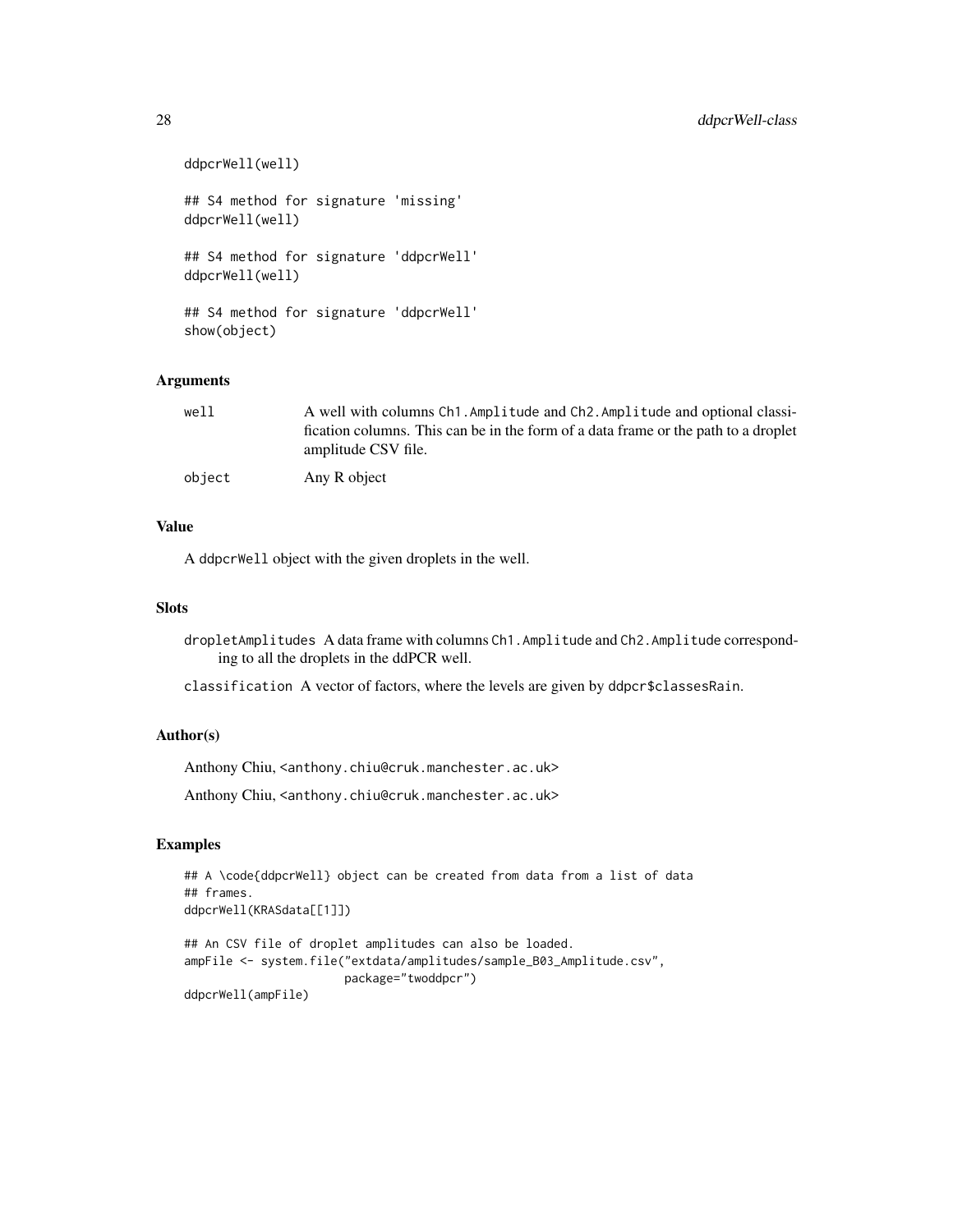<span id="page-28-0"></span>drawBlank *Plot nothing.*

### **Description**

We may sometimes request that the [dropletPlot](#page-28-1) method takes an empty data frame as its argument, e.g. an empty CSV file is loaded. This normally presents an error, which is not the desired output. This function plots nothing to show that there was no data to plot.

#### Usage

drawBlank()

#### Value

A blank ggplot object.

### See Also

[ggplot.well](#page-44-1) and [ggplot.plate](#page-44-1) are wrappers for plotting [ddpcrWell](#page-26-1) and [ddpcrPlate](#page-25-1) objects.

If there is at least one droplet, the [dropletPlot](#page-28-1) method plots droplet amplitude classifications.

<span id="page-28-1"></span>

| dropletPlot | Plot a droplet classification with a colour-blind palette, optional clus- |
|-------------|---------------------------------------------------------------------------|
|             | ter centres and fixed axes.                                               |

#### Description

Plot an object comprising droplet amplitudes and their classification. If specified, centres of clusters can be marked, e.g. k-means clustering can take a set of centres as the initial centres of the algorithm, and the algorithm also outputs the final cluster centres. Limits to the axes can also be set for ease of comparison and consistency.

If a ggplot object is given as a parameter, this method will simply plot it with the pretty colours, centres and restrictions on the axes.

If a data. frame is given as a parameter, it should correspond to droplets with their classification.

If a ddpcrWell object is given as a parameter, plot the droplets in the well with its classification.

If a ddpcrPlate object is given as a parameter, plot the droplets from all wells with their classifications.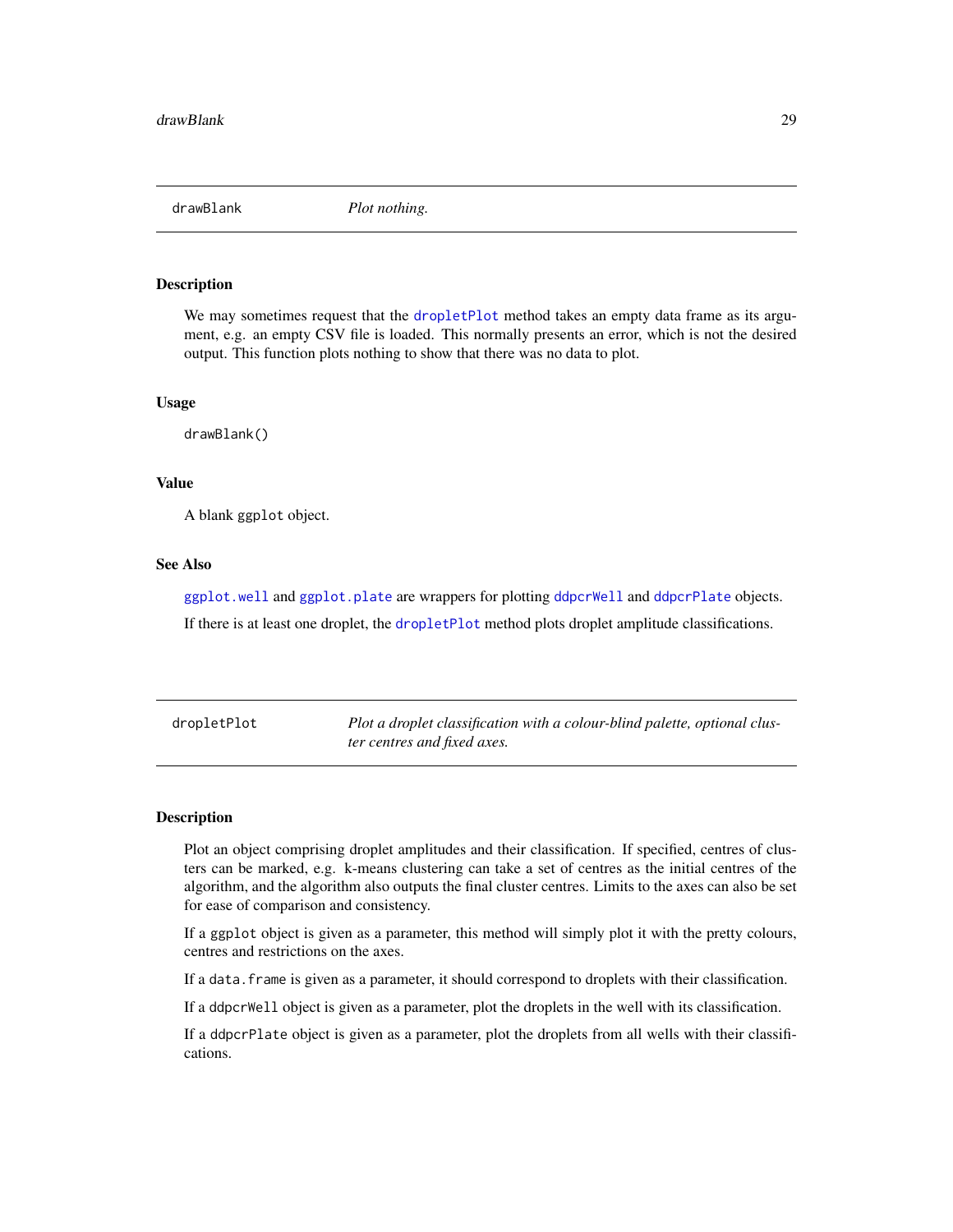#### Usage

```
dropletPlot(
  droplets,
  ch1Label = "Ch1 Amplitude",
  ch2Label = "Ch2 Amplitude",
  ...
\mathcal{L}## S4 method for signature 'data.frame'
dropletPlot(
  droplets,
  ch1Label = "Ch1 Amplitude",
  ch2Label = "Ch2 Amplitude",
  cMethod = "None",
 mapping = aes_string(x = "Ch2.Amplitude", y = "Ch1.Amplitude", colour = cMethod),
  finalCentres = NULL,
  initialCentres = NULL,
  selectedCentre = NULL,
  pointSize = 1,
  plotLimits = list(x = c(1000, 9000), y = c(3000, 13500)),legendLabels = ddpcr$classesRain
)
## S4 method for signature 'ddpcrWell'
dropletPlot(
  droplets,
  ch1Label = "Ch1 Amplitude",
  ch2Label = "Ch2 Amplitude",
  cMethod = "None",
 mapping = aes_string(x = "Ch2.Amplitude", y = "Ch1.Amplitude", colour = cMethod),
  finalCentres = NULL,
  initialCentres = NULL,
  selectedCentre = NULL,
  pointSize = 1,
  plotLimits = list(x = c(1000, 9000), y = c(3000, 13500)),
  legendLabels = ddpcr$classesRain
)
## S4 method for signature 'ddpcrPlate'
dropletPlot(
  droplets,
  ch1Label = "Ch1 Amplitude",
  ch2Label = "Ch2 Amplitude",
  cMethod = "None",
 mapping = aes\_string(x = "Ch2.Amplitude", y = "Ch1.Amplitude", colour = cMethod),finalCentres = NULL,
  initialCentres = NULL,
  selectedCentre = NULL,
```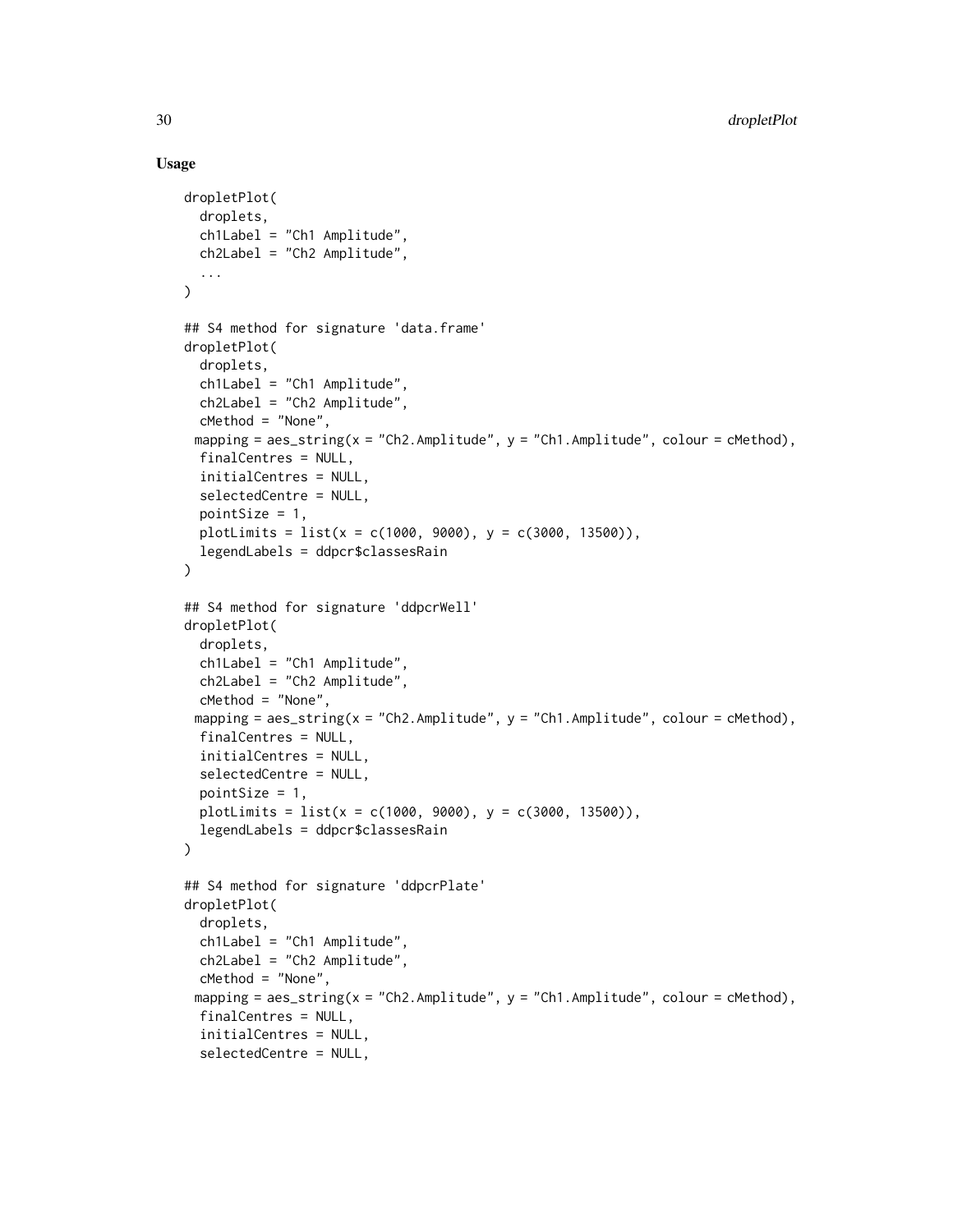### dropletPlot 31

```
pointSize = 1,
 plotLimits = list(x = c(1000, 9000), y = c(3000, 13500)),legendLabels = ddpcr$classesRain
\mathcal{L}
```
### Arguments

| droplets     | An object corresponding to droplet amplitudes and their classifications. This<br>can be in the form of:                                                                                                                                                                   |
|--------------|---------------------------------------------------------------------------------------------------------------------------------------------------------------------------------------------------------------------------------------------------------------------------|
|              | • A data frame with columns Ch1. Amplitude, Ch2. Amplitude and a classi-<br>fication column (see the parameter cMethod).                                                                                                                                                  |
|              | • A ddpcrWell object.                                                                                                                                                                                                                                                     |
|              | • A ddpcrPlate object.                                                                                                                                                                                                                                                    |
|              | • A ggplot (gg) object. For example, this could be the output of ggplot . well<br>or ggplot. plate. We should not need to use this unless we are writing new<br>methods to plot new data types.                                                                           |
| ch1Label     | The label for the channel 1 target. Defaults to "Ch1 Amplitude".                                                                                                                                                                                                          |
| ch2Label     | The label for the channel 2 target. Defaults to "Ch2 Amplitude".                                                                                                                                                                                                          |
|              | Other plotting parameters that depend on the object type of droplets.                                                                                                                                                                                                     |
| cMethod      | This should be the name or column number of droplets corresponding to the<br>classification. This column should only have entries in "NN", "PN", "NP, "PP",<br>"Rain" and "N/A". If "None", plots the droplets with all of them classified as<br>N/A. Defaults to "None". |
| mapping      | A list of aesthetic mappings to use for the plot. Defaults to ggplot2::aes_string(x="Ch2.Amplitude",<br>y="Ch1.Amplitude", colours=cMethod). Not used if droplets is a ggplot<br>object.                                                                                  |
| finalCentres | A data frmae of final centres to plot (e.g. those returned by the k-means or<br>c-means algorithms). If NULL, nothing is plotted. Defaults to NULL.                                                                                                                       |
|              | initialCentres A data frame of initial centres to plot (e.g. initial cluster centres used in the<br>k-means). If NULL, nothing is plotted. Defaults to NULL. This parameter is useful<br>for illustrative reasons.                                                        |
|              | selectedCentre An initial centre to highlight. This should be either "NN", "NP", "PN" or "PP".<br>If NULL, nothing is highlighted. Defaults to NULL. This parameter is useful for<br>illustrative reasons.                                                                |
| pointSize    | The size to draw each droplet. Defaults to 1.                                                                                                                                                                                                                             |
| plotLimits   | A list of 2-element vectors with names x and y. These are used to fix the x and<br>y limits of the plot, which is especially useful for comparing plots. Defaults to<br>$list(x=c(1000, 9000), y=c(3000, 13500)).$                                                        |
| legendLabels | The character vector corresponding to the labels for the legend. The elements<br>of the vector should correspond to the NN, NP, PN, PP, Rain and N/A classes,<br>respectively. Defaults to ddpcr\$classesRain.                                                            |

### Value

A ggplot object with all of the given information above.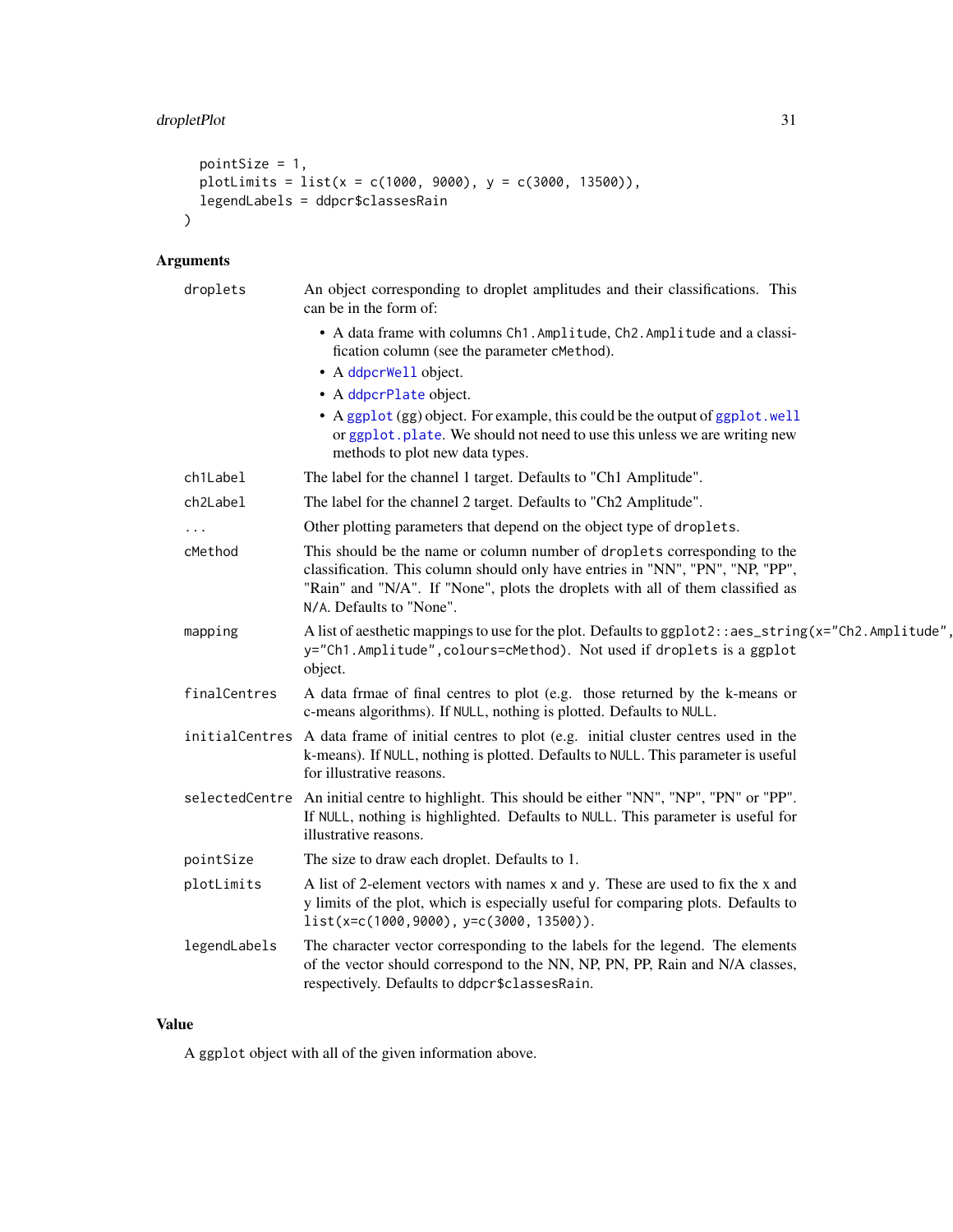#### Author(s)

Anthony Chiu, <anthony.chiu@cruk.manchester.ac.uk>

#### Examples

```
## Get a data frame and relabel the "Cluster" column to the right form.
aWell <- KRASdata[["E03"]]
aWell$Cluster <- relabelClasses(aWell, classCol="Cluster")
## Plot the data frame.
dropletPlot(aWell, cMethod="Cluster")
## Plot a ddpcrWell object.
aWell <- ddpcrWell(well=KRASdata[["E03"]])
dropletPlot(aWell, cMethod="Cluster")
```

```
## Plot a ddpcrPlate object.
krasPlate <- ddpcrPlate(wells=KRASdata[c("E03", "H03", "C04", "F04")])
dropletPlot(krasPlate, cMethod="Cluster")
```

```
## Use K-means clustering to classify a single sample. Then plot the
## classification and final cluster centres.
aWell <- kmeansClassify(aWell)
centres <- clusterCentres(aWell, cMethod="kmeans")
dropletPlot(aWell, cMethod="kmeans", finalCentres=centres)
```
elementType,SimpleList-method *Check the types of the elements in a* SimpleList*.*

#### **Description**

Check the types of the elements in a SimpleList.

#### Usage

```
## S4 method for signature 'SimpleList'
elementType(x)
```
#### Arguments

x An object.

#### Value

The types of objects in the SimpleList object.

<span id="page-31-0"></span>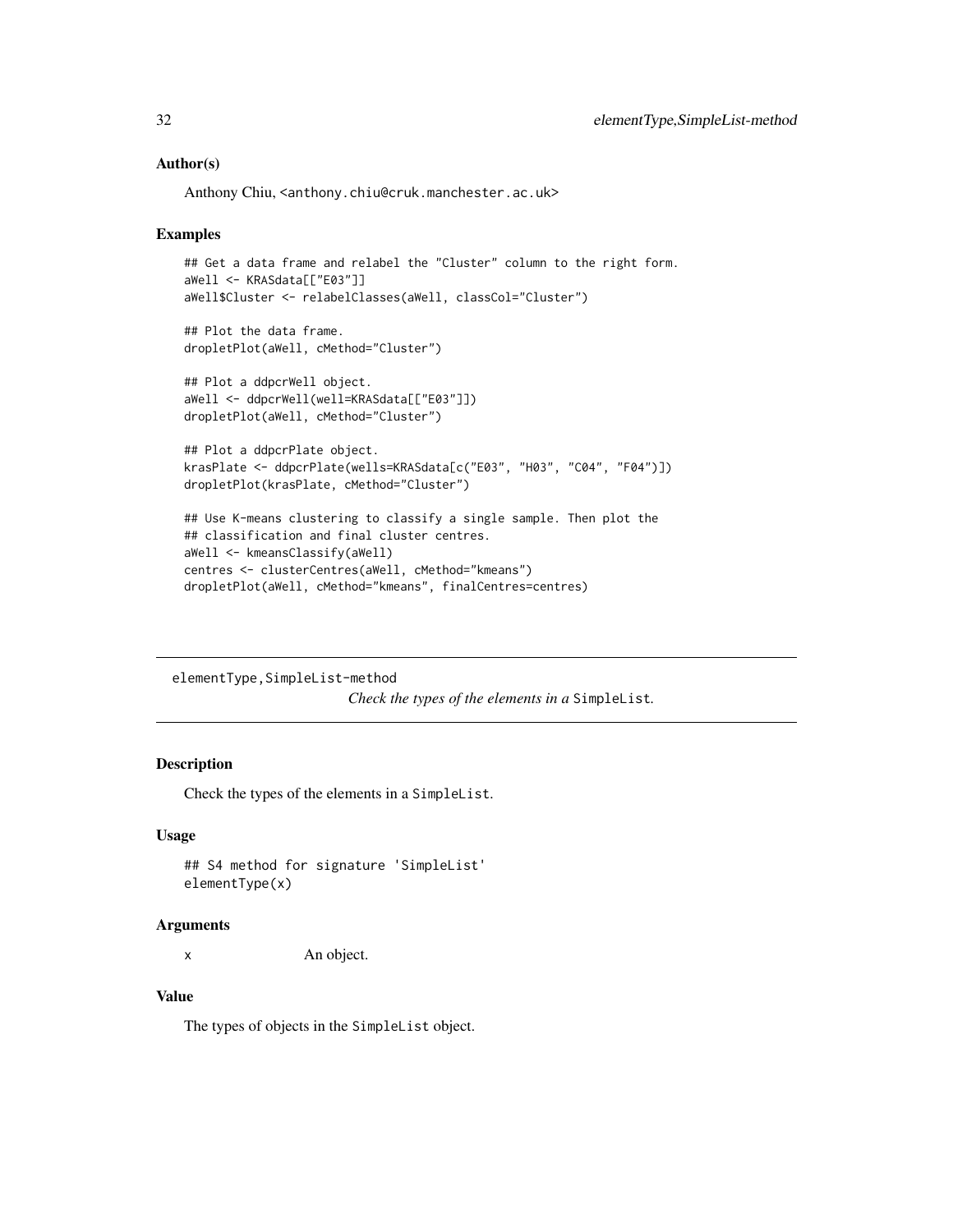<span id="page-32-0"></span>If given a data frame, exportTable exports the whole data frame to file. This could be a data frame of any form. A few options are available that can be used to determine the format of the file that is exported, e.g. using a heading for the row names 'column', or omitting row names altogether.

If a ddpcrWell is given, exportTable exports to a single file with specified/all classification methods.

If a ddpcrPlate is given, exportTable exports to a directory in the given location, where one file is created for each of the wells. If it does not exist, the directory location will be created as long as all other parent directories exist.

exportZip takes a ddpcrPlate object and exports it as a zip file.

#### Usage

```
exportTable(theObject, location, delim = ",", \ldots)## S4 method for signature 'data.frame'
exportTable(
  theObject,
  location,
  delim = ","leadingColName = NULL,
  row.names = TRUE
)
## S4 method for signature 'ddpcrWell'
exportTable(theObject, location, delim = ",", cMethod = NULL)
## S4 method for signature 'ddpcrPlate'
exportTable(
  theObject,
  location,
  delim = ", "cMethod = NULL,
 prefix = "",suffix = "_Amplitude.csv"
\mathcal{L}exportZip(
  theObject,
  location,
 delim = ",",cMethod = NULL,
```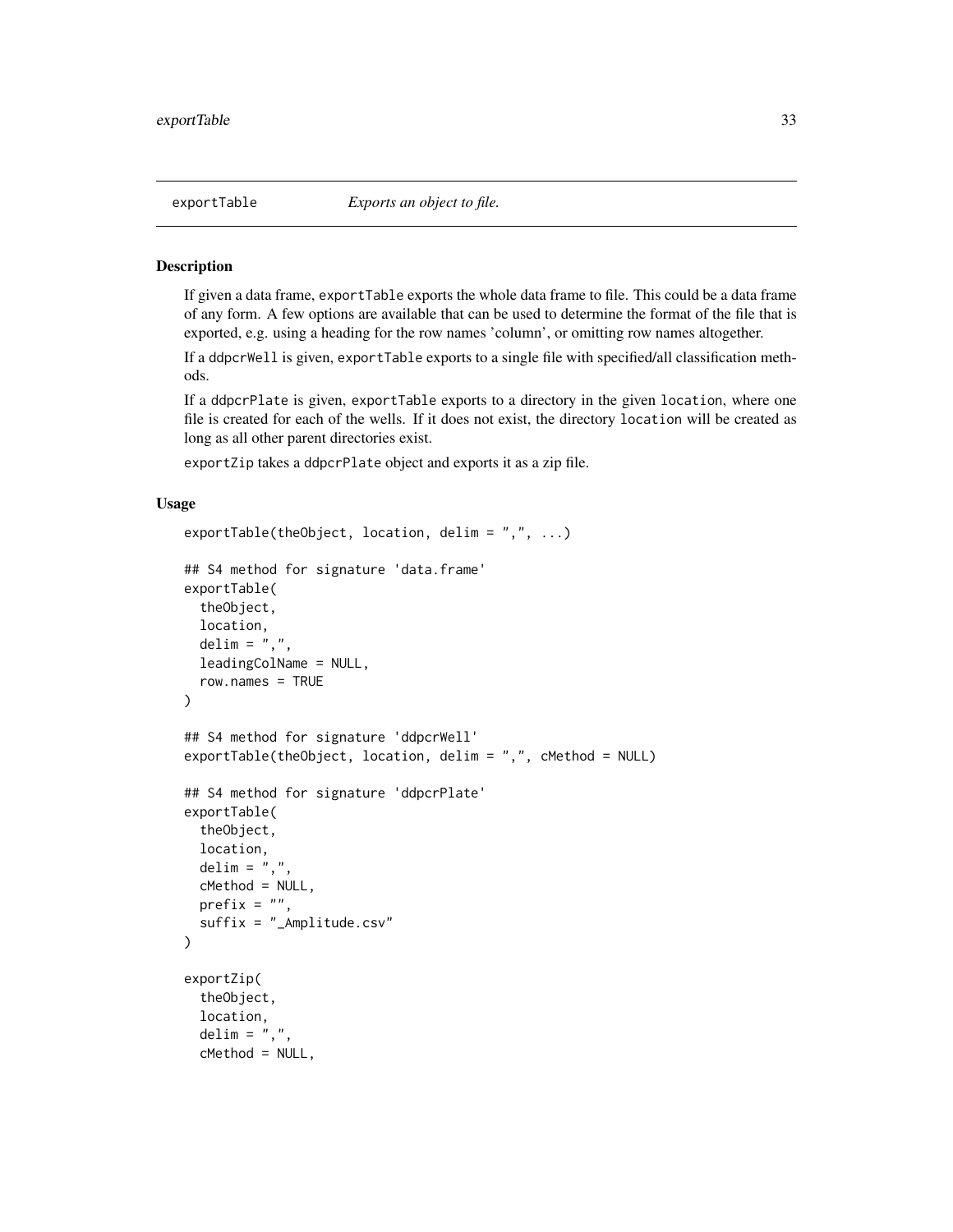```
prefix = ",
  suffix = "_Amplitude.csv"
\lambda## S4 method for signature 'ddpcrPlate'
exportZip(
  theObject,
  location,
  delim = \dot{''},",
  cMethod = NULL,
  prefix = "",\text{suffix} = "_{\text{Amplitude}} \text{.csv"})
```
### Arguments

| theObject      | The dataframe to export.                                                                                                                                                                                                                   |
|----------------|--------------------------------------------------------------------------------------------------------------------------------------------------------------------------------------------------------------------------------------------|
| location       | The location to export to. This should be a filename if we are using export Zip,<br>or we are using export Table and the Object is a data frame or ddpcr Well<br>object. If the Object is a ddpcrPlate object, this should be a directory. |
| delim          | The character to use as a field separator. Defaults to ",", i.e. export a CSV.                                                                                                                                                             |
| .              | Other options depending on the type of the Object.                                                                                                                                                                                         |
| leadingColName | The name of the leading column, i.e. the 'row names' of the data frame. This<br>could be a patient identifier or the well used in the ddPCR experiment. If NULL,<br>the exported heading will be an empty string. Defaults to NULL.        |
| row.names      | If NULL, exports a column corresponding to the row names; if FALSE, no such<br>column is included. If 'leadingColName' is not FALSE, row.names is assumed<br>to be FALSE. Defaults to TRUE.                                                |
| cMethod        | The name or column number of the classification methods in a deperwell or<br>ddpcrPlate object to export to file. If NULL, all of the classification methods<br>are exported. Defaults to NULL.                                            |
| prefix         | For deperplate objects, this is the prefix to prepend to the output filenames.                                                                                                                                                             |
| suffix         | For ddpcrPlate objects, this is the suffix to append to the output filenames.<br>This is typically the filename extension, e.g. ".csv" or ".txt". Defaults to ".csv".                                                                      |

### Details

Note that filenames of the form Anything\_A01\_Amplitude.csv can be read by [readCSVDataFrame](#page-70-1) so that the well name can be extracted successfully (in this case A01). Where it is used, see the default value of the parameter suffix.

### Value

Exports a file.

### Author(s)

Anthony Chiu, <anthony.chiu@cruk.manchester.ac.uk>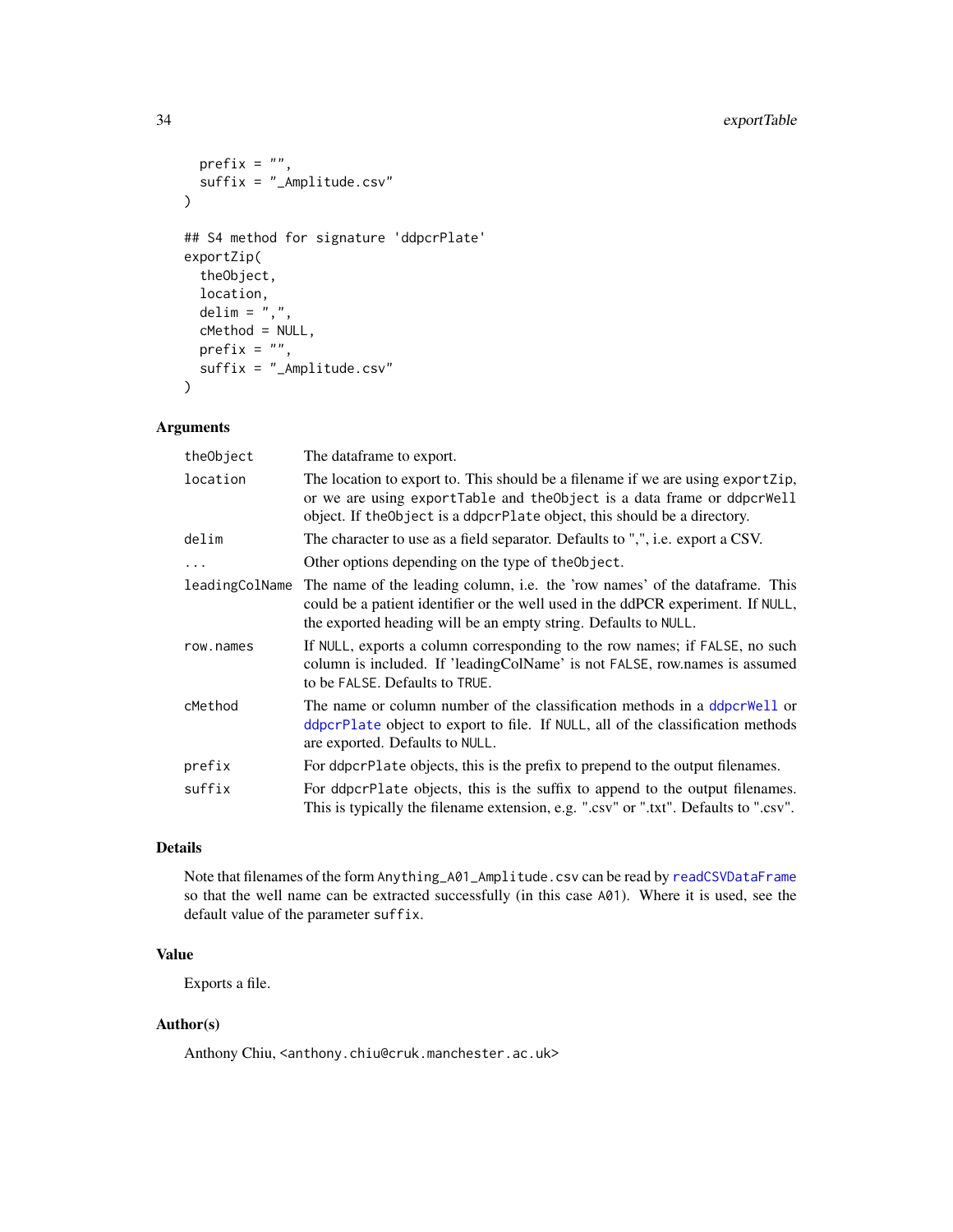#### exportTable 35

#### Examples

```
## Output to a temporary directory.
tmpOut <- file.path(normalizePath(tempdir()))
## Read some counts data and generate a summary data frame.
df <- fullCountsSummary(KRAScountsQS)
summaryDf <- fullCopiesSummary(df)
## Write the summary to a CSV file.
exportTable(summaryDf, file.path(tmpOut, "summary-table.csv"))
## Write the summary to a tab-separated text file.
exportTable(summaryDf, file.path(tmpOut, "summary-table.txt"), delim="\t")
## Write the summary to a CSV file with leading column labelled "Patient".
exportTable(summaryDf, file.path(tmpOut, "summary-table.csv"),
            leadingColName="Patient")
## Read a droplet amplitude CSV file to a ddpcrWell object.
ampFile <- system.file("extdata", "amplitudes", "sample_B03_Amplitude.csv",
                       package="twoddpcr")
aWell <- ddpcrWell(well=ampFile)
## Classify the droplets into 4 clusters.
aWell <- kmeansClassify(aWell, centres=4)
## Write the amplitudes to a CSV file with the old and new classifications.
exportTable(aWell,
 location=file.path(tmpOut, "With_Kmeans_B03_Amplitude.csv"))
## Write the amplitudes to a CSV file with the new classification only.
exportTable(aWell,
 location=file.path(tmpOut, "With_Kmeans_B03_Amplitude.csv"),
 cMethod="kmeans")
## Read all amplitude files in a directory to a ddpcrPlate object.
moreAmpsDir <- system.file("extdata", "more-amplitudes", package="twoddpcr")
krasPlate <- ddpcrPlate(wells=moreAmpsDir)
## Classify the droplets into 4 clusters.
krasPlate <- kmeansClassify(krasPlate, centres=4)
## Write the amplitudes to multiple files in a directory with the old and
## new classifications.
exportTable(krasPlate, location=file.path(tmpOut, "amplitudes-classified"))
## Write the amplitudes to multiple files with the new classification only
## and a custom prefix for the filenames.
exportTable(krasPlate, location=file.path(tmpOut, "amplitudes-classified"),
            cMethod="kmeans", prefix="Kmeans_Only_")
```
## Export to a zip file.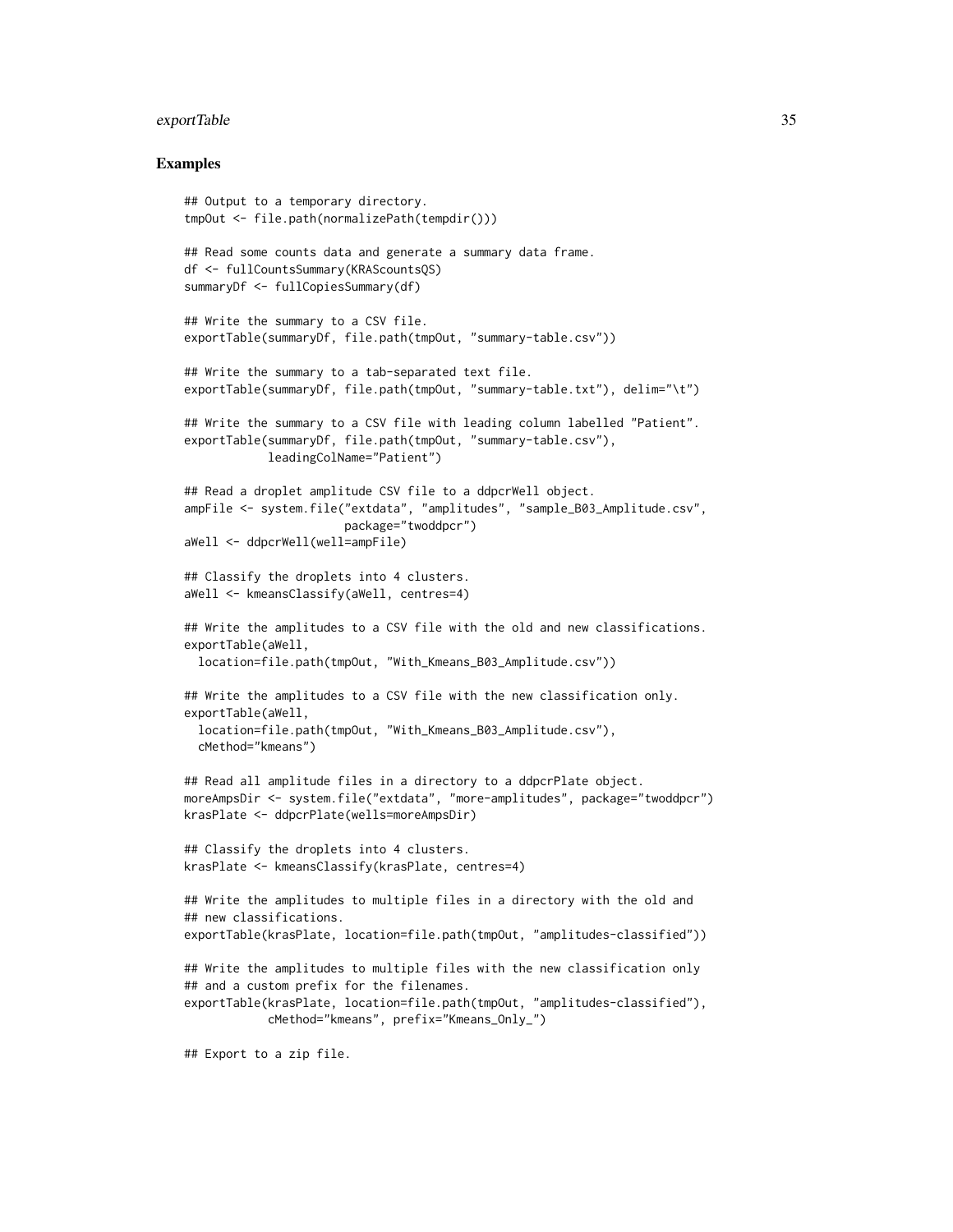```
exportZip(krasPlate,
         location=file.path(tmpOut, "amplitudes-classified/all.zip"),
         cMethod="kmeans", prefix="Kmeans_Only_")
```
extractPlateName *Try to get plate name from a filename.*

#### Description

If the given filename is of the form "<PlateName>\_<WellName>\_Amplitude.csv", where <Well-Name> is of the form A01, B01, etc., then this function can extract the <PlateName> component. Otherwise, an empty string is returned.

### Usage

```
extractPlateName(filename)
```
#### Arguments

filename A character string corresponding to a filename with .csv extension.

#### Value

A character string corresponding to the plate name. This is "" if filename is not in a known format.

#### Author(s)

Anthony Chiu, <anthony.chiu@cruk.manchester.ac.uk>

```
## Get the plate name (recognised format).
extractPlateName(c("Sample_Plate_Name_G02_Amplitude.csv"))
```

```
## Get the plate name (unrecognised format).
extractPlateName(c("Sample_G02.csv"))
```
<span id="page-35-0"></span>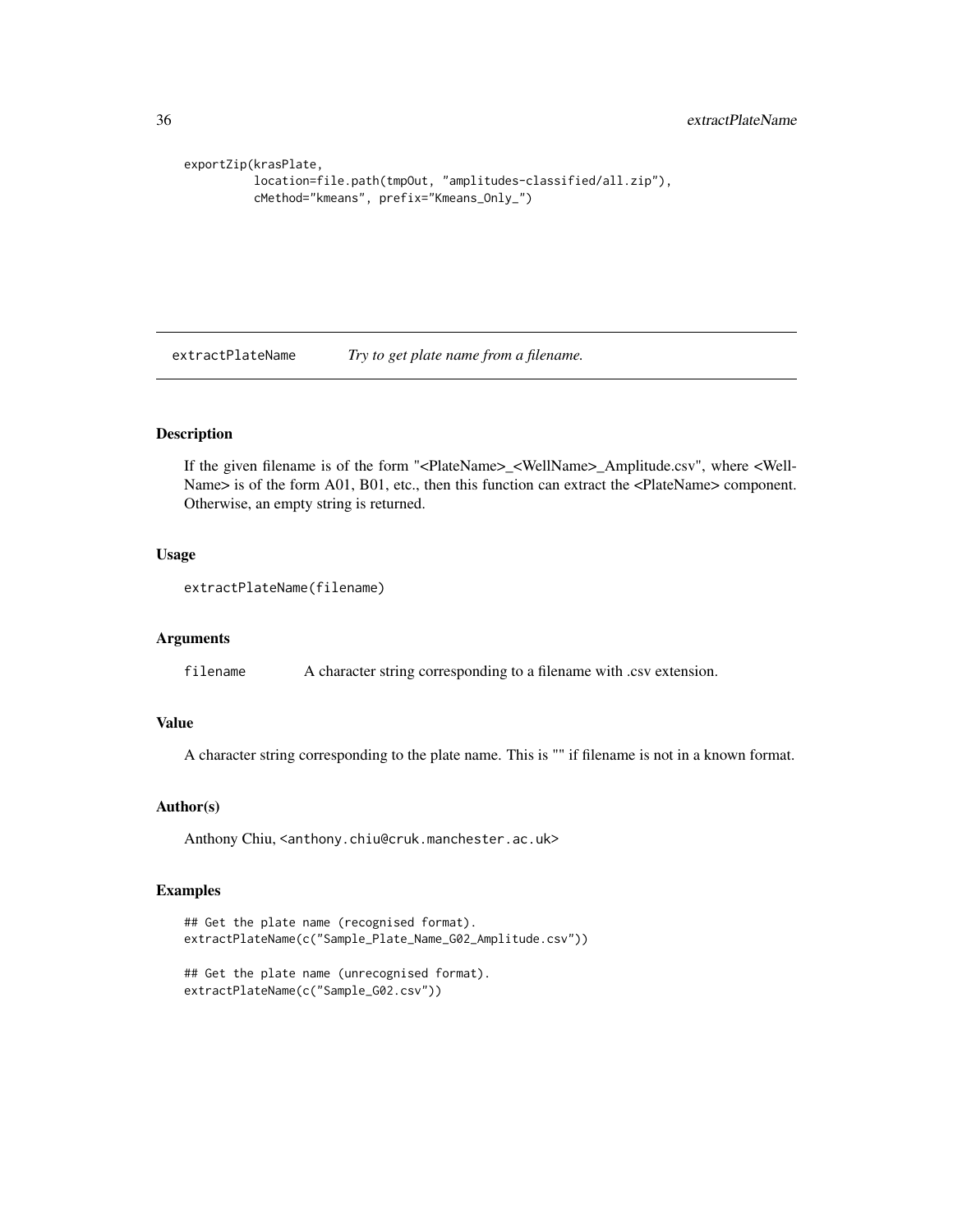extractWellNames *Try to get well names from a vector of filenames.*

#### Description

If each of the given filenames are of the form "<PlateName>\_<WellName>\_Amplitude.csv", where <WellName> is of the form A01, B01, etc., then this function can extract the <WellName> component. Otherwise, the whole file name is assumed to be the well name.

#### Usage

```
extractWellNames(filenames)
```
## Arguments

filenames A character vector of filenames with .csv extension.

## Value

A character vector of well names.

#### Author(s)

Anthony Chiu, <anthony.chiu@cruk.manchester.ac.uk>

```
## Get the well names (recognised format).
extractWellNames(c("Sample_Plate_Name_G02_Amplitude.csv",
                   "Sample_Plate_Name_H02_Amplitude.csv",
                   "Sample_Plate_Name_A03_Amplitude.csv",
                   "Sample_Plate_Name_B03_Amplitude.csv"))
## Get the well names (unrecognised format).
```

```
extractWellNames(c("Sample_G02.csv",
                   "Sample_H02.csv",
                   "Sample_A03.csv",
                   "Sample_B03.csv"))
```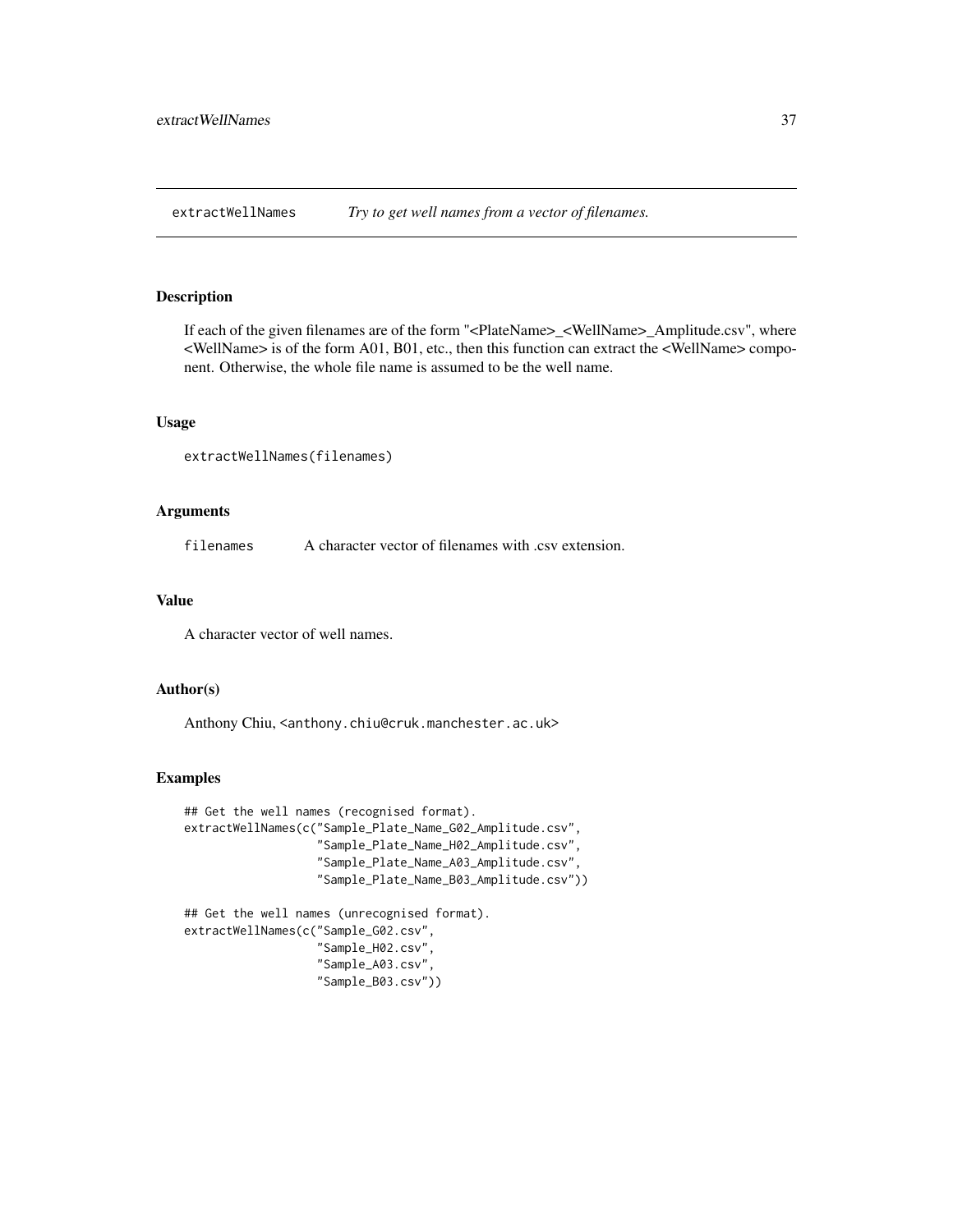#### Description

Plot each of the wells in a [ddpcrPlate](#page-25-0) object or a large data frame of droplets. By default, a density plot is returned for speed purposes.

## Usage

```
facetPlot(
  droplets,
  ch1Label = "Ch1 Amplitude",
 ch2Label = "Ch2 Amplitude",
  cMethod = NULL,
 binwidth = 100,
 pointSize = 0.1,
 plotLimits = list(x = c(1000, 9000), y = c(3000, 13500)),showEmptyWells = FALSE
)
## S4 method for signature 'data.frame'
facetPlot(
  droplets,
  ch1Label = "Ch1 Amplitude",
  ch2Label = "Ch2 Amplitude",
  cMethod = NULL,
 binwidth = 100,
 pointSize = 0.1,
 plotLimits = list(x = c(1000, 9000), y = c(3000, 13500)),showEmptyWells = FALSE
)
## S4 method for signature 'ddpcrPlate'
facetPlot(
 droplets,
  ch1Label = "Ch1 Amplitude",
 ch2Label = "Ch2 Amplitude",
  cMethod = NULL,
 binwidth = 100,
 pointSize = 0.1,
 plotLimits = list(x = c(1000, 9000), y = c(3000, 13500)),showEmptyWells = FALSE
)
```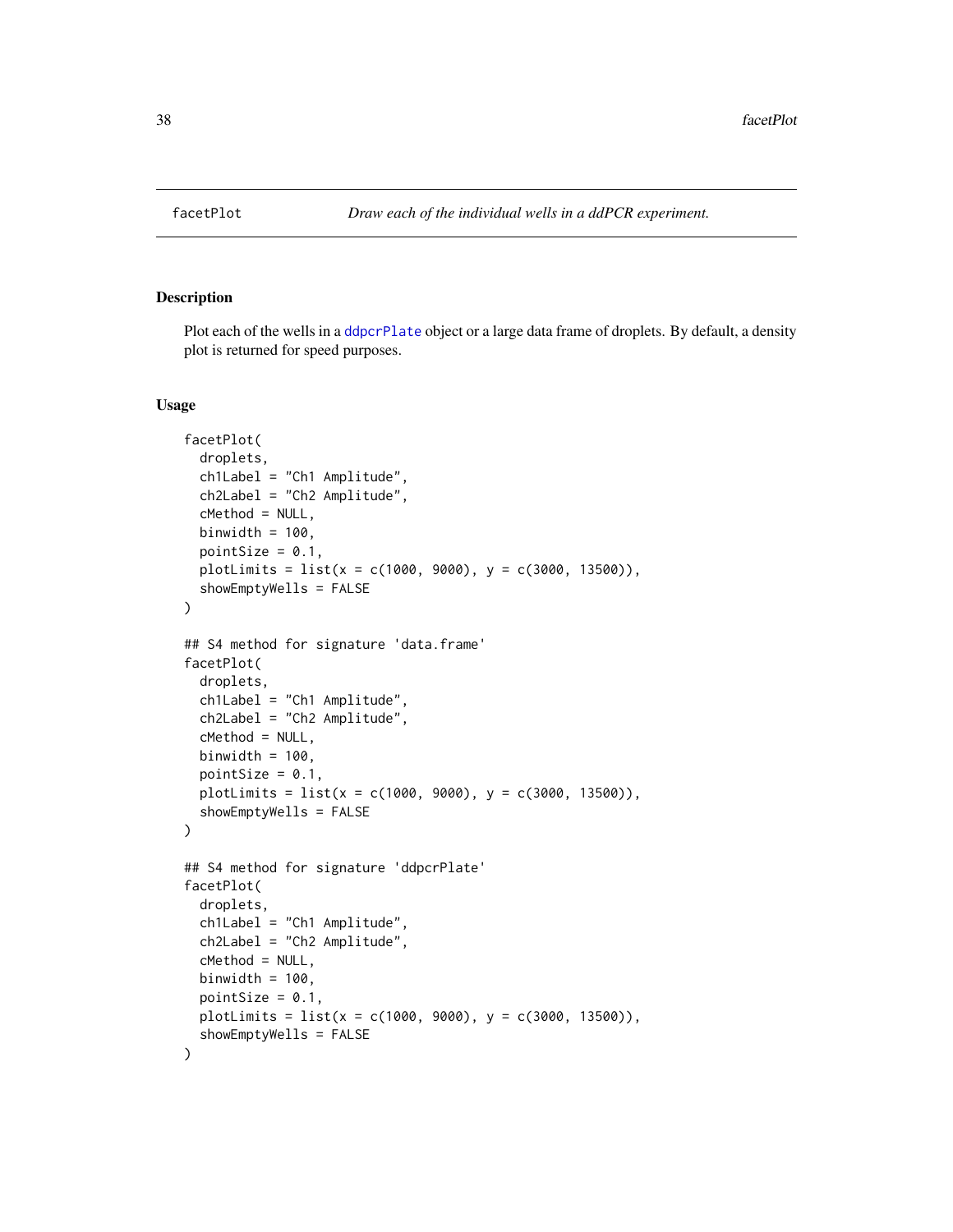#### facetPlot 39

## Arguments

| droplets   | A ddpcrPlate object or a data frame of droplet amplitudes with a "Well" col-<br>umn.                                                                                                                                                                                                                                      |
|------------|---------------------------------------------------------------------------------------------------------------------------------------------------------------------------------------------------------------------------------------------------------------------------------------------------------------------------|
| ch1Label   | The label for the channel 1 target. Defaults to "Ch1 Amplitude".                                                                                                                                                                                                                                                          |
| ch2Label   | The label for the channel 2 target. Defaults to "Ch2 Amplitude".                                                                                                                                                                                                                                                          |
| cMethod    | This should be the name or column number of droplets corresponding to the<br>classification to be plotted. This column should only have entries in "NN", "PN",<br>"NP, "PP", "Rain" and "N/A". If "None", plots the droplets with all of them<br>classified as N/A. If NULL, a density plot is plotted. Defaults to NULL. |
| binwidth   | The width of each hexagonal bin in the density plot. Ignored if cMethod is not<br>NULL (see point Size instead). Defaults to 100.                                                                                                                                                                                         |
| pointSize  | If cMethod is not NULL, this is the size to draw each droplet. Otherwise this<br>parameter is ignored (see binwidth instead). Defaults to 0.1.                                                                                                                                                                            |
| plotLimits | A list of 2-element vectors with names x and y. These are used to fix the x and<br>y limits of the plot, which is especially useful for comparing plots. Defaults to<br>$list(x=c(1000, 9000), y=c(3000, 13500)).$                                                                                                        |
|            | showEmptyWells If TRUE, plots a facet_grid of all the wells in the plate, including the empty<br>ones. If FALSE, plots a facet_wrap of only the loaded (nonempty) wells. De-<br>faults to FALSE.                                                                                                                          |
|            |                                                                                                                                                                                                                                                                                                                           |

## Value

A collection of plots as a [ggplot](#page-0-0) object.

## Author(s)

Anthony Chiu, <anthony.chiu@cruk.manchester.ac.uk>

# References

The nice log-scaled palette was achieved using [http://www.everydayanalytics.ca/2014/09/](http://www.everydayanalytics.ca/2014/09/5-ways-to-do-2d-histograms-in-r.html) [5-ways-to-do-2d-histograms-in-r.html](http://www.everydayanalytics.ca/2014/09/5-ways-to-do-2d-histograms-in-r.html)

# See Also

By default, each subplot uses the same plotting style as [heatPlot](#page-50-0).

```
## Plot a facet wrap of density plots of each well.
krasPlate <- ddpcrPlate(wells=KRASdata)
facetPlot(krasPlate)
```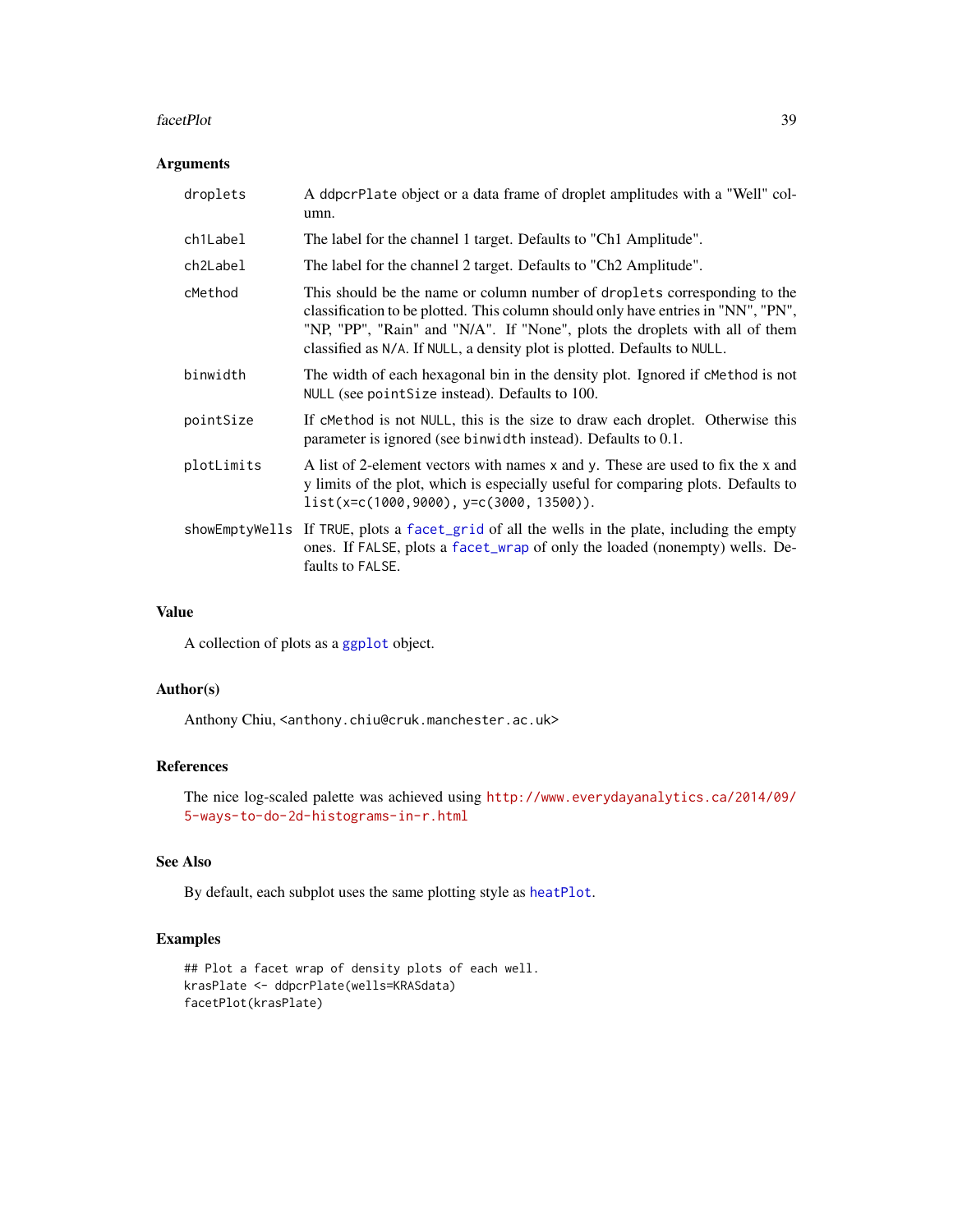flatPlot *Plot droplet amplitudes with all droplets classified as "N/A" (or a chosen class).*

## Description

There are occasions where classification algorithms fail for various reasons (such as poor choice/number of centres in k-means clustering). In these cases, it may be helpful to the user if an app draws a 'flat' plot with just one colour rather than nothing at all.

If a ddpcrWell object is given as a parameter, plot the droplets in the well and colour them according to a given class.

If a ddpcrPlate object is given as a parameter, plot the droplets in all wells and colour them according to a given class.

## Usage

```
flatPlot(
  droplets,
  ch1Label = "Ch1 Amplitude",
  ch2Label = "Ch2 Amplitude",
 classString = ddpcr$na,
  initialCentres = NULL,
  selectedCentre = NULL,
 plotLimits = list(x = c(1000, 9000), y = c(3000, 13500))\lambda## S4 method for signature 'data.frame'
flatPlot(
  droplets,
  ch1Label = "Ch1 Amplitude",
  ch2Label = "Ch2 Amplitude",
  classString = ddpcr$na,
  initialCentres = NULL,
  selectedCentre = NULL,
 plotLimits = list(x = c(1000, 9000), y = c(3000, 13500)))
## S4 method for signature 'ddpcrWell'
flatPlot(
  droplets,
  ch1Label = "Ch1 Amplitude",
  ch2Label = "Ch2 Amplitude",
  classString = ddpcr$na,
  initialCentres = NULL,
  selectedCentre = NULL,
  plotLimits = list(x = c(1000, 9000), y = c(3000, 13500))
```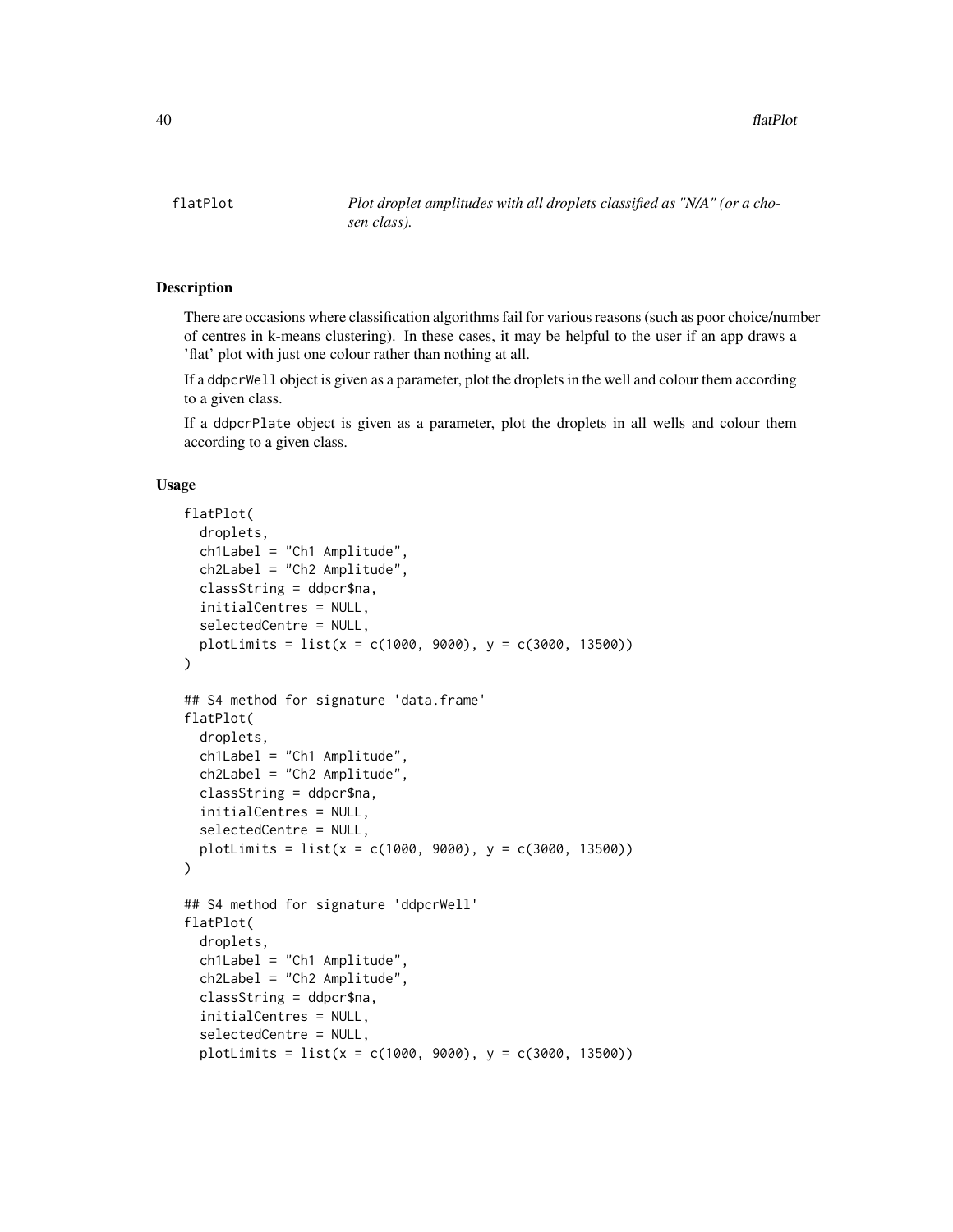## flatPlot 41

 $\mathcal{L}$ 

```
## S4 method for signature 'ddpcrPlate'
flatPlot(
 droplets,
 ch1Label = "Ch1 Amplitude",
 ch2Label = "Ch2 Amplitude",
 classString = ddpcr$na,
 initialCentres = NULL,
 selectedCentre = NULL,
 plotLimits = list(x = c(1000, 9000), y = c(3000, 13500)))
```
# Arguments

| droplets    | A data frame of droplet amplitudes, or a ddpcr Well or ddpcr Plate object.                                                                                                                                               |
|-------------|--------------------------------------------------------------------------------------------------------------------------------------------------------------------------------------------------------------------------|
| ch1Label    | The label for the channel 1 target. Defaults to "Ch1 Amplitude".                                                                                                                                                         |
| ch2Label    | The label for the channel 2 target. Defaults to "Ch <sub>2</sub> Amplitude".                                                                                                                                             |
| classString | The class that all droplets should be classified as. Defaults to the ddpcr\$na<br>("N/A") character string.                                                                                                              |
|             | initial Centres A data frame of initial centres to plot (e.g. initial cluster centres used in the k-<br>means). This is not restricted to the class class String only. If NULL, nothing<br>is plotted. Defaults to NULL. |
|             | selectedCentre An initial centre to highlight. This should be either "NN", "PN", "NP" or "PP",<br>but is _not_ restricted to the class 'classString' only. If NULL, nothing is high-<br>lighted. Defaults to NULL.       |
| plotLimits  | A list of 2-element vectors with names x and y. These are used to fix the x and<br>y limits of the plot, which is especially useful for comparing plots. Defaults to<br>list(x=c(1000, 9000), y=c(3000, 13500)).         |

# Value

A ggplot object in just one colour corresponding to classString.

# Author(s)

Anthony Chiu, <anthony.chiu@cruk.manchester.ac.uk>

```
## Plot the data frame with no classification.
aWell <- KRASdata[["E03"]]
flatPlot(aWell)
## Take a ddpcrWell object that is mostly classified as "NN" and colour it
## as such.
aWell <- KRASdata[["H04"]]
emptiedWell <- aWell[aWell$Cluster == 1, ]
```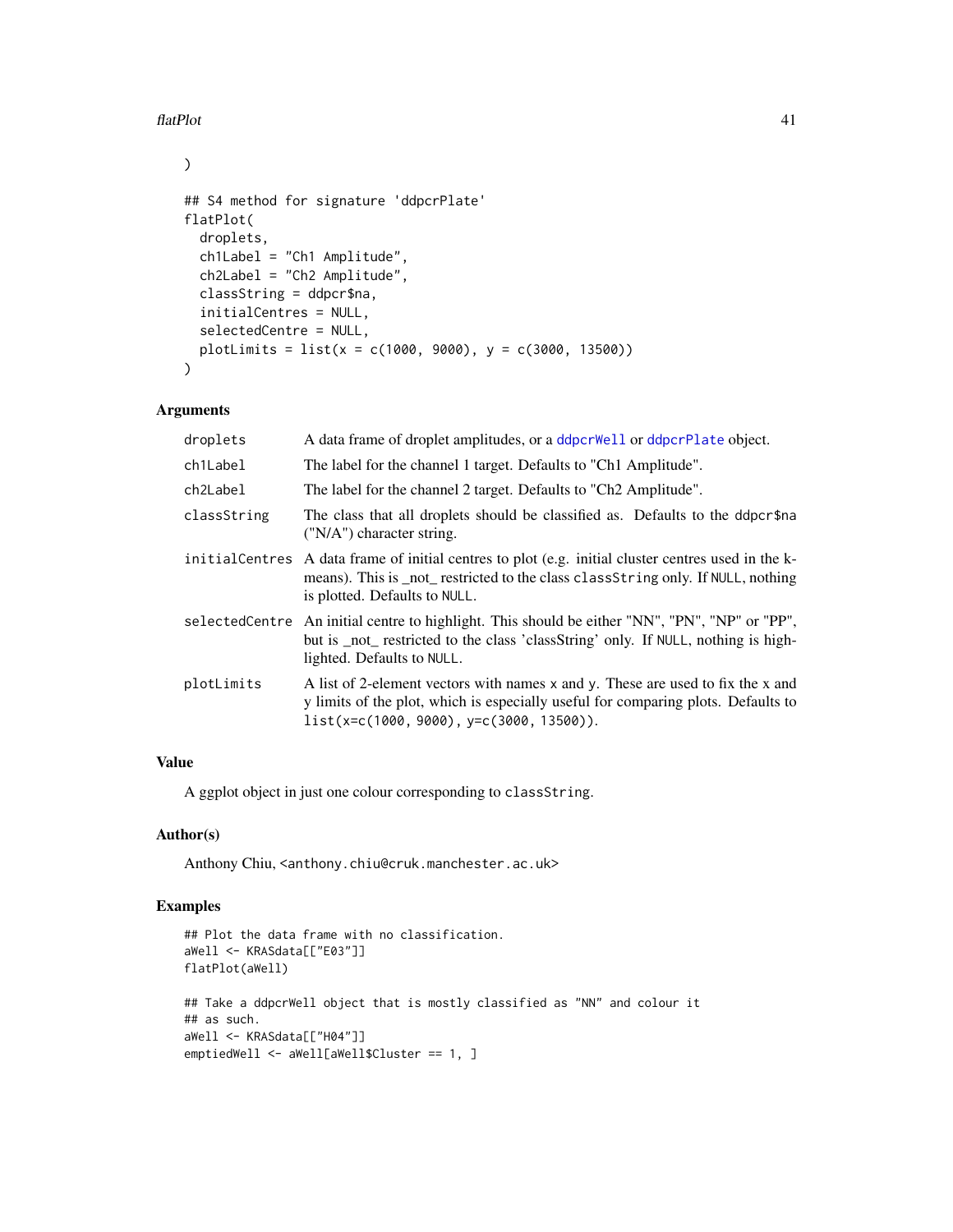```
emptiedWell <- ddpcrWell(well=emptiedWell)
flatPlot(emptiedWell, classString="NN")
## Plotting all of a ddpcrPlate object works the same way.
krasPlate <- ddpcrPlate(wells=KRASdata)
flatPlot(krasPlate)
```
fullCopiesSummary *Get all of the counts data in a summarised data frame.*

## Description

Returns a data frame with all the copies information, plus any optional columns. This function is intended to be used as a final summary of the molecule counts.

# Usage

fullCopiesSummary(df, extraCols = NULL)

## Arguments

| df        | A data frame generated by fullCountsSummary.                                                           |
|-----------|--------------------------------------------------------------------------------------------------------|
| extraCols | A vector of column names from df to include. If NULL, no extra columns are<br>added. Defaults to NULL. |

# Value

A data frame with the basic figures, the mutant counts, the wild type counts, the summarised counts, and extraCols if specified. Prints an additional column for notes, indicating whether this run failed or if there were fewer than 8000 accepted droplets.

## Author(s)

Anthony Chiu, <anthony.chiu@cruk.manchester.ac.uk>

```
df <- fullCountsSummary(KRAScountsQS)
fullCopiesSummary(df)
```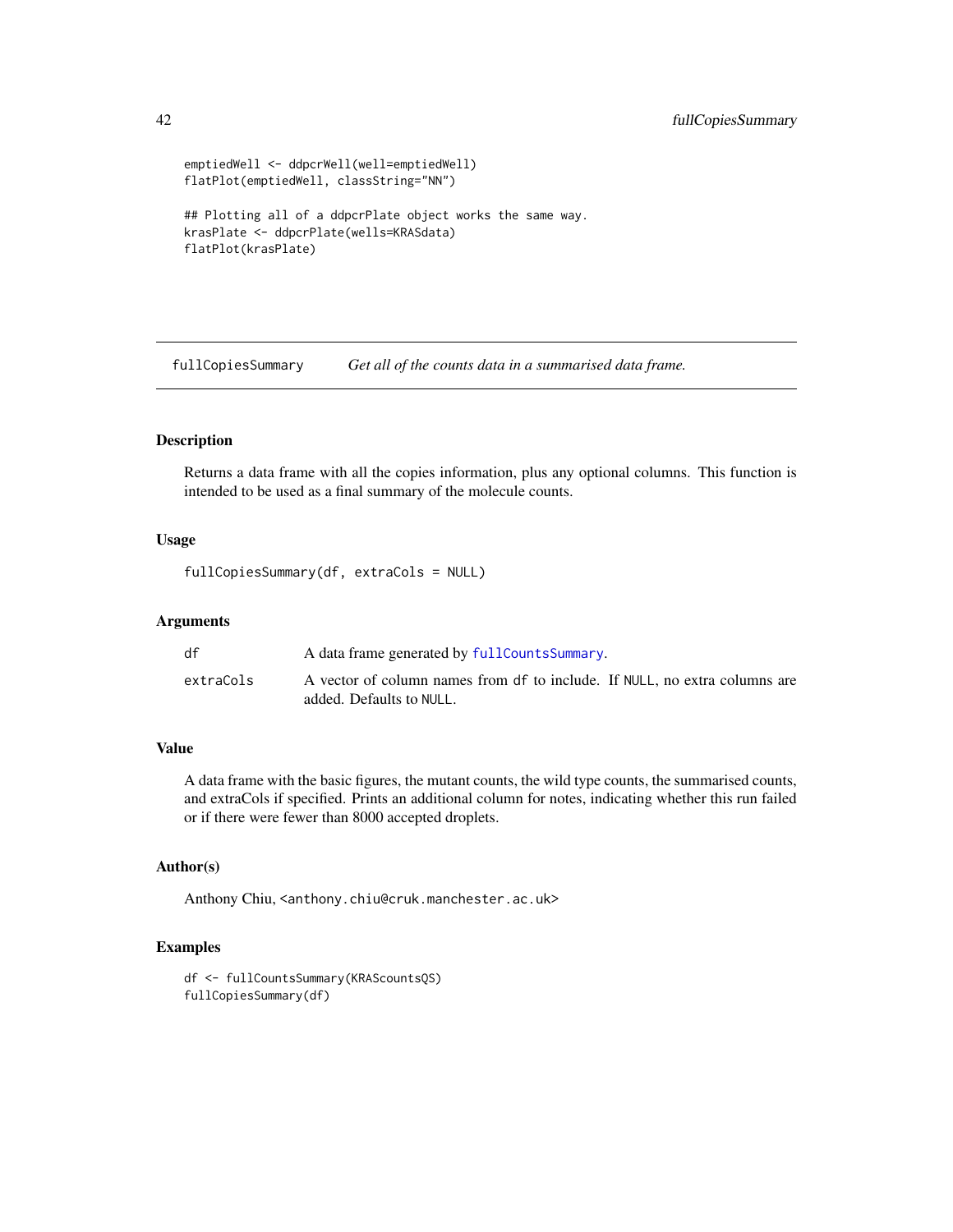<span id="page-42-0"></span>fullCountsSummary *Take a data frame and compute the abundance of molecules.*

# Description

Returns a data frame with basic counts, the concentration of each kind of target molecule, the ratio ch1:ch2 molecules, and the fractional abundance of ch1 molecules in the overall count.

# Usage

```
fullCountsSummary(
 df,
 ch1Label = "Mt",ch2Label = "Wt",rows = NULL,rowID = NULL,keepCols = NULL,
 keepColNames = NULL
)
```
# Arguments

| df           | A data frame with droplet count columns in one of the following formats:                                                                    |
|--------------|---------------------------------------------------------------------------------------------------------------------------------------------|
|              | $\bullet$ PP, PN, NP, NN;                                                                                                                   |
|              | • Ch1. Ch2., Ch1. Ch21, Ch1. Ch22, Ch1. Ch23;                                                                                               |
|              | • Ch1+Ch2+, Ch1+Ch2-, Ch1-Ch2+, Ch1-Ch2-; or                                                                                                |
|              | • Ch1pCh2p, Ch1pCh2n, Ch1nCh2p, Ch1nCh2n.                                                                                                   |
| ch1Label     | The prefix to use for the channel 1 target. Defaults to "Mt".                                                                               |
| ch2Label     | The prefix to use for the channel 2 target. Defaults to "Wt".                                                                               |
| rows         | A vector of rows (numbers or well names) to keep from the original data frame.<br>If set to NULL, all wells will be used. Defaults to NULL. |
| rowID        | If set, this field is used as the row names. If NULL, the existing row names from<br>df are used. Defaults to NULL.                         |
| keepCols     | A vector of columns to keep from df. If NULL, no extra columns are added.<br>Defaults to NULL.                                              |
| keepColNames | A vector of new column names for keepCols. If NULL, the column names from<br>keepCols are reused. Defaults to NULL.                         |

# Value

A data frame with

- rowID as the row names (if given);
- the droplet counts per channel;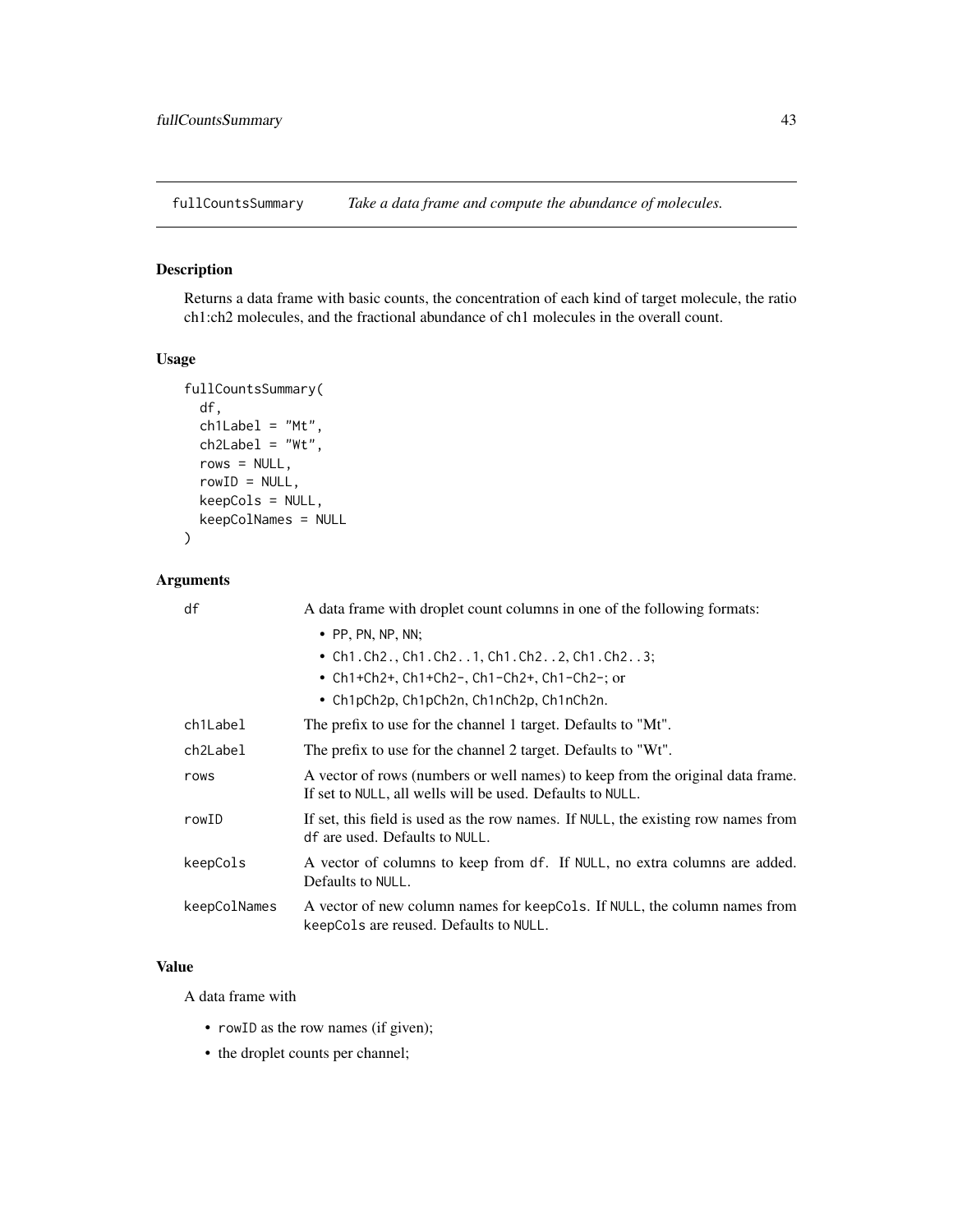- the number of ch1 and ch2 positive and negative readings;
- the ch1 and ch2 concentration, copies per 20ul, and total copies per 20ul;
- the ratio of ch1 to ch2 molecules; and
- the fractional abundance of ch1 molecules in the overall molecule count (as a percentage).

#### Author(s)

Anthony Chiu, <anthony.chiu@cruk.manchester.ac.uk>

#### Examples

```
## Take a data frame with row names given by the well names. Get estimates
## for the numbers of molecules in each sample..
fullCountsSummary(KRAScounts)
## Keep only the row numbers 3, 6 and 9.
fullCountsSummary(KRAScounts, rows=c(3, 6, 9))
## Keep only the rows labelled "F03", "A04", "D04".
fullCountsSummary(KRAScounts, rows=c("F03", "A04", "D04"))
## Take a data frame with a 'Well' column and do the same as above.
fullCountsSummary(KRAScountsWellCol, rowID="Well")
## Keep the 'InputAmount' column.
fullCountsSummary(KRAScounts, keepCols=c("InputAmount"))
## Keep the 'InputAmount' column and rename it.
fullCountsSummary(KRAScounts, keepCols=c("InputAmount"),
                  keepColNames=c("NanogramsIn"))
```
getCutOff *Find the standard deviation of droplets (in a given class) multipied by a given constant.*

#### Description

For a specified class, take a data frame of droplet amplitudes and compute the standard deviation multiplied by a level of accuracy.

### Usage

```
getCutOff(droplets, cl, level = 3, classCol = "class")
```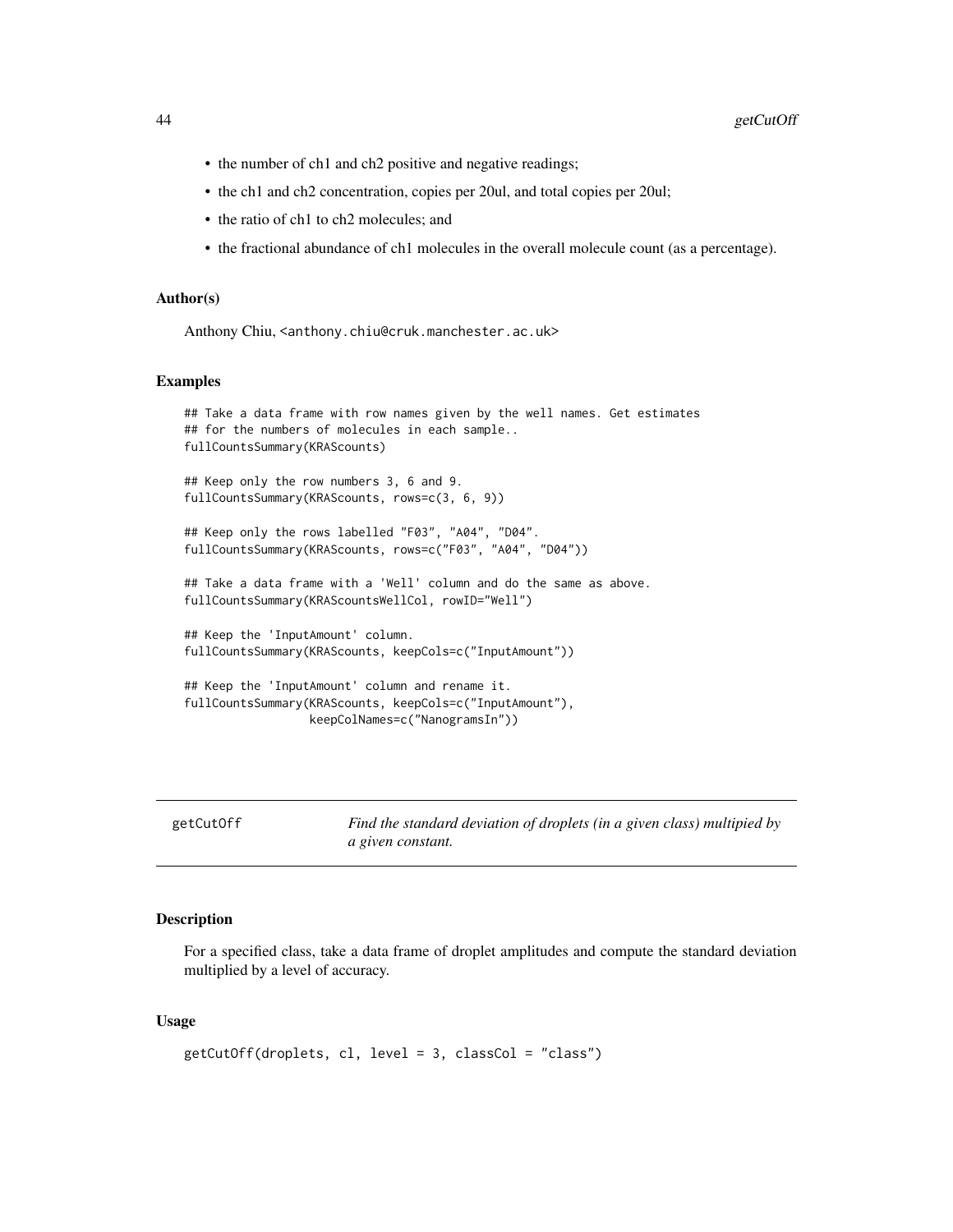# ggplot.well 45

## **Arguments**

| droplets | A data frame of droplets with "Ch1.Amplitude" and "Ch2.Amplitude" columns,<br>as well as a class column (see classCol). |
|----------|-------------------------------------------------------------------------------------------------------------------------|
| c1       | The class to focus on. Typically one of "NN", "PN", "NP" and "PP".                                                      |
| level    | A constant by which we will multiply the standard deviation. Defaults to 5.                                             |
| classCol | The column (name or number) from 'droplets' representing the class.                                                     |

### Value

A list with named elements 'ch1' and 'ch2', each giving the error bound for the corresponding channel. If the number of droplets is either 0 or 1, return list(ch1=0, ch2=0) to avoid any errors. Otherwise, return level \* (sd of the droplets in each channel).

# Author(s)

Anthony Chiu, <anthony.chiu@cruk.manchester.ac.uk>

|  | ggplot.well |
|--|-------------|

ggplot methods for the [ddpcrWell](#page-26-0) and [ddpcrPlate](#page-25-0) *classes*.

#### Description

These functions work in the same way as the original [ggplot](#page-0-0) method, but handles the coercion of the object into a data frame.

ggplot.well is a [ggplot](#page-0-0) method for the [ddpcrWell](#page-26-0) class.

ggplot.multiwell is a [ggplot](#page-0-0) method for the [ddpcrPlate](#page-25-0) class.

# Usage

```
ggplot.well(
 data,
 mapping = aes\_string(x = "Ch2.Amplitude", y = "Ch1.Amplitude", colour = cMethod),cMethod = NULL,
  ...,
 environment = parent.frame()
)
## S4 method for signature 'ddpcrWell'
ggplot.well(
 data,
 mapping = aes_string(x = "Ch2.Amplitude", y = "Ch1.Amplitude", colour = cMethod),
 cMethod = "None",
  ...,
  environment = parent.frame()
)
```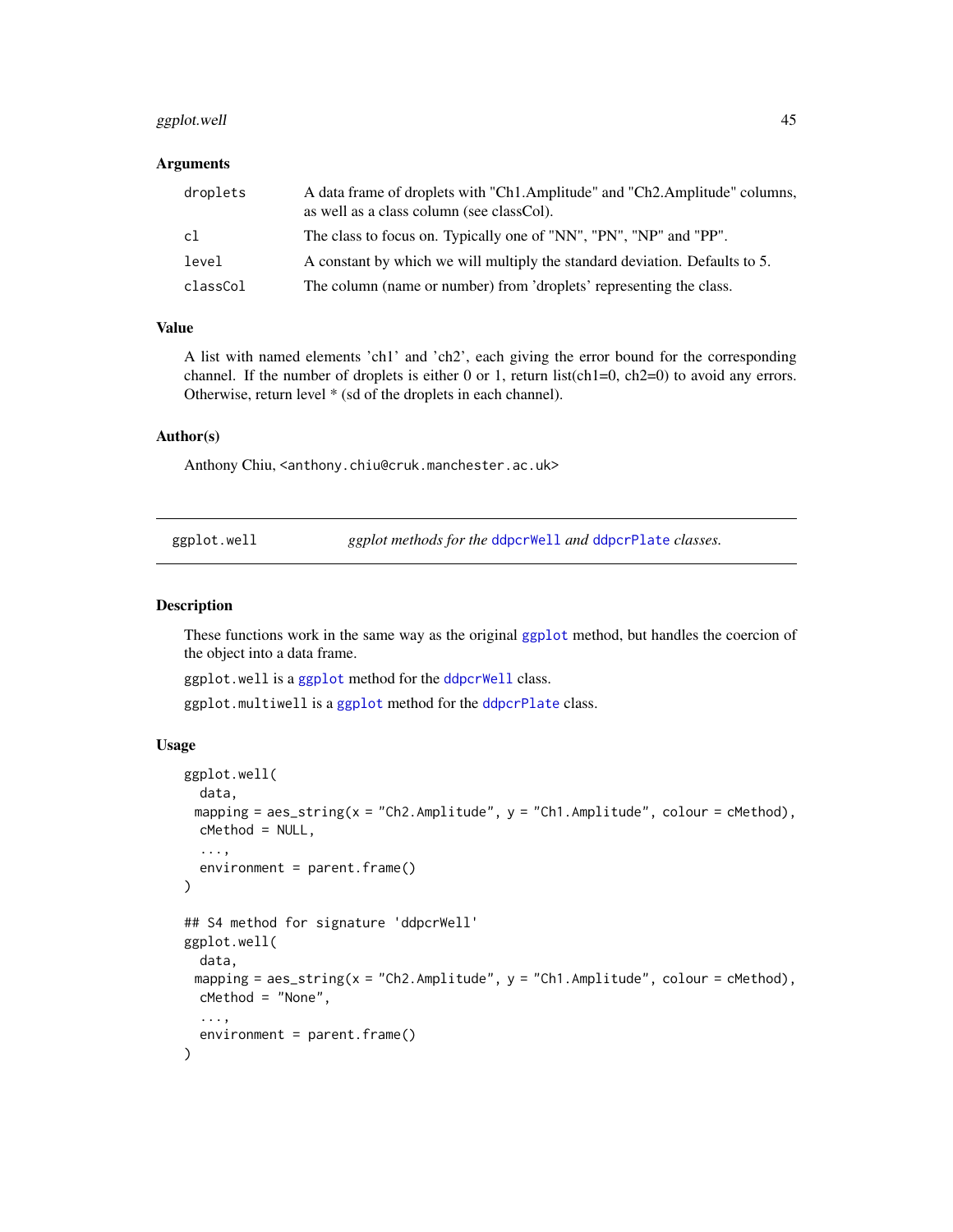```
ggplot.plate(
  data,
 mapping = aes\_string(x = "Ch2.Amplitude", y = "Ch1.Amplitude", colour = class),cMethod = "None",
  ...,
 environment = parent.frame()
)
## S4 method for signature 'ddpcrPlate'
ggplot.plate(
 data,
 mapping = aes\_string(x = "Ch2.Amplitude", y = "Ch1.Amplitude", colour = cMethod),cMethod = "None",
  ...,
 environment = parent.frame()
\mathcal{L}
```
## Arguments

| data        | A ddpcrWell or ddpcrPlate object.                                                                                                                                                                            |
|-------------|--------------------------------------------------------------------------------------------------------------------------------------------------------------------------------------------------------------|
| mapping     | A list of aesthetic mappings to use for the plot. Defaults to ggplot2::aes_string(x="Ch2.Amplitude",<br>y="Ch1.Amplitude", colour=cMethod), where cMethod is taken from the pa-<br>rameter of the same name. |
| cMethod     | The name or column number of the classification to use. This is renamed inter-<br>nally to "class" for use with mapping. Defaults to "None".                                                                 |
| $\cdots$    | Other arguments passed onto ggplot.                                                                                                                                                                          |
| environment | Where to look if a mapping variable is not defined. Defaults to parent. frame(),<br>i.e. the environment in which ggplot.well() or ggplot.multiwell() is called.                                             |

# Value

A [ggplot](#page-0-0) object using the slots in the given object.

# Author(s)

Anthony Chiu, <anthony.chiu@cruk.manchester.ac.uk>

# See Also

[dropletPlot](#page-28-0) builds upon these ggplot methods to plot droplet amplitude plots with a colour-blind friendly palette.

The original [ggplot](#page-0-0) method in the ggplot2 package is used internally.

# Examples

## Plot the droplets in one well. library(ggplot2)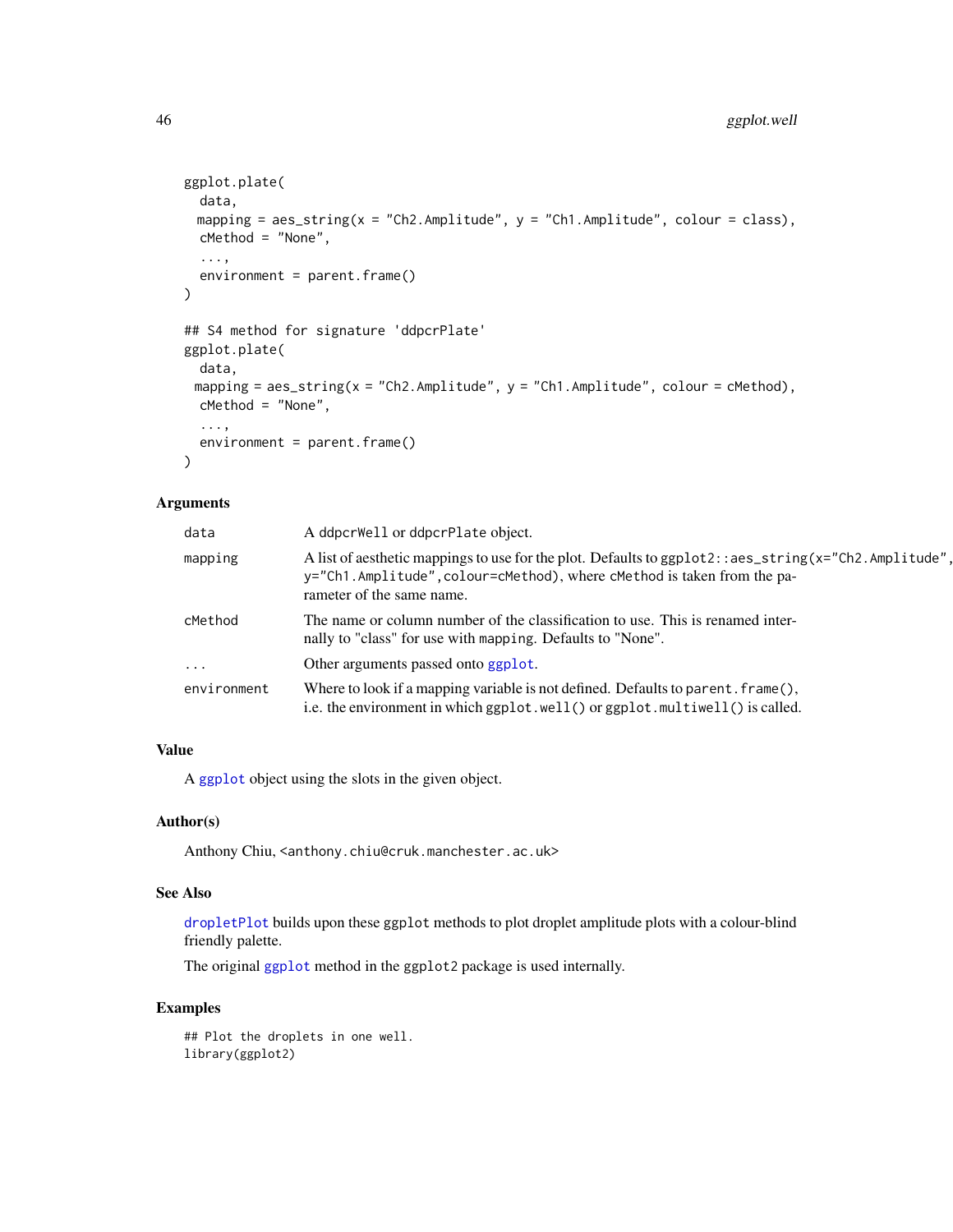# gridClassify 47

```
aWell <- ddpcrWell(KRASdata[["E03"]])
ggplot.well(aWell, cMethod="Cluster") + geom_point()
## Plot the droplets in all of the wells in a single plot.
krasPlate <- ddpcrPlate(KRASdata)
ggplot.plate(krasPlate, cMethod="Cluster") + geom_point()
```
gridClassify *Use a 'grid' to create training data for classification algorithms.*

# Description

Classify droplets as "NN", "NP", "PN" or "PP". The classification is based on upper bounds for negative readings and lower bounds for positive readings; see the details and parameters for more detail. If required (see the trainingData parameter), droplets that are not classified will be given the label "N/A".

# Usage

```
gridClassify(
  droplets,
  ch1NNThreshold = 6500,
  ch2NNThreshold = 1900,
  ch1NPThreshold = 6500,
  ch2NPThreshold = 5000,
  ch1PNThreshold = 10000,
  ch2PNThreshold = 2900,
  ch1PPThreshold = 7500,
  ch2PPThreshold = 5000,
  ...
)
## S4 method for signature 'data.frame'
gridClassify(
  droplets,
  ch1NNIhreshold = 6500,ch2NNThreshold = 1900,ch1NPThreshold = 6500,ch2NPThreshold = 5000,
  ch1PNThreshold = 10000,ch2PNThreshold = 2900,
  ch1PPThreshold = 7500,
  ch2PPThreshold = 5000,
  trainingData = TRUE,
  fullTable = TRUE,
  naLabel = ddpcr$rain
```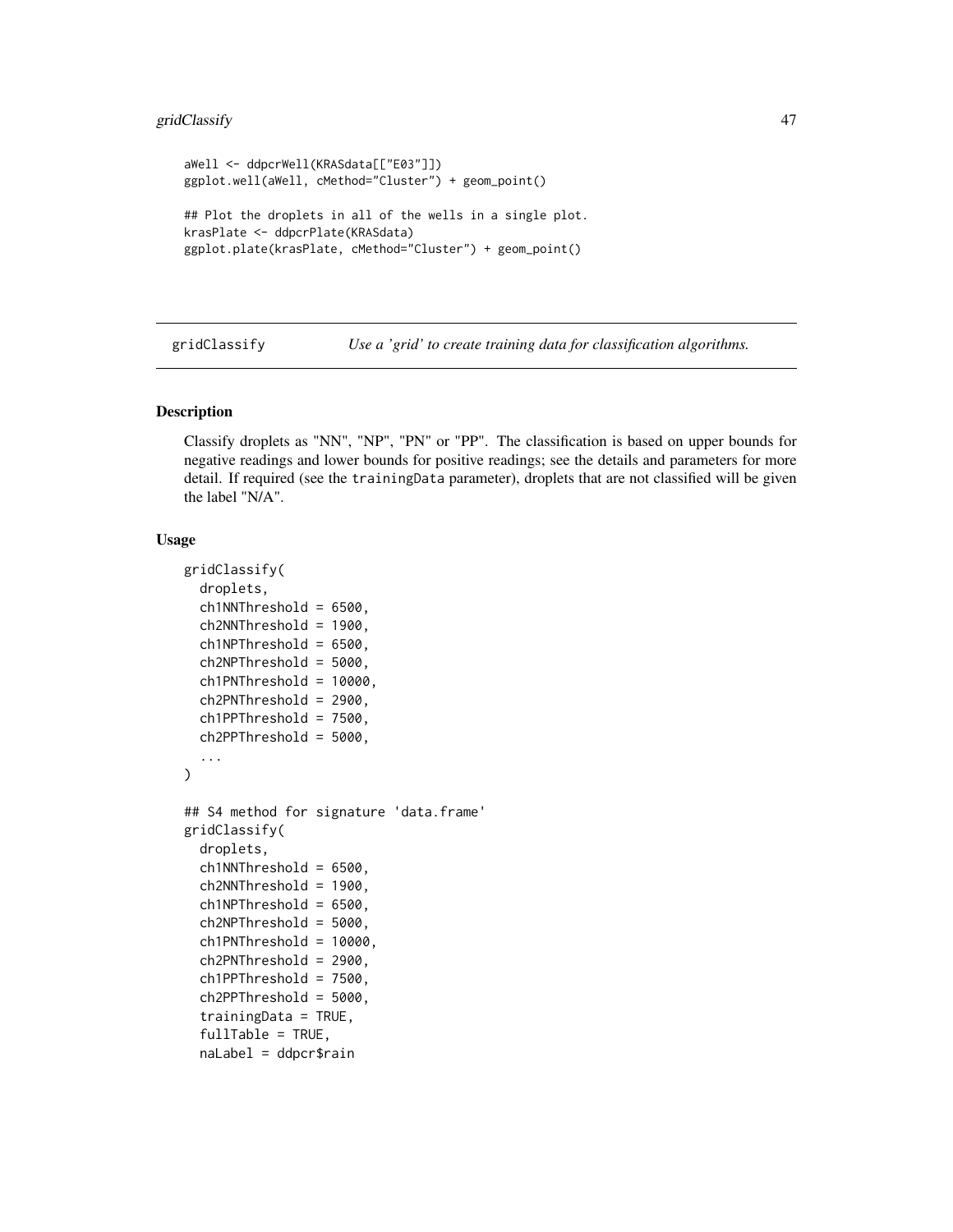```
\mathcal{L}## S4 method for signature 'ddpcrWell'
gridClassify(
 droplets,
  ch1NNThreshold = 6500,
  ch2NNThreshold = 1900,
  ch1NPThreshold = 6500,
  ch2NPThreshold = 5000,
  ch1PNThreshold = 10000,
  ch2PNThreshold = 2900,
  ch1PPThreshold = 7500,
  ch2PPThreshold = 5000,
  classMethodLabel = "grid",
 naLabel = ddpcr$rain
)
## S4 method for signature 'ddpcrPlate'
gridClassify(
  droplets,
  ch1NNThreshold = 6500,
  ch2NNThreshold = 1900,
  ch1NPThreshold = 6500,
  ch2NPThreshold = 5000,
  ch1PNThreshold = 10000,
  ch2PNThreshold = 2900,
  ch1PPThreshold = 7500,
  ch2PPThreshold = 5000,
  classMethodLabel = "grid",
 naLabel = ddpcr$rain
```

```
)
```
## Arguments

| droplets   | A ddpcrWell object or a data frame of droplet amplitudes with columns Ch1. Amplitude<br>and Ch2. Amplitude. |
|------------|-------------------------------------------------------------------------------------------------------------|
|            | ch in NTh resolution of the channel 1 upper bound for the NN class. Defaults to 6500.                       |
|            | ch2NNThreshold The channel 2 upper bound for the NN class. Defaults to 1900.                                |
|            | ch INPThreshold The channel 1 upper bound for the NP class. Defaults to 6500.                               |
|            | ch2NPThreshold The channel 2 lower bound for the NP class. Defaults to 5000.                                |
|            | ch1PNThreshold The channel 1 lower bound for the PN class. Defaults to 10000.                               |
|            | ch <sub>2</sub> PNThreshold The channel 2 upper bound for the PN class. Defaults to 2900.                   |
|            | ch <sub>1</sub> PPThreshold The channel 1 lower bound for the PP class. Defaults to 7500.                   |
|            | ch2PPThreshold The channel 2 lower bound for the PP class. Defaults to 5000.                                |
| $\ddots$ . | Other options depending on the type of droplets.                                                            |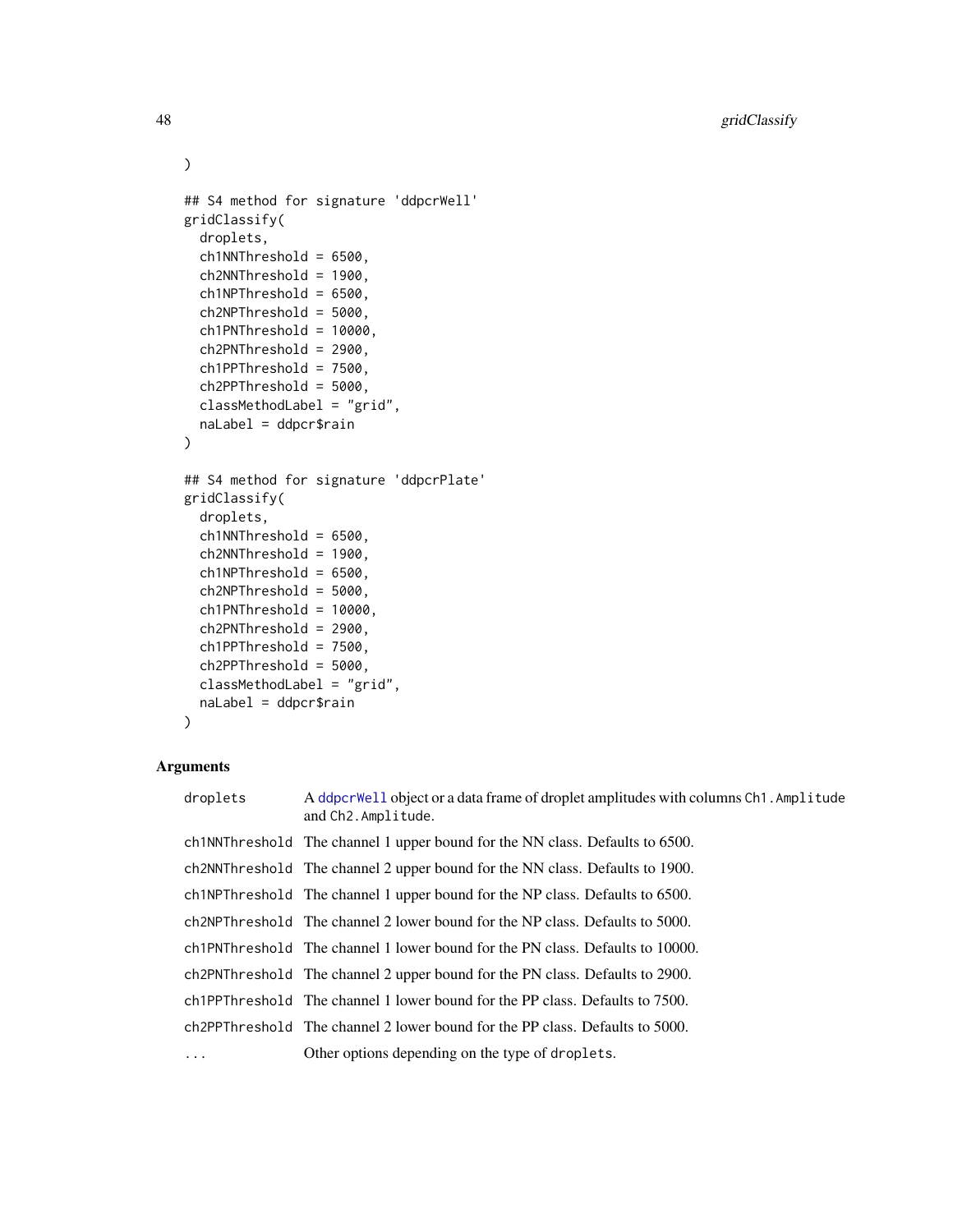# gridClassify 49

| trainingData     | Whether to use the output as training data. If TRUE, returns the _full table_with<br>the "N/A" entries removed; if FALSE, the "N/A" entries are retained. Taken to<br>be FALSE if fullTable is set to FALSE. Defaults to TRUE. Ignored if droplets<br>is not a data frame.                                                                                                                            |
|------------------|-------------------------------------------------------------------------------------------------------------------------------------------------------------------------------------------------------------------------------------------------------------------------------------------------------------------------------------------------------------------------------------------------------|
| fullTable        | Whether to return a data frame including amplitude figures. If TRUE, a data<br>frame with columns Ch1. Amplitude, Ch1. Amplitude and class is returned. If<br>FALSE, a factor with levels in ddpcr\$classesRain is returned, where each entry<br>corresponds to each row in droplets (and training Data is automatically set<br>to FALSE). Defaults to TRUE. Ignored if droplets is not a data frame. |
| naLabel          | The label to use for unclassified droplets. Should be either ddpcr\$na ("N/A") or<br>ddpcr\$rain ("Rain"). Defaults to ddpcr\$rain.                                                                                                                                                                                                                                                                   |
| classMethodLabel |                                                                                                                                                                                                                                                                                                                                                                                                       |

A name (as a character string) of the classification method. Defaults to "grid".

# Details

The threshold parameters correspond to those in the following diagram:



Specifically:

- a: ch1NNThreshold,
- b: ch2NNThreshold,
- c: ch1PNThreshold,
- d: ch2PNThreshold,
- e: ch1NPThreshold,
- f: ch2NPThreshold,
- g: ch1PPThreshold,
- h: ch2PPThreshold.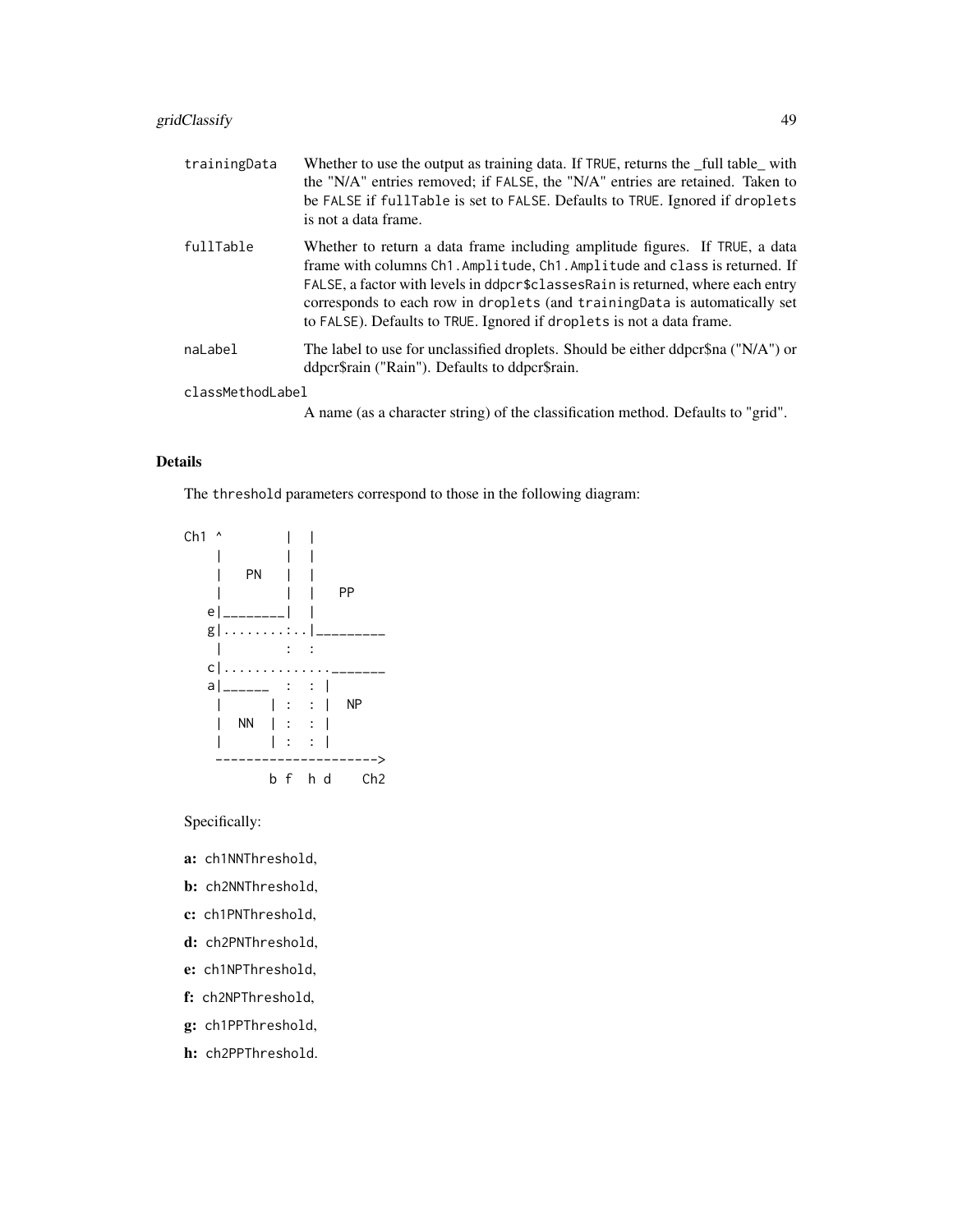#### Value

If droplets is a data frame, return a data frame or factor (depending on the trainingData and fullTable parameters) with a classification for droplets in the chosen regions.

If droplets is a ddpcrWell object, return a ddpcrWell object with the appropriate classification.

If droplets is a ddpcrPlate object, return a ddpcrPlate object with the appropriate classification.

# Author(s)

Anthony Chiu, <anthony.chiu@cruk.manchester.ac.uk>

## See Also

[thresholdClassify](#page-83-0) is a special case of this function.

[removeDropletClasses](#page-72-0) retrieves a data frame with the "N/A" (and "Rain") droplets removed. This can used for transforming a grid-like classification into usable training data.

```
## Use a grid to set training data for a data frame.
sgCl <- gridClassify(KRASdata[["E03"]],
                     ch1NNThreshold=5700, ch2NNThreshold=1700,
                     ch1NPThreshold=5400, ch2NPThreshold=5700,
                     ch1PNThreshold=9700, ch2PNThreshold=2050,
                     ch1PPThreshold=7200, ch2PPThreshold=4800)
str(sgCl)
## For data frame only, we can set the trainingData flag to FALSE so that
## the unclassified droplets are retained but labelled as "N/A"
sgCl <- gridClassify(KRASdata[["E03"]],
                     ch1NNThreshold=5700, ch2NNThreshold=1700,
                     ch1NPThreshold=5400, ch2NPThreshold=5700,
                     ch1PNThreshold=9700, ch2PNThreshold=2050,
                     ch1PPThreshold=7200, ch2PPThreshold=4800,
                     trainingData=FALSE)
dropletPlot(sgCl, cMethod="class")
## The same works for ddpcrWell objects.
aWell <- ddpcrWell(well=KRASdata[["E03"]])
aWell <- gridClassify(aWell,
                      ch1NNThreshold=5700, ch2NNThreshold=1700,
                      ch1NPThreshold=5400, ch2NPThreshold=5700,
                      ch1PNThreshold=9700, ch2PNThreshold=2050,
                      ch1PPThreshold=7200, ch2PPThreshold=4800)
str(aWell)
## ddpcrPlate objects work in exactly the same way.
krasPlate <- ddpcrPlate(wells=KRASdata)
krasPlate <- gridClassify(krasPlate)
lapply(plateClassification(krasPlate, withAmplitudes=TRUE), head, n=1)
```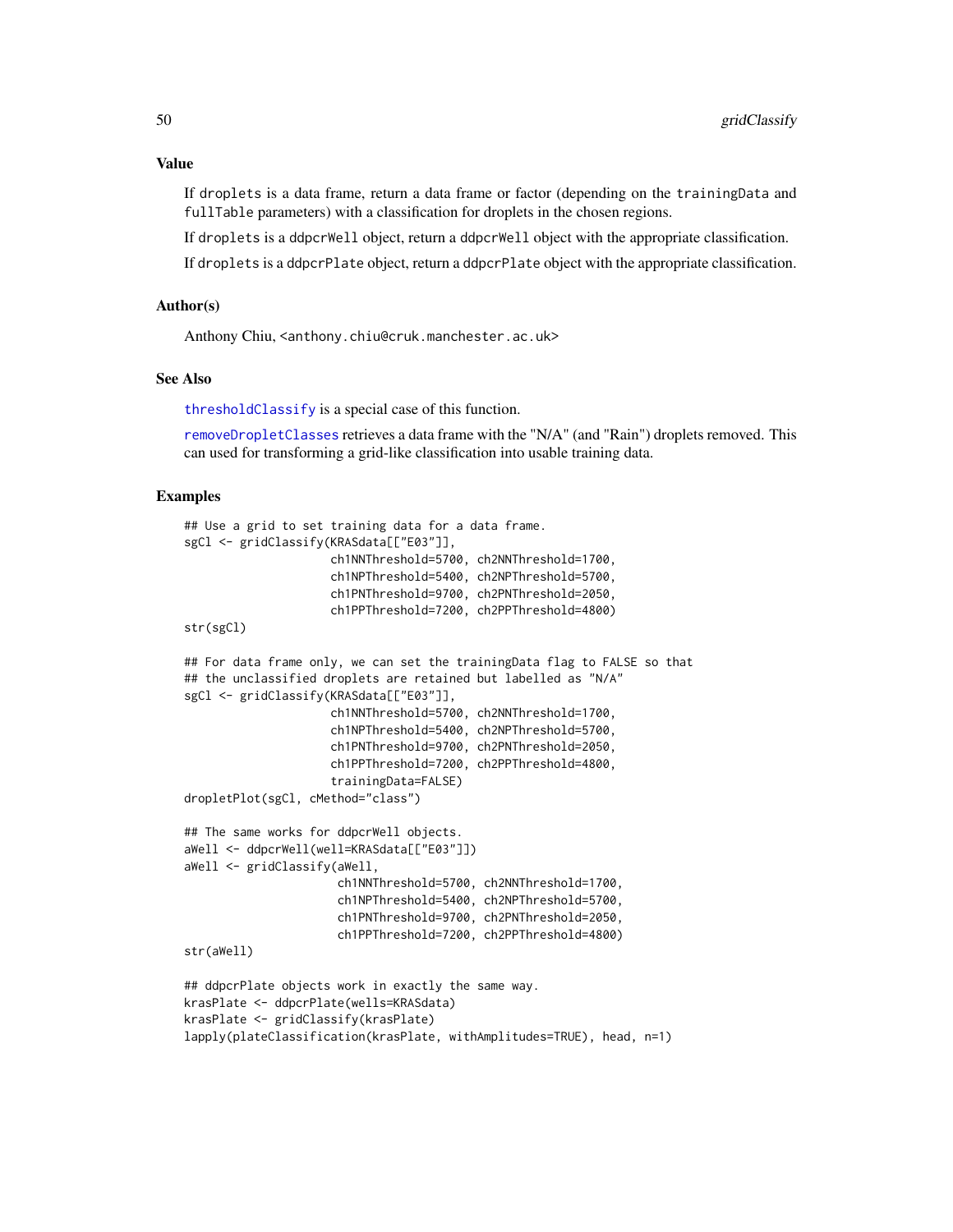```
## The default classification method (column name) is 'gridClassify',
## which may be a bit long. It can be changed.
krasPlate <- gridClassify(krasPlate, classMethodLabel="training")
lapply(plateClassification(krasPlate, withAmplitudes=TRUE), head, n=1)
```
## <span id="page-50-0"></span>heatPlot *Draw a heat plot of the droplets.*

## Description

Using alpha transparency only, it is generally difficult to see where droplets are truly distributed and concentrated. A heat (density) plot gives a better illustration of this.

#### Usage

```
heatPlot(
  droplets,
  ch1Label = "Ch1 Amplitude",
  ch2Label = "Ch2 Amplitude",
  binwidth = 100,
  plotLimits = list(x = c(1000, 9000), y = c(3000, 13500)))
heatPlot(
  droplets,
  ch1Label = "Ch1 Amplitude",
  ch2Label = "Ch2 Amplitude",
  binwidth = 100,
  plotLimits = list(x = c(1000, 9000), y = c(3000, 13500))\lambda## S4 method for signature 'data.frame'
heatPlot(
  droplets,
  ch1Label = "Ch1 Amplitude",
  ch2Label = "Ch2 Amplitude",
  binwidth = 100,
  plotLimits = list(x = c(1000, 9000), y = c(3000, 13500)))
## S4 method for signature 'ddpcrWell'
heatPlot(
  droplets,
  ch1Label = "Ch1 Amplitude",
  ch2Label = "Ch2 Amplitude",
  binwidth = 100,
```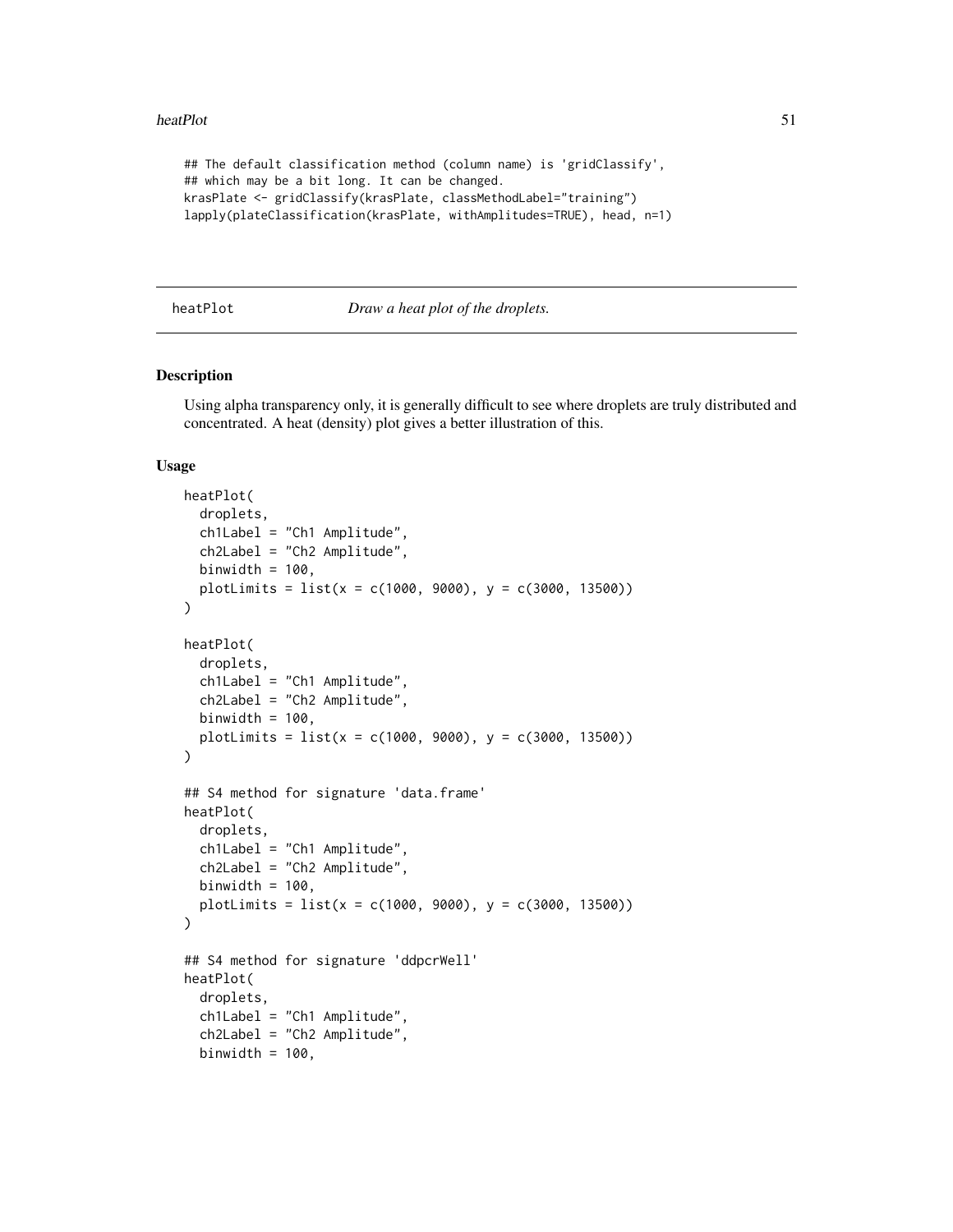#### 52 heatPlot

```
plotLimits = list(x = c(1000, 9000), y = c(3000, 13500))\lambda## S4 method for signature 'ddpcrPlate'
heatPlot(
  droplets,
  ch1Label = "Ch1 Amplitude",
  ch2Label = "Ch2 Amplitude",
 binwidth = 100,
 plotLimits = list(x = c(1000, 9000), y = c(3000, 13500))\mathcal{L}
```
# Arguments

| droplets   | A data frame of droplet amplitudes, a ggplot, ddpcrWell or ddpcrPlate ob-<br>ject.                                                                                                                                 |
|------------|--------------------------------------------------------------------------------------------------------------------------------------------------------------------------------------------------------------------|
| ch1Label   | The label for the channel 1 target. Defaults to "Ch1 Amplitude".                                                                                                                                                   |
| ch2Label   | The label for the channel 2 target. Defaults to "Ch <sub>2</sub> Amplitude".                                                                                                                                       |
| binwidth   | The width of each hexagonal bin in the 2d heat (density) plot. Defaults to 100.                                                                                                                                    |
| plotLimits | A list of 2-element vectors with names x and y. These are used to fix the x and<br>y limits of the plot, which is especially useful for comparing plots. Defaults to<br>$list(x=c(1000, 9000), y=c(3000, 13500)).$ |

#### Value

A heat plot as a [ggplot](#page-0-0) object.

## Author(s)

Anthony Chiu, <anthony.chiu@cruk.manchester.ac.uk>

# References

The nice log-scaled palette was achieved using [http://www.everydayanalytics.ca/2014/09/](http://www.everydayanalytics.ca/2014/09/5-ways-to-do-2d-histograms-in-r.html) [5-ways-to-do-2d-histograms-in-r.html](http://www.everydayanalytics.ca/2014/09/5-ways-to-do-2d-histograms-in-r.html)

```
## Density plot of a data frame.
heatPlot(KRASdata[["E03"]])
```

```
## Density plot of a ddpcrWell object.
aWell <- ddpcrWell(well=KRASdata[["E03"]])
heatPlot(aWell)
```

```
## Density plot of a ddpcrPlate object with an adjusted bin size.
krasPlate <- ddpcrPlate(wells=KRASdata)
heatPlot(krasPlate, binwidth=50)
```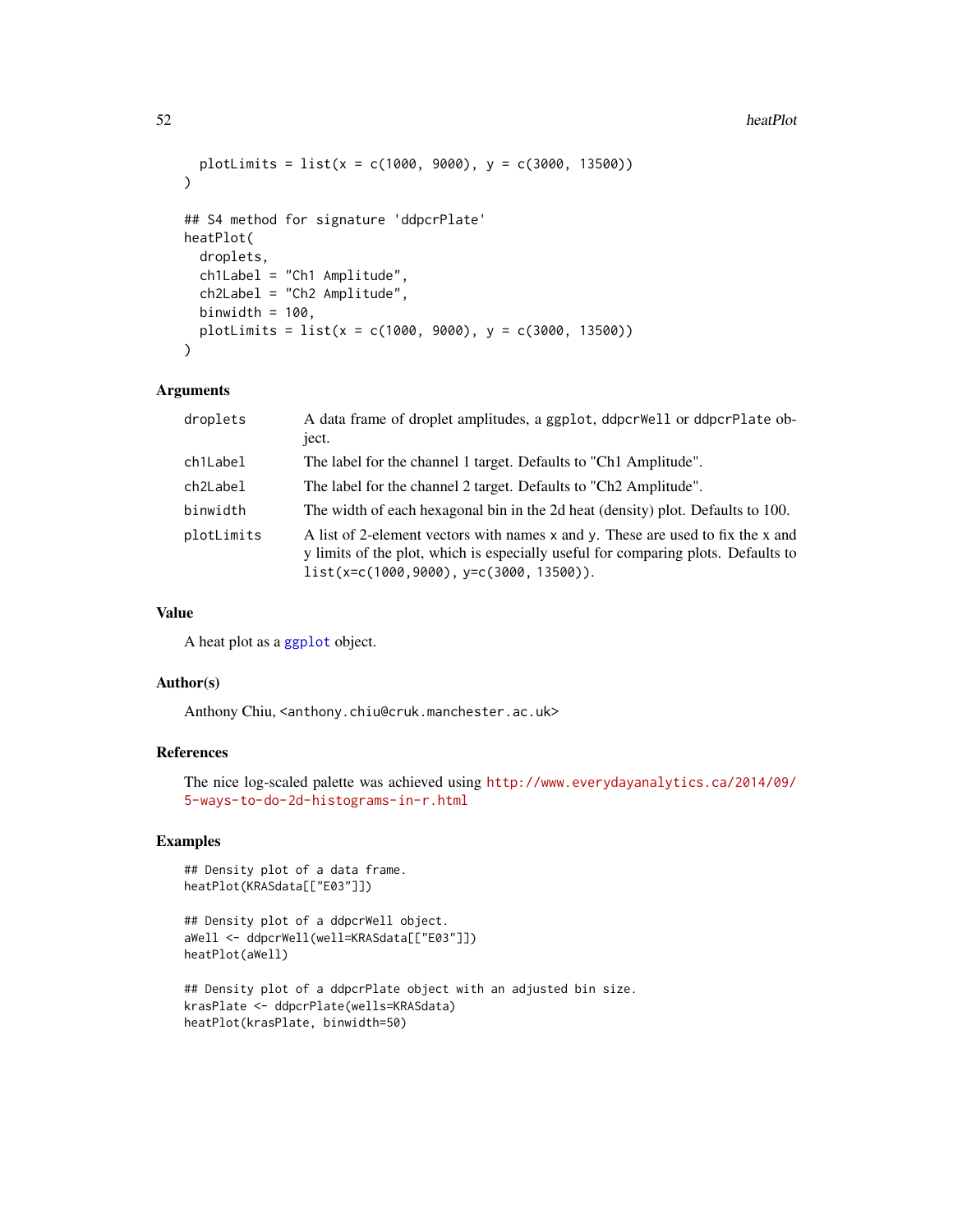isEmpty,ddpcrWell-method

*Is a* [ddpcrWell](#page-26-0) *object empty?*

# Description

Returns a logical value as to whether the given object has no droplets/wells.

## Usage

## S4 method for signature 'ddpcrWell' isEmpty(x)

## S4 method for signature 'ddpcrPlate' isEmpty(x)

# Arguments

x An object to test for emptiness.

## Value

A logical value.

# Author(s)

Anthony Chiu, <anthony.chiu@cruk.manchester.ac.uk>

```
## Check that an empty ddpcrPlate object is in fact empty.
krasPlate <- ddpcrPlate(wells=list())
isEmpty(krasPlate)
```

```
## Now add some amplitude data and check that is not empty.
krasPlate <- ddpcrPlate(wells=KRASdata)
isEmpty(krasPlate)
```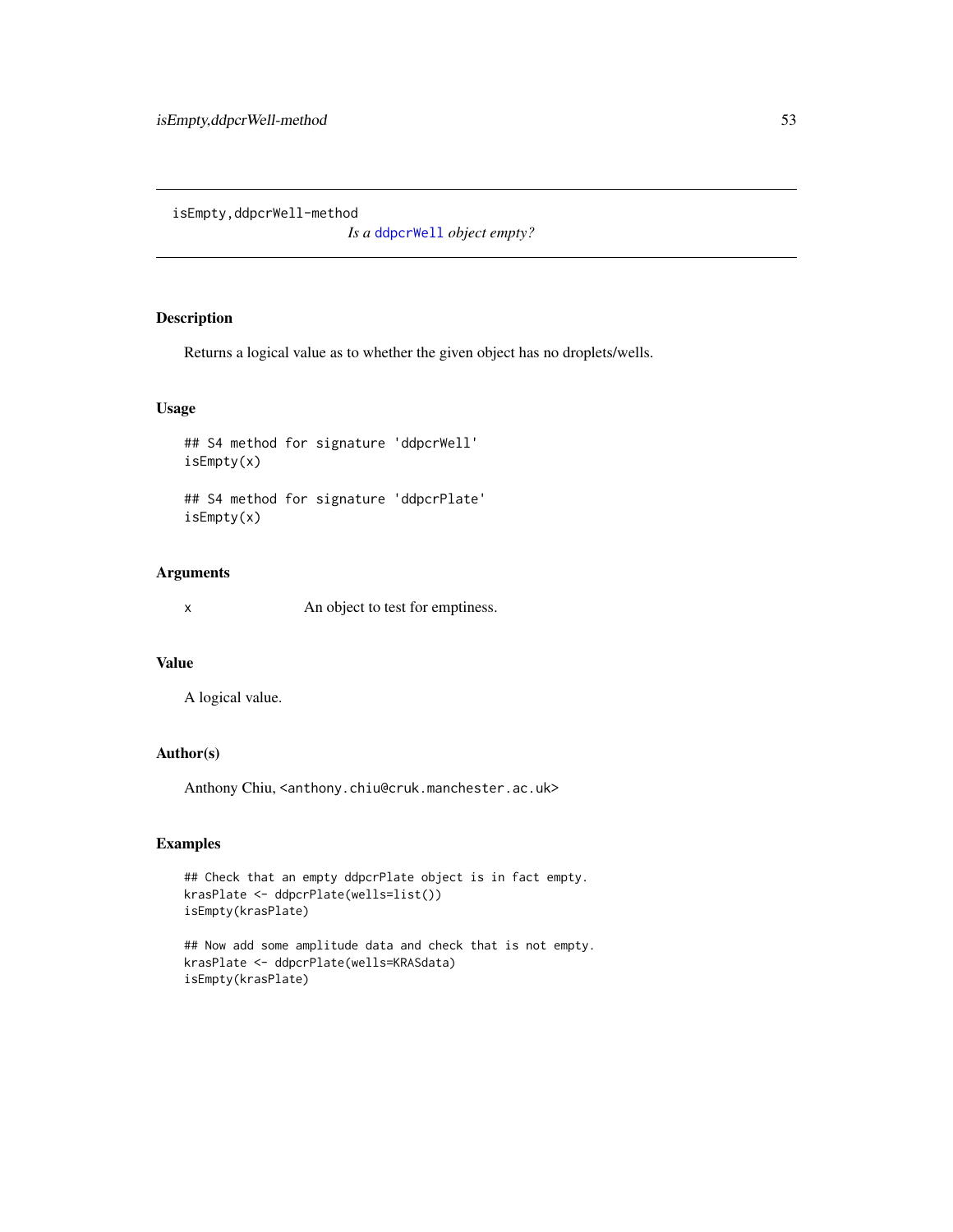## Description

If droplets is a data frame, the droplets are classified using the k-means clustering algorithm.

For ddpcrWell, the droplets are classified by using the k-means clustering algorithm.

For ddpcrPlate, all of the wells are combined and classified, with this new classification assigned to the ddpcrPlate object.

## Usage

```
kmeansClassify(
  droplets,
 centres = matrix(c(0, 0, 10000, 0, 0, 7000, 10000, 7000), ncol = 2, byrow = TRUE),
  ...
)
## S4 method for signature 'data.frame'
kmeansClassify(
 droplets,
 centres = matrix(c(0, 0, 10000, 0, 0, 7000, 10000, 7000), ncol = 2, byrow = TRUE),
  fullTable = TRUE
)
## S4 method for signature 'ddpcrWell'
kmeansClassify(
 droplets,
 centres = matrix(c(0, 0, 10000, 0, 0, 7000, 10000, 7000), ncol = 2, byrow = TRUE)
\lambda## S4 method for signature 'ddpcrPlate'
kmeansClassify(
 droplets,
 centres = matrix(c(0, 0, 10000, 0, 0, 7000, 10000, 7000), ncol = 2, byrow = TRUE)
\lambda
```
#### Arguments

| droplets | A ddpcrWell or ddpcrPlate object, or a data frame with columns Ch1. Amplitude<br>and Ch2. Amplitude. |
|----------|------------------------------------------------------------------------------------------------------|
| centres  | Either:                                                                                              |
|          | • A matrix corresponding to the initial centres to use for the k-means algo-<br>rithm; or            |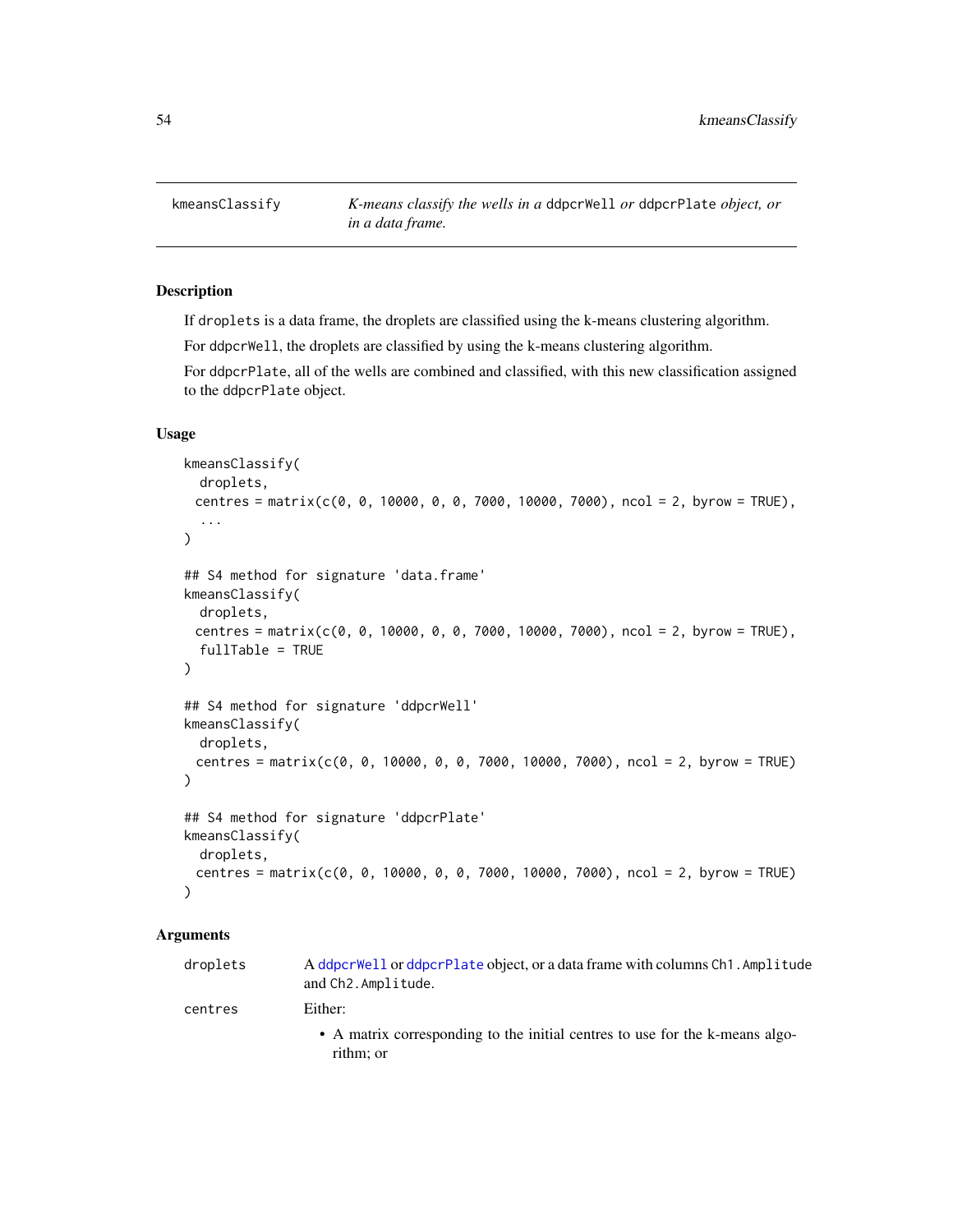|                         | • An integer corresponding to the number of clusters. If this is set, the initial<br>centres are randomly set.                                                        |
|-------------------------|-----------------------------------------------------------------------------------------------------------------------------------------------------------------------|
|                         | Defaults to matrix (c(0, 0, 10000, 0, 0, 7000, 10000, 7000), ncol=2, byrow=TRUE)                                                                                      |
| $\cdot$ $\cdot$ $\cdot$ | Other options depending on the type of droplets.                                                                                                                      |
| fullTable               | If TRUE, returns a full data frame of droplets and their classification; if FALSE,<br>simply returns a factor corresponding to this classification. Defaults to TRUE. |

# Value

An object with the new classification.

If droplets is a data frame, a list is returned with the following components:

| data    | A data frame or vector corresponding to the classification.                      |
|---------|----------------------------------------------------------------------------------|
| centres | A data frame listing the final centre points from the k-means algorithm with the |
|         | corresponding cluster labels.                                                    |

# Author(s)

Anthony Chiu, <anthony.chiu@cruk.manchester.ac.uk>

## See Also

This method uses the [kmeans](#page-0-0) function.

To manually set and retrieve classifications, use the [wellClassification](#page-85-0), [plateClassification](#page-64-0) and [plateClassificationMethod](#page-66-0) methods.

For a supervised classification approach, one may want to consider [knnClassify](#page-55-0).

# Examples

### Use the KRASdata dataset for all of these examples.

```
## Use K-means clustering to classify droplets into four (the default
## number) classes.
aWell <- kmeansClassify(KRASdata[["E03"]])
## We can look the the classification or the centres.
head(aWell$data)
aWell$centres
## Specify 3 centres for a different sample in KRASdata.
aWell <- kmeansClassify(KRASdata[["H04"]], centres=3)
head(aWell$data)
## We can be more specific with the choice of centres.
aWell <- kmeansClassify(KRASdata[["H04"]],
                       centres=matrix(c(5000, 1500, 5500, 7000, 10000,
                                        2000), ncol=2, byrow=TRUE))
```
## We can use \code{ddpcrWell} objects directly as a parameter.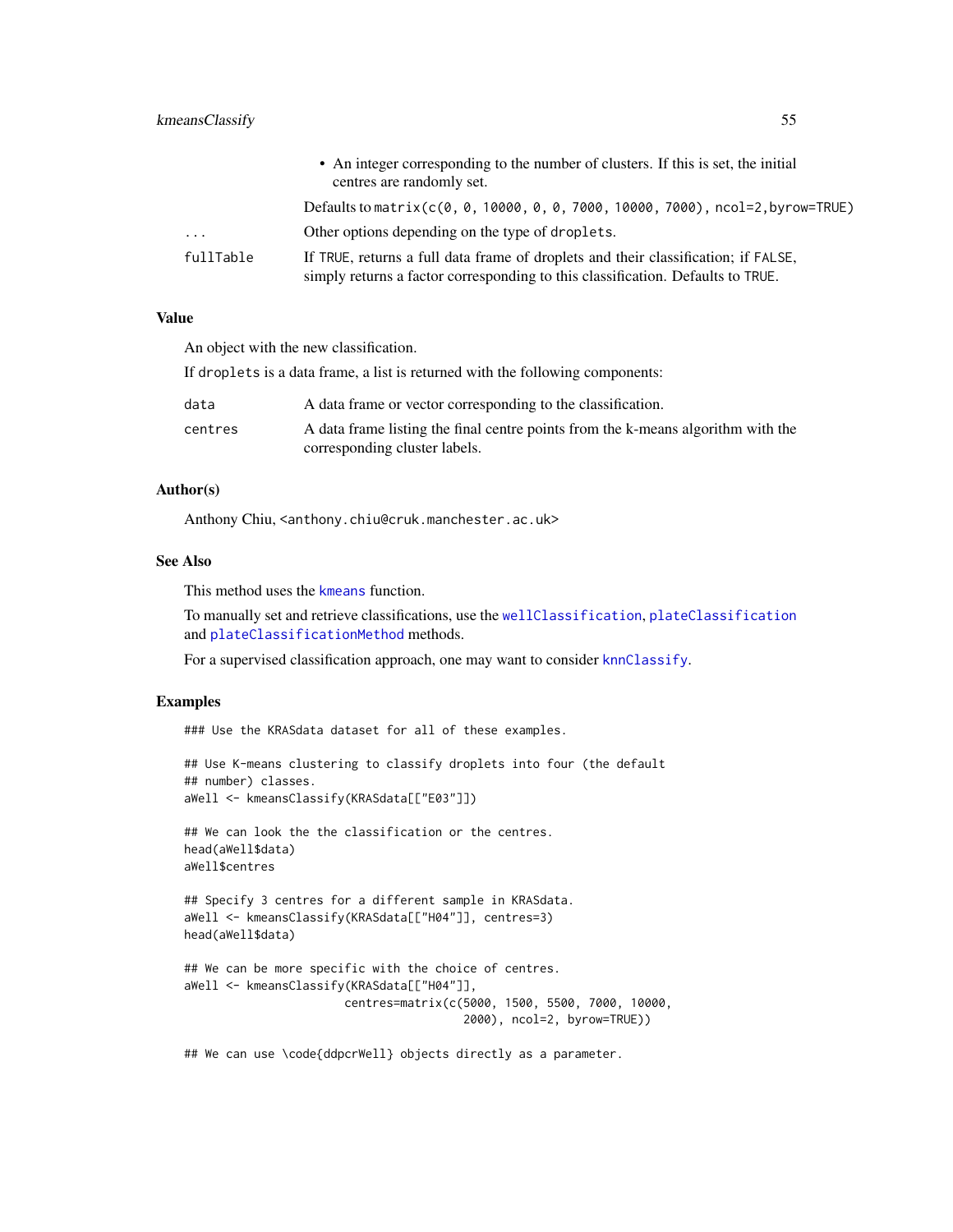## 56 knnClassify knnClassify

```
aWell <- ddpcrWell(well=KRASdata[["E03"]])
kmeansClassify(aWell)
## We can take multiple samples in a \code{ddpcrPlate} object and
## classify everything together.
krasPlate <- ddpcrPlate(wells=KRASdata)
kmeansClassify(krasPlate)
```
<span id="page-55-0"></span>knnClassify *Use the k-nearest neighbour algorithm to classify the wells in a* ddpcrWell *or* ddpcrPlate *object, or in a data frame.*

## Description

If droplets is a data frame, the droplets are classified using the k-nearest neighbour algorithm against a training data set.

If droplets is a ddpcrWell object, the droplets in the well are classified and returned in another ddpcrWell object.

If droplets is a ddpcrPlate object, the wells are combined and classified together, with the resulting classification assigned to the ddpcrPlate object.

#### Usage

```
knnClassify(droplets, trainData, cl, k, prob = 0, ...)
## S4 method for signature 'data.frame'
knnClassify(droplets, trainData, cl, k, prob = 0, fullTable = TRUE)
## S4 method for signature 'ddpcrWell'
knnClassify(droplets, trainData, cl, k, prob = 0)
## S4 method for signature 'ddpcrPlate'
knnClassify(droplets, trainData, cl, k, prob = 0)
```
## Arguments

| droplets  | A ddpcrWell or ddpcrPlate object, or a data frame with columns Ch1. Amplitude<br>and Ch2. Amplitude.                                                                                                                                                                                                                                      |
|-----------|-------------------------------------------------------------------------------------------------------------------------------------------------------------------------------------------------------------------------------------------------------------------------------------------------------------------------------------------|
| trainData | A data frame of training data with columns Ch1. Amplitude and Ch2. Amplitude.                                                                                                                                                                                                                                                             |
| cl        | A vector of classes corresponding to trainData.                                                                                                                                                                                                                                                                                           |
| k         | The number of nearest neighbours to use in the algorithm.                                                                                                                                                                                                                                                                                 |
| prob      | The minimal proportion of votes for the winning class needed to assert that a<br>droplet belongs to the class. This figure should be a float between 0 and 1. For<br>example, if 0.6 then at least 60 k-nearest neighbours need to be of one class,<br>otherwise it is classified as "Rain". Defaults to $0$ , i.e. we do not use "Rain". |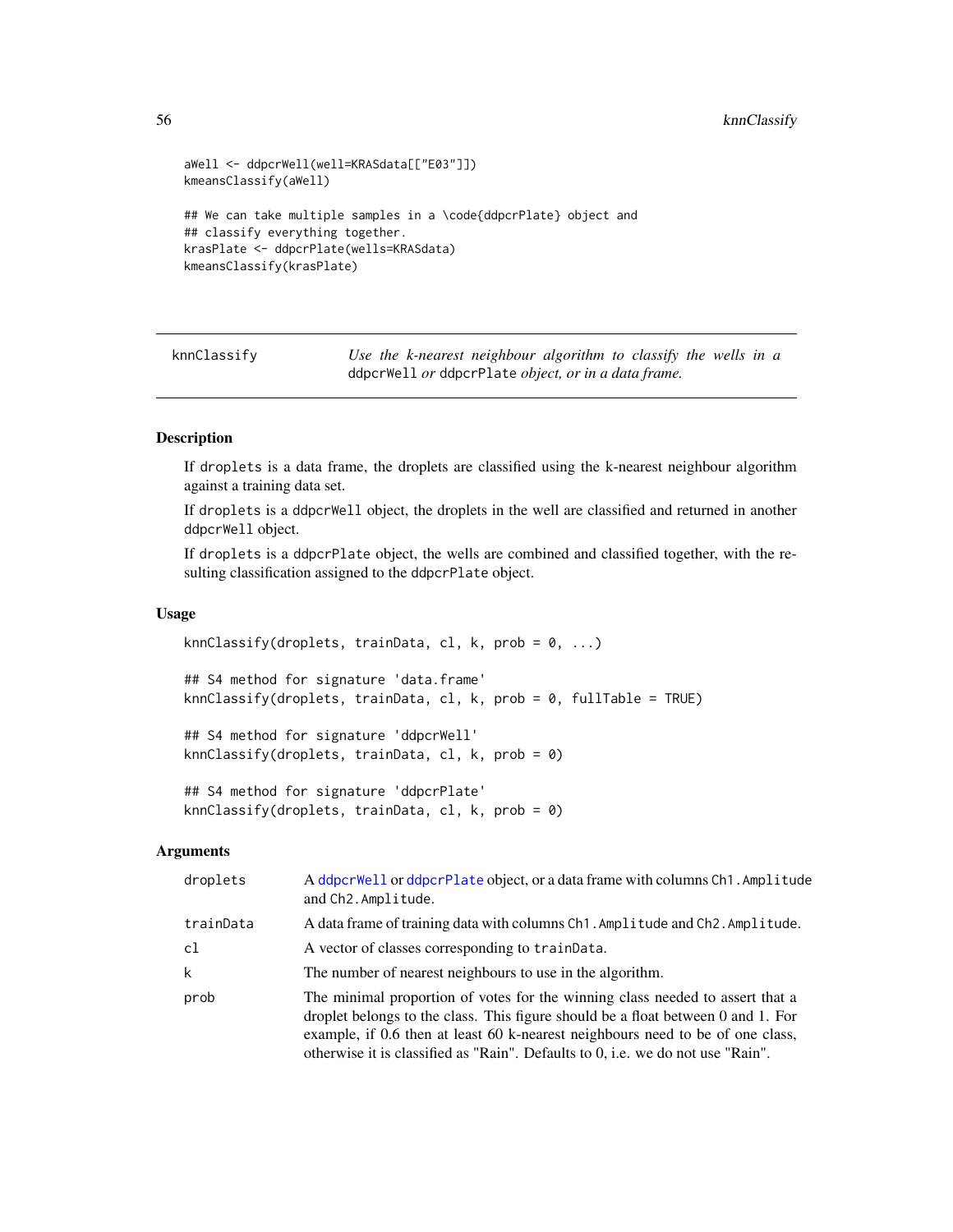# knnClassify 57

| $\cdot$ $\cdot$ $\cdot$ | Other options depending on the type of droplets.                                   |
|-------------------------|------------------------------------------------------------------------------------|
| fullTable               | If TRUE, returns a full data frame of droplets and their classification; if FALSE, |
|                         | simply returns the classified vector. Defaults to TRUE.                            |

#### Value

An object with the new classification.

If droplets is a data frame, return data frame or factor (depending on the value of fullTable) of the droplet classification under the k-NN algorithm.

## Author(s)

Anthony Chiu, <anthony.chiu@cruk.manchester.ac.uk>

#### See Also

This method uses the [knn](#page-0-0) function.

To manually set and retrieve classifications, use the [wellClassification](#page-85-0), [plateClassification](#page-64-0) and [plateClassificationMethod](#page-66-0) methods.

kmeansClassify provides a wrapper for the k-means clustering algorithm.

#### Examples

### Use the KRASdata dataset for all of these examples.

```
## Use k-means clustering to classify one sample. Use this as training
## data for the K-Nearest Neighbour algorithm.
trainingData <- KRASdata[["E03"]]
trainingData <- kmeansClassify(trainingData)$data
## Classify a dataframe using k-NN with k = 1 and the above training data.
aWell <- knnClassify(
           KRASdata[["F03"]],
           trainData=trainingData[, c("Ch1.Amplitude", "Ch2.Amplitude")],
           cl=trainingData$class,
           k=1)
dropletPlot(aWell, cMethod="class") # visualising the classification
## We can change k to a larger number, here with a ddpcrWell object.
aWell <- ddpcrWell(well=KRASdata[["E03"]])
aWell <- knnClassify(
           aWell,
           trainData=trainingData[, c("Ch1.Amplitude", "Ch2.Amplitude")],
           cl=trainingData$class,
           k=3)
dropletPlot(aWell, cMethod="knn") # visualising the classification
## Changing the 'prob' parameter means that droplets with less than 'prob'
## of the votes will not be classified. We do this for a ddpcrPlate
## object.
```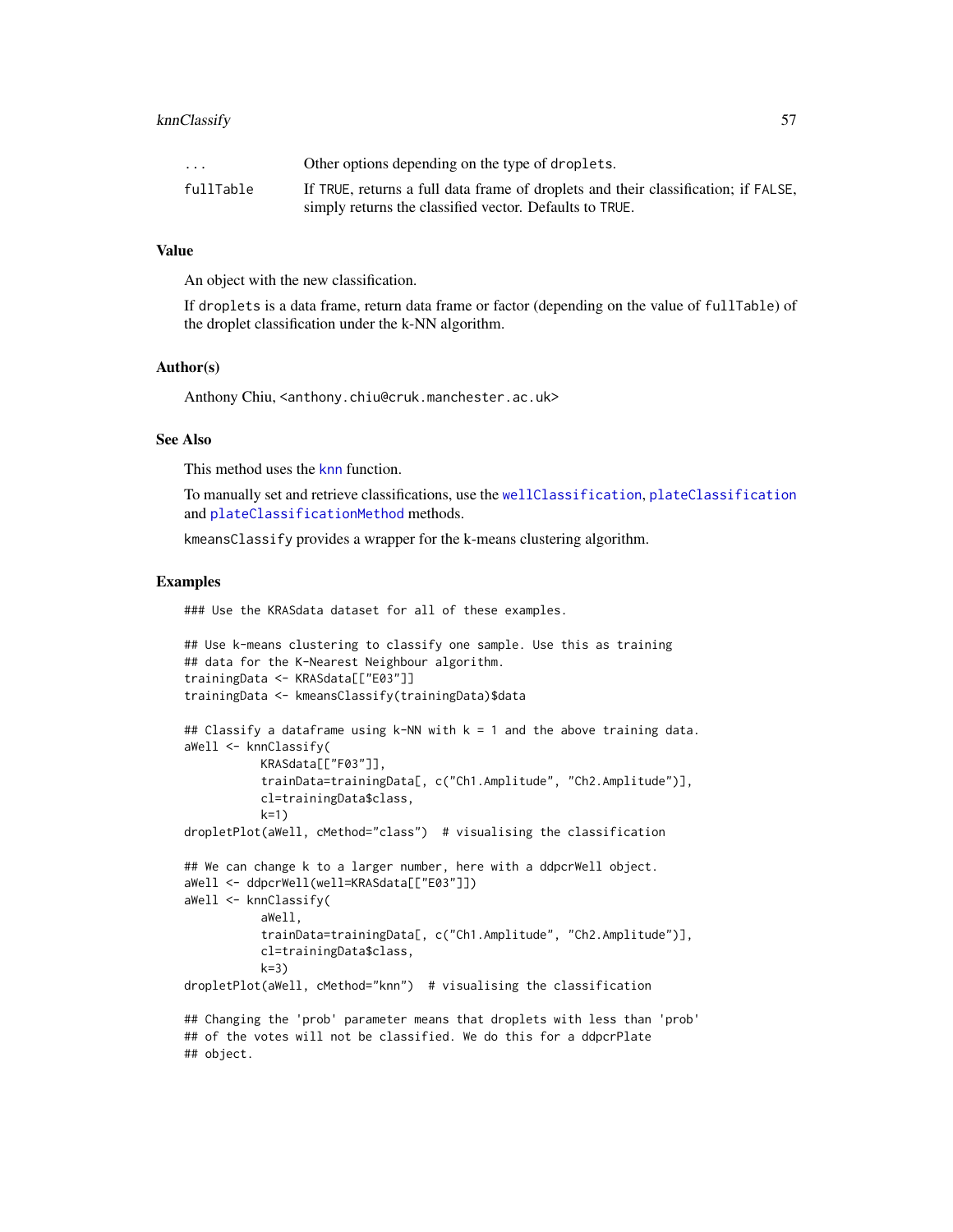#### 58 KRAScounts

```
krasPlate <- ddpcrPlate(wells=KRASdata[c("E03", "H03", "C04", "F04")])
krasPlate <- knnClassify(
              krasPlate,
              trainData=trainingData[, c("Ch1.Amplitude", "Ch2.Amplitude")],
              cl=trainingData$class,
              k=3,prob=0.6)
dropletPlot(krasPlate, cMethod="knn") # visualising the classification
```
KRAScounts *KRAS mutant and wild type droplet counts and Poisson estimates.*

# **Description**

A data frame of droplet counts using the standard Cluster classification from [KRASdata](#page-58-0). Each row corresponds to a well/sample and the columns PP, PN, NP and NN show how many droplets were in each cluster. The remaining rows were calculated from the counts figures except for the InputAmount column.

KRAScountsWellCol is the same data frame but has a Well column instead of named rows.

KRAScountsQS is a data frame imported from a CSV created by Bio-Rad's QuantaSoft.

#### Usage

```
data(KRAScounts)
```
data(KRAScountsWellCol)

data(KRAScountsQS)

## Format

A data frame where each row corresponds to a well/sample.

An object of class data.frame with 12 rows and 18 columns.

An object of class data. frame with 24 rows and 63 columns.

#### Details

The data frame was created by:

```
krasPlate <- ddpcrPlate(wells=KRASdata)
KRAScounts <- plateSummary(krasPlate, cMethod="Cluster")
onesVector \leq c(1, 1, 1)runAmount \leq c(64 \star onesVector, 16 \star onesVector, 4 \star onesVector, onesVector)
KRAScounts$InputAmount <- runAmount
```

```
KRAScountsWellCol <- KRAScounts
```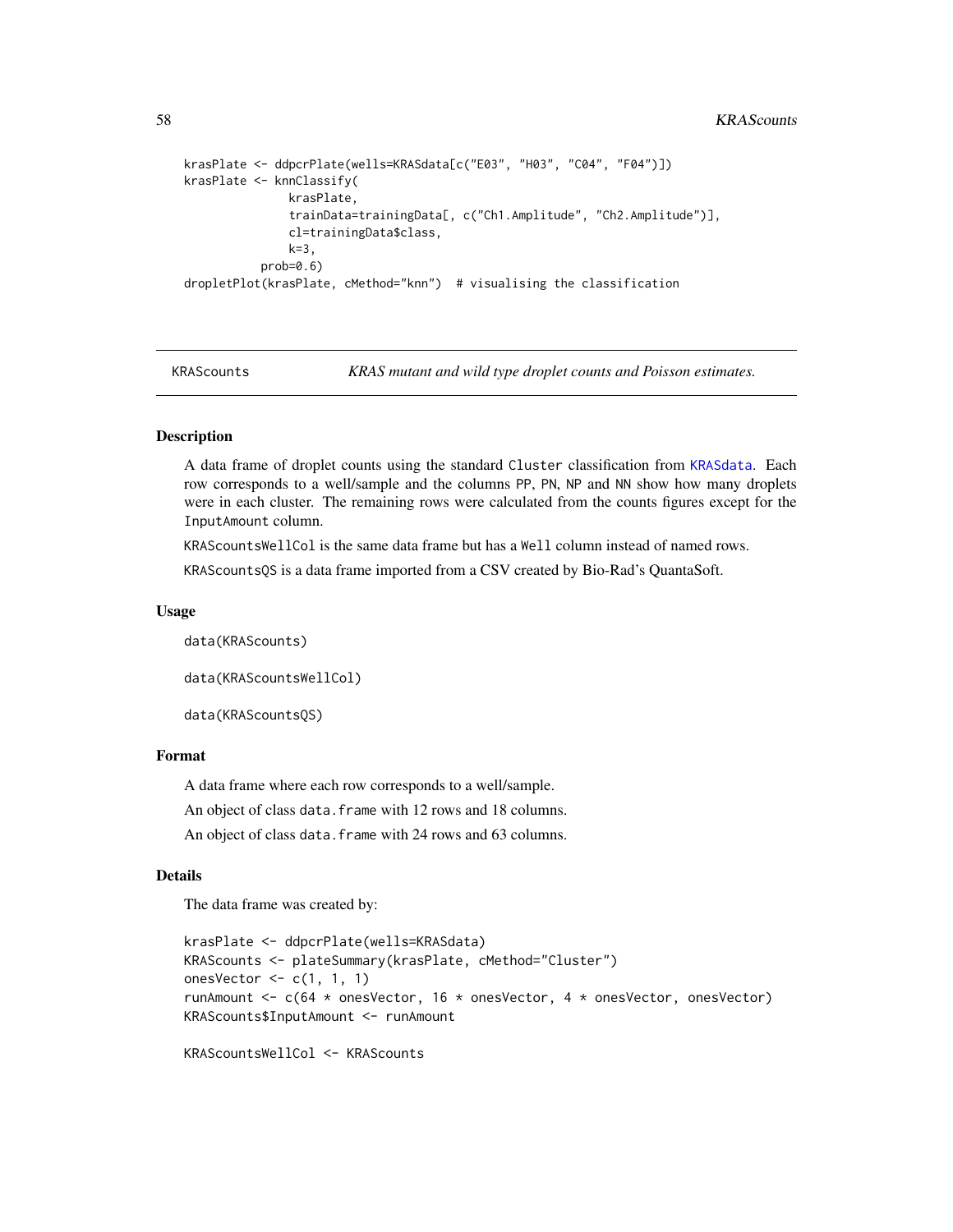#### KRASdata 59

```
KRAScountsWellCol$Well <- rownames(KRAScounts)
KRAScountsWellCol <- KRAScountsWellCol[, c(18,1:17)]
rownames(KRAScountsWellCol) <- NULL
```
#### Value

A data frame.

## Author(s)

From the [KRASdata](#page-58-0) dataset created by Mahmood Ayub, <mahmood.ayub@cruk.manchester.ac.uk>

<span id="page-58-0"></span>KRASdata *Droplet amplitude data for KRAS mutant and wild type molecules.*

# Description

A data frame of ddPCR droplet amplitudes using KRAS cell lines and pre-defined mutant/wild type ratios. The existing classification under the column name Cluster was obtained from Bio-Rad's QuantaSoft by setting the Ch1.Amplitude threshold to 6789 and the Ch2.Amplitude threshold to 3000.

## Usage

data(KRASdata)

# Format

A list of data frames, each of which has columns Ch1.Amplitude, Ch2.Amplitude and Cluster.

## Value

A data frame.

# Author(s)

From ddPCR experiments run by Mahmood Ayub, <mahmood.ayub@cruk.manchester.ac.uk>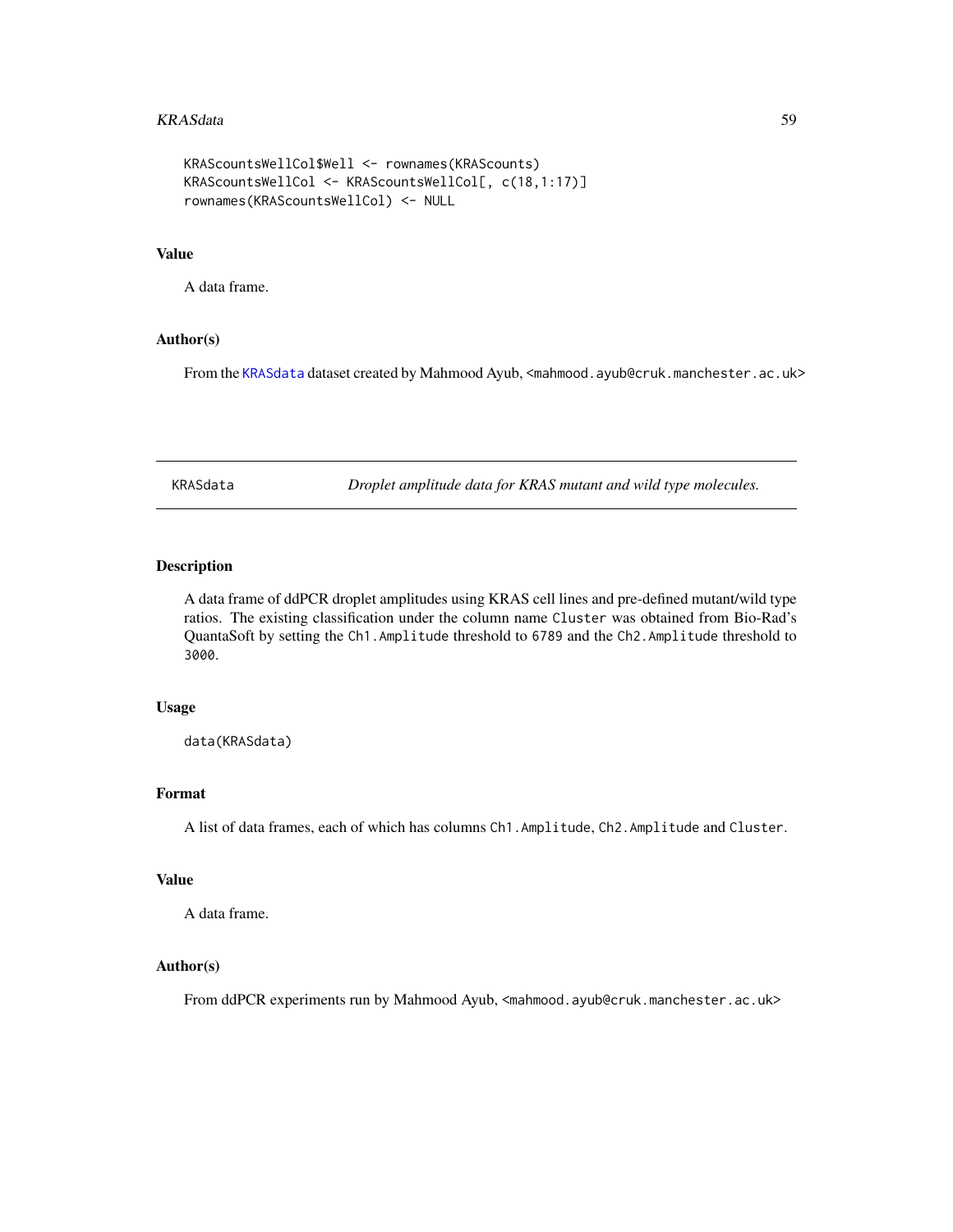mahalanobisRain *Define 'rain' (unclassified) droplets by fitting the clusters to bivariate normal distributions.*

## Description

Assume that each of the classified clusters are bivariate normally distributed. We add fuzziness to the classifications by assigning droplets far away from the centres as "Rain". We use the Mahalanobis distance for each cluster to determine whether a droplet is 'too far away'.

#### Usage

mahalanobisRain(droplets, cMethod, maxDistances = 30, ...)

## S4 method for signature 'data.frame' mahalanobisRain(droplets, cMethod, maxDistances = 30, fullTable = TRUE)

## S4 method for signature 'ddpcrWell' mahalanobisRain(droplets, cMethod, maxDistances = 30)

## S4 method for signature 'ddpcrPlate' mahalanobisRain(droplets, cMethod, maxDistances = 30)

## Arguments

| droplets     | A ddpcrWell or ddpcrPlate object, or a data frame of droplets with "Ch1.Amplitude"<br>and "Ch2.Amplitude" columns, as well as a class column.                                                                                          |
|--------------|----------------------------------------------------------------------------------------------------------------------------------------------------------------------------------------------------------------------------------------|
| cMethod      | The name or column number of the classification for which we want to add rain<br>to.                                                                                                                                                   |
| maxDistances | A list of (levels) with keys in c("NN", "PN", "NP", "PP"). If the list is empty<br>or set as NULL, no rain is added. If set as a single integer n, this value is taken<br>for all classes, i.e. list ("NN"=n, "PN"=n, "NP"=n, "PP"=n). |
| $\cdots$     | Other options depending on the type of droplets.                                                                                                                                                                                       |
| fullTable    | If TRUE, returns a full data frame of droplets and their classification; if FALSE,<br>simply returns a factor corresponding to this classification. Defaults to TRUE.                                                                  |

# Value

An object where the specified class has "Rain" entries added.

#### Author(s)

Anthony Chiu, <anthony.chiu@cruk.manchester.ac.uk>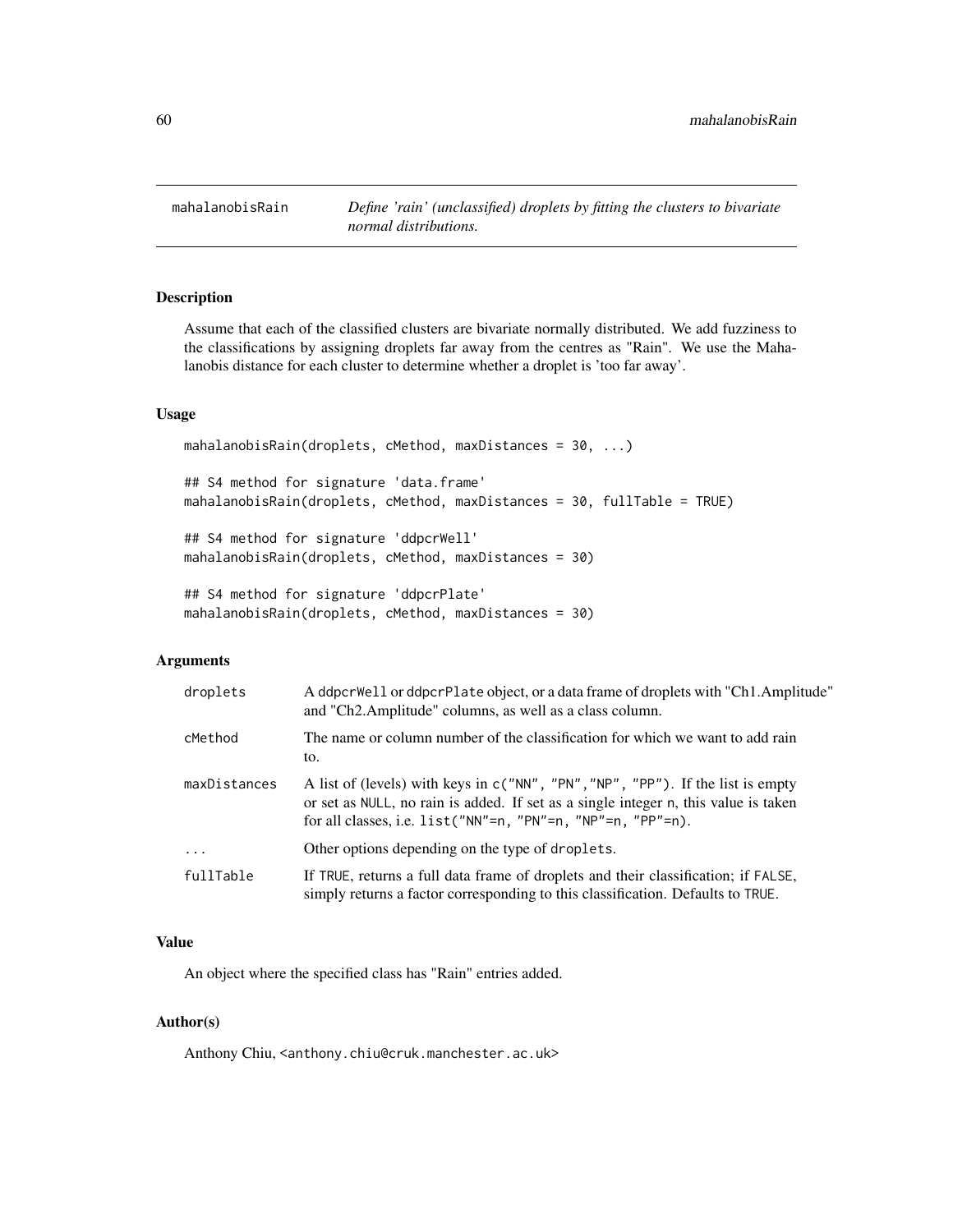## mutantCopiesSummary 61

### Examples

```
## Take a data frame of droplets of transform it into the rigth format.
droplets <- KRASdata[["E03"]]
droplets$Cluster <- relabelClasses(droplets, classCol="Cluster")
## Add rain as a new column.
droplets$ClusterMahRain <-
    mahalanobisRain(droplets, cMethod="Cluster", fullTable=FALSE)
table(droplets$ClusterMahRain)
## The maximum distance around each mean can be changed uniformly.
droplets$ClusterMahRain <-
   mahalanobisRain(droplets, cMethod="Cluster", maxDistances=35,
                    fullTable=FALSE)
table(droplets$ClusterMahRain)
## Or we can change the maximum distances for each individual cluster.
droplets$ClusterMahRain <-
    mahalanobisRain(droplets, cMethod="Cluster",
                    maxDistances=list(NN=35, NP=30, PN=30, PP=30),
                    fullTable=FALSE)
table(droplets$ClusterMahRain)
# This method works the same for ddpcrWell objects.
aWell <- ddpcrWell(well=KRASdata[["E03"]])
aWell <- mahalanobisRain(aWell, cMethod="Cluster")
table(wellClassification(aWell, cMethod="ClusterMahRain"))
# Likewise for ddpcrPlate objects.
krasPlate <- ddpcrPlate(wells=KRASdata[c("E03", "H03", "C04", "F04")])
krasPlate <- mahalanobisRain(krasPlate, cMethod="Cluster")
lapply(plateClassification(krasPlate, cMethod="ClusterMahRain"), table)
```
mutantCopiesSummary *Get the mutant copies per 20ul of a data frame in the context of the basic counts.*

## **Description**

Returns a data frame with the basic figures and the number of mutant copies per 20ul.

## Usage

```
mutantCopiesSummary(df)
```
## Arguments

df A data frame generated by [fullCountsSummary](#page-42-0).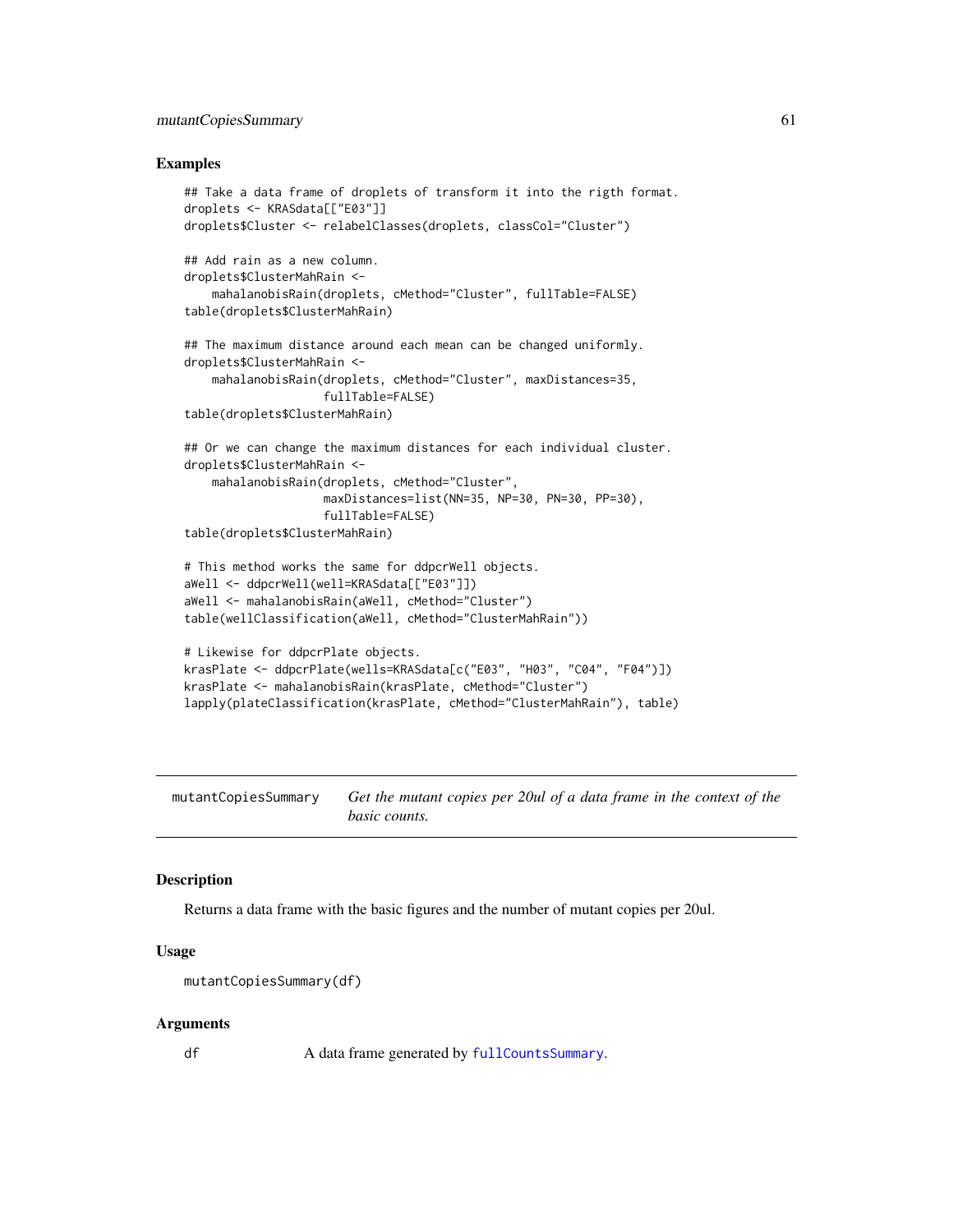# Value

A data frame with the basic columns and mutant copies per 20ul.

# Author(s)

Anthony Chiu, <anthony.chiu@cruk.manchester.ac.uk>

# Examples

df <- fullCountsSummary(KRAScountsQS) mutantCopiesSummary(df)

numDroplets *Retrieve the number of droplets.*

# Description

Retrieves the number of droplets in a [ddpcrWell](#page-26-0) or [ddpcrPlate](#page-25-0) object.

## Usage

```
numDroplets(theObject, ...)
```
## S4 method for signature 'ddpcrWell' numDroplets(theObject)

## S4 method for signature 'ddpcrPlate' numDroplets(theObject)

#### Arguments

| theObject | A ddpcrPlate object.                                  |
|-----------|-------------------------------------------------------|
| .         | Other parameters depending on the type of the Object. |

## Value

For ddpcrWell objects, return the number of droplets as an integer.

For ddpcrPlate objects, return a named vector. The names correspond to a well name and each item corresponding to the number of droplets in that well.

## Author(s)

Anthony Chiu, <anthony.chiu@cruk.manchester.ac.uk>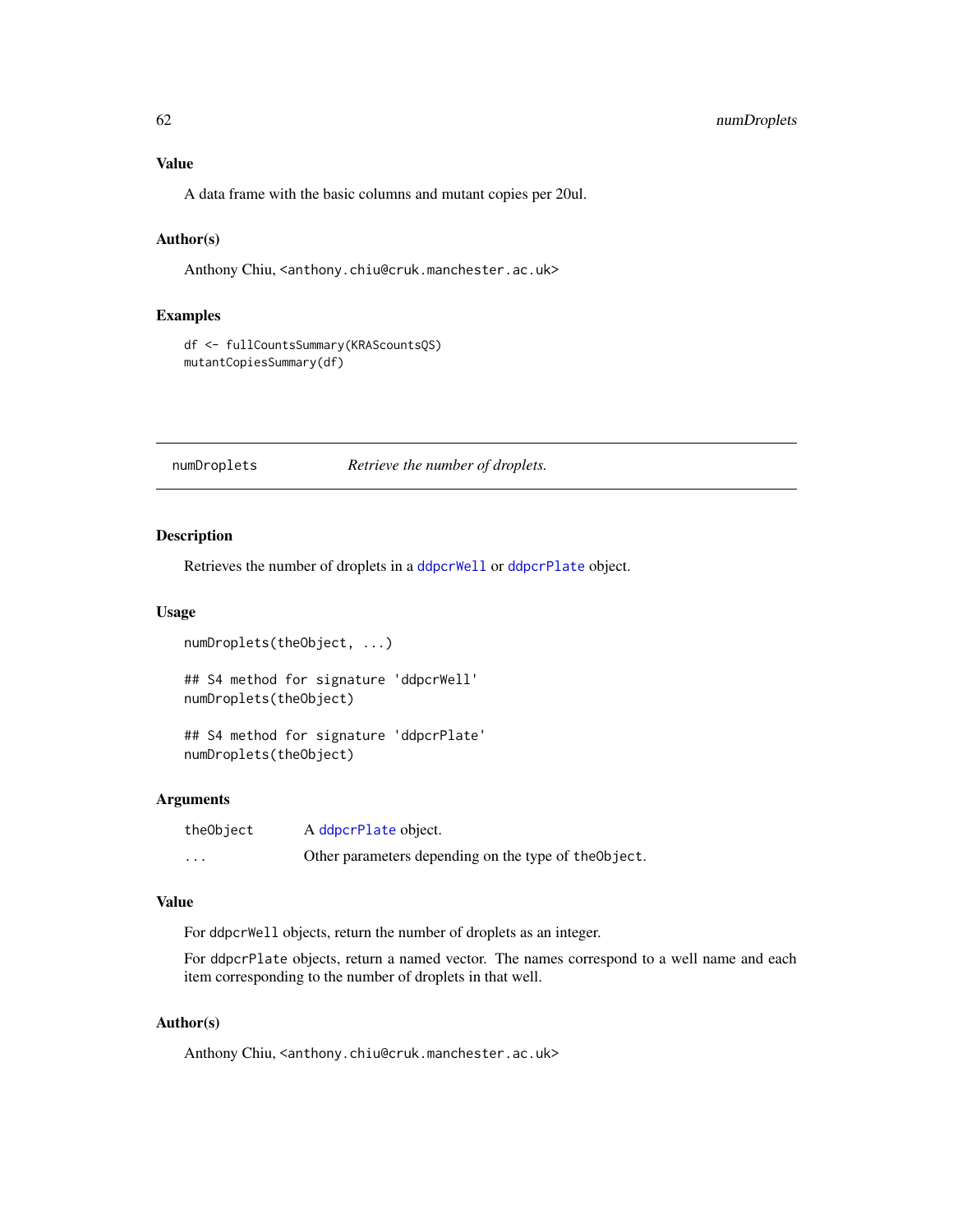# numericInputRow 63

# Examples

```
## Count the number of droplets in a well.
aWell <- ddpcrWell(well=KRASdata[["E03"]])
numDroplets(aWell)
## Get all of the wells in a named vector.
krasPlate <- ddpcrPlate(wells=KRASdata)
(numberDroplets <- numDroplets(krasPlate))
sum(numberDroplets)
## We can choose to get a subset of the wells.
(numberDroplets <- numDroplets(krasPlate[c("H03", "A04")]))
sum(numberDroplets)
```
numericInputRow *Inline* numericInputs*.*

# Description

By default, [numericInput](#page-0-0) objects are added to the page below each other. This function allows for inline numericInput fields.

## Usage

```
numericInputRow(inputId, label, value = "", size = NULL)
```
## Arguments

| inputId | The identifier for the numericInput object. |
|---------|---------------------------------------------|
| label   | The text label to display alongside.        |
| value   | The default value of the numeric Input.     |
| size    | The size (width) and maxlength.             |

# Value

A div with the appropriate label and input field.

#### References

Adapted from: http://stackoverflow.com/a/21132918/1262569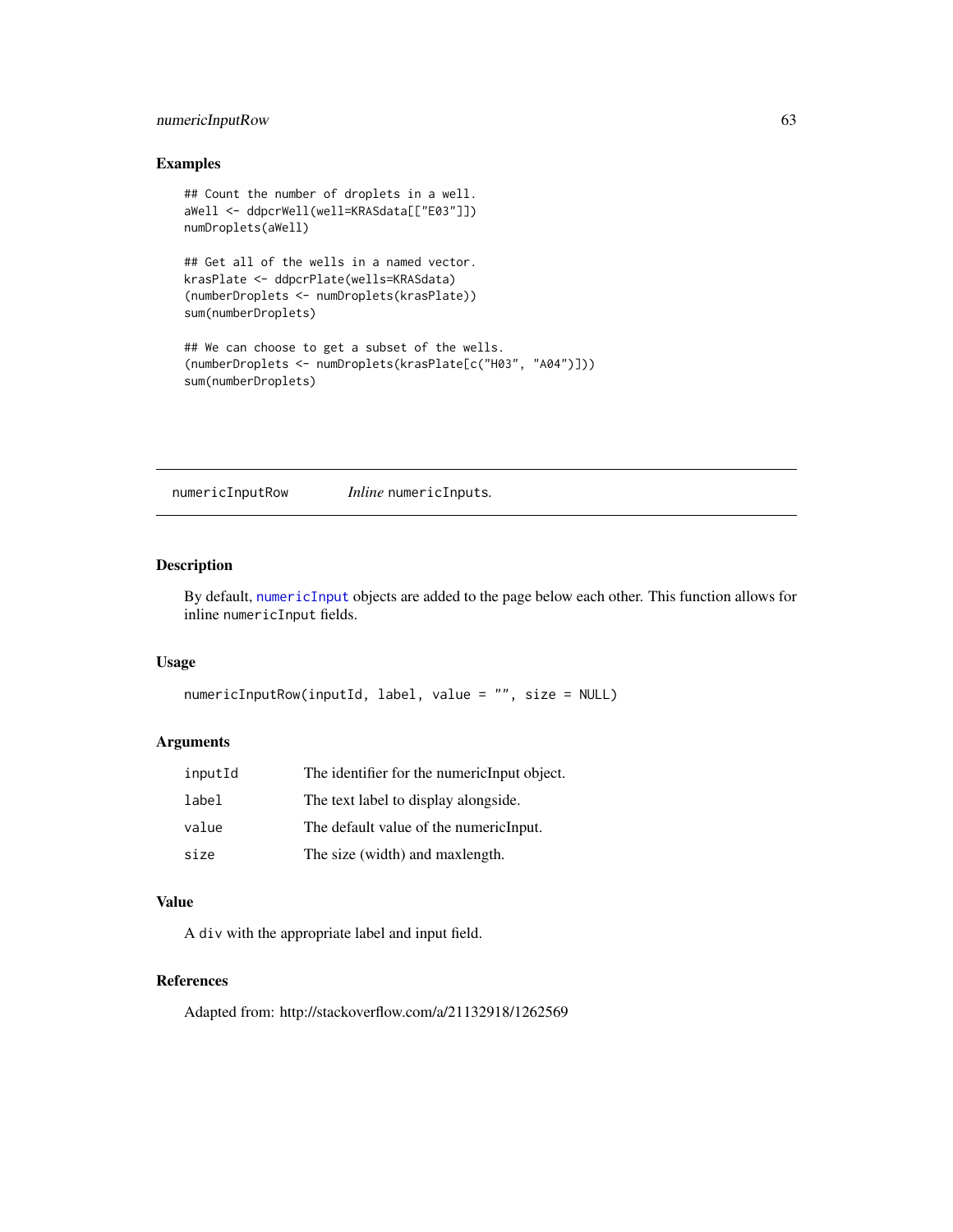parseClusterCounts *Retain cluster counts and user-specified columns in data frames.*

# Description

Take a data frame of droplet counts and returns only the raw "PP", "PN", "NP" and "NN" counts, plus any additional columns specified.

# Usage

```
parseClusterCounts(
 df,
 rows = NULL,rowID = NULL,keepCols = NULL,
 keepColNames = NULL
)
```
# Arguments

| df           | A data frame with droplet count columns in one of the following formats:                                                                    |
|--------------|---------------------------------------------------------------------------------------------------------------------------------------------|
|              | $\bullet$ PP, PN, NP, NN;                                                                                                                   |
|              | • Ch1. Ch2., Ch1. Ch21, Ch1. Ch22, Ch1. Ch23;                                                                                               |
|              | • $Ch1+Ch2+$ , $Ch1+Ch2-$ , $Ch1-Ch2+$ , $Ch1-Ch2-$ ; or                                                                                    |
|              | • $Ch1pCh2p, Ch1pCh2n, Ch1nCh2p, Ch1nCh2n.$                                                                                                 |
| rows         | A vector of rows (numbers or well names) to keep from the original data frame.<br>If set to NULL, all wells will be used. Defaults to NULL. |
| rowID        | If set, this field is used as the row names. If NULL, the existing row names from<br>df are used. Defaults to NULL.                         |
| keepCols     | A vector of columns to keep from df. If NULL, no extra columns are added.<br>Defaults to NULL.                                              |
| keepColNames | A vector of new column names for keepCols. If NULL, the column names from<br>keepCols are reused. Defaults to NULL.                         |

# Value

A data frame with the counts in the PP, PN, PN and PN convention.

# Author(s)

Anthony Chiu, <anthony.chiu@cruk.manchester.ac.uk>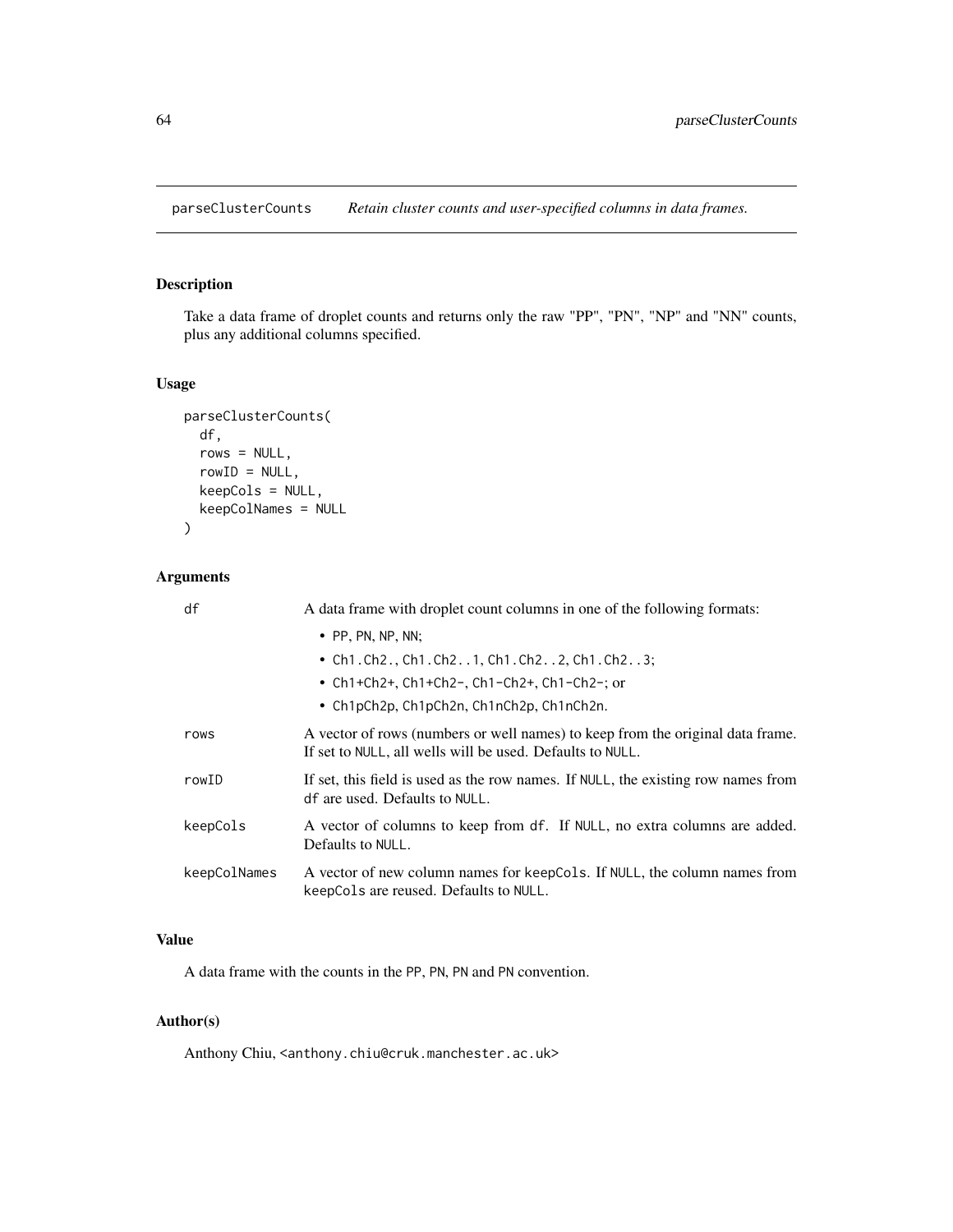## plateClassification 65

### Examples

```
## Take a data frame with row names given by the well names. Get a simple
## count of droplets in each cluster.
parseClusterCounts(KRAScounts)
## Keep only the row numbers 3, 6 and 9.
parseClusterCounts(KRAScounts, rows=c(3, 6, 9))
## Keep only the rows labelled "F03", "A04", "D04".
parseClusterCounts(KRAScounts, rows=c("F03", "A04", "D04"))
## Take a data frame with a 'Well' column and do the same as above.
parseClusterCounts(KRAScountsWellCol, rowID="Well")
## Keep the 'InputAmount' column.
parseClusterCounts(KRAScounts, keepCols=c("InputAmount"))
## Keep the 'InputAmount' column and rename it.
parseClusterCounts(KRAScounts, keepCols=c("InputAmount"),
                   keepColNames=c("NanogramsIn"))
```
<span id="page-64-0"></span>plateClassification *Set and retrieve classifications for multiple wells.*

#### Description

Retrieve multiple classification factors that have been assigned to a ddpcrPlate object.

## Usage

```
plateClassification(
  theObject,
  cMethod = NULL,
  withAmplitudes = FALSE,
  wellCol = FALSE
)
## S4 method for signature 'ddpcrPlate'
plateClassification(
  theObject,
  cMethod = NULL,
  withAmplitudes = FALSE,
  wellCol = FALSE)
plateClassification(theObject, cMethod) <- value
```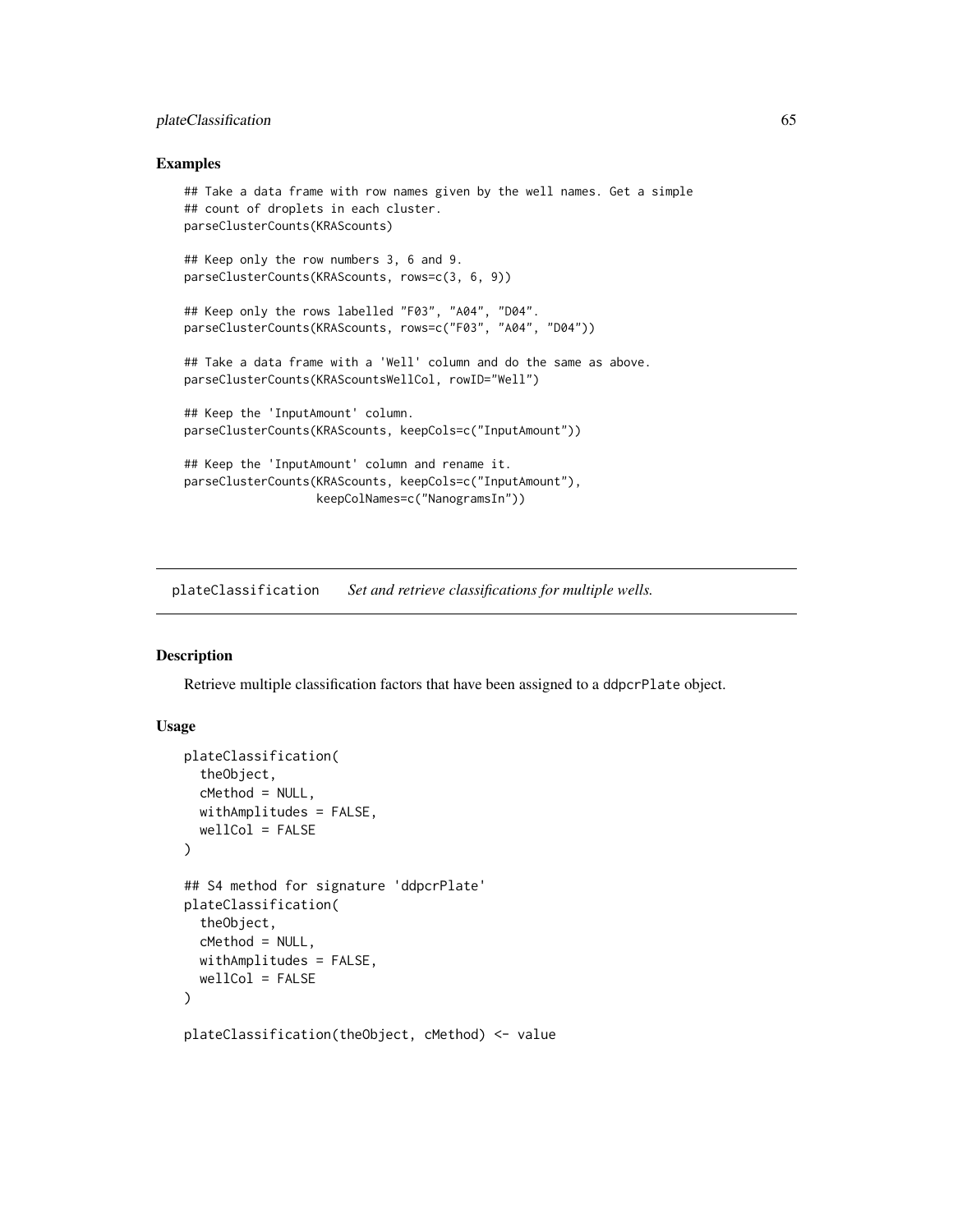```
## S4 replacement method for signature 'ddpcrPlate, character, list'
plateClassification(theObject, cMethod) <- value
```

```
## S4 replacement method for signature 'ddpcrPlate, character, factor'
plateClassification(theObject, cMethod) <- value
```
## Arguments

| theObject | A ddpcrPlate object.                                                                                                                                                                                                                                                                                                                         |
|-----------|----------------------------------------------------------------------------------------------------------------------------------------------------------------------------------------------------------------------------------------------------------------------------------------------------------------------------------------------|
| cMethod   | This is the name of the classification to retrieve and should be a character vector.<br>If NULL, then all of the classifications are obtained. Defaults to NULL.                                                                                                                                                                             |
|           | with Amplitudes If TRUE, the droplet amplitudes are included. Defaults to FALSE.                                                                                                                                                                                                                                                             |
| wellCol   | If TRUE, an additional column is included in the output, where each entry is the<br>name of the well from which the droplet originated. In this case, this setting<br>forces the with Amplitudes parameter to TRUE. Defaults to FALSE.                                                                                                       |
| value     | Either:                                                                                                                                                                                                                                                                                                                                      |
|           | • A list of factors, where each item of the list corresponds to a well;<br>• A single factor corresponding to all of the wells combined. This should<br>be ordered by the order of the output of the amplitudes function when the<br>rows of the data frames have been bound together, i.e. with do. call (rbind,<br>amplitudes(theObject)). |

## Value

If requesting one classification without the amplitudes, a list of factors corresponding to the classifications is returned. Otherwise, a list of data frames is returned where each row corresponds to a droplet in the corresponding well.

## Author(s)

Anthony Chiu, <anthony.chiu@cruk.manchester.ac.uk>

```
### The examples here show how this method works by setting classifications
### using data frames. To do this, we use the
### \code{\link{thresholdClassify}} method on _data frames_. Note that
### \code{thresholdClassify} also works directly on \code{ddpcrWell} and
### \code{ddpcrPlate} objects; this is simply an illustration of
### how to use the \code{plateClassification} method directly. In general,
### it is recommended to use \code{thresholdClassify} directly on
### \code{ddpcrPlate} objects.
## Create a ddpcrPlate object.
krasPlate <- ddpcrPlate(wells=KRASdata)
## Classify a data frame of droplets and keep it in a _single_ data frame.
```

```
## Set the new classification from this.
droplets <- do.call(rbind, amplitudes(krasPlate))
```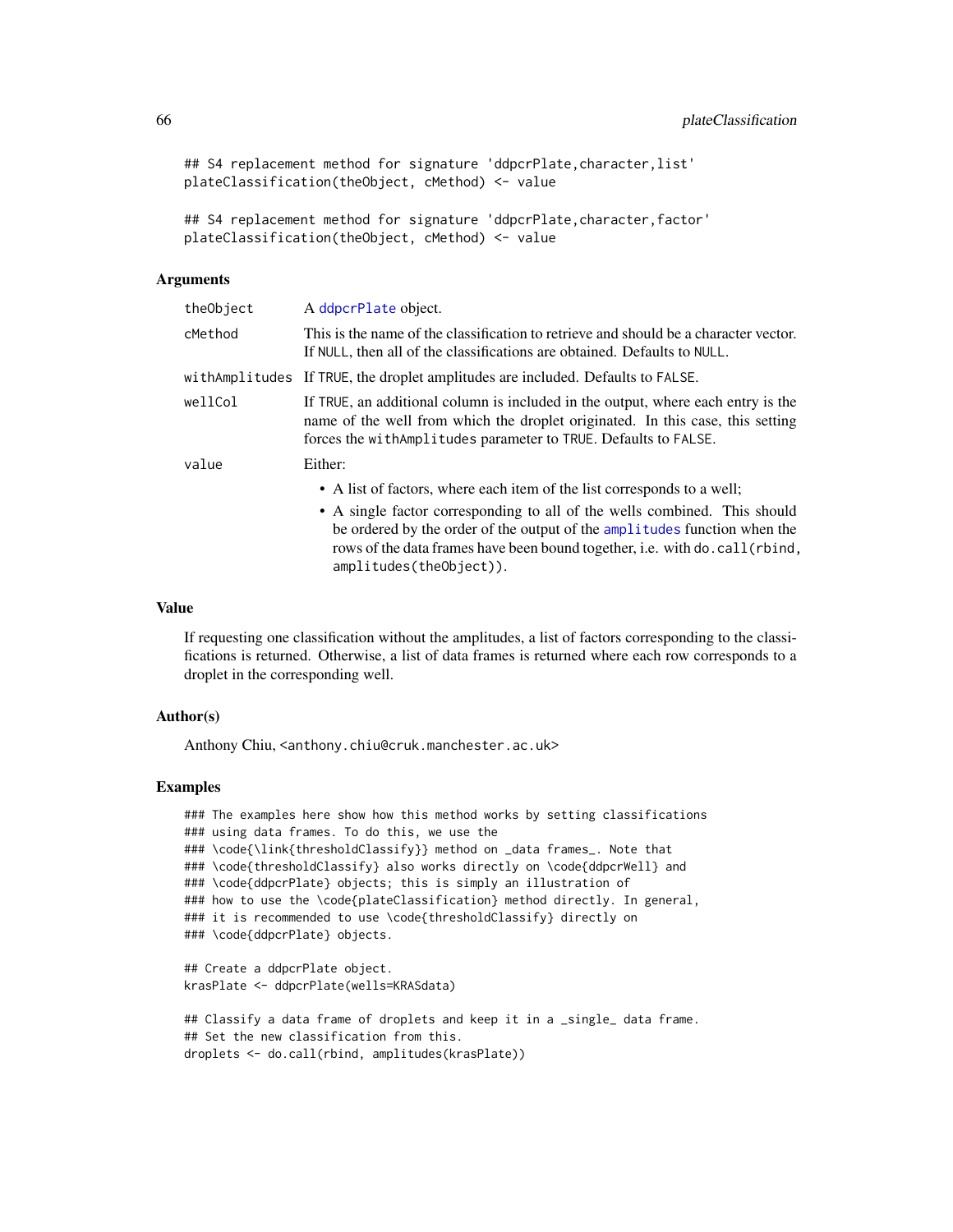```
clSingle <- thresholdClassify(droplets,
                              ch1Threshold=7000, ch2Threshold=3500,
                              fullTable=FALSE)
plateClassification(krasPlate, "thresholdSing") <- clSingle
## We can also set the new classification from a list of factors.
clList <- lapply(KRASdata, thresholdClassify, ch1Threshold=7000,
                 ch2Threshold=3500, fullTable=FALSE)
plateClassification(krasPlate, "thresholdList") <- clList
## We can get all of the classifications as a list of data frames.
plate <- plateClassification(krasPlate)
lapply(plate, head, n=1)
## We can include the droplet amplitudes columns.
plate <- plateClassification(krasPlate, withAmplitudes=TRUE)
lapply(plate, head, n=1)
## We can focus on specific classifications.
plate <- plateClassification(krasPlate, cMethod=c("thresholdSing",
                                                  "thresholdList"))
lapply(plate, head, n=1)
## The wellCol option adds an extra column showing which well the droplet
## came from.
plate <- plateClassification(krasPlate, withAmplitudes=TRUE, wellCol=TRUE)
lapply(plate, head, n=1)
```
#### <span id="page-66-0"></span>plateClassificationMethod

*Set or retrieve the classification method strings for multiple wells.*

## **Description**

plateClassificationMethod retrieves multiple classification methods that have been assigned to a ddpcrPlate object.

commonClassificationMethod retrieves the classification methods common to all the wells in the given ddpcrPlate object.

## Usage

```
plateClassificationMethod(theObject)
```
## S4 method for signature 'ddpcrPlate' plateClassificationMethod(theObject)

plateClassificationMethod(theObject, cMethod) <- value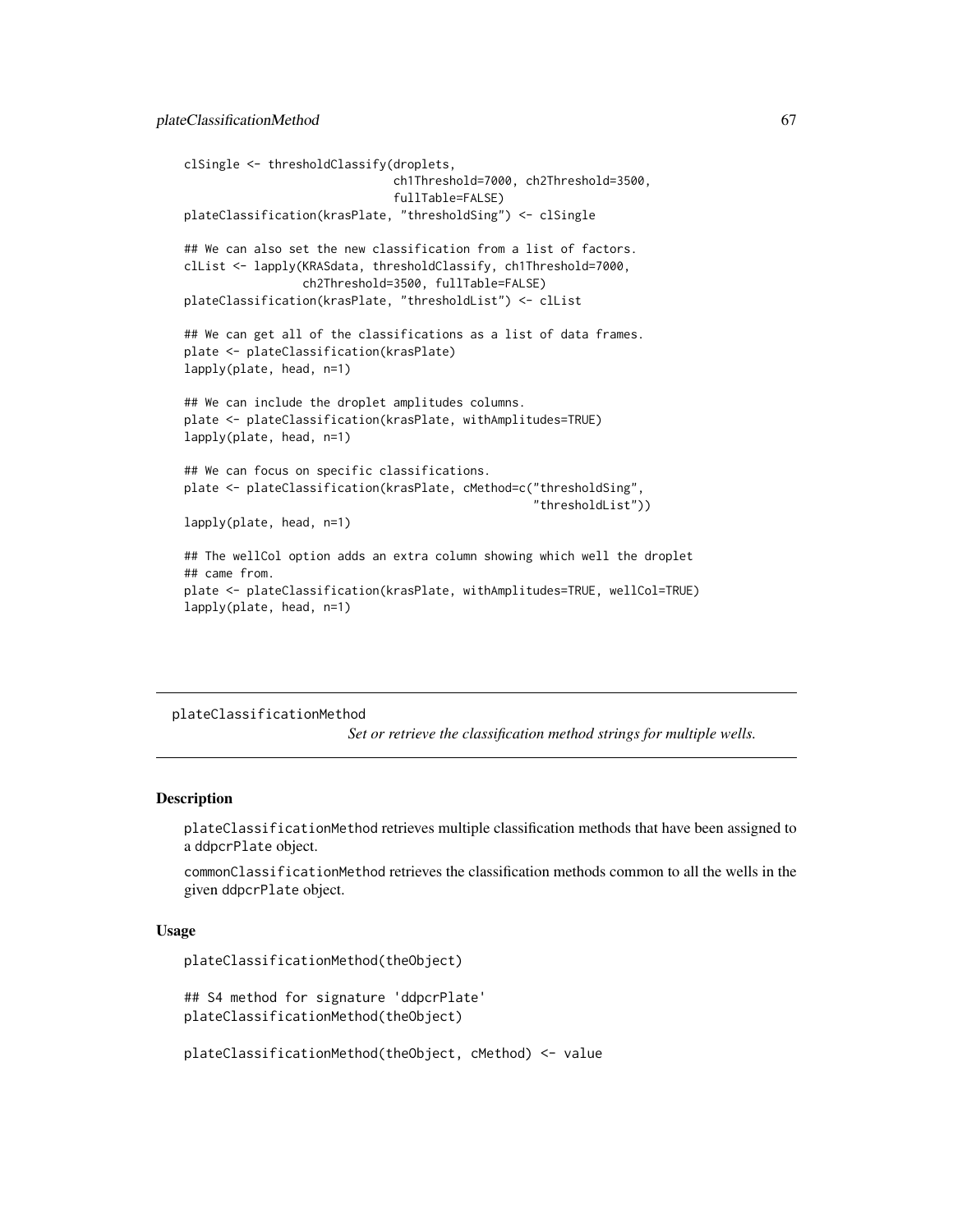```
## S4 replacement method for signature 'ddpcrPlate'
plateClassificationMethod(theObject, cMethod) <- value
```

```
commonClassificationMethod(theObject)
```

```
## S4 method for signature 'ddpcrPlate'
commonClassificationMethod(theObject)
```
## Arguments

| theObject | A ddpcrPlate object.                                                                                                                                |
|-----------|-----------------------------------------------------------------------------------------------------------------------------------------------------|
| cMethod   | This should represent existing classification method(s) for all wells in the Object.<br>It can be given in the form of a:                           |
|           | • Character vector. If this vector is shorter than the length of wells, this<br>vector's elements will be repeated.<br>• List of character vectors. |
| value     | New classification method(s) in the same form as $c$ Method.                                                                                        |

## Value

plateClassificationMethod returns a list of character strings corresponding to the classification methods.

commonClassificationMethod returns a vector of character strings indicating which classification methods appear in all wells.

## Author(s)

Anthony Chiu, <anthony.chiu@cruk.manchester.ac.uk>

# See Also

[plateClassification](#page-64-0) for the classifications.

```
## Get the classification methods for the KRASdata dataset.
krasPlate <- ddpcrPlate(wells=KRASdata)
plateClassificationMethod(krasPlate)
```

```
## Change the "Cluster" column to "QS".
plateClassificationMethod(krasPlate, "Cluster") <- "QS"
plateClassificationMethod(krasPlate)
```

```
## Usually, all of the classification names are the same for all wells. We
## use the \code{commonClassificationMethod} method to retrieve the ones
## common to all wells.
commonClassificationMethod(krasPlate)
```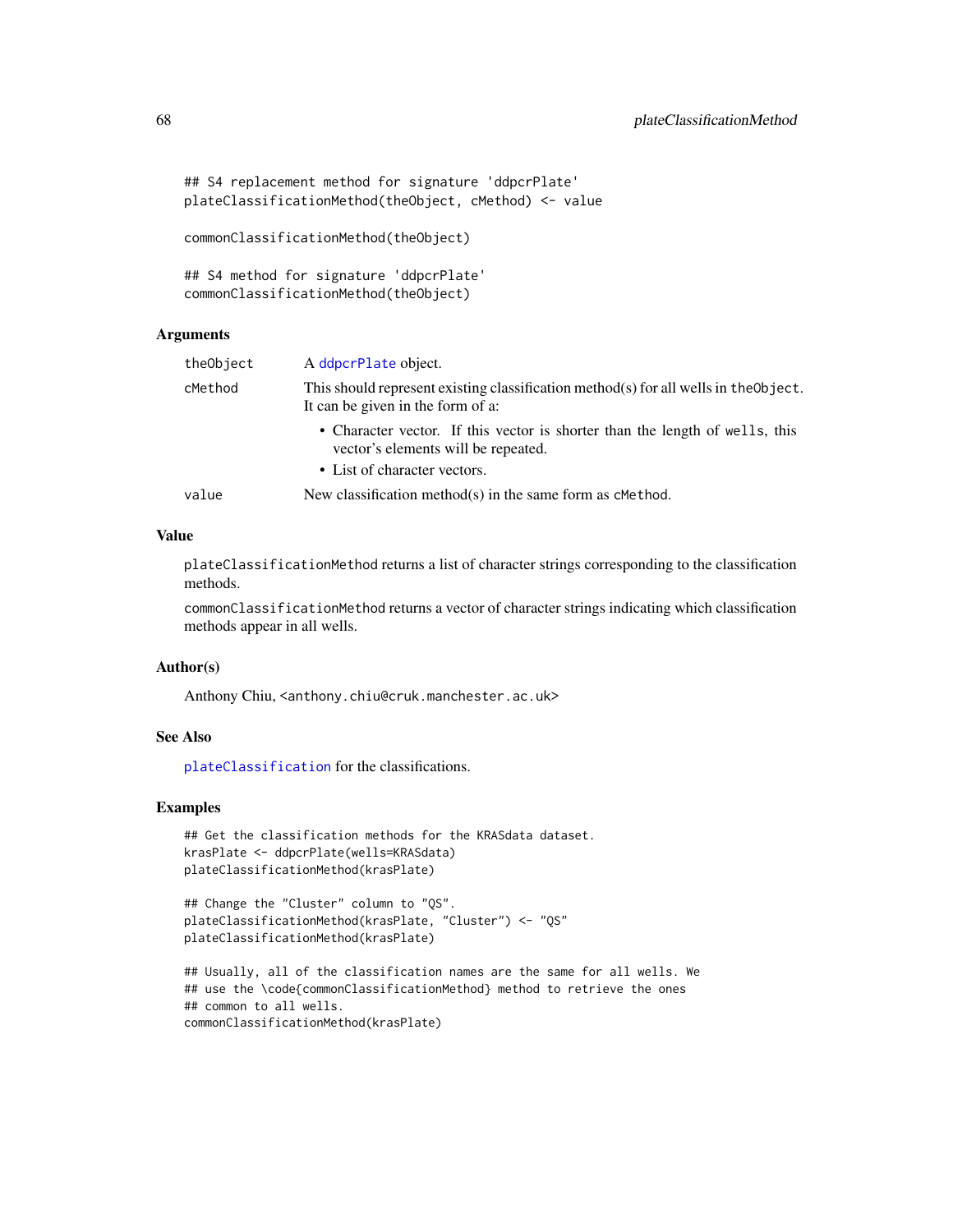## Description

Takes a collection of classified droplets, each corresponding to a well, and produces a list of positive/negative counts and estimates of how many molecules are in each well.

## Usage

```
plateSummary(
 wells,
  ...,
 ch1Label = "Mt",ch2Label = "Wt",sortByLetter = FALSE
)
## S4 method for signature 'list'
plateSummary(wells, ch1Label = "Mt", ch2Label = "Wt", sortByLetter = FALSE)
## S4 method for signature 'ddpcrPlate'
plateSummary(
 wells,
  cMethod,
  ch1Label = "Mt",ch2Label = "Wt",sortByLetter = FALSE
\mathcal{E}
```
# Arguments

| wells        | Either a ddpcrPlate object or a list of data frames, each of which comprises<br>droplet amplitudes and their corresponding classifications in a given well.                                                                                                   |
|--------------|---------------------------------------------------------------------------------------------------------------------------------------------------------------------------------------------------------------------------------------------------------------|
| $\ddots$     | Other options depending on the type of wells.                                                                                                                                                                                                                 |
| ch1Label     | The prefix to use for the channel 1 target. Defaults to "Mt".                                                                                                                                                                                                 |
| ch2Label     | The prefix to use for the channel 2 target. Defaults to "Wt".                                                                                                                                                                                                 |
| sortByLetter | If TRUE, the resulting data frame is sorted by the letter in the well names first,<br>e.g. "A02" comes before "B01". If FALSE, the result is sorted by the numeric<br>component of the well names first, e.g. "B01" comes before "A02". Defaults to<br>FALSE. |
| cMethod      | The classification method to create a summary for.                                                                                                                                                                                                            |

## Value

A data frame with droplet counts and molecules number estimates for each well.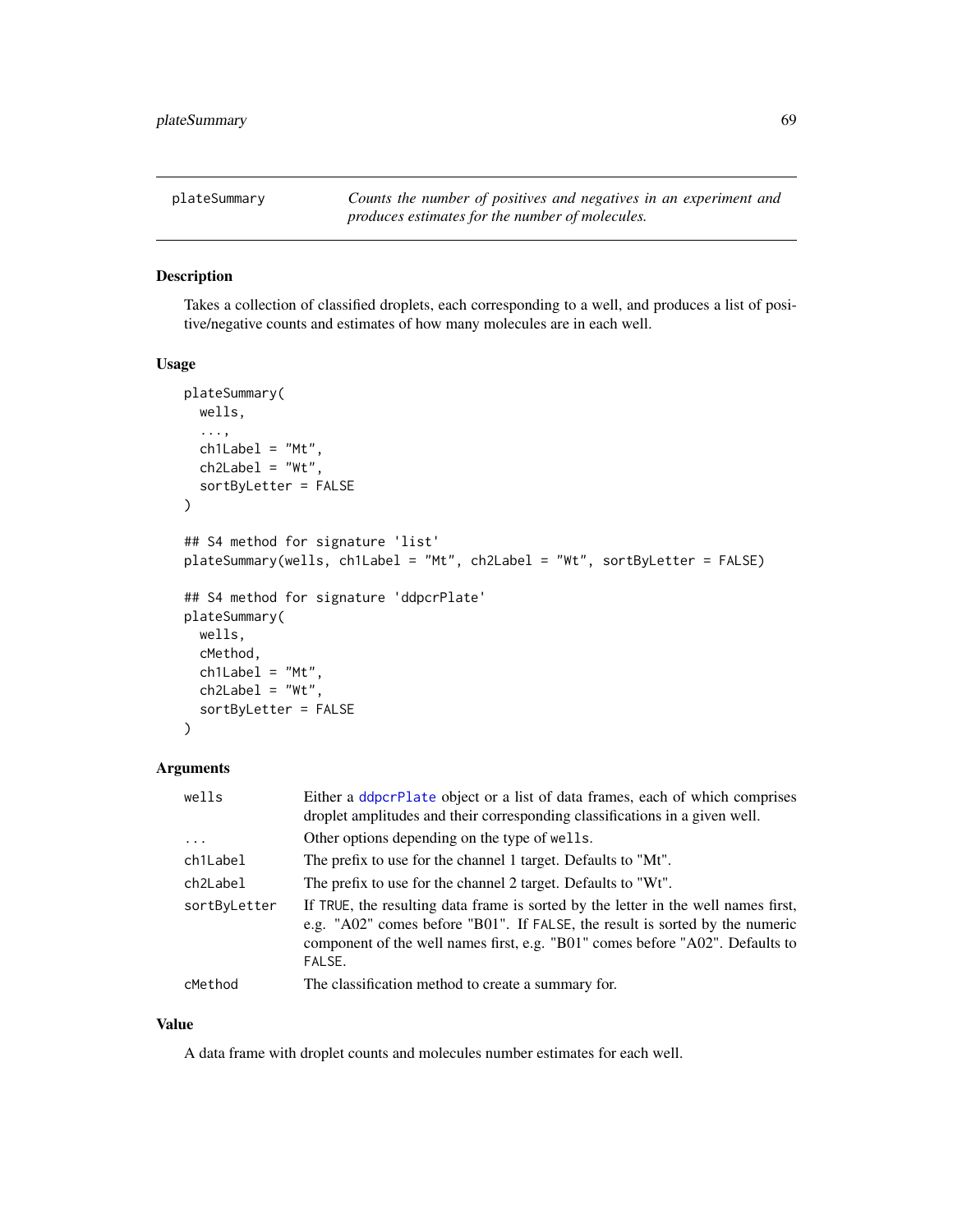## Author(s)

Anthony Chiu, <anthony.chiu@cruk.manchester.ac.uk>

# Examples

```
## Take a ddpcrPlate object and summarise its wells.
krasPlate <- ddpcrPlate(KRASdata)
plateSummary(krasPlate, cMethod="Cluster")
```

```
positiveCounts Get a vector of droplet positive and negative counts.
```
## Description

Take a vector of classes and return a vector of positive and negative counts that is compatible with ddPCR analysis.

## Usage

```
positiveCounts(cl)
```
#### Arguments

cl A vector of classes that correspond to droplet amplitude data. The vector should only contain the values "PP", "PN", "NP" or "NN".

#### Value

A vector corresponding to "PP", "PN", "NP" and "NN".

# Author(s)

Anthony Chiu, <anthony.chiu@cruk.manchester.ac.uk>

```
## Take a data frame and make it into the right format.
aWell <- KRASdata[["E03"]]
aWell$Cluster <- relabelClasses(aWell, classCol="Cluster")
## Count the number of droplets in each cluster.
positiveCounts(aWell$Cluster)
```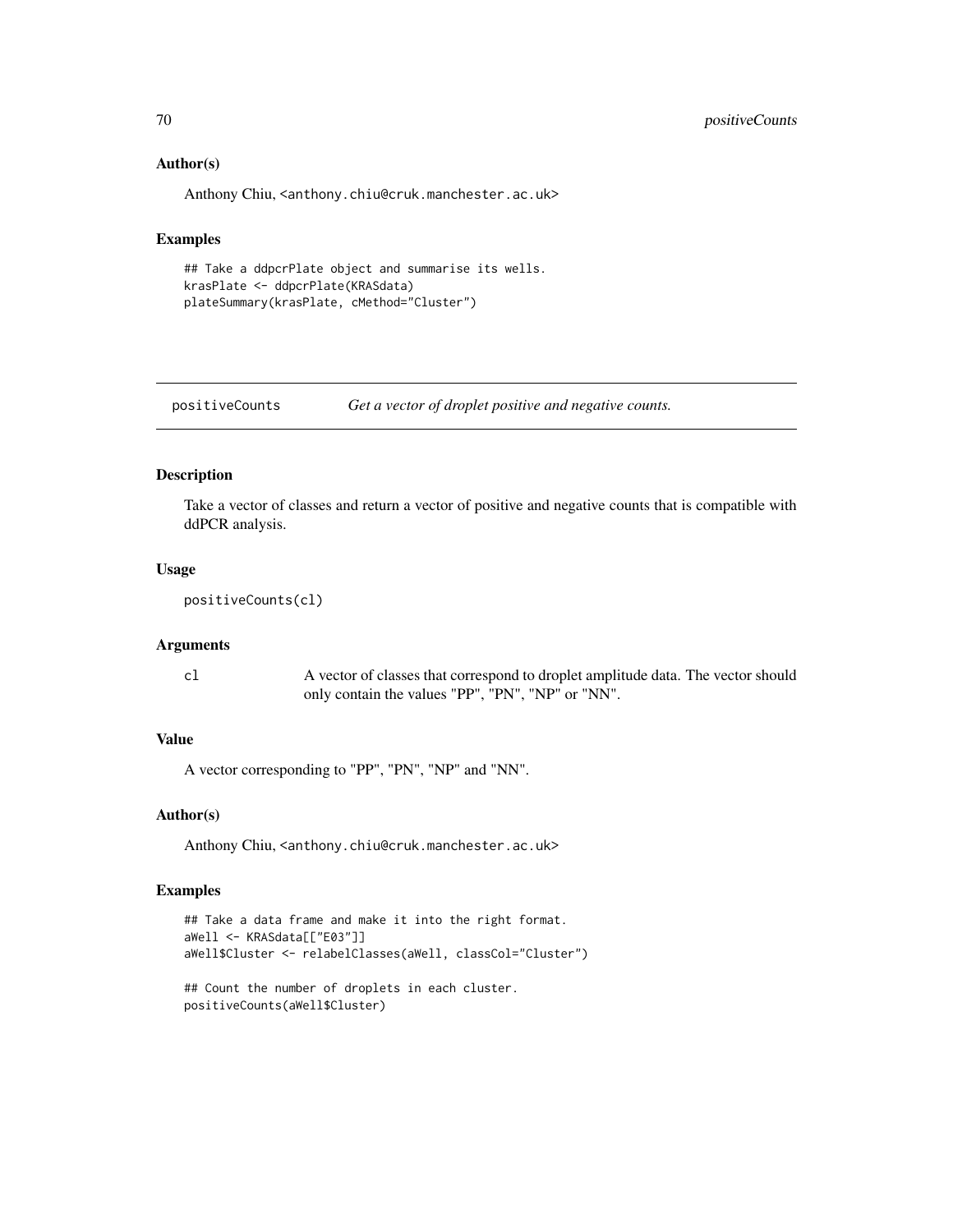readCSVDataFrame *Read all given CSV files into a list.*

#### Description

Bio-Rad's QuantaSoft can export droplet amplitude data from multiple wells into CSV files for each well. This function can read these CSV files into a list. Note that empty wells will be ignored.

## Usage

readCSVDataFrame(path, wellCol = FALSE, sortByLetter = FALSE)

#### Arguments

| path         | The path containing the CSV files (can be a combination of directories and in-<br>dividual CSV file paths). Each file will have a Ch1. Amplitude, Ch2. Amplitude<br>and possibly classification columns, e.g. by default, QuantaSoft returns a Cluster<br>column too. |
|--------------|-----------------------------------------------------------------------------------------------------------------------------------------------------------------------------------------------------------------------------------------------------------------------|
| wellCol      | If TRUE, an additional column is added with the well name. This is useful if we<br>need to merge all the data in the output list and we want to identify the original<br>well of each droplet. Defaults to FALSE.                                                     |
| sortByLetter | If TRUE, the resulting list is sorted by the letter in the well names first, e.g. " $A02$ "<br>comes before "B01". If FALSE, the result is sorted by the numeric component of<br>the well names first, e.g. "B01" comes before "A02". Defaults to FALSE.              |

## Value

A list of data frames, each containing the data from a CSV file with the corresponding well name.

#### Author(s)

Anthony Chiu, <anthony.chiu@cruk.manchester.ac.uk>

```
## Read all of the droplet amplitudes from CSV files in a directory.
moreAmpsDir <- system.file("extdata", "more-amplitudes", package="twoddpcr")
someWells <- readCSVDataFrame(moreAmpsDir)
```

```
## We can read files from directories and files at the same time.
ampFile <- system.file("extdata", "amplitudes", "sample_B03_Amplitude.csv",
                       package="twoddpcr")
someWells <- readCSVDataFrame(c(moreAmpsDir, ampFile))
```

```
## If samples have been ordered by "A01", "A02", "A03", etc. instead of
## "A01", "B01", "C01", etc., we can set the sortByLetter flag to TRUE.
someWells <- readCSVDataFrame(moreAmpsDir, sortByLetter=TRUE)
```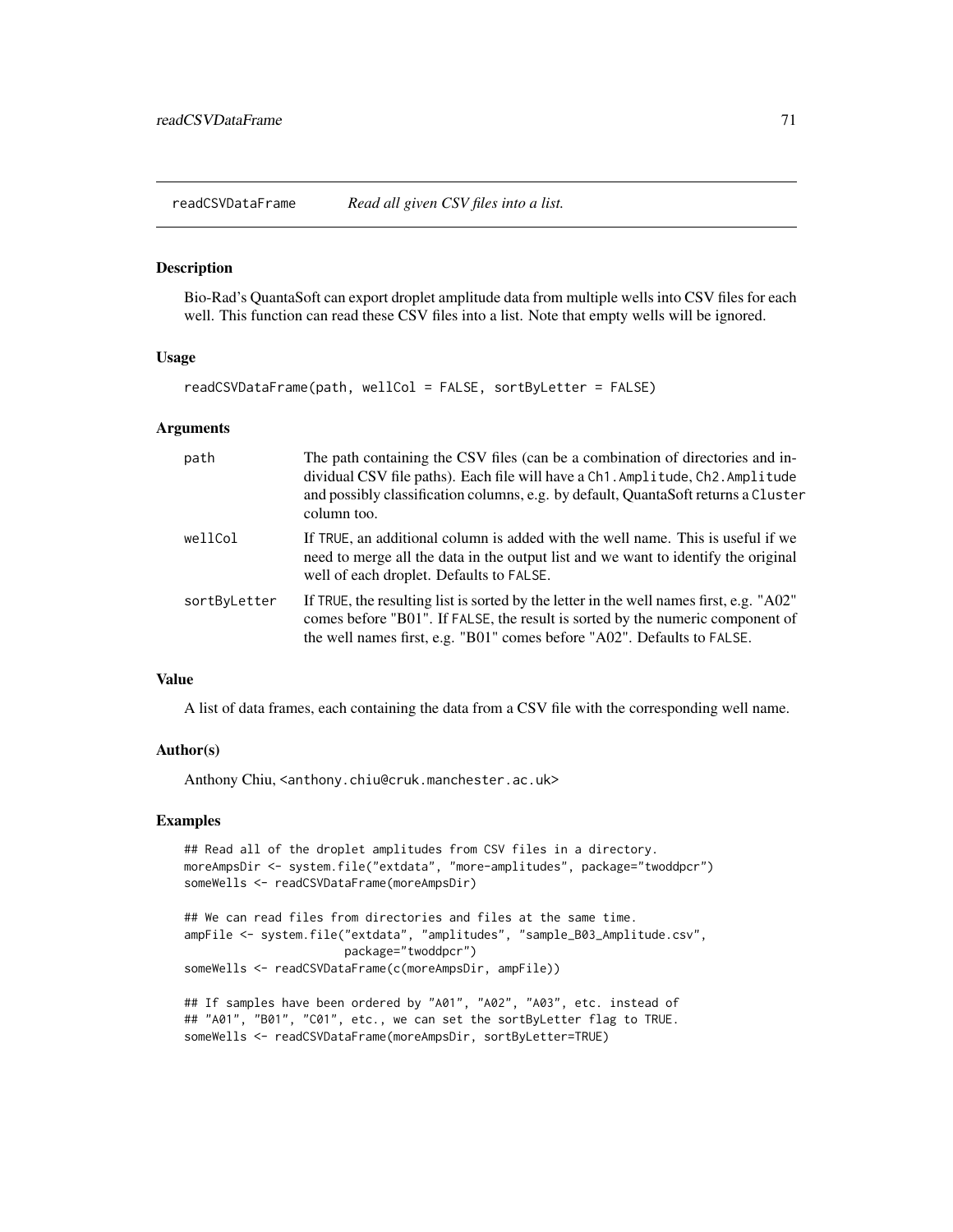72 relabelClasses

```
## Setting wellCol to TRUE adds an extra column with the well name. If we
## bind the data frames together, we can track where the droplets came from.
someWells <- readCSVDataFrame(moreAmpsDir, wellCol=TRUE)
someWells <- do.call(rbind, someWells)
head(someWells)
tail(someWells)
```
relabelClasses *Re-label clusters.*

#### Description

An attempt to label clusters with "NN", "NP", "PN" or "PP" automatically. (This will not generalise to amplitudes in only a single channel.)

## Usage

```
relabelClasses(droplets, classCol = "class", presentClasses = ddpcr$classes)
```
## Arguments

| droplets | A data frame of droplet amplitudes with a classification.                                                                                                                                                   |
|----------|-------------------------------------------------------------------------------------------------------------------------------------------------------------------------------------------------------------|
| classCol | The column (name or number) from 'droplets' representing the class.                                                                                                                                         |
|          | presentClasses A vector of classes that we want to label. Must be a subset of c("NN", "NP",<br>"PN", "PP") and must have the same number of classes as the number of unique<br>classes in the class column. |

## Value

The classification column relabelled with "NN", "NP", "PN" and "PP".

## Author(s)

Anthony Chiu, <anthony.chiu@cruk.manchester.ac.uk>

```
## Look at the "Cluster" column that was created by Bio-Rad's QuantaSoft.
aWell <- KRASdata[["E03"]]
str(aWell$Cluster)
```

```
## Relabel the classes to see the difference.
relabelled <- relabelClasses(aWell, classCol="Cluster")
str(relabelled)
levels(relabelled)
```

```
## We choose a sample with 3 clusters.
unique(KRASdata[["H04"]]$Cluster)
```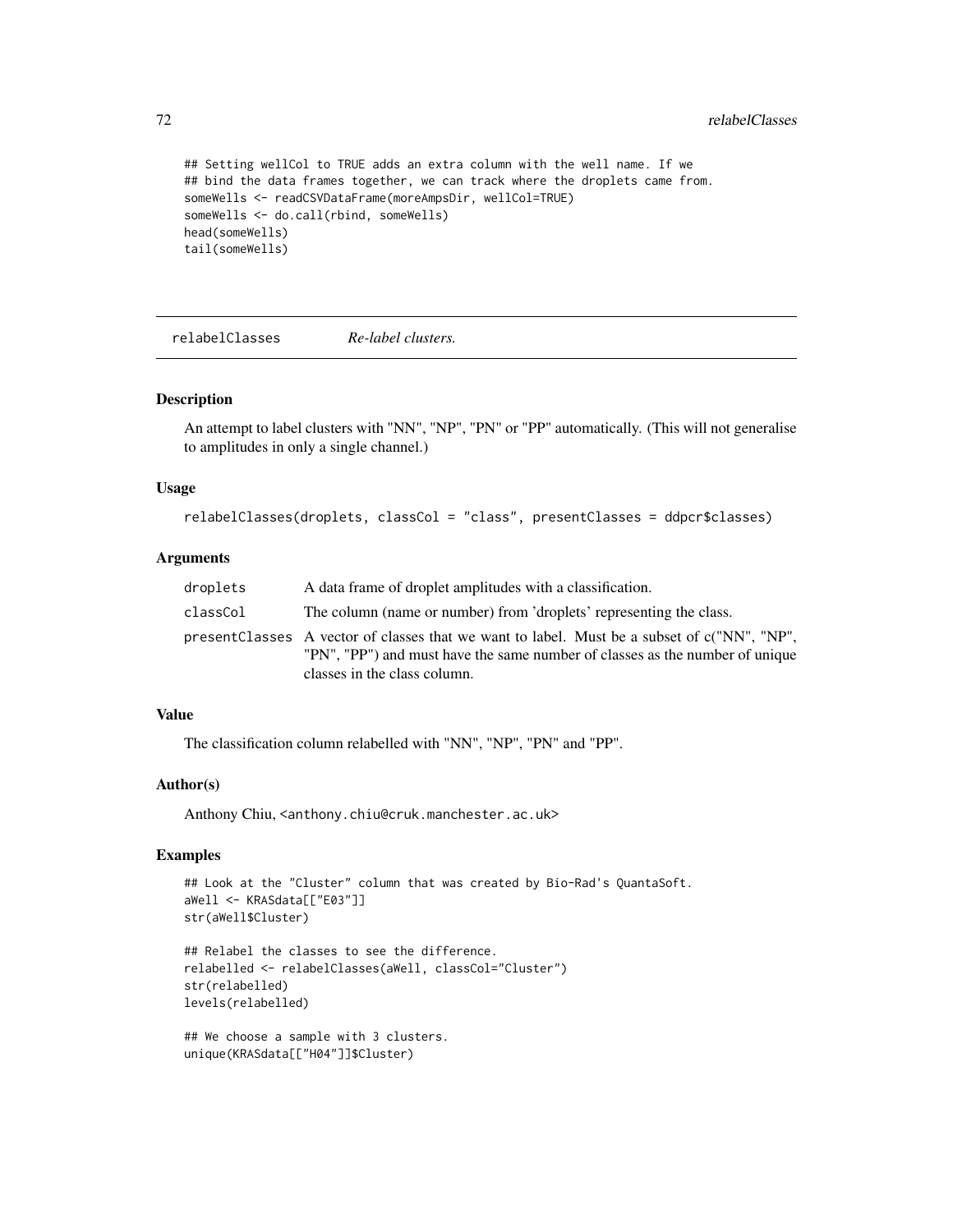```
## We can check that there is no "PP" class, so specify the others only.
relabelled <- relabelClasses(KRASdata[["H04"]], classCol="Cluster",
                             presentClasses=c("NN", "PN", "NP"))
table(relabelled)
```
removeDropletClasses *Retrieve a data frame of droplet amplitudes with droplets of a given class removed.*

#### Description

By default, all droplets classified as "N/A" or "Rain" will be removed. Including these droplets is useful for visualisation purposes, but they could be a problem in some scenarios, e.g. if we wish to use the classification as a training data set.

#### Usage

```
removeDropletClasses(
  droplets,
  ...,
 classesToRemove = NULL,
 keepUnclassified = FALSE
)
## S4 method for signature 'data.frame'
removeDropletClasses(
  droplets,
  cMethod = "class",
  classesToRemove = NULL,
 keepUnclassified = FALSE
\lambda## S4 method for signature 'ddpcrWell'
removeDropletClasses(
  droplets,
  cMethod,
 classesToRemove = NULL,
  keepUnclassified = FALSE
)
## S4 method for signature 'ddpcrPlate'
removeDropletClasses(
  droplets,
  cMethod,
 classesToRemove = NULL,
  keepUnclassified = FALSE
)
```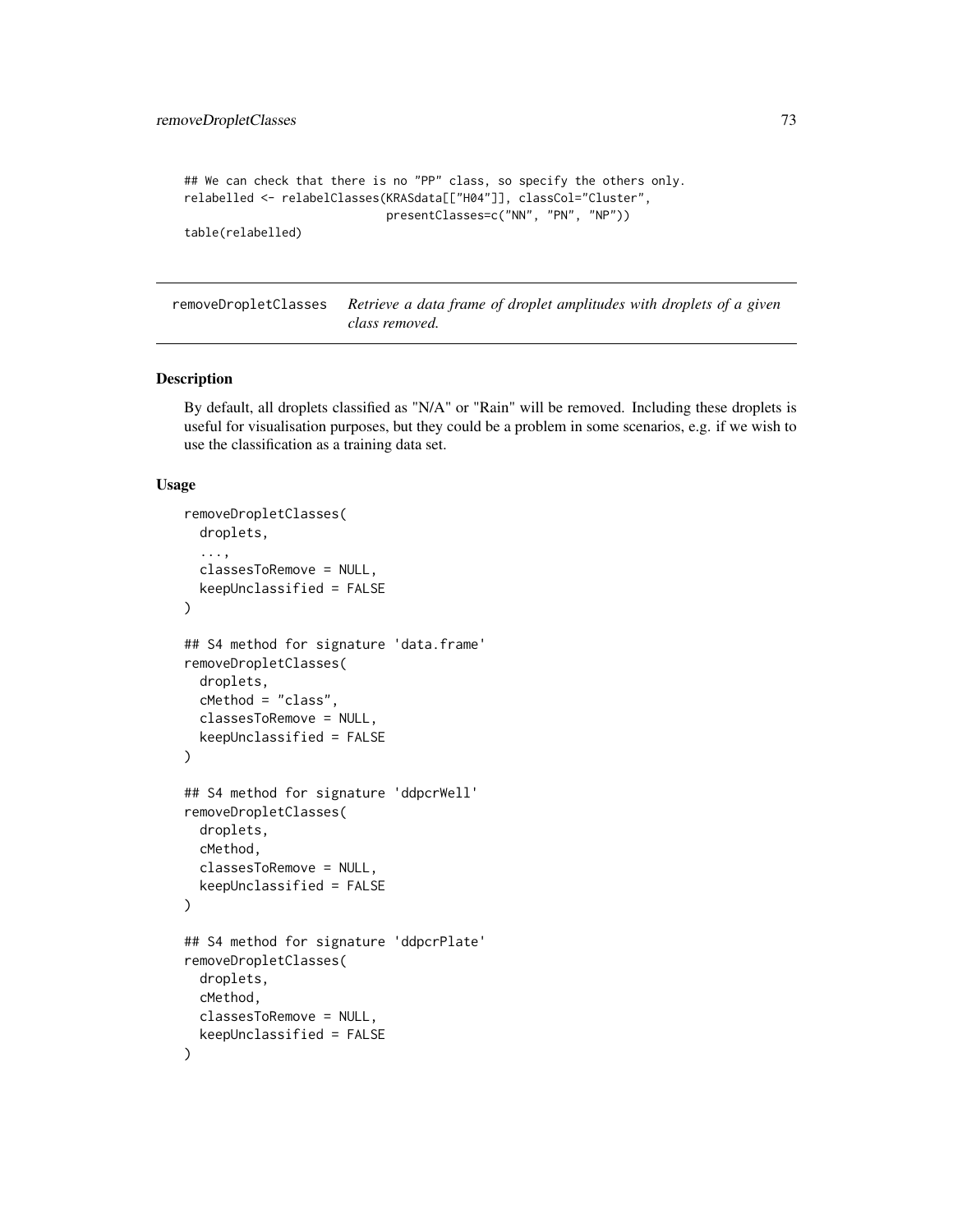## <span id="page-73-0"></span>Arguments

| A ddpcrWell or ddpcrPlate object, or a data frame with columns Ch1. Amplitude,<br>Ch <sub>2</sub> . Amplitude and a classification column.                                                     |
|------------------------------------------------------------------------------------------------------------------------------------------------------------------------------------------------|
| Other parameters depending on the type of droplets.                                                                                                                                            |
|                                                                                                                                                                                                |
| A vector of character strings corresponding to the classes that should be re-<br>moved. Defaults to NULL, <i>i.e.</i> remove nothing.                                                          |
| keepUnclassified                                                                                                                                                                               |
| A logical flag determining whether unclassified droplets (i.e. "Rain" or "N/A")<br>should be kept. Defaults to FALSE, i.e. remove them.                                                        |
| This is the name or column number corresponding to the classification in droplets.<br>This column should only have entries in "NN", "PN", "NP, "PP", "Rain" and<br>"N/A". Defaults to "class". |
|                                                                                                                                                                                                |

#### Value

If a ddpcrWell object is given, return a data frame corresponding to droplets with the given droplet classes removed. If a ddpcrPlate object is given, return a list of data frames instead.

#### Author(s)

Anthony Chiu, <anthony.chiu@cruk.manchester.ac.uk>

## See Also

This function can remove "N/A" droplets from classifications produced by [gridClassify](#page-46-0).

#### Examples

```
## Take a data frame and transform it into the right format.
aWell <- KRASdata[["E03"]]
aWell$Cluster <- relabelClasses(aWell, classCol="Cluster")
## Add rain using the Mahalanobis distance.
aWell$ClusterMahRain <-
    mahalanobisRain(aWell, cMethod="Cluster", fullTable=FALSE)
table(aWell$ClusterMahRain)
## Suppose we want to use this for training. Remove the "Rain" droplets.
```

```
aWellCleaned <- removeDropletClasses(aWell, cMethod="ClusterMahRain")
table(aWellCleaned$ClusterMahRain)
```

```
## All of the above works with ddpcrWell objects.
aWell <- ddpcrWell(well=KRASdata[["E03"]])
aWell <- mahalanobisRain(aWell, cMethod="Cluster")
trainingData <- removeDropletClasses(aWell, cMethod="ClusterMahRain")
table(wellClassification(aWell, "ClusterMahRain"))
table(trainingData$ClusterMahRain)
```
## Likewise for ddpcrPlate objects we can create the training data.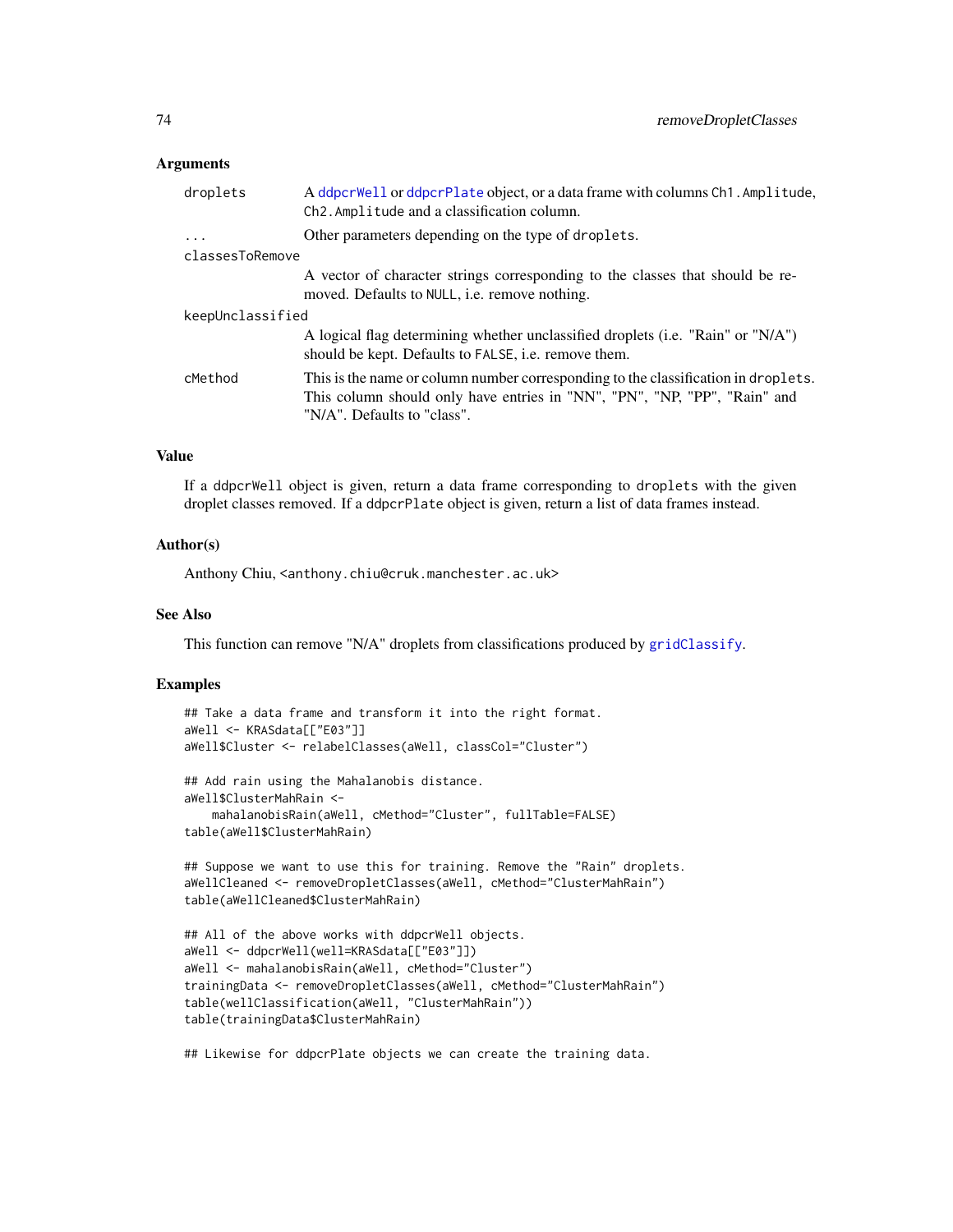## <span id="page-74-0"></span>renormalisePlate 75

```
krasPlate <- ddpcrPlate(wells=KRASdata[c("E03", "F03", "G03")])
krasPlate <- mahalanobisRain(krasPlate, cMethod="Cluster")
trainingData <- removeDropletClasses(krasPlate, cMethod="ClusterMahRain")
cl <- plateClassification(krasPlate, cMethod="ClusterMahRain")
cl <- unlist(cl)
table(cl)
td <- do.call(rbind, trainingData)
table(td$ClusterMahRain)
## We could also remove other droplet classes, such as the "PN" and "PP"
## clusters.
noPNPP <- removeDropletClasses(krasPlate, cMethod="ClusterMahRain",
                               classesToRemove=c("PN", "PP"))
td <- do.call(rbind, noPNPP)
table(td$ClusterMahRain)
## The same could be done, but with the "Rain" retained.
noPNPPWithRain <- removeDropletClasses(krasPlate, cMethod="ClusterMahRain",
                                       classesToRemove=c("PN", "PP"),
                                       keepUnclassified=TRUE)
td <- do.call(rbind, noPNPPWithRain)
table(td$ClusterMahRain)
```

| renormalisePlate | Normalise all wells in a plate to the overall/average cluster positions. |  |  |  |
|------------------|--------------------------------------------------------------------------|--|--|--|
|------------------|--------------------------------------------------------------------------|--|--|--|

## Description

Each well is scaled in the direction of the two axes independently. The algorithm works as follows:

- 1. Classify the entire plate using k-means clustering in order to roughly identify clusters.
- 2. For each channel and each well:
	- (a) Remove the positive clusters in the other channel.
	- (b) Re-run k-means clustering with  $k = 2$  to obtain new cluster centres. If the centres are too close (default distance 2000), reject these new cluster centres and use the old centres.
	- (c) Use the new centres for each well to rescale to the same scale as the average/overall scale.

#### Usage

```
renormalisePlate(
 plate,
 initialCentres = matrix(c(0, 0, 10000, 0, 0, 7000, 10000, 7000), ncol = 2, byrow =
    TRUE),
 minSeparation = 2000
)
```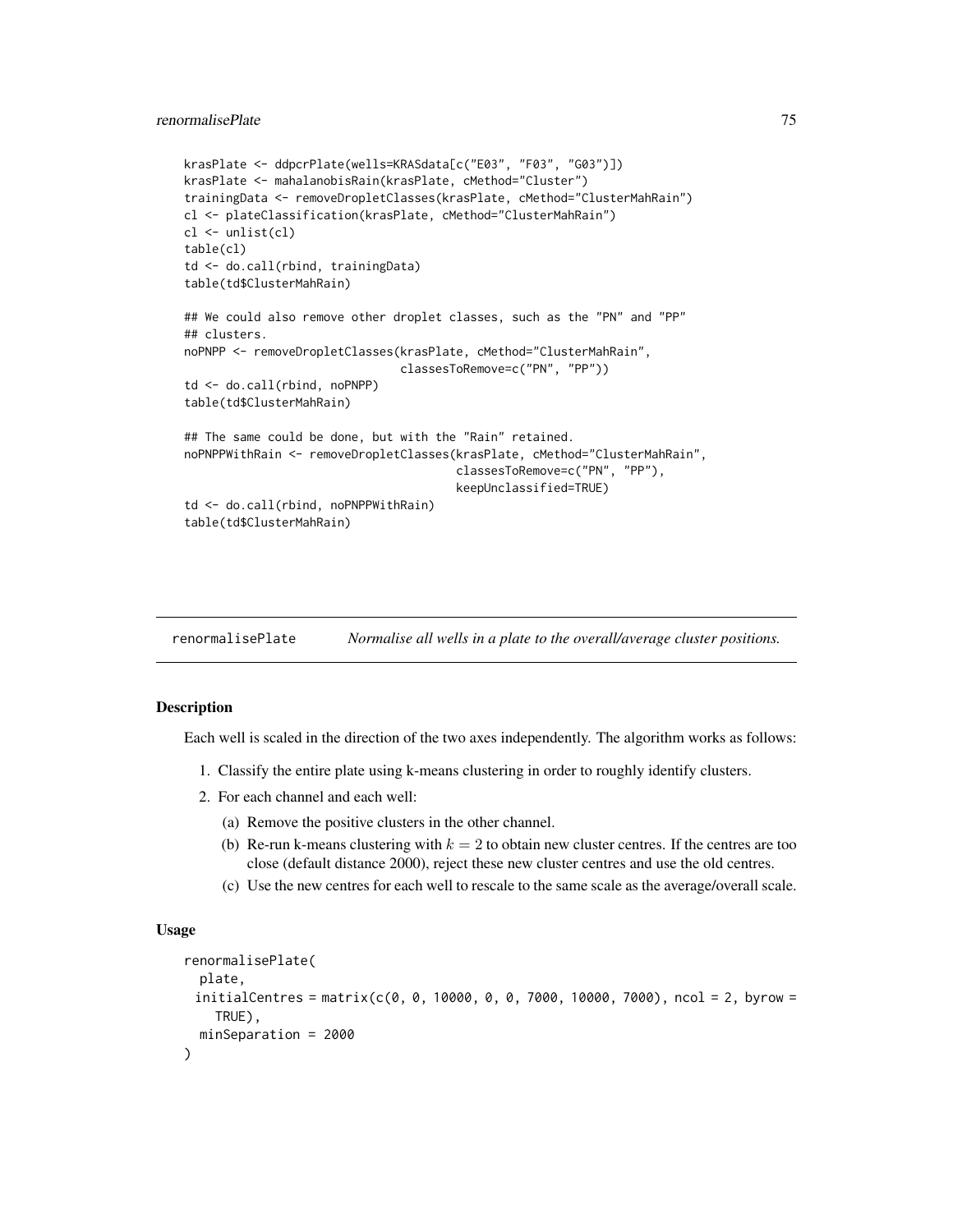#### <span id="page-75-0"></span>**Arguments**

| plate         | A ddpcrPlate object.                                                                                                                                                                                                                                                                                                                                  |
|---------------|-------------------------------------------------------------------------------------------------------------------------------------------------------------------------------------------------------------------------------------------------------------------------------------------------------------------------------------------------------|
|               | initial Centres A matrix or data frame of (rough estimates) of centres of each of the clusters in<br>the combined data. This will be used for an initial run of k-means clustering.                                                                                                                                                                   |
| minSeparation | The minimum distance required between two cluster centres in order for us to<br>assume that k-means clustering found two distinct clusters. This is used when<br>classifying droplets along a single channel and helps to reject classifications<br>where there is only one cluster, e.g. when there are no mutants in a well. De-<br>faults to 2000. |

# Value

A list of data frames with the rescaled amplitudes in both channels.

#### Author(s)

Anthony Chiu, <anthony.chiu@cruk.manchester.ac.uk>

#### Examples

```
## Normalise the KRAS data.
plate <- ddpcrPlate(wells=KRASdata)
normPlate <- renormalisePlate(plate)
```

| sdRain | Add rain to a classification by using a chosen multiple of standard |
|--------|---------------------------------------------------------------------|
|        | <i>deviation.</i>                                                   |

# Description

Although we can use various algorithms to classify all droplets in a ddPCR experiment, there will be some variation between the classifications. We can perhaps have a relatively high confidence that droplets near the centres of clusters do indeed belong to that cluster, whereas we probably have a lower confidence in the classification of those further away, say, near the 'boundary' of two clusters. We may view these droplets (or a subset of them) as having an ambiguous class. This function allows us to only consider droplets classified within a certain distance of the means of each cluster and label the rest as "Rain".

## Usage

```
sdRain(droplets, cMethod, errorLevel = 5, ...)## S4 method for signature 'data.frame'
sdRain(droplets, cMethod, errorLevel = 5, fullTable = TRUE)
## S4 method for signature 'ddpcrWell'
```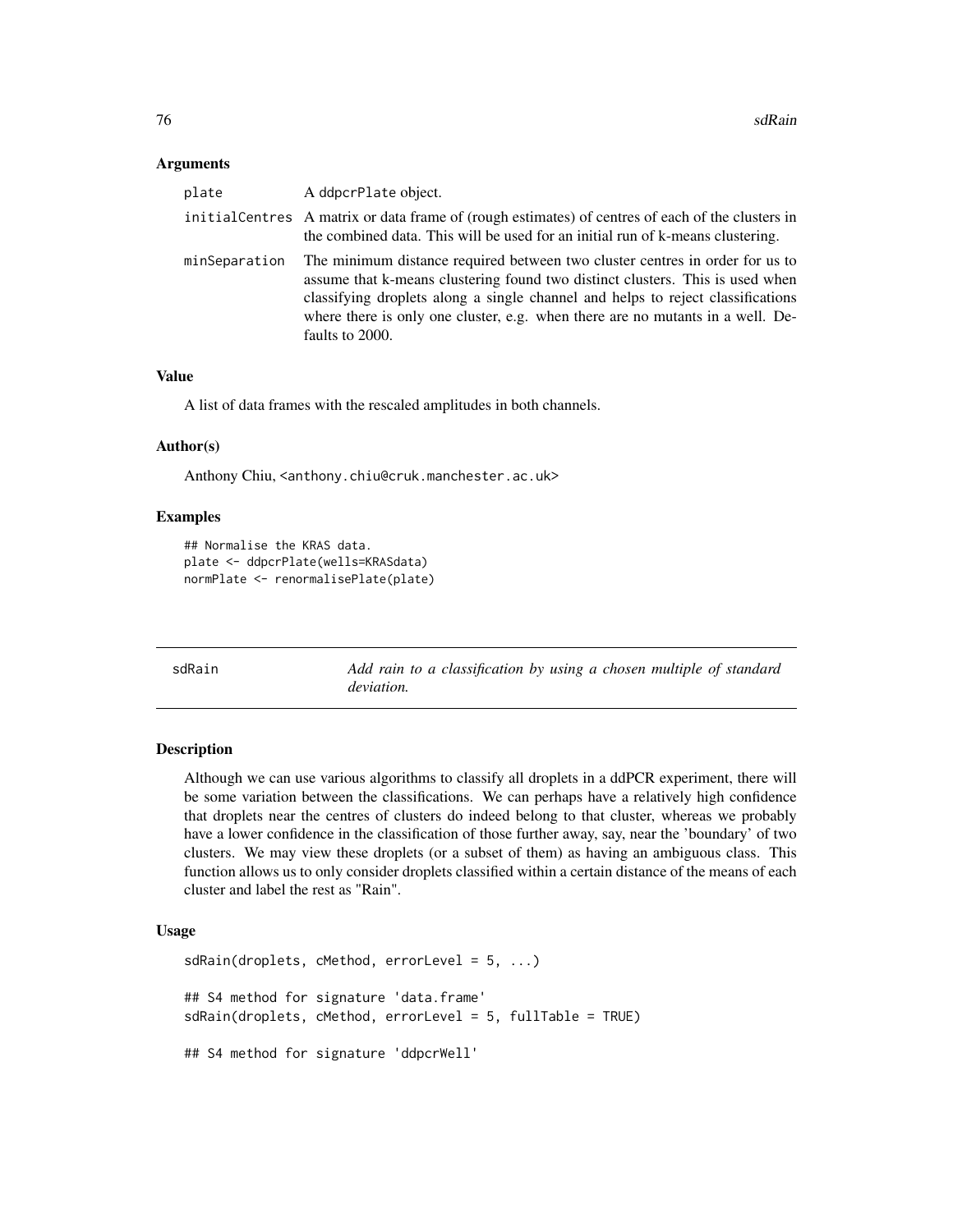#### <span id="page-76-0"></span>sdRain 77 **and 2012 12:00 and 2013 12:00 and 2013 12:00 and 2013 12:00 and 2013 12:00 and 2013**

```
sdRain(droplets, cMethod, errorLevel = 5)
## S4 method for signature 'ddpcrPlate'
sdRain(droplets, cMethod, errorLevel = 5)
```
## Arguments

| droplets   | A ddpcrWell or ddpcrPlate object, or a droplet data frame including a classi-<br>fication column.                                                                                                                                                                                                         |
|------------|-----------------------------------------------------------------------------------------------------------------------------------------------------------------------------------------------------------------------------------------------------------------------------------------------------------|
| cMethod    | The name or column number of the classification for which we want to add rain<br>to.                                                                                                                                                                                                                      |
| errorLevel | How many multiples of standard deviation from the mean of each cluster to re-<br>tain. Can be a list where each item corresponds to a class name and the multiple<br>for that class. Can also be a numeric vector of length 1, which is equivalent to a<br>list with all the same entries. Defaults to 5. |
| $\cdot$    | Other options depending on the type of droplets.                                                                                                                                                                                                                                                          |
| fullTable  | If TRUE, returns a full data frame of droplets with an extra column of rainy data;<br>if FALSE, simply returns a factor where each entry corresponds to an entry in the<br>original classification column with added rain. Defaults to FALSE.                                                             |

# Value

If droplets is a data frame, return a data frame or factor (depending on fullTable) where droplets with ambiguous classifications are labelled as "Rain".

If droplets is a ddpcrWell object, return a ddpcrWell object with a rainy classification.

If droplets is a ddpcrPlate object, return a ddpcrPlate object with a rainy classifications.

## Author(s)

Anthony Chiu, <anthony.chiu@cruk.manchester.ac.uk>

# References

This approach was described in Jones, M., Williams, J., Gaertner, K., Phillips, R., Hurst, J., & Frater, J. (2014). Low copy target detection by Droplet Digital PCR through application of a novel open access bioinformatic pipeline, "definetherain." Journal of Virological Methods, 202(100), 46– 53. <http://doi.org/10.1016/j.jviromet.2014.02.020>

## Examples

```
## Compare the types of droplets in a single well for the "Cluster" class
## and then with rain.
aWell <- ddpcrWell(well=KRASdata[["E03"]])
aWell <- sdRain(aWell, cMethod="Cluster")
cl <- wellClassification(aWell)
table(cl$Cluster)
table(cl$ClusterSdRain)
```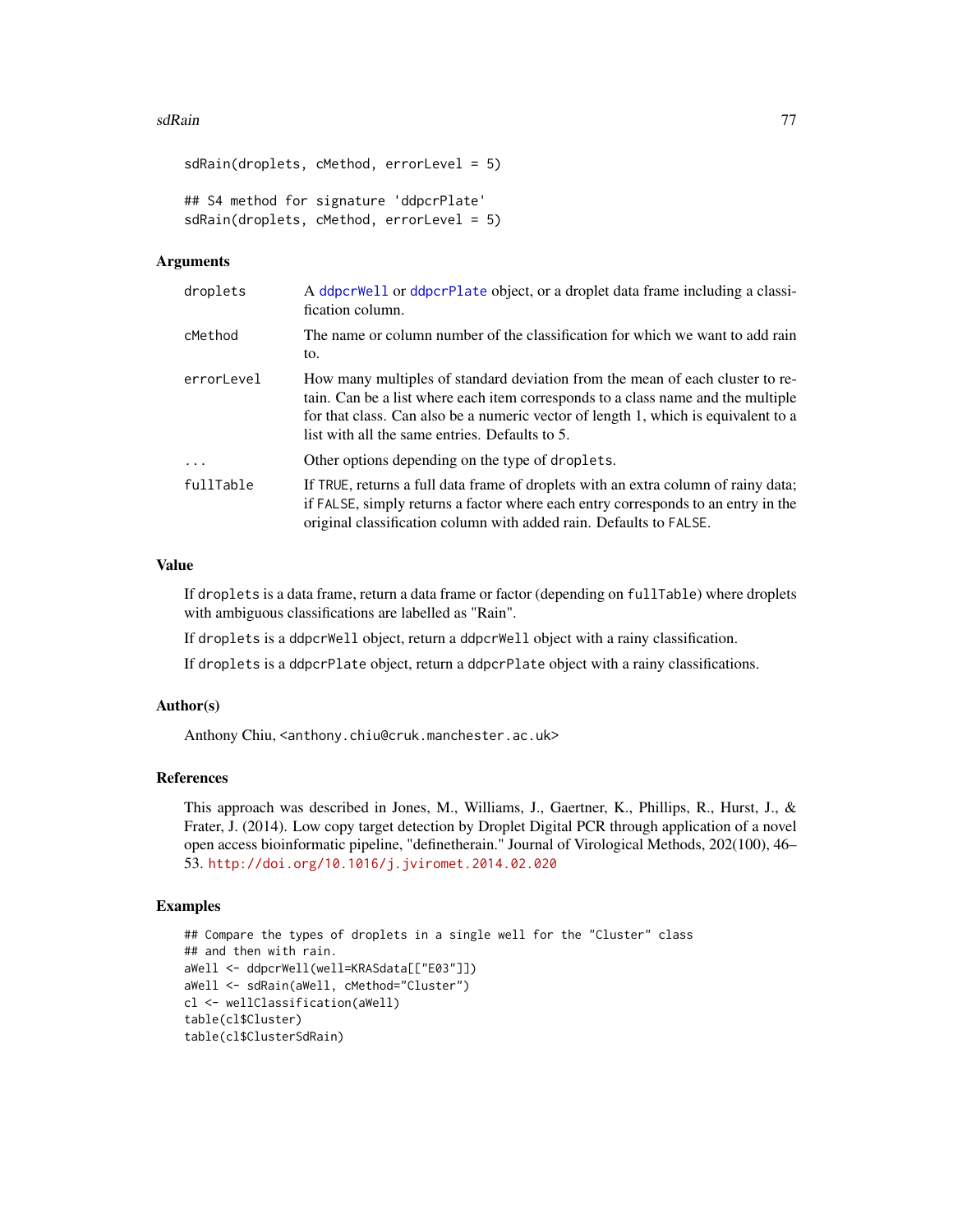```
## Compare the types of droplets in multiple wells for the "Cluster" class
## and then with rain.
krasPlate <- ddpcrPlate(wells=KRASdata[c("E03", "H03", "C04", "F04")])
krasPlate <- sdRain(krasPlate, cMethod="Cluster")
plateSummary(krasPlate, cMethod="Cluster")[, c(1:5)]
plateSummary(krasPlate, cMethod="ClusterSdRain")[, c(1:5)]
## The 'errorLevel' parameter can changed.
krasPlate <- sdRain(krasPlate, cMethod="Cluster", errorLevel=4)
plateSummary(krasPlate, cMethod="ClusterSdRain")[, c(1:5)]
## The 'errorLevel' parameter can also be changed for each cluster.
krasPlate <- sdRain(krasPlate, cMethod="Cluster",
                    errorLevel=list(NN=5, NP=5, PN=4, PP=3))
plateSummary(krasPlate, cMethod="ClusterSdRain")[, c(1:5)]
```
setChannelNames *Rename the channels.*

#### **Description**

We use the channel names "Ch1.Amplitude" and "Ch2.Amplitude" by default. This method allows us to change it at will.

#### Usage

```
setChannelNames(droplets, ch1 = "Ch1.Amplitude", ch2 = "Ch2.Amplitude")
## S4 method for signature 'data.frame'
setChannelNames(droplets, ch1 = "Ch1.Amplitude", ch2 = "Ch2.Amplitude")
## S4 method for signature 'list'
setChannelNames(droplets, ch1 = "Ch1.Amplitude", ch2 = "Ch2.Amplitude")
```
## Arguments

| droplets | A data frame or list of data frames. Each data frame should have at least two<br>columns, where the first two columns should be vectors of doubles. |
|----------|-----------------------------------------------------------------------------------------------------------------------------------------------------|
| ch1      | The channel 1 label.                                                                                                                                |
| ch2      | The channel 2 label.                                                                                                                                |

#### Value

The object droplets with the channels renamed.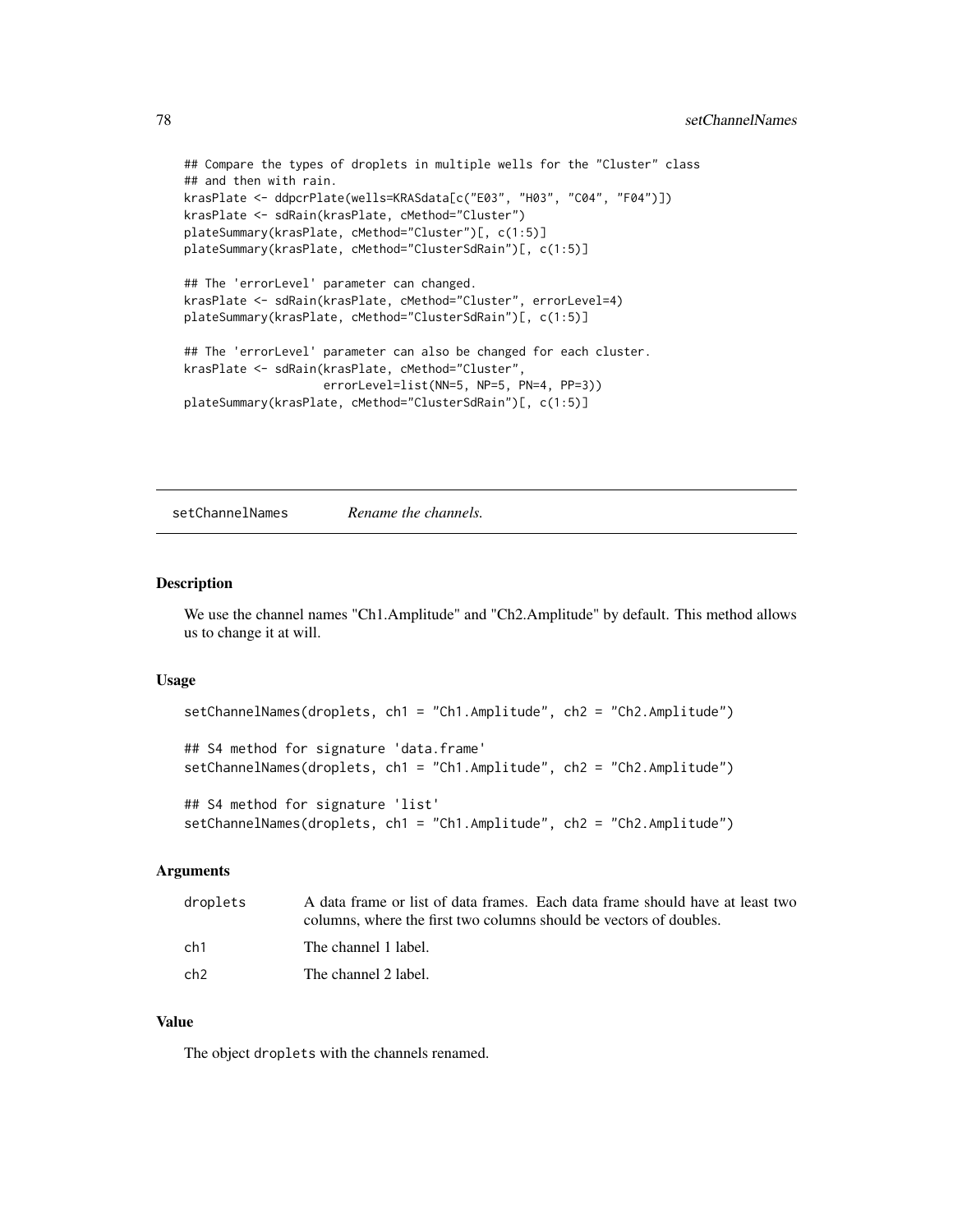# <span id="page-78-0"></span>setDropletVolume 79

#### Examples

```
## Ensure that a data frame has channels named "Ch1.Amplitude" and
## "Ch2.Amplitude".
aWell <- KRASdata[["E03"]]
aWell <- setChannelNames(aWell)
colnames(aWell)
## Perhaps we want to abbreviate the channel names.
aWell <- setChannelNames(aWell, "Ch1", "Ch2")
colnames(aWell)
## The same operator works for a list of data frames.
krasWells <- KRASdata
krasWells <- setChannelNames(krasWells, "Ch1", "Ch2")
lapply(krasWells, colnames)[1:3]
```
setDropletVolume *Set the droplet volume in microlitres (ul).*

#### Description

Change the volume of droplets used in the ddPCR experiment.

#### Usage

setDropletVolume(volume = 0.00085)

## Arguments

volume The new volume of each droplet. Defaults to 0.00085, which is the default given by Bio-Rad.

# Value

Sets the internal droplet volume.

# Author(s)

Anthony Chiu, <anthony.chiu@cruk.manchester.ac.uk>

## Examples

```
## Change the droplet volume.
ddpcr$dropletVolume
setDropletVolume(0.00091)
ddpcr$dropletVolume
```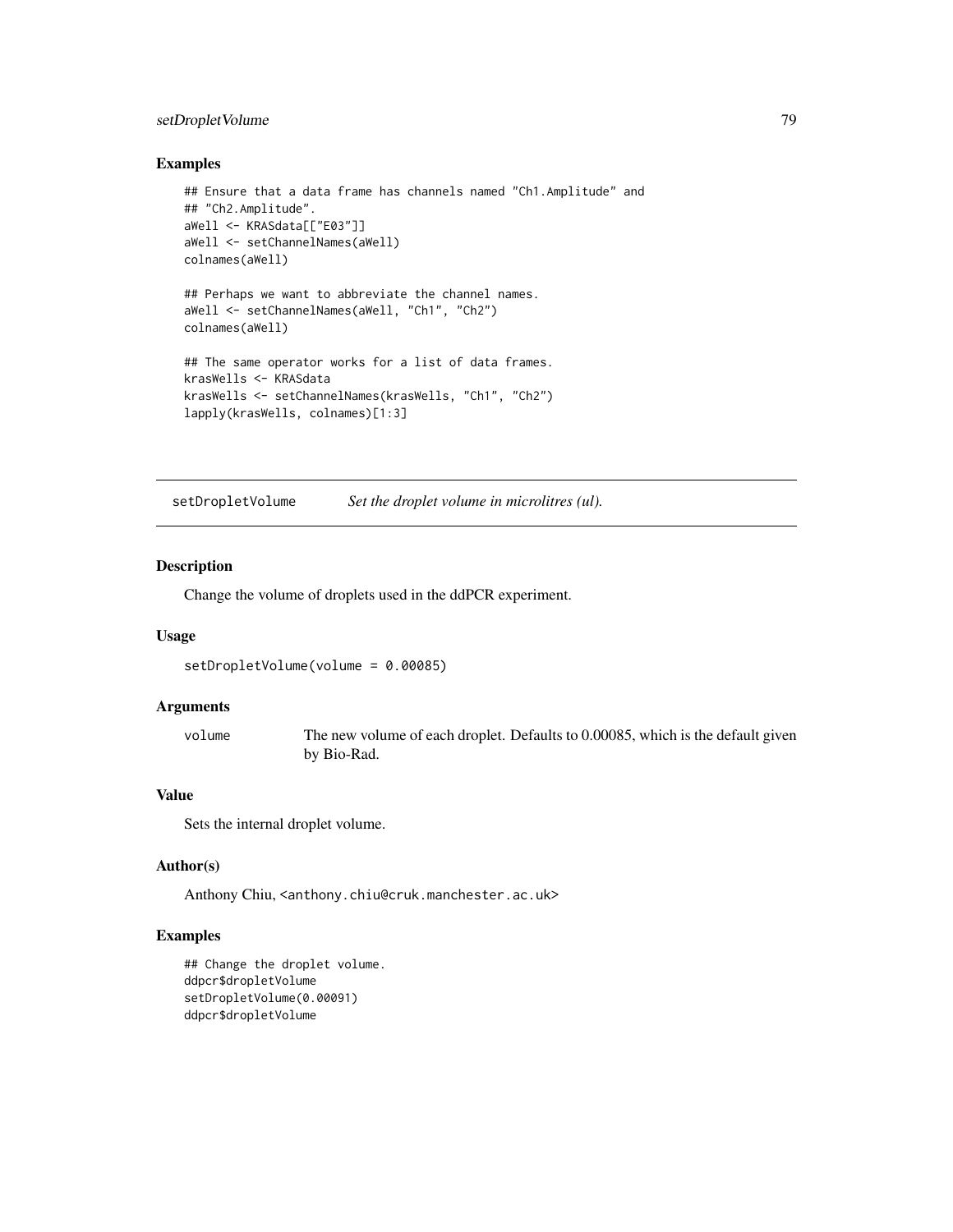<span id="page-79-0"></span>

# Description

Stores modes used the in Shiny UI and internal defaults.

#### Usage

shinyVis

# Format

An object of class environment of length 3.

# Value

An environment for storing Shiny variables.

shinyVisApp *Shiny app.*

# Description

A shiny app for interactive ddPCR droplet classification.

## Usage

shinyVisApp()

# Value

A Shiny application

## Author(s)

Anthony Chiu, <anthony.chiu@cruk.manchester.ac.uk>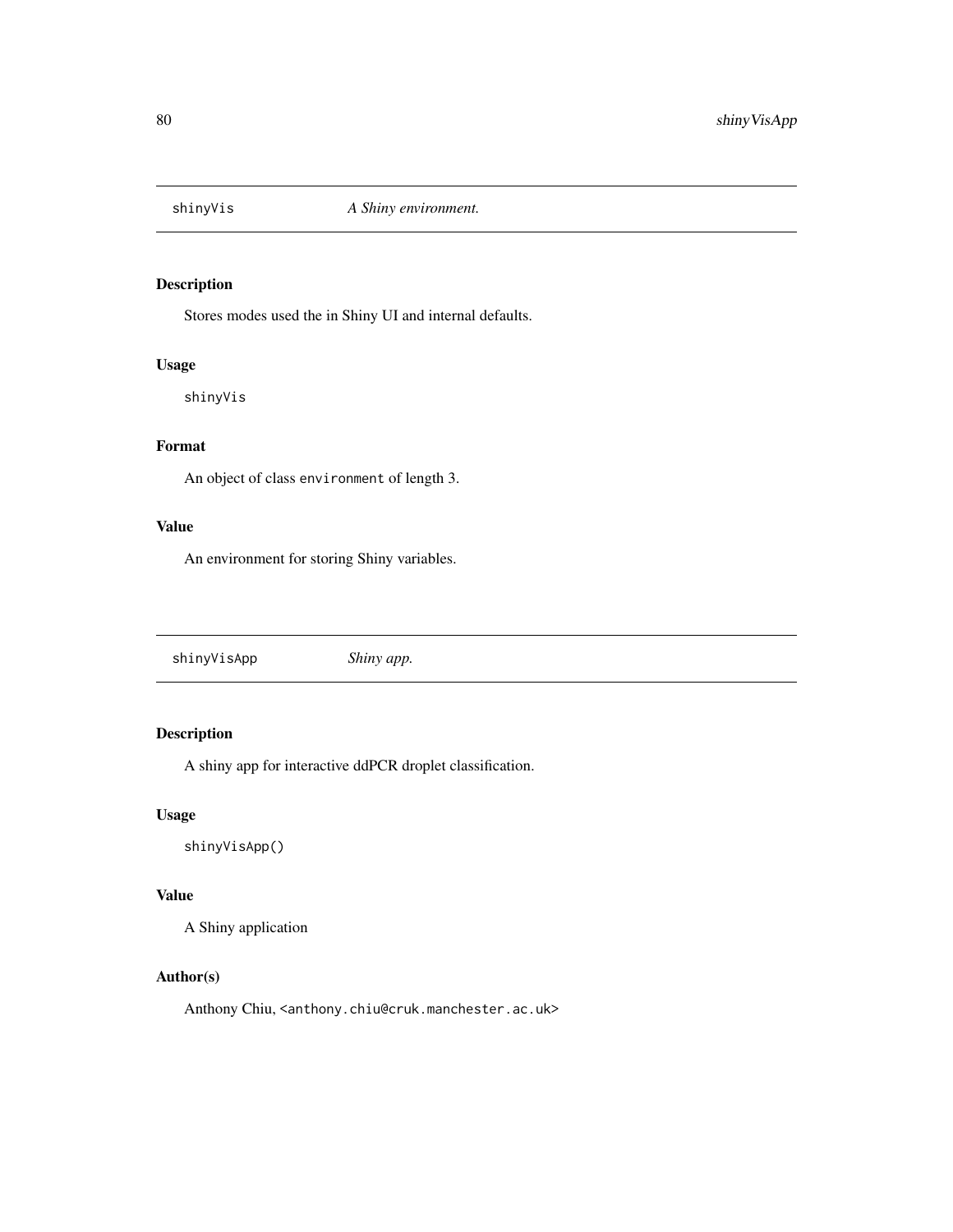<span id="page-80-0"></span>shinyVisServer *Shiny visualisation server.*

# Description

A Shiny server for interactive ddPCR droplet classification.

# Usage

```
shinyVisServer(input, output, session)
```
# Arguments

| input   | Shiny input list.  |
|---------|--------------------|
| output  | Shiny output list. |
| session | Shiny session.     |

## Value

A Shiny server.

## Author(s)

Anthony Chiu, <anthony.chiu@cruk.manchester.ac.uk>

shinyVisUI *Shiny visualisation UI.*

# Description

A Shiny UI for interactive ddPCR droplet classification.

# Usage

shinyVisUI()

# Value

A Shiny UI.

# Author(s)

Anthony Chiu, <anthony.chiu@cruk.manchester.ac.uk>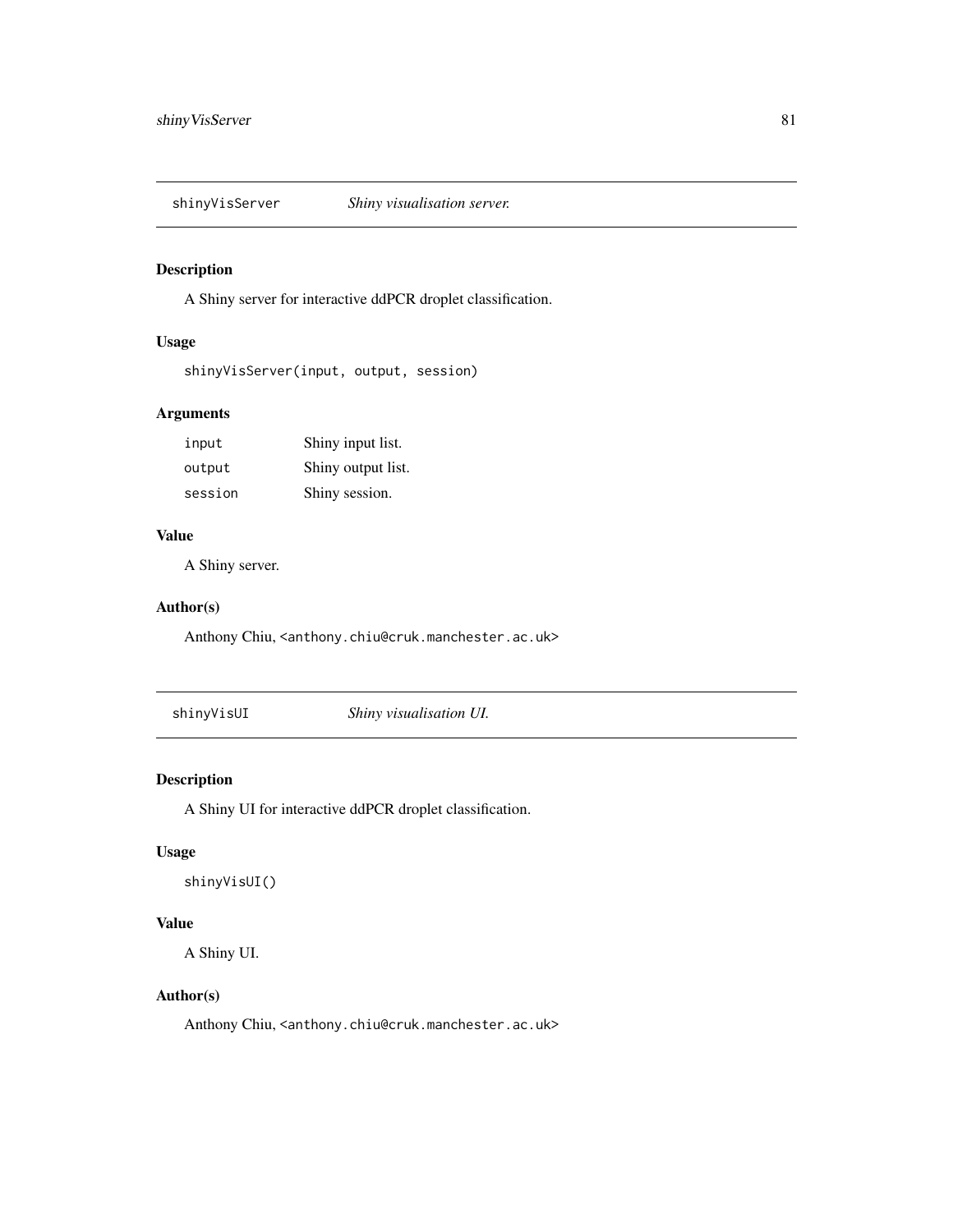<span id="page-81-0"></span>

# Description

Well names can be sorted according to the leading letter or the trailing digit.

## Usage

```
sortDataFrame(df, sortByLetter = FALSE)
```
# Arguments

| df           | A data frame with row names of the form A01, A02, B01, etc.                                 |
|--------------|---------------------------------------------------------------------------------------------|
| sortByLetter | If TRUE, the resulting list is sorted by the letter in the well names first, e.g. " $A02$ " |
|              | comes before "B01". If FALSE, the result is sorted by the numeric component of              |
|              | the well names first, e.g. "B01" comes before "A02". Defaults to FALSE.                     |

# Value

The data frame df with the rows sorted.

## Author(s)

Anthony Chiu, <anthony.chiu@cruk.manchester.ac.uk>

# Examples

```
## Sort a subset of the KRAScounts data frame.
df <- KRAScounts[, c("Ratio", "FracAbun")]
sortDataFrame(df=df, sortByLetter=FALSE)
sortDataFrame(df=df, sortByLetter=TRUE)
```
sortWells *Return given well names sorted.*

# Description

Well names can be sorted according to the leading letter or the trailing digit.

## Usage

sortWells(wellNames, sortByLetter)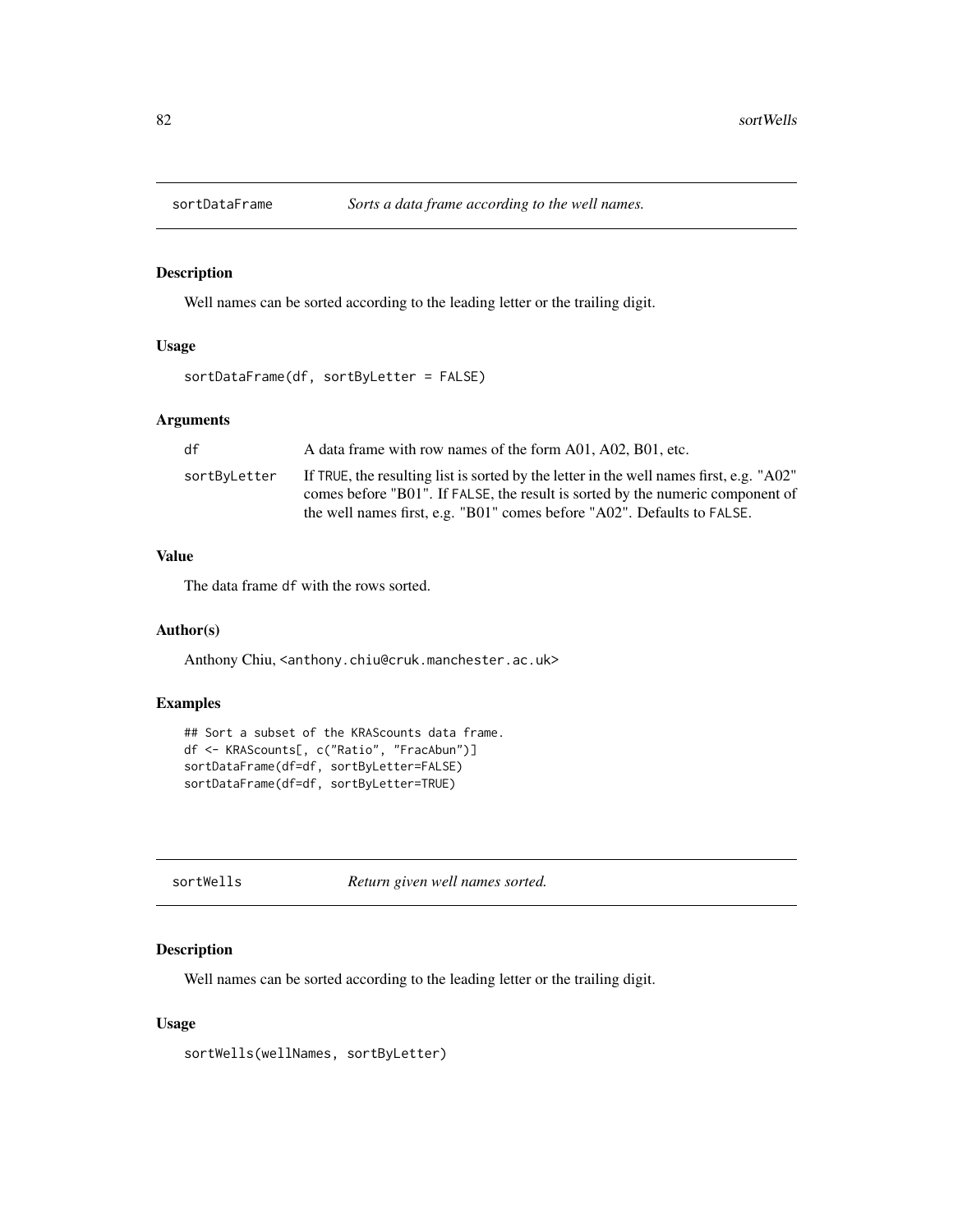# <span id="page-82-0"></span>textInputRow 83

## Arguments

| wellNames    | The well names to sort.                                                                     |
|--------------|---------------------------------------------------------------------------------------------|
| sortBvLetter | If TRUE, the resulting list is sorted by the letter in the well names first, e.g. " $A02$ " |
|              | comes before "B01". If FALSE, the result is sorted by the numeric component of              |
|              | the well names first, e.g. "B01" comes before "A02". Defaults to FALSE.                     |

#### Value

The well names sorted.

#### Author(s)

Anthony Chiu, <anthony.chiu@cruk.manchester.ac.uk>

# Examples

```
## Use the KRASdata dataset as an example.
plate <- ddpcrPlate(wells=KRASdata)
wellNames <- names(plate)
```

```
## Sample sorting.
sortWells(wellNames=wellNames, sortByLetter=FALSE)
sortWells(wellNames=wellNames, sortByLetter=TRUE)
```

| textInputRow | <i>Inline</i> textInputs. |
|--------------|---------------------------|
|--------------|---------------------------|

# Description

By default, [textInput](#page-0-0) objects are added to the page below each other. This function allows for inline textInput fields.

#### Usage

```
textInputRow(inputId, label, value = "", size = NULL)
```
#### Arguments

| inputId | The identifier for the text Input object. |
|---------|-------------------------------------------|
| label   | The text label to display alongside.      |
| value   | The default value of the textInput.       |
| size    | The size (width) and maxlength.           |

# Value

A div with the appropriate label and input field.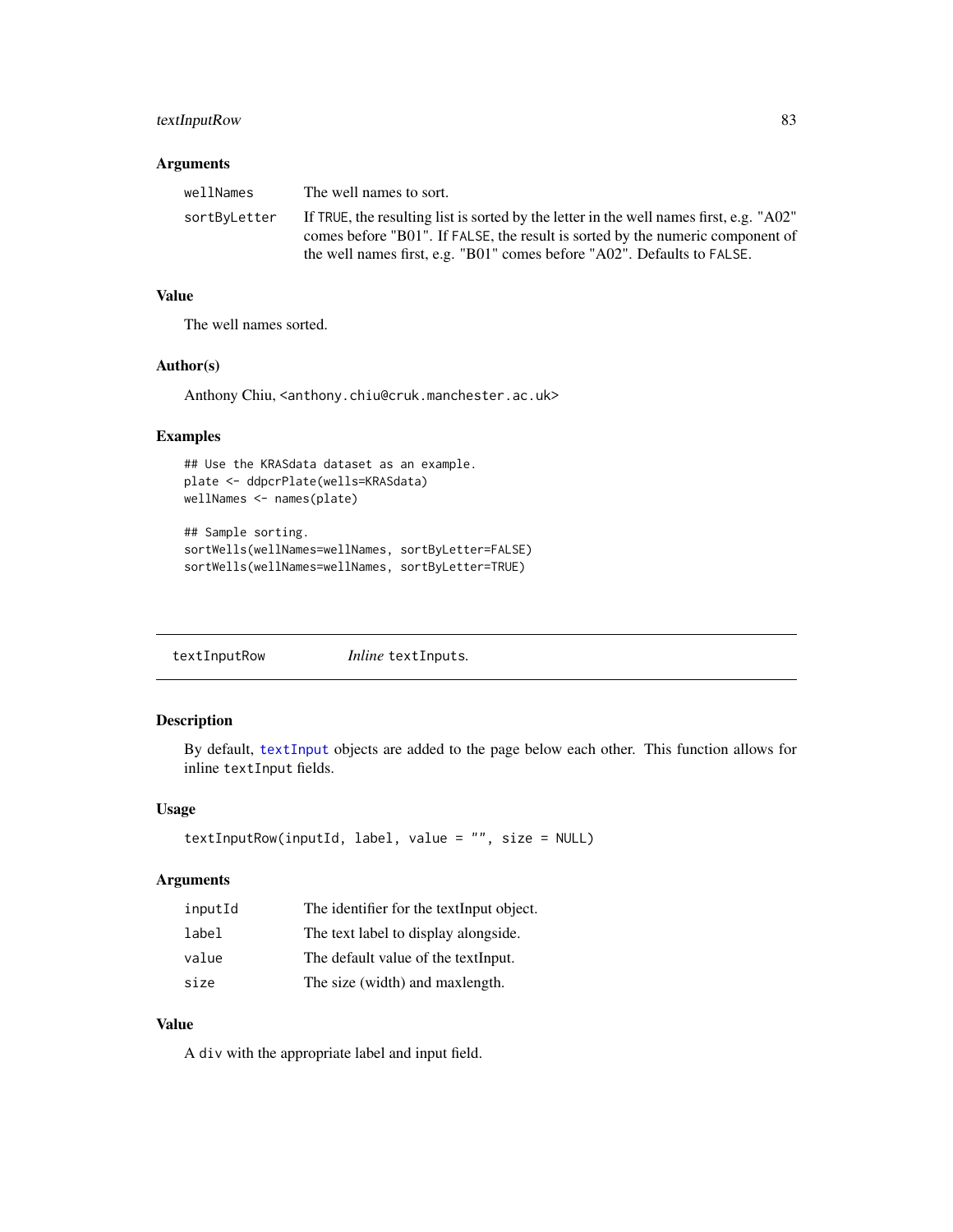# <span id="page-83-0"></span>References

Adapted from: http://stackoverflow.com/a/21132918/1262569

thresholdClassify *Set thresholds to classify droplets.*

#### Description

Classify droplets as "NN", "NP", "PN" or "PP" depending on whether they lie above or below given thresholds. This is illustrated in the details and parameters for more detail.

## Usage

```
thresholdClassify(droplets, ch1Threshold = 6500, ch2Threshold = 2900, ...)
```

```
## S4 method for signature 'data.frame'
thresholdClassify(
 droplets,
 ch1Threshold = 6500,ch2Threshold = 2900,
  fullTable = TRUE
)
## S4 method for signature 'ddpcrWell'
thresholdClassify(
 droplets,
 ch1Threshold = 6500,ch2Threshold = 2900,
  classMethodLabel = "thresholds"
\lambda## S4 method for signature 'ddpcrPlate'
thresholdClassify(
  droplets,
 ch1Threshold = 6500,ch2Threshold = 2900,classMethodLabel = "thresholds"
\lambda
```
# Arguments

| droplets     | A ddpcrWell object or a data frame of droplet amplitudes with columns Ch1. Amplitude<br>and Ch2. Amplitude. |
|--------------|-------------------------------------------------------------------------------------------------------------|
| ch1Threshold | The channel 1 upper bound for the NN and NP classes. Defaults to 8000                                       |
| ch2Threshold | The channel 2 upper bound for the NN and PN classes. Defaults to 3000.                                      |
| $\cdots$     | Other options depending on the type of droplets.                                                            |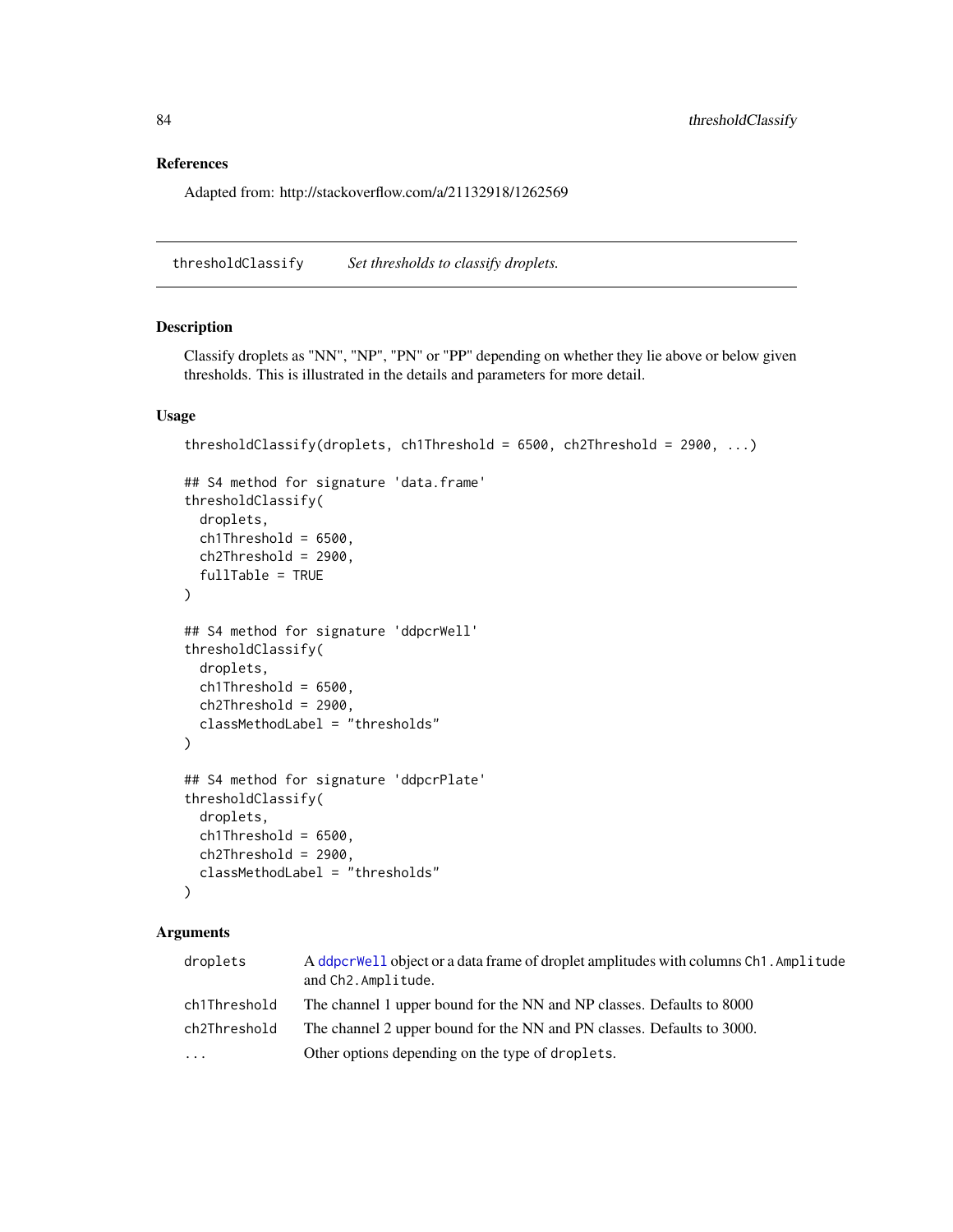<span id="page-84-0"></span>fullTable Whether to return a data frame including amplitude figures. If TRUE, a data frame with columns Ch1.Amplitude, Ch1.Amplitude and class is returned. If FALSE, a factor with levels in ddpcr\$classesRain is returned, where each entry corresponds to each row in droplets (and trainingData is automatically set to FALSE). Defaults to TRUE.

#### classMethodLabel

A name (as a character string) of the classification method. Defaults to "thresholds".

# Details

The threshold parameters correspond to those in the following diagram:



Specifically:

a: ch1Threshold,

b: ch2Threshold.

#### Value

If droplets is a data frame, return a data frame or factor (depending on the trainingData and fullTable parameters) with a classification for droplets in the chosen regions.

If droplets is a ddpcrWell object, return a ddpcrWell object with the appropriate classification.

If droplets is a ddpcrPlate object, return a ddpcrPlate object with the appropriate classification.

#### Author(s)

Anthony Chiu, <anthony.chiu@cruk.manchester.ac.uk>

## See Also

This function is a special case of [gridClassify](#page-46-0).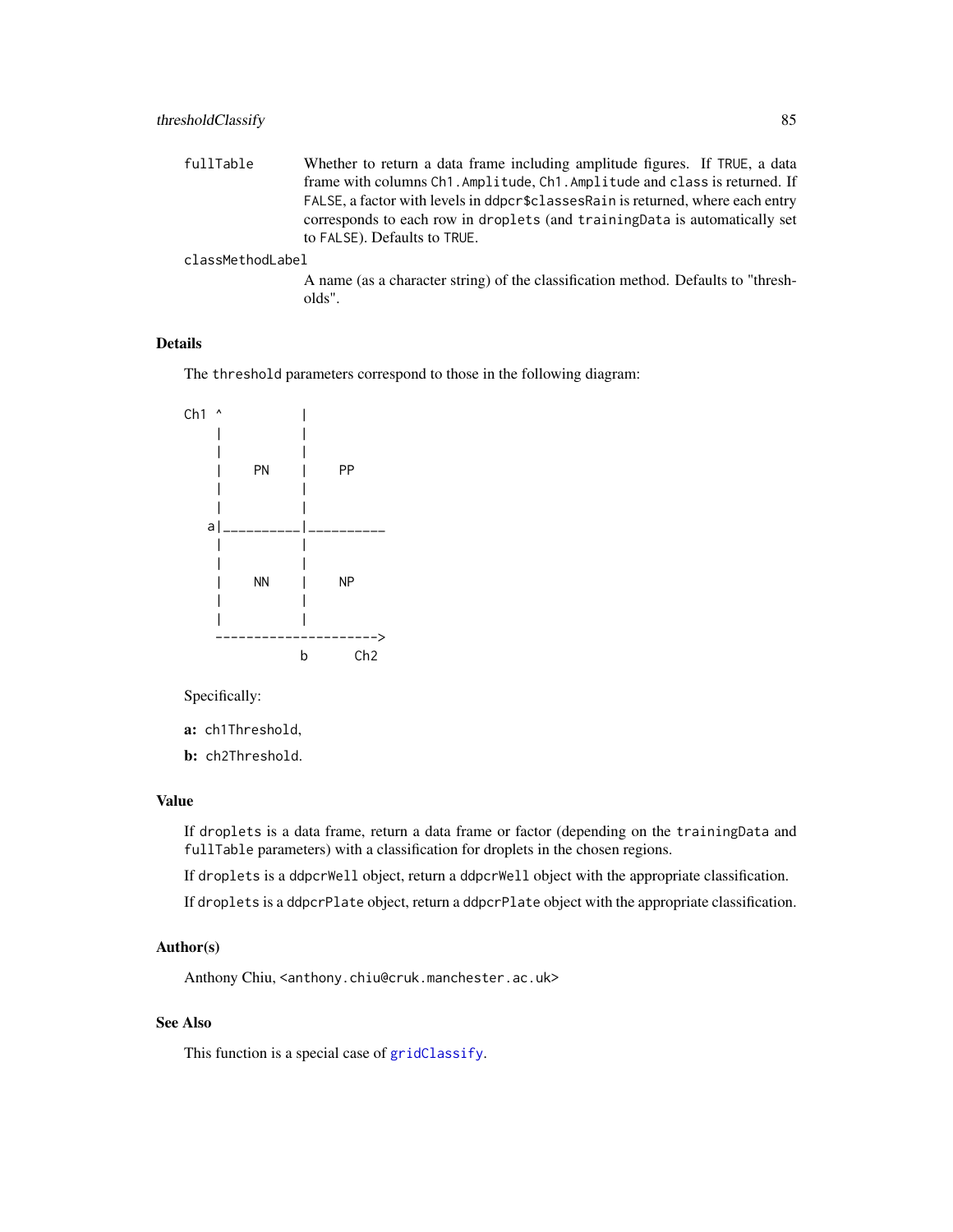## Examples

```
## Use thresholds to set a classification for a data frame.
gCl <- thresholdClassify(KRASdata[["E03"]],
                         ch1Threshold=6789, ch2Threshold=3000)
str(gCl)
## The same works for ddpcrWell objects.
aWell <- ddpcrWell(well=KRASdata[["E03"]])
aWell <- thresholdClassify(aWell, ch1Threshold=6789, ch2Threshold=3000)
str(aWell)
## ddpcrPlate objects work in exactly the same way.
krasPlate <- ddpcrPlate(wells=KRASdata)
krasPlate <- thresholdClassify(krasPlate,
                               ch1Threshold=6789, ch2Threshold=3000)
lapply(plateClassification(krasPlate, withAmplitudes=TRUE), head, n=1)
## The default classification method (column name) is 'threshold'. It can be
## changed by providing a label.
krasPlate <- ddpcrPlate(wells=KRASdata)
krasPlate <- thresholdClassify(krasPlate,
                               ch1Threshold=6789, ch2Threshold=3000,
                               classMethodLabel="manual")
lapply(plateClassification(krasPlate, withAmplitudes=TRUE), head, n=1)
```
<span id="page-85-0"></span>wellClassification *Retrieve a classification vector.*

## Description

Retrieve the classification from a [ddpcrWell](#page-26-0) object.

## Usage

```
wellClassification(theObject, cMethod = NULL, withAmplitudes = FALSE)
## S4 method for signature 'ddpcrWell'
wellClassification(theObject, cMethod = NULL, withAmplitudes = FALSE)
wellClassification(theObject, cMethod) <- value
## S4 replacement method for signature 'ddpcrWell'
wellClassification(theObject, cMethod) <- value
```
#### Arguments

theObject A [ddpcrWell](#page-26-0) object.

<span id="page-85-1"></span>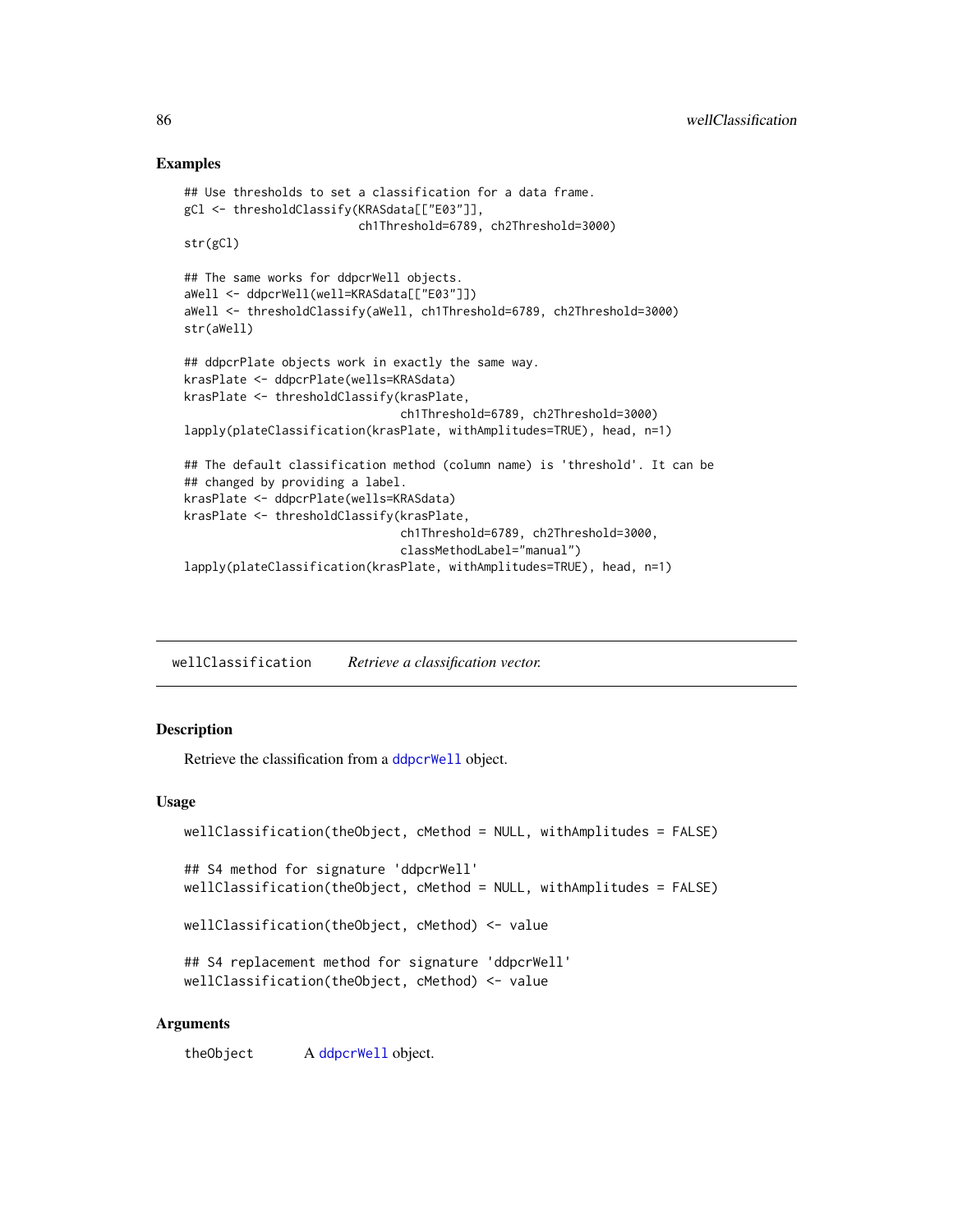<span id="page-86-1"></span>

| cMethod | The names (or column numbers) of the classification to retrieve. If NULL, then<br>all of the classifications are obtained. Defaults to NULL when retrieving. When<br>setting a classification, this cannot be NULL. |
|---------|---------------------------------------------------------------------------------------------------------------------------------------------------------------------------------------------------------------------|
|         | with Amplitudes Logical value. If TRUE, returns a data frame with the droplet amplitudes and<br>corresponding classifications. If FALSE, returns the classification vector only.<br>Defaults to FALSE.              |
| value   | A factor with the same length as the number of droplets in the Object, with<br>levels in ddpcr\$classesRain.                                                                                                        |

#### Value

A factor or data frame corresponding to the requested classification(s).

# Author(s)

Anthony Chiu, <anthony.chiu@cruk.manchester.ac.uk>

## See Also

[wellClassificationMethod](#page-86-0) for the name of the classification method.

#### Examples

```
## Take some droplets with a given classification.
amplitudes <- KRASdata[["E03"]][, c("Ch1.Amplitude", "Ch2.Amplitude")]
## Create a ddpcrWell object with the amplitudes only.
aWell <- ddpcrWell(well=amplitudes)
## This has no classification yet.
head(wellClassification(aWell))
## We check the classification now, showing the amplitudes as well.
head(wellClassification(aWell, withAmplitudes=TRUE))
## Now set a sample classification.
wellClassification(aWell, cMethod="Sample") <-
  rep(c("NN", "NP", "PN", "PP"), numDroplets(aWell) / 4)
head(wellClassification(aWell, withAmplitudes=TRUE))
```
<span id="page-86-0"></span>wellClassificationMethod

*Retrieve the classification method.*

# Description

Retrieve the names of the classification methods for a [ddpcrWell](#page-26-0) object.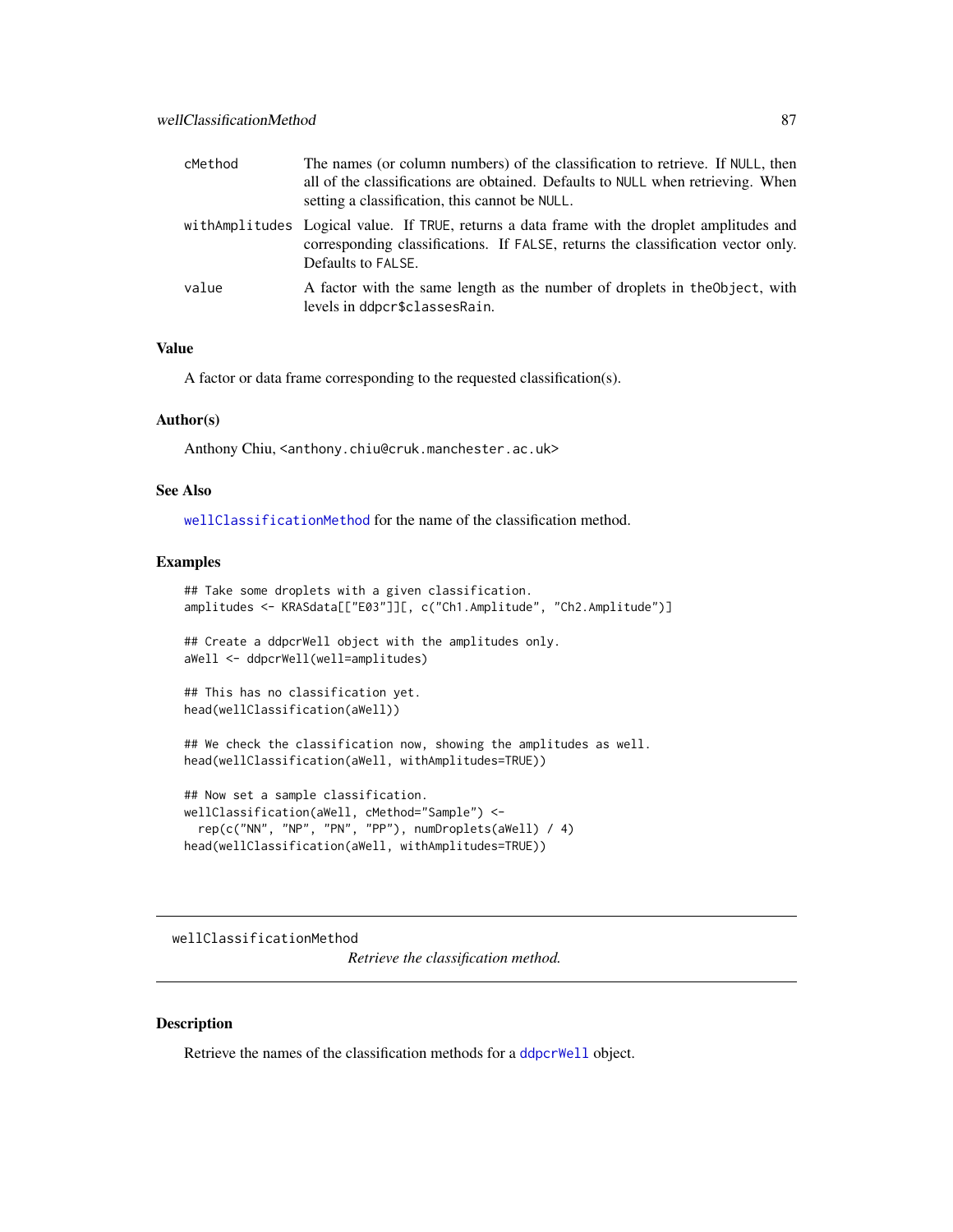#### Usage

```
wellClassificationMethod(theObject)
```

```
## S4 method for signature 'ddpcrWell'
wellClassificationMethod(theObject)
```
wellClassificationMethod(theObject, cMethod) <- value

```
## S4 replacement method for signature 'ddpcrWell'
wellClassificationMethod(theObject, cMethod) <- value
```
## Arguments

| theObject | A ddpcrWell object.                                                                                                |
|-----------|--------------------------------------------------------------------------------------------------------------------|
| cMethod   | If modifying the classification methods, this should be a vector of existing clas-<br>sification names or numbers. |
| value     | A character vector (of the same length as cMethod) giving a new names for the<br>chosen classification methods.    |

#### Value

The classification method names.

#### Author(s)

Anthony Chiu, <anthony.chiu@cruk.manchester.ac.uk>

## See Also

[wellClassification](#page-85-0) for the classification of the droplets.

#### Examples

```
## Create a ddpcrWell object with some data and classification.
aWell <- ddpcrWell(well=KRASdata[["E03"]])
```

```
## Retrieve the classification method names.
head(wellClassificationMethod(aWell))
```

```
## Set a classification method name to something new.
wellClassificationMethod(aWell, cMethod="Cluster") <- "QuantaSoft"
```

```
## We check the classification now, showing the amplitudes as well.
wellClassificationMethod(aWell)
```
<span id="page-87-0"></span>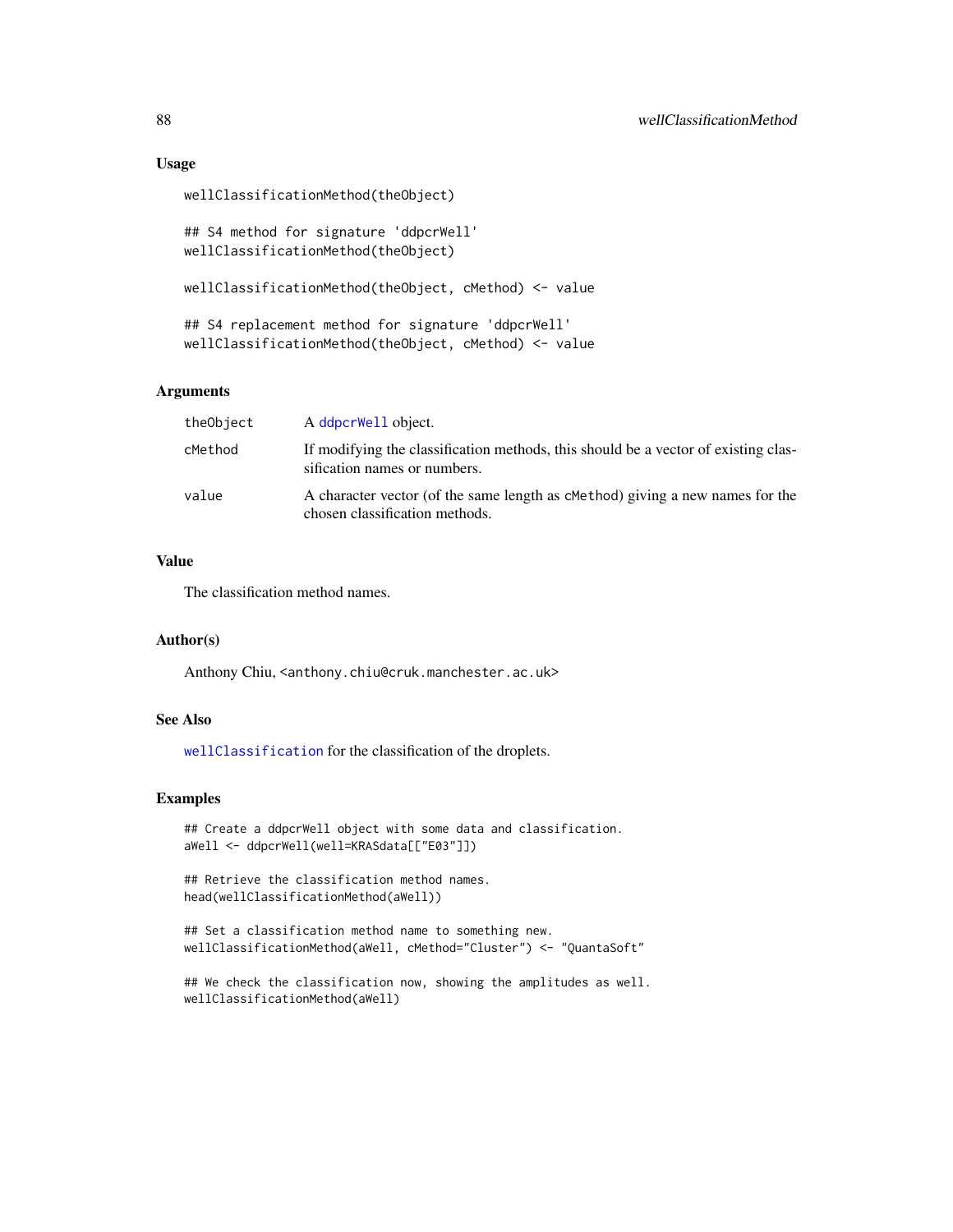<span id="page-88-0"></span>

# Description

The default [ggplot](#page-0-0) theme has a grey background. This layer can be added to change the aesthetics.

#### Usage

```
whiteTheme(legendPosition = "right", legendJustification = "center")
```
# Arguments

legendPosition Where to position the legend. This can be "none", "left", "right", "bottom", "top" or a numeric vector of length two. See the documentation for [theme](#page-0-0).

legendJustification

The justification to use for the legend positioning. This should be "center" or a two-element vector. Defaults to "center".

#### Value

A ggplot theme layer.

#### Author(s)

Anthony Chiu, <anthony.chiu@cruk.manchester.ac.uk>

# See Also

This function uses [theme](#page-0-0).

# Examples

```
## Get a data frame in the right format.
aWell <- KRASdata[["E03"]]
aWell$Cluster <- relabelClasses(aWell, classCol="Cluster")
```

```
## Plot it with the white theme.
ggplot2::ggplot(aWell, ggplot2::aes(x=Ch2.Amplitude, y=Ch1.Amplitude)) +
 ggplot2::geom_point(ggplot2::aes(colour=Cluster)) +
 whiteTheme()
```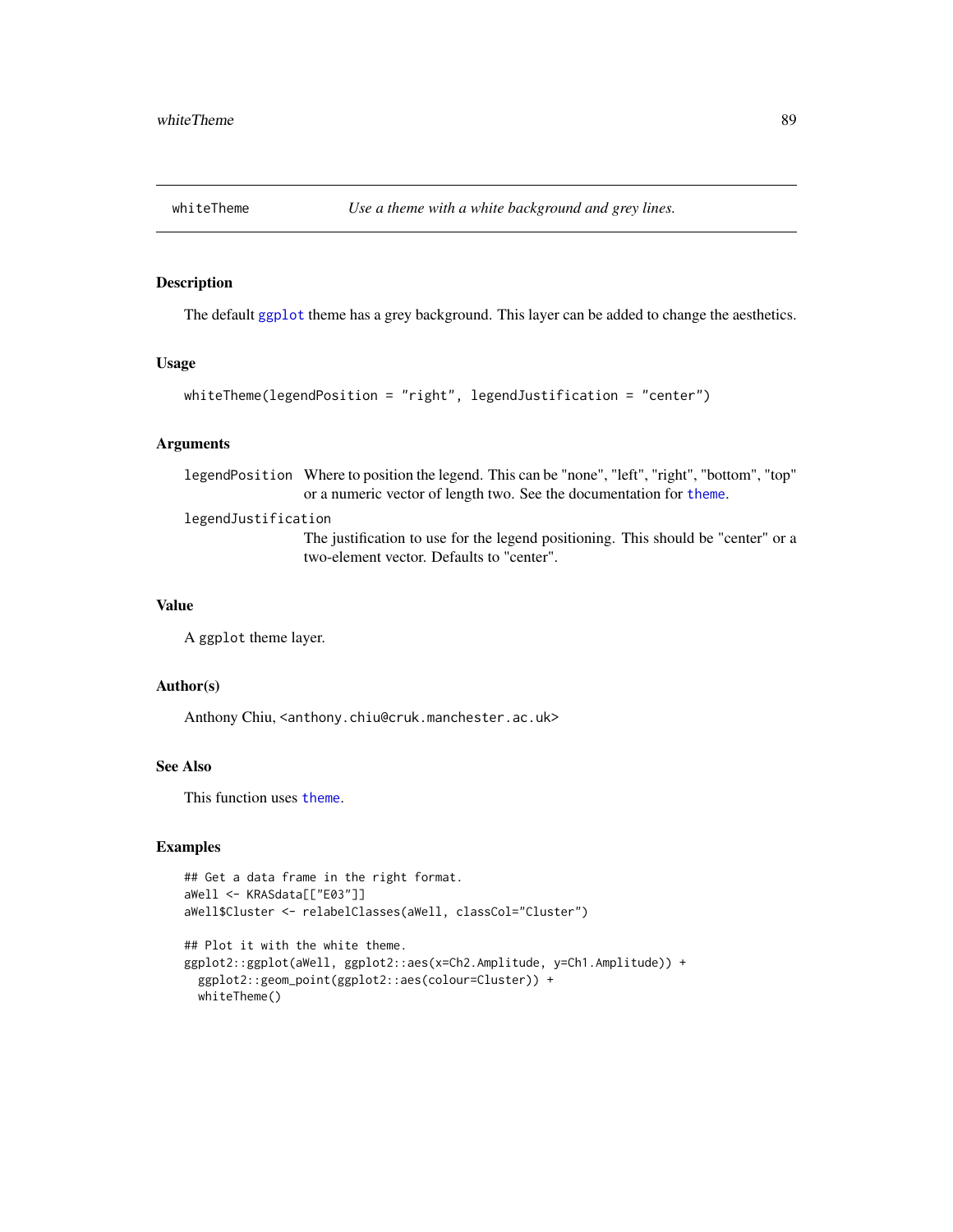<span id="page-89-0"></span>wildTypeCopiesSummary *Get the wild type copies per 20ul of a data frame in the context of the basic counts.*

# Description

Returns a data frame with the basic figures and the number of wild type copies per 20ul.

## Usage

```
wildTypeCopiesSummary(df)
```
# Arguments

df A data frame generated by [fullCountsSummary](#page-42-0).

# Value

A data frame with the basic columns and wild type copies per 20ul.

# Author(s)

Anthony Chiu, <anthony.chiu@cruk.manchester.ac.uk>

# Examples

df <- fullCountsSummary(KRAScountsQS) wildTypeCopiesSummary(df)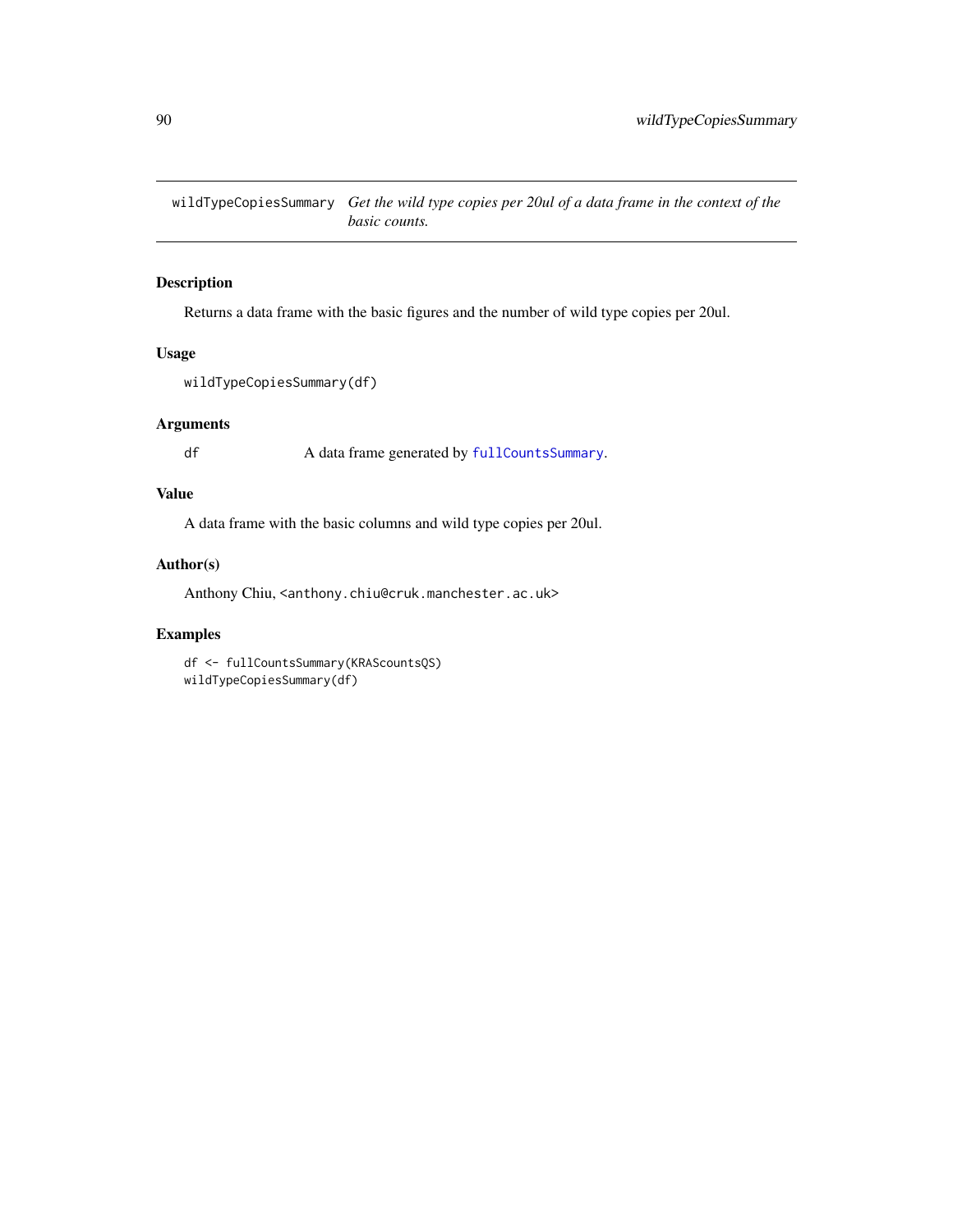# **Index**

∗ datasets ddpcr, [26](#page-25-1) KRAScounts, [58](#page-57-0) KRASdata, [59](#page-58-0) shinyVis, [80](#page-79-0) .classifyDfOnChannel, [4](#page-3-0) .classifyOnChannel, [5](#page-4-0) .classwiseMahalanobisRain, [6](#page-5-0) .cov, [7](#page-6-0) .ddpcrPlate *(*ddpcrPlate-class*)*, [26](#page-25-1) .ddpcrWell *(*ddpcrWell-class*)*, [27](#page-26-1) .dependentCols, [7](#page-6-0) .essentialDependentCols, [8](#page-7-0) .extractWellNames, [8](#page-7-0) .getAllSummary, [9](#page-8-0) .getChannelCentres, [9](#page-8-0) .getClassificationData, [10](#page-9-0) .getMutCopies, [11](#page-10-0) .getWellNames, [11](#page-10-0) .getWtCopies, [12](#page-11-0) .isTwoDimDataFrame, [12](#page-11-0) .isWideForm, [13](#page-12-0) .mahDist, [13](#page-12-0) .matrixInverse, [14](#page-13-0) .numberOfWells, [14](#page-13-0) .renormaliseByChannel, [15](#page-14-0) .renormaliseWell, [16](#page-15-0) .roundIt, [16](#page-15-0) .slice, [17](#page-16-0) .totalCopies, [17](#page-16-0)

allPlot *(*facetPlot*)*, [38](#page-37-0) amplitudes, [18,](#page-17-0) *[66](#page-65-0)* amplitudes,ddpcrPlate-method *(*amplitudes*)*, [18](#page-17-0) amplitudes,ddpcrWell-method *(*amplitudes*)*, [18](#page-17-0)

```
basicsSummary, 19
```
castSummary, [20](#page-19-0) classCov, [21](#page-20-0) classMeans, [22](#page-21-0) classStats, *[13](#page-12-0)*, [23](#page-22-0) clusterCenters *(*clusterCentres*)*, [24](#page-23-0) clusterCentres, [24](#page-23-0) clusterCentres,ddpcrPlate-method *(*clusterCentres*)*, [24](#page-23-0) clusterCentres,ddpcrWell-method *(*clusterCentres*)*, [24](#page-23-0) combinedCenters *(*clusterCentres*)*, [24](#page-23-0) combinedCentres *(*clusterCentres*)*, [24](#page-23-0) combinedCentres,ddpcrPlate-method *(*clusterCentres*)*, [24](#page-23-0) combinedPlateCenters *(*clusterCentres*)*, [24](#page-23-0) combinedPlateCentres *(*clusterCentres*)*,  $24$ commonClassificationMethod *(*plateClassificationMethod*)*, [67](#page-66-0) commonClassificationMethod,ddpcrPlate-method *(*plateClassificationMethod*)*, [67](#page-66-0) copiesSummary, [25](#page-24-0)

# ddpcr, [26](#page-25-1) ddpcrPlate, *[8](#page-7-0)*, *[18](#page-17-0)*, *[24](#page-23-0)*, *[29](#page-28-0)*, *[31](#page-30-0)*, *[34](#page-33-0)*, *[38](#page-37-0)*, *[41](#page-40-0)*, *[45](#page-44-0)*, *[54](#page-53-0)*, *[56](#page-55-0)*, *[62](#page-61-0)*, *[66](#page-65-0)*, *[68,](#page-67-0) [69](#page-68-0)*, *[74](#page-73-0)*, *[77](#page-76-0)* ddpcrPlate *(*ddpcrPlate-class*)*, [26](#page-25-1)

ddpcrPlate, character-method *(*ddpcrPlate-class*)*, [26](#page-25-1) ddpcrPlate,ddpcrPlate-method *(*ddpcrPlate-class*)*, [26](#page-25-1) ddpcrPlate,list-method *(*ddpcrPlate-class*)*, [26](#page-25-1) ddpcrPlate,missing-method *(*ddpcrPlate-class*)*, [26](#page-25-1) ddpcrPlate-class, [26](#page-25-1) ddpcrWell, *[18](#page-17-0)*, *[24](#page-23-0)*, *[27](#page-26-1)*, *[29](#page-28-0)*, *[31](#page-30-0)*, *[34](#page-33-0)*, *[41](#page-40-0)*, *[45](#page-44-0)*, *[48](#page-47-0)*, *[53,](#page-52-0) [54](#page-53-0)*, *[56](#page-55-0)*, *[62](#page-61-0)*, *[74](#page-73-0)*, *[77](#page-76-0)*, *[84](#page-83-0)*, *[86](#page-85-1)[–88](#page-87-0)* ddpcrWell *(*ddpcrWell-class*)*, [27](#page-26-1)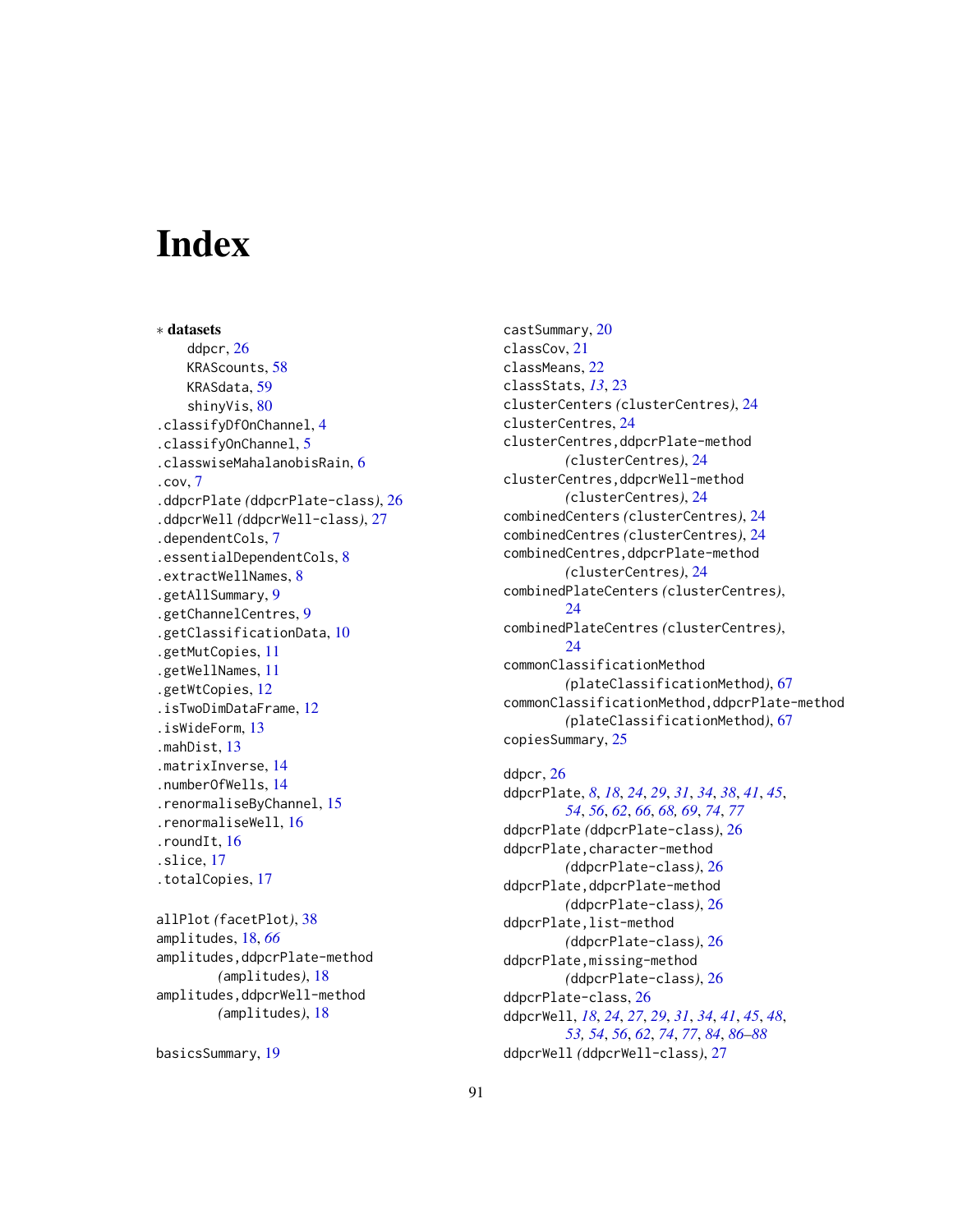ddpcrWell, character-method *(*ddpcrWell-class*)*, [27](#page-26-1) ddpcrWell,data.frame-method *(*ddpcrWell-class*)*, [27](#page-26-1) ddpcrWell,ddpcrWell-method *(*ddpcrWell-class*)*, [27](#page-26-1) ddpcrWell,missing-method *(*ddpcrWell-class*)*, [27](#page-26-1) ddpcrWell-class, [27](#page-26-1) densityPlot *(*heatPlot*)*, [51](#page-50-0) drawBlank, [29](#page-28-0) dropletPlot, *[29](#page-28-0)*, [29,](#page-28-0) *[46](#page-45-0)* dropletPlot,data.frame-method *(*dropletPlot*)*, [29](#page-28-0) dropletPlot,ddpcrPlate-method *(*dropletPlot*)*, [29](#page-28-0) dropletPlot,ddpcrWell-method *(*dropletPlot*)*, [29](#page-28-0)

```
elementType,SimpleList-method, 32
exportTable, 33
exportTable,data.frame-method
        (exportTable), 33
exportTable,ddpcrPlate-method
        (exportTable), 33
exportTable,ddpcrWell-method
        (exportTable), 33
exportZip (exportTable), 33
exportZip,ddpcrPlate-method
        (exportTable), 33
extractPlateName, 36
extractWellNames, 37
```

```
facet_grid, 39
facet_wrap, 39
facetPlot, 38
facetPlot,data.frame-method
        (facetPlot), 38
facetPlot,ddpcrPlate-method
        (facetPlot), 38
flatPlot, 40
flatPlot,data.frame-method (flatPlot),
        40flatPlot,ddpcrPlate-method (flatPlot),
        40
flatPlot,ddpcrWell-method (flatPlot), 40
fullCopiesSummary, 42
fullCountsSummary, 9, 11, 12, 19, 25, 42, 43,
        61, 90
```
getCutOff, [44](#page-43-0) ggplot, *[31](#page-30-0)*, *[39](#page-38-0)*, *[45,](#page-44-0) [46](#page-45-0)*, *[52](#page-51-0)*, *[89](#page-88-0)* ggplot.multiwell *(*ggplot.well*)*, [45](#page-44-0) ggplot.plate, *[29](#page-28-0)*, *[31](#page-30-0)* ggplot.plate *(*ggplot.well*)*, [45](#page-44-0) ggplot.plate,ddpcrPlate-method *(*ggplot.well*)*, [45](#page-44-0) ggplot.well, *[29](#page-28-0)*, *[31](#page-30-0)*, [45](#page-44-0) ggplot.well,ddpcrWell-method *(*ggplot.well*)*, [45](#page-44-0) ggplot.wells *(*ggplot.well*)*, [45](#page-44-0) gridClassify, [47,](#page-46-1) *[74](#page-73-0)*, *[85](#page-84-0)* gridClassify,data.frame-method *(*gridClassify*)*, [47](#page-46-1) gridClassify,ddpcrPlate-method *(*gridClassify*)*, [47](#page-46-1) gridClassify,ddpcrWell-method *(*gridClassify*)*, [47](#page-46-1)

heatPlot, *[39](#page-38-0)*, [51](#page-50-0) heatPlot,data.frame-method *(*heatPlot*)*, [51](#page-50-0) heatPlot,ddpcrPlate-method *(*heatPlot*)*, [51](#page-50-0) heatPlot,ddpcrWell-method *(*heatPlot*)*, [51](#page-50-0)

```
isEmpty,ddpcrPlate-method
        (isEmpty,ddpcrWell-method), 53
isEmpty,ddpcrWell-method, 53
```
kmeans, *[55](#page-54-0)* kmeansClassify, [54](#page-53-0) kmeansClassify,data.frame-method *(*kmeansClassify*)*, [54](#page-53-0) kmeansClassify,ddpcrPlate-method *(*kmeansClassify*)*, [54](#page-53-0) kmeansClassify,ddpcrWell-method *(*kmeansClassify*)*, [54](#page-53-0) knn, *[57](#page-56-0)* knnClassify, *[55](#page-54-0)*, [56](#page-55-0) knnClassify,data.frame-method *(*knnClassify*)*, [56](#page-55-0) knnClassify,ddpcrPlate-method *(*knnClassify*)*, [56](#page-55-0) knnClassify,ddpcrWell-method *(*knnClassify*)*, [56](#page-55-0) KRAScounts, [58](#page-57-0) KRAScountsQS *(*KRAScounts*)*, [58](#page-57-0) KRAScountsWellCol *(*KRAScounts*)*, [58](#page-57-0)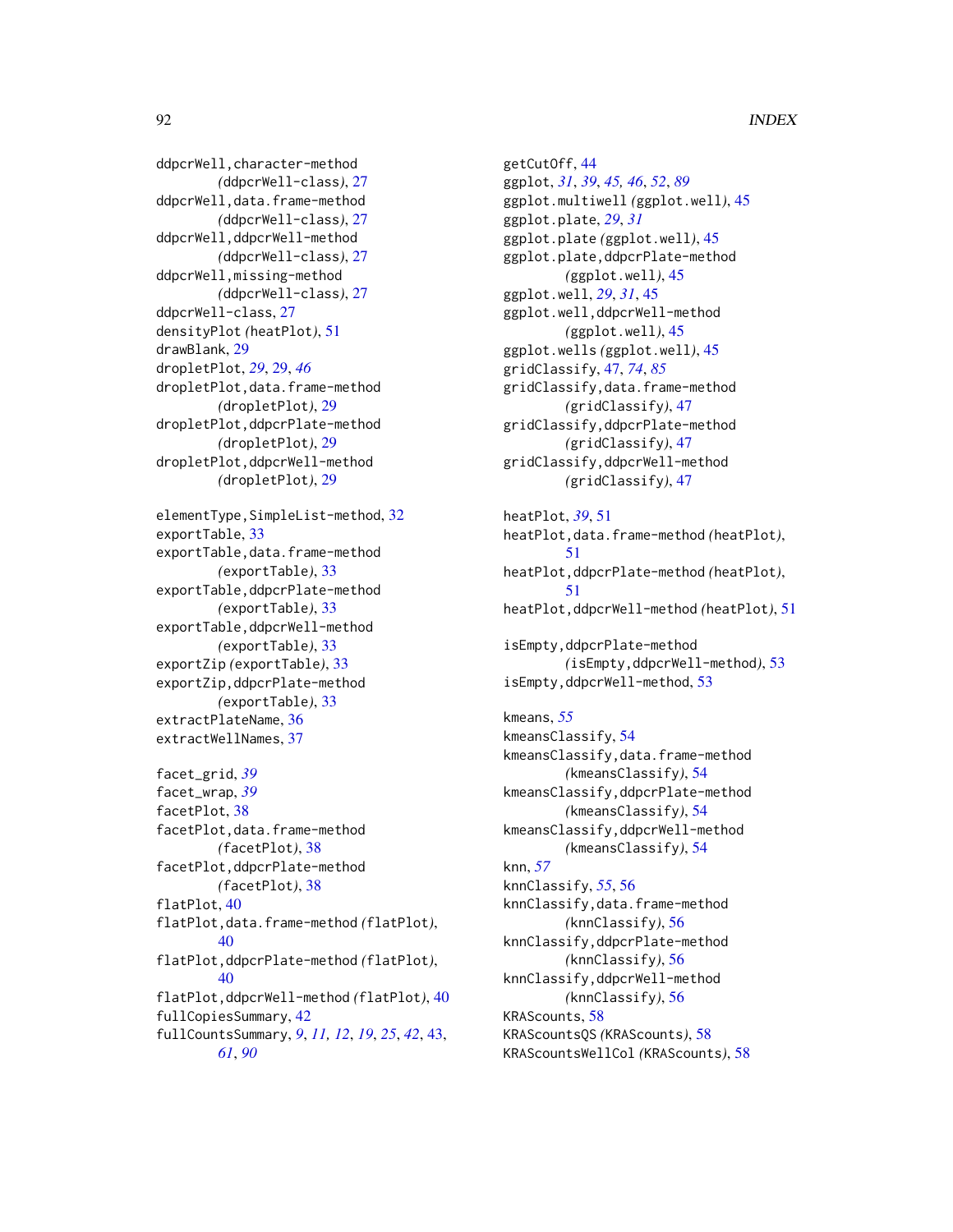#### INDEX  $\sim$  93

## KRASdata, *[58,](#page-57-0) [59](#page-58-0)*, [59](#page-58-0)

mahalanobisRain, [60](#page-59-0) mahalanobisRain,data.frame-method *(*mahalanobisRain*)*, [60](#page-59-0) mahalanobisRain,ddpcrPlate-method *(*mahalanobisRain*)*, [60](#page-59-0) mahalanobisRain,ddpcrWell-method *(*mahalanobisRain*)*, [60](#page-59-0) multivariateNormalRain *(*mahalanobisRain*)*, [60](#page-59-0) multivariateRain *(*mahalanobisRain*)*, [60](#page-59-0) mutantCopiesSummary, [61](#page-60-0) mvNormalRain *(*mahalanobisRain*)*, [60](#page-59-0) mvnRain *(*mahalanobisRain*)*, [60](#page-59-0)

numberDroplets *(*numDroplets*)*, [62](#page-61-0) numberDrops *(*numDroplets*)*, [62](#page-61-0) numberOfDroplets *(*numDroplets*)*, [62](#page-61-0) numberOfDrops *(*numDroplets*)*, [62](#page-61-0) numDroplets, [62](#page-61-0) numDroplets,ddpcrPlate-method *(*numDroplets*)*, [62](#page-61-0) numDroplets,ddpcrWell-method *(*numDroplets*)*, [62](#page-61-0) numDrops *(*numDroplets*)*, [62](#page-61-0) numericInput, *[63](#page-62-0)* numericInputRow, [63](#page-62-0) numOfDroplets *(*numDroplets*)*, [62](#page-61-0)

```
parseClusterCounts, 64
plateCenters (clusterCentres), 24
plateCentres (clusterCentres), 24
plateClassification, 55, 57, 65, 68
plateClassification,ddpcrPlate-method
        (plateClassification), 65
plateClassification<-
        (plateClassification), 65
plateClassification<-,ddpcrPlate,character,fa&t&PF@@YQbd79
        (plateClassification), 65
<code>plateClassification</code><-,ddpcr<code>Plate,character,li</code>st80</code>
        (plateClassification), 65
plateClassificationMethod, 55, 57, 67
plateClassificationMethod,ddpcrPlate-method
        (plateClassificationMethod), 67
plateClassificationMethod<-
        (plateClassificationMethod), 67
plateClassificationMethod<-,ddpcrPlate-method
sortDataFrame, 82
                                               setChannelNames, 78
                                               setDropletVolume, 79
                                               shinyVis, 80
                                               shinyVisServer, 81
                                               shinyVisUI, 81
                                               show,ddpcrPlate-method
                                               show,ddpcrWell-method
```

```
(plateClassificationMethod), 67
```

```
plateClassificationName
        (plateClassificationMethod), 67
plateClassMethod
        (plateClassificationMethod), 67
plateClassName
        (plateClassificationMethod), 67
plateSummary, 69
plateSummary,ddpcrPlate-method
        (plateSummary), 69
plateSummary,list-method
        (plateSummary), 69
plotAll (facetPlot), 38
positiveCounts, 70
```
readCSVDataFrame, *[34](#page-33-0)*, [71](#page-70-0) relabelClasses, [72](#page-71-0) removeDropletClasses, *[50](#page-49-0)*, [73](#page-72-0) removeDropletClasses,data.frame-method *(*removeDropletClasses*)*, [73](#page-72-0) removeDropletClasses,ddpcrPlate-method *(*removeDropletClasses*)*, [73](#page-72-0) removeDropletClasses,ddpcrWell-method *(*removeDropletClasses*)*, [73](#page-72-0) renormalisePlate, [75](#page-74-0)

```
sdRain, 76
```

```
sdRain,data.frame-method (sdRain), 76
sdRain,ddpcrPlate-method (sdRain), 76
sdRain,ddpcrWell-method (sdRain), 76
setChannelNames,data.frame-method
        (setChannelNames), 78
setChannelNames, list-method
        (setChannelNames), 78
setDropletVol (setDropletVolume), 79
setDropVol (setDropletVolume), 79
        (ddpcrPlate-class), 26
        (ddpcrWell-class), 27
sortWells, 82
```